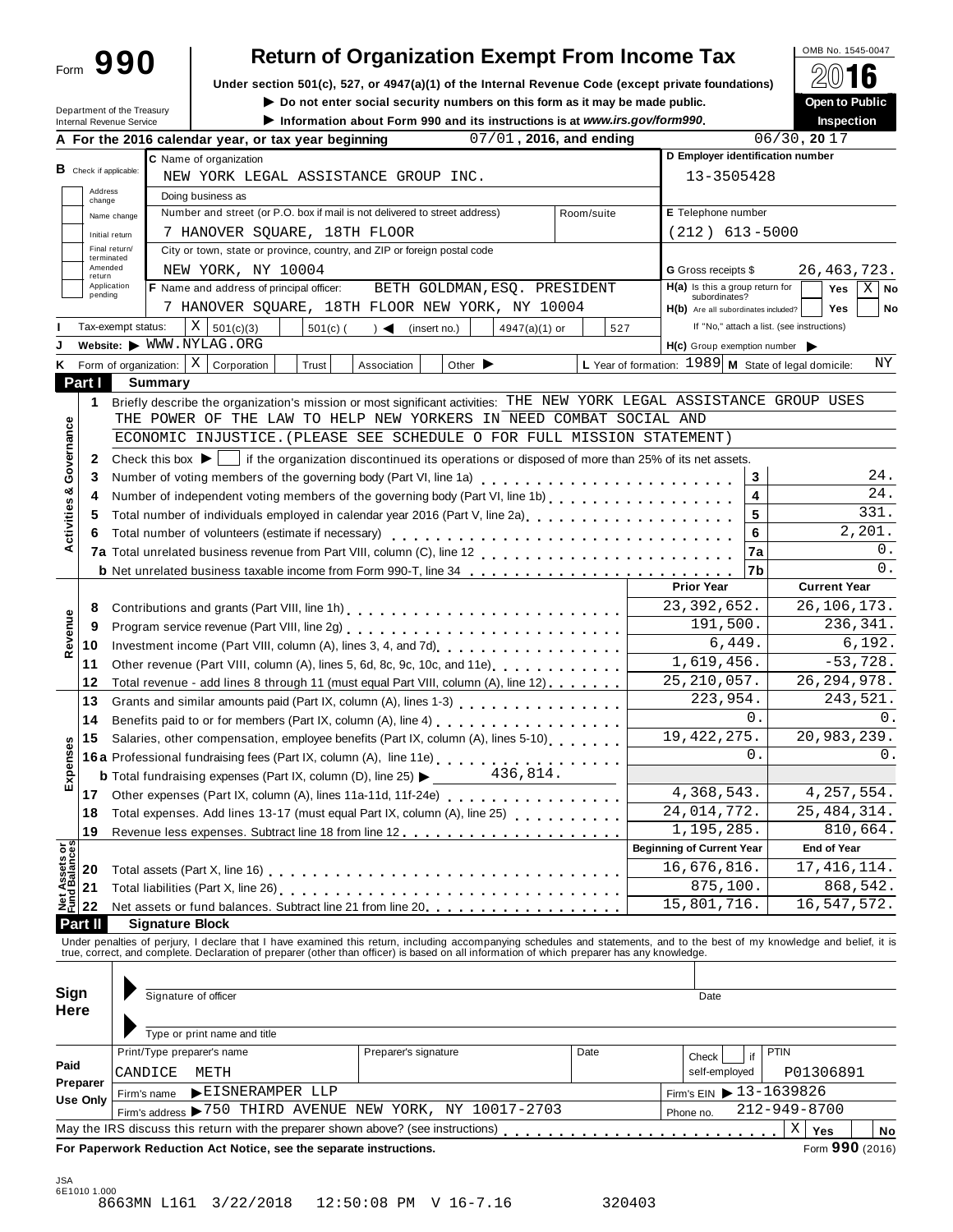|            | Form 990 (2016)                                                                                                                    | Page 2       |
|------------|------------------------------------------------------------------------------------------------------------------------------------|--------------|
|            | Part III<br><b>Statement of Program Service Accomplishments</b>                                                                    |              |
|            |                                                                                                                                    | $\mathbf{X}$ |
| 1.         | Briefly describe the organization's mission:<br>ATTACHMENT 1                                                                       |              |
|            |                                                                                                                                    |              |
|            |                                                                                                                                    |              |
|            |                                                                                                                                    |              |
|            |                                                                                                                                    |              |
| 2          | Did the organization undertake any significant program services during the year which were not listed on the                       |              |
|            | Yes                                                                                                                                | $X \mid No$  |
|            | If "Yes," describe these new services on Schedule O.                                                                               |              |
|            | Did the organization cease conducting, or make significant changes in how it conducts, any program                                 |              |
|            | Yes                                                                                                                                | $ X $ No     |
|            | If "Yes," describe these changes on Schedule O.                                                                                    |              |
|            | Describe the organization's program service accomplishments for each of its three largest program services, as measured by         |              |
|            | expenses. Section $501(c)(3)$ and $501(c)(4)$ organizations are required to report the amount of grants and allocations to others, |              |
|            | the total expenses, and revenue, if any, for each program service reported.                                                        |              |
|            |                                                                                                                                    |              |
|            | $_{8,101,516}$ including grants of \$ $_{170,297}$ ) (Revenue \$<br>4a (Code:<br>) (Expenses \$<br>GENERAL LEGAL SERVICES UNIT:    |              |
|            | NYLAG'S UNIT ENCOMPASSES A NUMBER OF NYLAG'S UNITS FOR FINANCIAL                                                                   |              |
|            |                                                                                                                                    |              |
|            | REPORTING PURPOSES, INCLUDING: THE CONSUMER PROTECTION UNIT<br>(CONSUMER CREDIT, FORECLOSURE PREVENTION); THE PUBLIC BENEFITS      |              |
|            | UNIT (ELDER LAW, EMPLOYMENT LAW, AND PUBLIC BENEFITS CASES,                                                                        |              |
|            |                                                                                                                                    |              |
|            | INCLUDING DISABILITY, FOOD STAMPS, HOME CARE AND                                                                                   |              |
|            | MEDICAID/MEDICARE); AND THE TENANTS' RIGHTS UNIT (EVICTION                                                                         |              |
|            | PREVENTION, LANDLORD/TENANT DISPUTES). STAFF REPRESENT CLIENTS                                                                     |              |
|            | BEFORE A VARIETY OF COURTS AND ADMINISTRATIVE AGENCIES, ADVOCATE                                                                   |              |
|            | FOR THEIR CLIENTS, AND PARTNER WITH COMMUNITY-BASED ORGANIZATIONS                                                                  |              |
|            | TO PROVIDE EFFECTIVE SERVICES TO THEIR CLIENTS.                                                                                    |              |
|            |                                                                                                                                    |              |
|            | $_{3,895,605}$ including grants of \$ $_{37,230}$ . (Revenue \$<br>4b (Code:<br>) (Expenses \$<br>LEGAL HEALTH UNIT:               |              |
|            |                                                                                                                                    |              |
|            | NYLAG'S LEGAL HEALTH PARTNERS WITH MEDICAL PROFESSIONALS TO<br>ADDRESS THE NON-MEDICAL NEEDS OF LOW-INCOME PEOPLE WITH SERIOUS     |              |
|            | HEALTH PROBLEMS. LEGAL HEALTH COMPLEMENTS HEALTH CARE WITH LEGAL                                                                   |              |
|            | CARE - PROVIDING FREE LEGAL SERVICES IN MEDICAL FACILITIES AND                                                                     |              |
|            | TRAINING HEALTHCARE PROFESSIONALS TO UNDERSTAND THE LEGAL ISSUES                                                                   |              |
|            |                                                                                                                                    |              |
|            | THEIR PATIENTS FACE. LEGAL HEALTH EXTENDS ITS MISSION NATIONALLY                                                                   |              |
|            | BY PROVIDING TECHNICAL ASSISTANCE TO BRING MEDICAL AND LEGAL                                                                       |              |
|            | PARTNERS TOGETHER.                                                                                                                 |              |
|            |                                                                                                                                    |              |
|            |                                                                                                                                    |              |
|            | 4c (Code: $(2.64)$ ) (Expenses \$1,863,131, including grants of \$4,138, ) (Revenue \$                                             |              |
|            | MATRIMONIAL & FAMILY LAW UNIT:                                                                                                     |              |
|            | NYLAG'S MATRIMONIAL & FAMILY LAW UNIT (FLU) REPRESENTS LOW-INCOME                                                                  |              |
|            | CLIENTS IN FAMILY LAW MATTERS, INCLUDING CONTESTED AND UNCONTESTED                                                                 |              |
|            | DIVORCE, CHILD/SPOUSAL SUPPORT, CUSTODY/VISITATION, ORDERS OF                                                                      |              |
|            | PROTECTION, PATERNITY, ADOPTION AND CHILD PROTECTION. FLU                                                                          |              |
|            | PRIORITIZES VICTIMS OF DOMESTIC VIOLENCE, AS CIVIL LEGAL SERVICES                                                                  |              |
|            | ARE OF CRITICAL IMPORTANCE TO THEIR SAFETY AND SECURITY.                                                                           |              |
|            |                                                                                                                                    |              |
|            |                                                                                                                                    |              |
|            |                                                                                                                                    |              |
|            |                                                                                                                                    |              |
|            | 4d Other program services (Describe in Schedule O.)                                                                                |              |
|            | (Expenses \$ $_{8,411,539}$ including grants of \$ $_{31,856}$ ) (Revenue \$                                                       |              |
|            | 4e Total program service expenses > 22, 271, 791.                                                                                  |              |
| <b>JSA</b> | Form 990 (2016)<br>6E1020 1.000                                                                                                    |              |
|            | 8663MN L161 3/22/2018 12:50:08 PM V 16-7.16<br>320403                                                                              |              |
|            |                                                                                                                                    |              |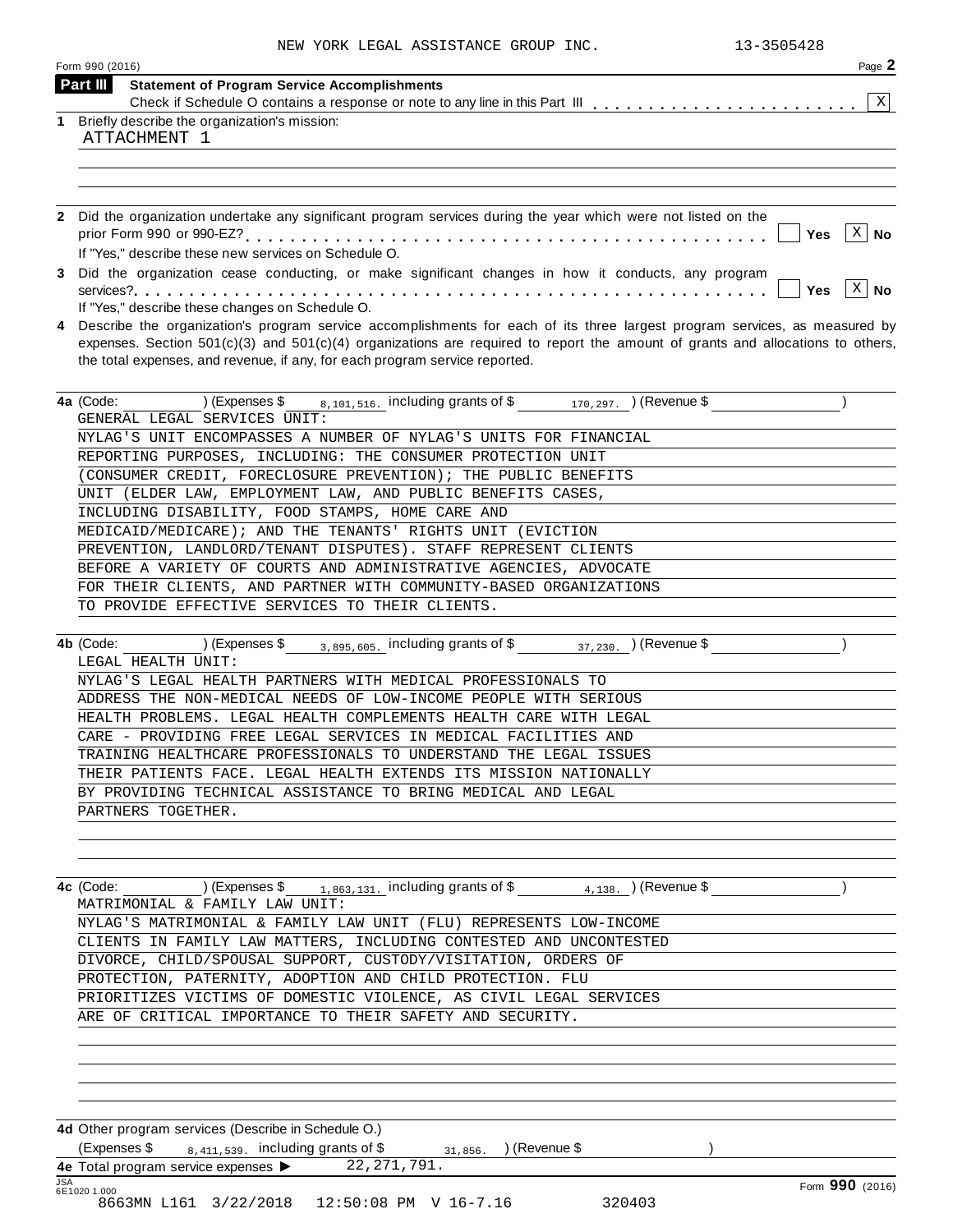|         | Form 990 (2016)                                                                                                                                                                                                                                                                                                                                                                               |                 |             | Page 3 |
|---------|-----------------------------------------------------------------------------------------------------------------------------------------------------------------------------------------------------------------------------------------------------------------------------------------------------------------------------------------------------------------------------------------------|-----------------|-------------|--------|
| Part IV | <b>Checklist of Required Schedules</b>                                                                                                                                                                                                                                                                                                                                                        |                 |             |        |
|         |                                                                                                                                                                                                                                                                                                                                                                                               |                 | Yes         | No     |
| 1       | Is the organization described in section $501(c)(3)$ or $4947(a)(1)$ (other than a private foundation)? If "Yes,"                                                                                                                                                                                                                                                                             |                 |             |        |
|         |                                                                                                                                                                                                                                                                                                                                                                                               | 1               | Χ           |        |
| 2       | Is the organization required to complete Schedule B, Schedule of Contributors (see instructions)?.                                                                                                                                                                                                                                                                                            | $\mathbf{2}$    | $\mathbf X$ |        |
| 3       | Did the organization engage in direct or indirect political campaign activities on behalf of or in opposition to                                                                                                                                                                                                                                                                              |                 |             |        |
|         | candidates for public office? If "Yes," complete Schedule C, Part I.                                                                                                                                                                                                                                                                                                                          | 3               |             | Χ      |
| 4       | Section 501(c)(3) organizations. Did the organization engage in lobbying activities, or have a section 501(h)                                                                                                                                                                                                                                                                                 |                 |             |        |
|         |                                                                                                                                                                                                                                                                                                                                                                                               | 4               | Χ           |        |
| 5       | Is the organization a section $501(c)(4)$ , $501(c)(5)$ , or $501(c)(6)$ organization that receives membership dues,                                                                                                                                                                                                                                                                          |                 |             |        |
|         | assessments, or similar amounts as defined in Revenue Procedure 98-19? If "Yes," complete Schedule C,                                                                                                                                                                                                                                                                                         |                 |             |        |
|         |                                                                                                                                                                                                                                                                                                                                                                                               | 5               |             | Χ      |
| 6       | Did the organization maintain any donor advised funds or any similar funds or accounts for which donors                                                                                                                                                                                                                                                                                       |                 |             |        |
|         | have the right to provide advice on the distribution or investment of amounts in such funds or accounts? If                                                                                                                                                                                                                                                                                   |                 |             |        |
|         | "Yes," complete Schedule D, Part $l_1, \ldots, l_k, \ldots, l_k, \ldots, l_k, \ldots, l_k, \ldots, l_k, \ldots, l_k, \ldots, l_k, \ldots, l_k, \ldots, l_k, \ldots, l_k, \ldots, l_k, \ldots, l_k, \ldots, l_k, \ldots, l_k, \ldots, l_k, \ldots, l_k, \ldots, l_k, \ldots, l_k, \ldots, l_k, \ldots, l_k, \ldots, l_k, \ldots, l_k, \ldots, l_k, \ldots, l_k, \ldots, l_k, \ldots, l_k, \ld$ | 6               |             | Χ      |
| 7       | Did the organization receive or hold a conservation easement, including easements to preserve open space,                                                                                                                                                                                                                                                                                     |                 |             |        |
|         | the environment, historic land areas, or historic structures? If "Yes," complete Schedule D, Part II.                                                                                                                                                                                                                                                                                         | $\overline{7}$  |             | Χ      |
| 8       | Did the organization maintain collections of works of art, historical treasures, or other similar assets? If "Yes,"                                                                                                                                                                                                                                                                           |                 |             |        |
|         |                                                                                                                                                                                                                                                                                                                                                                                               | 8               |             | Χ      |
| 9       | Did the organization report an amount in Part X, line 21, for escrow or custodial account liability, serve as a                                                                                                                                                                                                                                                                               |                 |             |        |
|         | custodian for amounts not listed in Part X; or provide credit counseling, debt management, credit repair, or                                                                                                                                                                                                                                                                                  |                 |             | Χ      |
|         |                                                                                                                                                                                                                                                                                                                                                                                               | 9               |             |        |
| 10      | Did the organization, directly or through a related organization, hold assets in temporarily restricted                                                                                                                                                                                                                                                                                       |                 |             | X      |
|         | endowments, permanent endowments, or quasi-endowments? If "Yes," complete Schedule D, Part V.                                                                                                                                                                                                                                                                                                 | 10              |             |        |
| 11      | If the organization's answer to any of the following questions is "Yes," then complete Schedule D, Parts VI,                                                                                                                                                                                                                                                                                  |                 |             |        |
|         | VII, VIII, IX, or X as applicable.<br>a Did the organization report an amount for land, buildings, and equipment in Part X, line 10? If "Yes,"                                                                                                                                                                                                                                                |                 |             |        |
|         |                                                                                                                                                                                                                                                                                                                                                                                               | 11a             | Χ           |        |
|         | <b>b</b> Did the organization report an amount for investments-other securities in Part X, line 12 that is 5% or more                                                                                                                                                                                                                                                                         |                 |             |        |
|         |                                                                                                                                                                                                                                                                                                                                                                                               | 11 <sub>b</sub> |             | Χ      |
|         | c Did the organization report an amount for investments-program related in Part X, line 13 that is 5% or more                                                                                                                                                                                                                                                                                 |                 |             |        |
|         |                                                                                                                                                                                                                                                                                                                                                                                               | 11c             |             | Χ      |
|         | d Did the organization report an amount for other assets in Part X, line 15 that is 5% or more of its total assets                                                                                                                                                                                                                                                                            |                 |             |        |
|         | reported in Part X, line 16? If "Yes," complete Schedule D, Part IX.                                                                                                                                                                                                                                                                                                                          | 11d             |             | Χ      |
|         | e Did the organization report an amount for other liabilities in Part X, line 25? If "Yes," complete Schedule D, Part X                                                                                                                                                                                                                                                                       | 11e             | X           |        |
|         | f Did the organization's separate or consolidated financial statements for the tax year include a footnote that addresses                                                                                                                                                                                                                                                                     |                 |             |        |
|         | the organization's liability for uncertain tax positions under FIN 48 (ASC 740)? If "Yes," complete Schedule D, Part X                                                                                                                                                                                                                                                                        | 11f             | Χ           |        |
|         | 12a Did the organization obtain separate, independent audited financial statements for the tax year? If "Yes," complete                                                                                                                                                                                                                                                                       |                 |             |        |
|         |                                                                                                                                                                                                                                                                                                                                                                                               | 12a             | X           |        |
|         | <b>b</b> Was the organization included in consolidated, independent audited financial statements for the tax year? If                                                                                                                                                                                                                                                                         |                 |             |        |
|         | "Yes," and if the organization answered "No" to line 12a, then completing Schedule D, Parts XI and XII is optional "                                                                                                                                                                                                                                                                          | 12 <sub>b</sub> |             | Χ      |
| 13      | Is the organization a school described in section $170(b)(1)(A)(ii)?$ If "Yes," complete Schedule E.                                                                                                                                                                                                                                                                                          | 13              |             | X      |
|         | 14a Did the organization maintain an office, employees, or agents outside of the United States?.                                                                                                                                                                                                                                                                                              | 14a             |             | X      |
|         | <b>b</b> Did the organization have aggregate revenues or expenses of more than \$10,000 from grantmaking,                                                                                                                                                                                                                                                                                     |                 |             |        |
|         | fundraising, business, investment, and program service activities outside the United States, or aggregate                                                                                                                                                                                                                                                                                     |                 |             |        |
|         | foreign investments valued at \$100,000 or more? If "Yes," complete Schedule F, Parts I and IV                                                                                                                                                                                                                                                                                                | 14 <sub>b</sub> |             | Χ      |
| 15      | Did the organization report on Part IX, column (A), line 3, more than \$5,000 of grants or other assistance to or                                                                                                                                                                                                                                                                             |                 |             |        |
|         |                                                                                                                                                                                                                                                                                                                                                                                               | 15              |             | Χ      |
| 16      | Did the organization report on Part IX, column (A), line 3, more than \$5,000 of aggregate grants or other                                                                                                                                                                                                                                                                                    |                 |             |        |
|         | assistance to or for foreign individuals? If "Yes," complete Schedule F, Parts III and IV                                                                                                                                                                                                                                                                                                     | 16              |             | Χ      |
| 17      | Did the organization report a total of more than \$15,000 of expenses for professional fundraising services on                                                                                                                                                                                                                                                                                |                 |             |        |
|         | Part IX, column (A), lines 6 and 11e? If "Yes," complete Schedule G, Part I (see instructions)                                                                                                                                                                                                                                                                                                | 17              |             | Χ      |
| 18      | Did the organization report more than \$15,000 total of fundraising event gross income and contributions on                                                                                                                                                                                                                                                                                   |                 |             |        |
|         |                                                                                                                                                                                                                                                                                                                                                                                               | 18              | X           |        |
| 19      | Did the organization report more than \$15,000 of gross income from gaming activities on Part VIII, line 9a?                                                                                                                                                                                                                                                                                  |                 |             |        |
|         |                                                                                                                                                                                                                                                                                                                                                                                               | 19              |             | Χ      |

Form **990** (2016)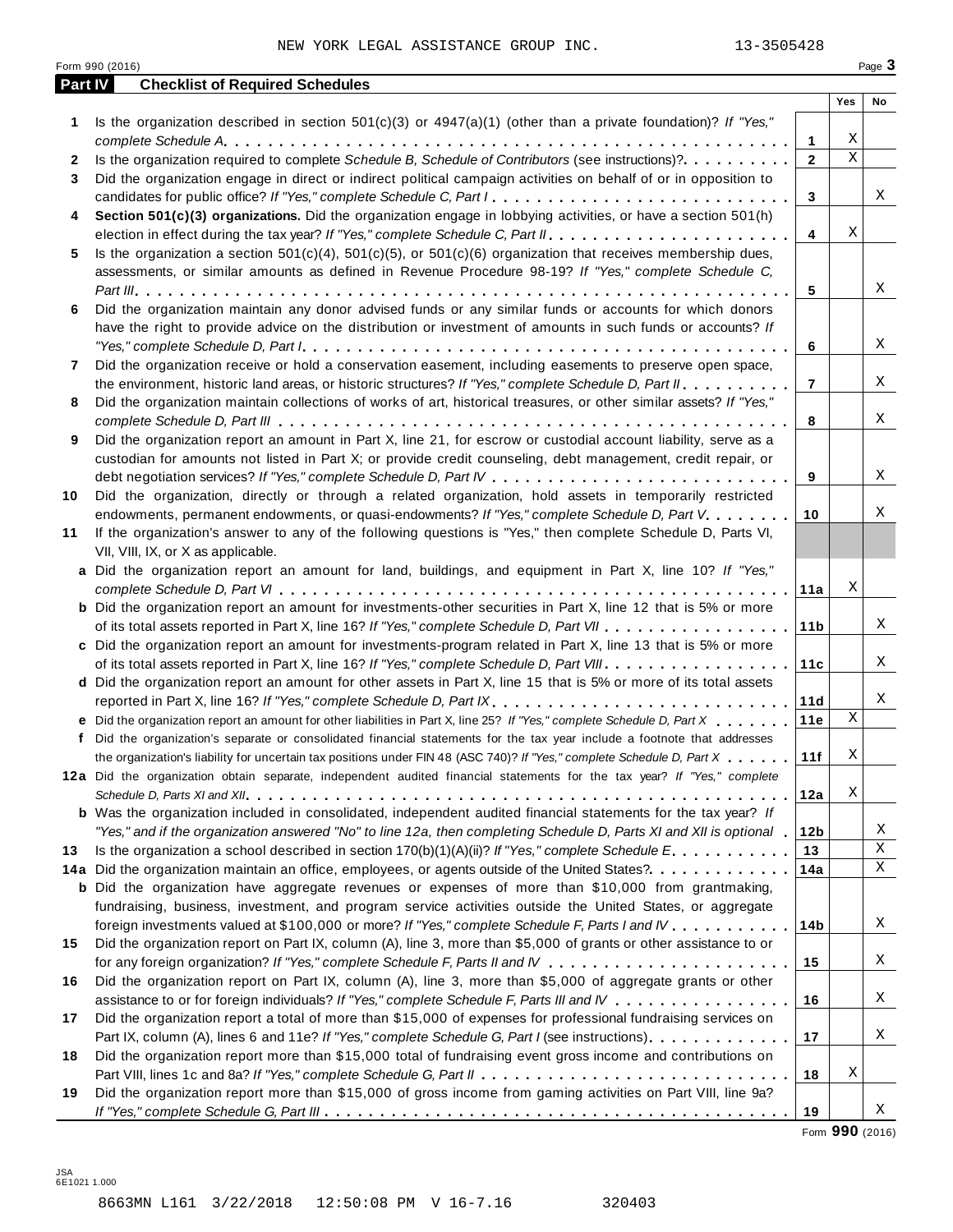|         | Form 990 (2016)                                                                                                                                                                                                                             |                 |     | Page 4      |
|---------|---------------------------------------------------------------------------------------------------------------------------------------------------------------------------------------------------------------------------------------------|-----------------|-----|-------------|
| Part IV | <b>Checklist of Required Schedules (continued)</b>                                                                                                                                                                                          |                 |     |             |
|         |                                                                                                                                                                                                                                             |                 | Yes | No          |
| 20 a    | Did the organization operate one or more hospital facilities? If "Yes," complete Schedule H.                                                                                                                                                | 20a             |     | X           |
| b       | If "Yes" to line 20a, did the organization attach a copy of its audited financial statements to this return?                                                                                                                                | 20b             |     |             |
| 21      | Did the organization report more than \$5,000 of grants or other assistance to any domestic organization or                                                                                                                                 |                 |     |             |
|         | domestic government on Part IX, column (A), line 1? If "Yes," complete Schedule I, Parts I and II.                                                                                                                                          | 21              | Χ   |             |
| 22      | Did the organization report more than \$5,000 of grants or other assistance to or for domestic individuals on                                                                                                                               |                 |     |             |
|         |                                                                                                                                                                                                                                             | 22              | Χ   |             |
| 23      | Did the organization answer "Yes" to Part VII, Section A, line 3, 4, or 5 about compensation of the                                                                                                                                         |                 |     |             |
|         | organization's current and former officers, directors, trustees, key employees, and highest compensated                                                                                                                                     |                 |     |             |
|         |                                                                                                                                                                                                                                             | 23              | Χ   |             |
| 24 a    | Did the organization have a tax-exempt bond issue with an outstanding principal amount of more than                                                                                                                                         |                 |     |             |
|         | \$100,000 as of the last day of the year, that was issued after December 31, 2002? If "Yes," answer lines 24b                                                                                                                               |                 |     | Χ           |
|         | through 24d and complete Schedule K. If "No," go to line 25a                                                                                                                                                                                | 24a             |     |             |
| b       | Did the organization invest any proceeds of tax-exempt bonds beyond a temporary period exception?                                                                                                                                           | 24b             |     |             |
| c       | Did the organization maintain an escrow account other than a refunding escrow at any time during the year                                                                                                                                   |                 |     |             |
|         |                                                                                                                                                                                                                                             | 24c             |     |             |
| d       | Did the organization act as an "on behalf of" issuer for bonds outstanding at any time during the year?                                                                                                                                     | 24d             |     |             |
|         | 25a Section 501(c)(3), 501(c)(4), and 501(c)(29) organizations. Did the organization engage in an excess benefit                                                                                                                            | 25a             |     | Χ           |
|         | transaction with a disqualified person during the year? If "Yes," complete Schedule L, Part $1, \ldots, \ldots, \ldots$<br>Is the organization aware that it engaged in an excess benefit transaction with a disqualified person in a prior |                 |     |             |
| b       | year, and that the transaction has not been reported on any of the organization's prior Forms 990 or 990-EZ?                                                                                                                                |                 |     |             |
|         |                                                                                                                                                                                                                                             | 25 <sub>b</sub> |     | Χ           |
| 26      | Did the organization report any amount on Part X, line 5, 6, or 22 for receivables from or payables to any                                                                                                                                  |                 |     |             |
|         | current or former officers, directors, trustees, key employees, highest compensated employees, or                                                                                                                                           |                 |     |             |
|         |                                                                                                                                                                                                                                             | 26              |     | X           |
| 27      | Did the organization provide a grant or other assistance to an officer, director, trustee, key employee,                                                                                                                                    |                 |     |             |
|         | substantial contributor or employee thereof, a grant selection committee member, or to a 35% controlled                                                                                                                                     |                 |     |             |
|         | entity or family member of any of these persons? If "Yes," complete Schedule L, Part III.                                                                                                                                                   | 27              |     | Χ           |
| 28      | Was the organization a party to a business transaction with one of the following parties (see Schedule L,                                                                                                                                   |                 |     |             |
|         | Part IV instructions for applicable filing thresholds, conditions, and exceptions):                                                                                                                                                         |                 |     |             |
| a       | A current or former officer, director, trustee, or key employee? If "Yes," complete Schedule L, Part IV                                                                                                                                     | 28a             |     | Χ           |
| b       | A family member of a current or former officer, director, trustee, or key employee? If "Yes," complete                                                                                                                                      |                 |     |             |
|         | Schedule L. Part IV. $\ldots$ , $\ldots$ , $\ldots$ , $\ldots$ , $\ldots$ , $\ldots$ , $\ldots$ , $\ldots$ , $\ldots$ , $\ldots$ , $\ldots$                                                                                                 | 28b             |     | Χ           |
| c       | An entity of which a current or former officer, director, trustee, or key employee (or a family member thereof)                                                                                                                             |                 |     |             |
|         | was an officer, director, trustee, or direct or indirect owner? If "Yes," complete Schedule L, Part IV.                                                                                                                                     | 28c             | Χ   |             |
| 29      | Did the organization receive more than \$25,000 in non-cash contributions? If "Yes," complete Schedule M.                                                                                                                                   | 29              |     | $\mathbf X$ |
| 30      | Did the organization receive contributions of art, historical treasures, or other similar assets, or qualified                                                                                                                              |                 |     |             |
|         |                                                                                                                                                                                                                                             | 30              |     | Χ           |
| 31      | Did the organization liquidate, terminate, or dissolve and cease operations? If "Yes," complete Schedule N,                                                                                                                                 |                 |     |             |
|         |                                                                                                                                                                                                                                             | 31              |     | Χ           |
| 32      | Did the organization sell, exchange, dispose of, or transfer more than 25% of its net assets? If "Yes,"                                                                                                                                     |                 |     |             |
|         |                                                                                                                                                                                                                                             | 32              |     | Χ           |
| 33      | Did the organization own 100% of an entity disregarded as separate from the organization under Regulations                                                                                                                                  |                 |     |             |
|         |                                                                                                                                                                                                                                             | 33              |     | Χ           |
| 34      | Was the organization related to any tax-exempt or taxable entity? If "Yes," complete Schedule R, Part II, III,                                                                                                                              |                 |     |             |
|         |                                                                                                                                                                                                                                             | 34              |     | Χ           |
| 35a     | Did the organization have a controlled entity within the meaning of section $512(b)(13)? \ldots \ldots \ldots \ldots$                                                                                                                       | 35a             |     | X           |
| b       | If "Yes" to line 35a, did the organization receive any payment from or engage in any transaction with a                                                                                                                                     |                 |     |             |
|         | controlled entity within the meaning of section 512(b)(13)? If "Yes," complete Schedule R, Part V, line 2                                                                                                                                   | 35 <sub>b</sub> |     |             |
| 36      | Section 501(c)(3) organizations. Did the organization make any transfers to an exempt non-charitable                                                                                                                                        |                 |     |             |
|         |                                                                                                                                                                                                                                             | 36              |     | Χ           |
| 37      | Did the organization conduct more than 5% of its activities through an entity that is not a related organization                                                                                                                            |                 |     |             |
|         | and that is treated as a partnership for federal income tax purposes? If "Yes," complete Schedule R,                                                                                                                                        |                 |     |             |
|         |                                                                                                                                                                                                                                             | 37              |     | Χ           |
| 38      | Did the organization complete Schedule O and provide explanations in Schedule O for Part VI, lines 11b and                                                                                                                                  |                 |     |             |
|         | 19? Note. All Form 990 filers are required to complete Schedule O.                                                                                                                                                                          | 38              | X   |             |

Form **990** (2016)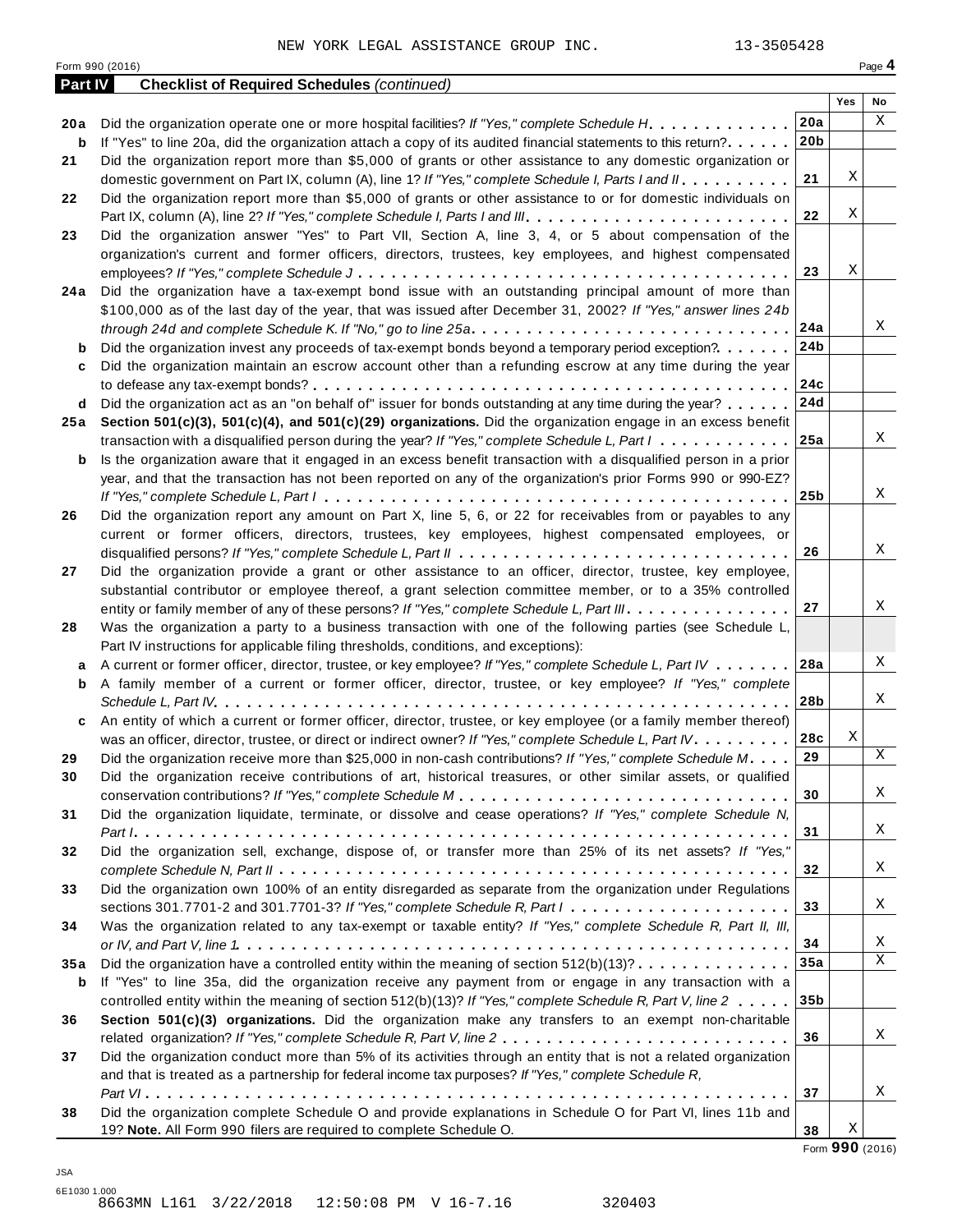Form <sup>990</sup> (2016) Page **5**

| <b>Part V</b> | <b>Statements Regarding Other IRS Filings and Tax Compliance</b>                                                                                                                                                                       |                 |                 |    |
|---------------|----------------------------------------------------------------------------------------------------------------------------------------------------------------------------------------------------------------------------------------|-----------------|-----------------|----|
|               | Check if Schedule O contains a response or note to any line in this Part V                                                                                                                                                             |                 | Yes             | No |
|               | 21 <br>1a<br>1a Enter the number reported in Box 3 of Form 1096. Enter -0- if not applicable                                                                                                                                           |                 |                 |    |
|               | 0.<br>1b<br><b>b</b> Enter the number of Forms W-2G included in line 1a. Enter -0- if not applicable                                                                                                                                   |                 |                 |    |
|               | c Did the organization comply with backup withholding rules for reportable payments to vendors and                                                                                                                                     |                 |                 |    |
|               |                                                                                                                                                                                                                                        | 1c              |                 |    |
|               | 2a Enter the number of employees reported on Form W-3, Transmittal of Wage and Tax                                                                                                                                                     |                 |                 |    |
|               | 331<br>2a<br>Statements, filed for the calendar year ending with or within the year covered by this return                                                                                                                             |                 |                 |    |
|               | <b>b</b> If at least one is reported on line 2a, did the organization file all required federal employment tax returns?                                                                                                                | 2b              | Χ               |    |
|               | Note. If the sum of lines 1a and 2a is greater than 250, you may be required to e-file (see instructions)                                                                                                                              |                 |                 |    |
|               | 3a Did the organization have unrelated business gross income of \$1,000 or more during the year?                                                                                                                                       | 3a              |                 | X  |
|               | <b>b</b> If "Yes," has it filed a Form 990-T for this year? If "No" to line 3b, provide an explanation in Schedule O.                                                                                                                  | 3 <sub>b</sub>  |                 |    |
|               | 4a At any time during the calendar year, did the organization have an interest in, or a signature or other authority<br>over, a financial account in a foreign country (such as a bank account, securities account, or other financial |                 |                 |    |
|               |                                                                                                                                                                                                                                        | 4a              |                 | Χ  |
|               | <b>b</b> If "Yes," enter the name of the foreign country: $\triangleright$                                                                                                                                                             |                 |                 |    |
|               | See instructions for filing requirements for FinCEN Form 114, Report of Foreign Bank and Financial Accounts                                                                                                                            |                 |                 |    |
|               | (FBAR).                                                                                                                                                                                                                                |                 |                 |    |
|               | 5a Was the organization a party to a prohibited tax shelter transaction at any time during the tax year?                                                                                                                               | 5a              |                 | Χ  |
|               | <b>b</b> Did any taxable party notify the organization that it was or is a party to a prohibited tax shelter transaction?                                                                                                              | 5b              |                 | Χ  |
|               |                                                                                                                                                                                                                                        | 5c              |                 |    |
|               | 6a Does the organization have annual gross receipts that are normally greater than \$100,000, and did the                                                                                                                              |                 |                 |    |
|               | organization solicit any contributions that were not tax deductible as charitable contributions?                                                                                                                                       | 6a              |                 | Χ  |
|               | <b>b</b> If "Yes," did the organization include with every solicitation an express statement that such contributions or                                                                                                                |                 |                 |    |
|               |                                                                                                                                                                                                                                        | 6b              |                 |    |
| 7             | Organizations that may receive deductible contributions under section 170(c).                                                                                                                                                          |                 |                 |    |
|               | a Did the organization receive a payment in excess of \$75 made partly as a contribution and partly for goods                                                                                                                          | 7a              | Χ               |    |
|               | <b>b</b> If "Yes," did the organization notify the donor of the value of the goods or services provided?                                                                                                                               | 7b              | X               |    |
|               | c Did the organization sell, exchange, or otherwise dispose of tangible personal property for which it was                                                                                                                             |                 |                 |    |
|               |                                                                                                                                                                                                                                        | 7с              |                 | Χ  |
|               | 7d<br><b>d</b> If "Yes," indicate the number of Forms 8282 filed during the year $\ldots \ldots \ldots \ldots \ldots$                                                                                                                  |                 |                 |    |
|               | e Did the organization receive any funds, directly or indirectly, to pay premiums on a personal benefit contract?                                                                                                                      | 7е              |                 | Χ  |
|               | f Did the organization, during the year, pay premiums, directly or indirectly, on a personal benefit contract?                                                                                                                         | 7f              |                 | Χ  |
|               | g If the organization received a contribution of qualified intellectual property, did the organization file Form 8899 as required?                                                                                                     | 7g              |                 |    |
|               | h If the organization received a contribution of cars, boats, airplanes, or other vehicles, did the organization file a Form 1098-C?                                                                                                   | 7h              |                 |    |
|               | Sponsoring organizations maintaining donor advised funds. Did a donor advised fund maintained by the                                                                                                                                   |                 |                 |    |
|               | sponsoring organization have excess business holdings at any time during the year?                                                                                                                                                     | 8               |                 |    |
| 9             | Sponsoring organizations maintaining donor advised funds.                                                                                                                                                                              | 9a              |                 |    |
|               | a Did the sponsoring organization make any taxable distributions under section 4966?.<br><b>b</b> Did the sponsoring organization make a distribution to a donor, donor advisor, or related person?                                    | 9b              |                 |    |
| 10            | Section 501(c)(7) organizations. Enter:                                                                                                                                                                                                |                 |                 |    |
|               | 10a<br>a Initiation fees and capital contributions included on Part VIII, line 12                                                                                                                                                      |                 |                 |    |
|               | 10b<br><b>b</b> Gross receipts, included on Form 990, Part VIII, line 12, for public use of club facilities.                                                                                                                           |                 |                 |    |
| 11            | Section 501(c)(12) organizations. Enter:                                                                                                                                                                                               |                 |                 |    |
|               | 11a                                                                                                                                                                                                                                    |                 |                 |    |
|               | <b>b</b> Gross income from other sources (Do not net amounts due or paid to other sources                                                                                                                                              |                 |                 |    |
|               | 11b                                                                                                                                                                                                                                    |                 |                 |    |
|               | 12a Section 4947(a)(1) non-exempt charitable trusts. Is the organization filing Form 990 in lieu of Form 1041?                                                                                                                         | 12a             |                 |    |
|               | 12b<br><b>b</b> If "Yes," enter the amount of tax-exempt interest received or accrued during the year                                                                                                                                  |                 |                 |    |
| 13            | Section 501(c)(29) qualified nonprofit health insurance issuers.                                                                                                                                                                       | 13a             |                 |    |
|               | a Is the organization licensed to issue qualified health plans in more than one state?                                                                                                                                                 |                 |                 |    |
|               | Note. See the instructions for additional information the organization must report on Schedule O.<br><b>b</b> Enter the amount of reserves the organization is required to maintain by the states in which                             |                 |                 |    |
|               | 13 <sub>b</sub><br>the organization is licensed to issue qualified health plans                                                                                                                                                        |                 |                 |    |
|               | 13c                                                                                                                                                                                                                                    |                 |                 |    |
|               | 14a Did the organization receive any payments for indoor tanning services during the tax year?                                                                                                                                         | 14a             |                 | X  |
|               | <b>b</b> If "Yes," has it filed a Form 720 to report these payments? If "No," provide an explanation in Schedule $0$                                                                                                                   | 14 <sub>b</sub> |                 |    |
| JSA           | 6E1040 1.000                                                                                                                                                                                                                           |                 | Form 990 (2016) |    |

8663MN L161 3/22/2018 12:50:08 PM V 16-7.16 320403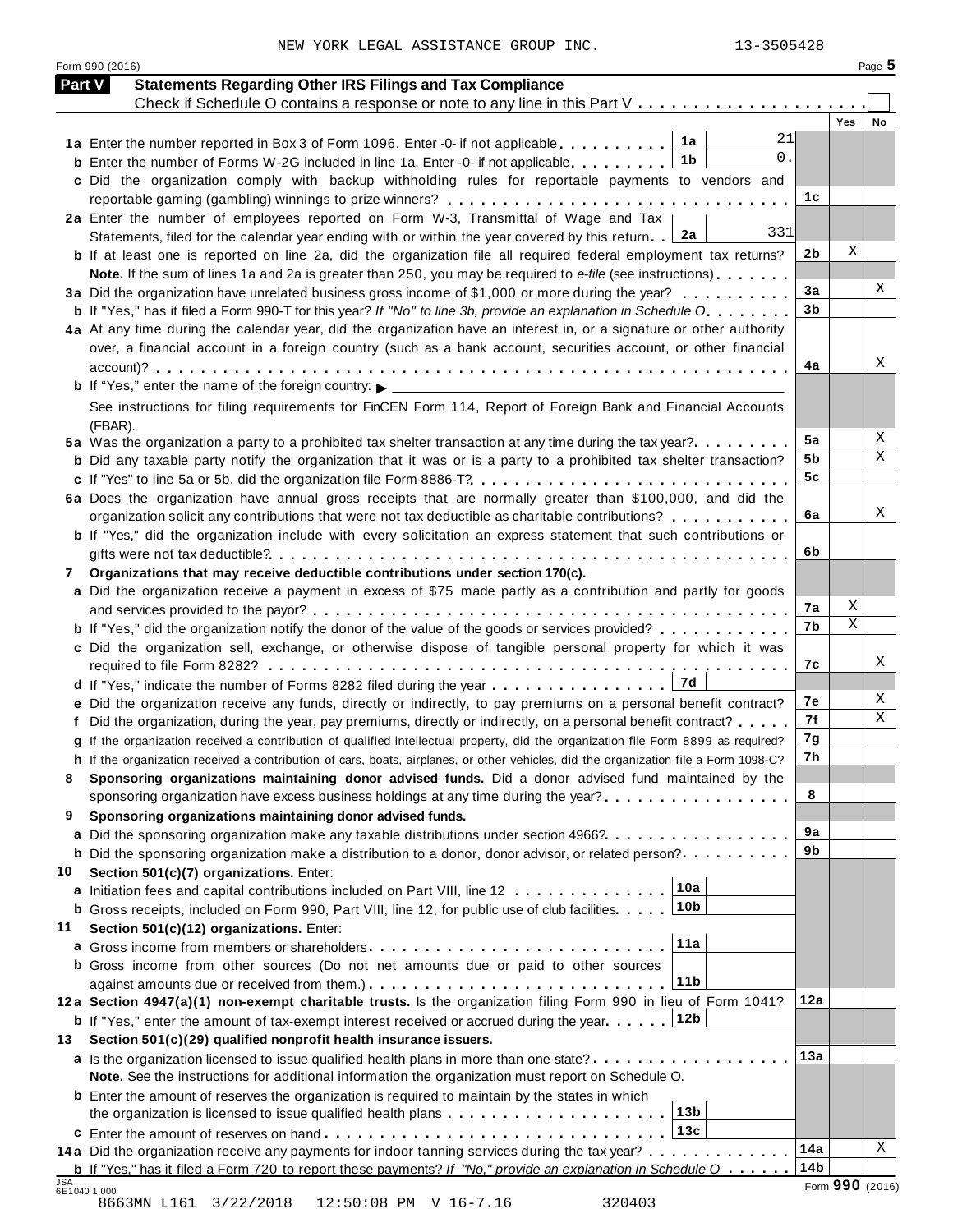|              | NEW YORK LEGAL ASSISTANCE GROUP INC.<br>13-3505428<br>Form 990 (2016)                                                                                                                                                        |                 |            | Page $6$    |
|--------------|------------------------------------------------------------------------------------------------------------------------------------------------------------------------------------------------------------------------------|-----------------|------------|-------------|
|              | <b>Part VI</b><br>Governance, Management, and Disclosure For each "Yes" response to lines 2 through 7b below, and for a "No"                                                                                                 |                 |            |             |
|              | response to line 8a, 8b, or 10b below, describe the circumstances, processes, or changes in Schedule O. See instructions.                                                                                                    |                 |            |             |
|              |                                                                                                                                                                                                                              |                 |            | $\mathbf X$ |
|              | <b>Section A. Governing Body and Management</b>                                                                                                                                                                              |                 |            |             |
|              |                                                                                                                                                                                                                              |                 | <b>Yes</b> | No          |
|              | 1a<br>1a Enter the number of voting members of the governing body at the end of the tax year                                                                                                                                 | 24              |            |             |
|              | If there are material differences in voting rights among members of the governing body, or if the governing                                                                                                                  |                 |            |             |
|              | body delegated broad authority to an executive committee or similar committee, explain in Schedule O.                                                                                                                        |                 |            |             |
| b            | 1b<br>Enter the number of voting members included in line 1a, above, who are independent                                                                                                                                     | 24              |            |             |
| $\mathbf{2}$ | Did any officer, director, trustee, or key employee have a family relationship or a business relationship with                                                                                                               |                 |            |             |
|              |                                                                                                                                                                                                                              | 2               |            | Χ           |
| 3            | Did the organization delegate control over management duties customarily performed by or under the direct                                                                                                                    |                 |            |             |
|              | supervision of officers, directors, or trustees, or key employees to a management company or other person?                                                                                                                   | 3               |            | Χ           |
| 4            | Did the organization make any significant changes to its governing documents since the prior Form 990 was filed?                                                                                                             | 4               |            | $\mathbf X$ |
| 5            | Did the organization become aware during the year of a significant diversion of the organization's assets?                                                                                                                   | 5               |            | X           |
| 6            |                                                                                                                                                                                                                              | 6               |            | X           |
| 7a           | Did the organization have members, stockholders, or other persons who had the power to elect or appoint                                                                                                                      |                 |            |             |
|              |                                                                                                                                                                                                                              | 7a              |            | Χ           |
| b            | Are any governance decisions of the organization reserved to (or subject to approval by) members,                                                                                                                            |                 |            |             |
|              |                                                                                                                                                                                                                              | 7b              |            | Χ           |
| 8            | Did the organization contemporaneously document the meetings held or written actions undertaken during                                                                                                                       |                 |            |             |
|              | the year by the following:                                                                                                                                                                                                   |                 | Χ          |             |
| a            |                                                                                                                                                                                                                              | 8a<br>8b        | Χ          |             |
| b            |                                                                                                                                                                                                                              |                 |            |             |
| 9            | Is there any officer, director, trustee, or key employee listed in Part VII, Section A, who cannot be reached at<br>the organization's mailing address? If "Yes," provide the names and addresses in Schedule O              | 9               |            | Χ           |
|              | Section B. Policies (This Section B requests information about policies not required by the Internal Revenue Code.)                                                                                                          |                 | Yes        | <b>No</b>   |
|              |                                                                                                                                                                                                                              | 10a             |            | Χ           |
| 10a          |                                                                                                                                                                                                                              |                 |            |             |
| b            | If "Yes," did the organization have written policies and procedures governing the activities of such chapters,                                                                                                               | 10 <sub>b</sub> |            |             |
|              | affiliates, and branches to ensure their operations are consistent with the organization's exempt purposes?                                                                                                                  | 11a             | Χ          |             |
| 11a<br>b     | Has the organization provided a complete copy of this Form 990 to all members of its governing body before filing the form?<br>Describe in Schedule O the process, if any, used by the organization to review this Form 990. |                 |            |             |
| 12a          | Did the organization have a written conflict of interest policy? If "No," go to line 13                                                                                                                                      | 12a             | X          |             |
| b            | Were officers, directors, or trustees, and key employees required to disclose annually interests that could give                                                                                                             |                 |            |             |
|              |                                                                                                                                                                                                                              | 12 <sub>b</sub> | X          |             |
| c            | Did the organization regularly and consistently monitor and enforce compliance with the policy? If "Yes,"                                                                                                                    |                 |            |             |
|              |                                                                                                                                                                                                                              | 12c             | X          |             |
| 13           | Did the organization have a written whistleblower policy?                                                                                                                                                                    | 13              | X          |             |
| 14           | Did the organization have a written document retention and destruction policy?                                                                                                                                               | 14              | Χ          |             |
| 15           | Did the process for determining compensation of the following persons include a review and approval by                                                                                                                       |                 |            |             |
|              | independent persons, comparability data, and contemporaneous substantiation of the deliberation and decision?                                                                                                                |                 |            |             |
| a            | The organization's CEO, Executive Director, or top management official                                                                                                                                                       | 15a             | X          |             |
| b            |                                                                                                                                                                                                                              | 15b             | X          |             |
|              | If "Yes" to line 15a or 15b, describe the process in Schedule O (see instructions).                                                                                                                                          |                 |            |             |
| 16а          | Did the organization invest in, contribute assets to, or participate in a joint venture or similar arrangement                                                                                                               |                 |            |             |
|              |                                                                                                                                                                                                                              | 16a             |            | Χ           |
|              | <b>b</b> If "Yes," did the organization follow a written policy or procedure requiring the organization to evaluate its                                                                                                      |                 |            |             |

## participation in joint venture arrangements under applicable federal tax law, and take steps to safeguard the <br>organization's exempt status with respect to such arrangements? **Section C. Disclosure**

- **17** List the states with which a copy of this Form 990 is required to be filed  $\triangleright$ <sup>NY</sup>,
- **18** Section 6104 requires an organization to make its Forms 1023 (or 1024 if applicable), 990, and 990-T (Section 501(c)(3)s only) available for public inspection. Indicate how you made these available. Check all that apply.
	- Own website  $\begin{vmatrix} \n\end{vmatrix}$  Another's website  $\begin{vmatrix} x \\ y \end{vmatrix}$  Upon request  $\begin{vmatrix} \n\end{vmatrix}$  Other *(explain in Schedule O)*  $\boxed{\text{X}}$  Upon request
- **19** Describe in Schedule O whether (and if so, how) the organization made its governing documents, conflict of interest policy, and financial statements available to the public during the tax year.
- **20** Infaricial statements available to the public during the tax year.<br>State the name, address, and telephone number of the person who possesses the organization's books and records:<br><sup>BETH GOLDMAN, ESQ 7 HANOVER SQUARE, 18TH F</sup>

**16b**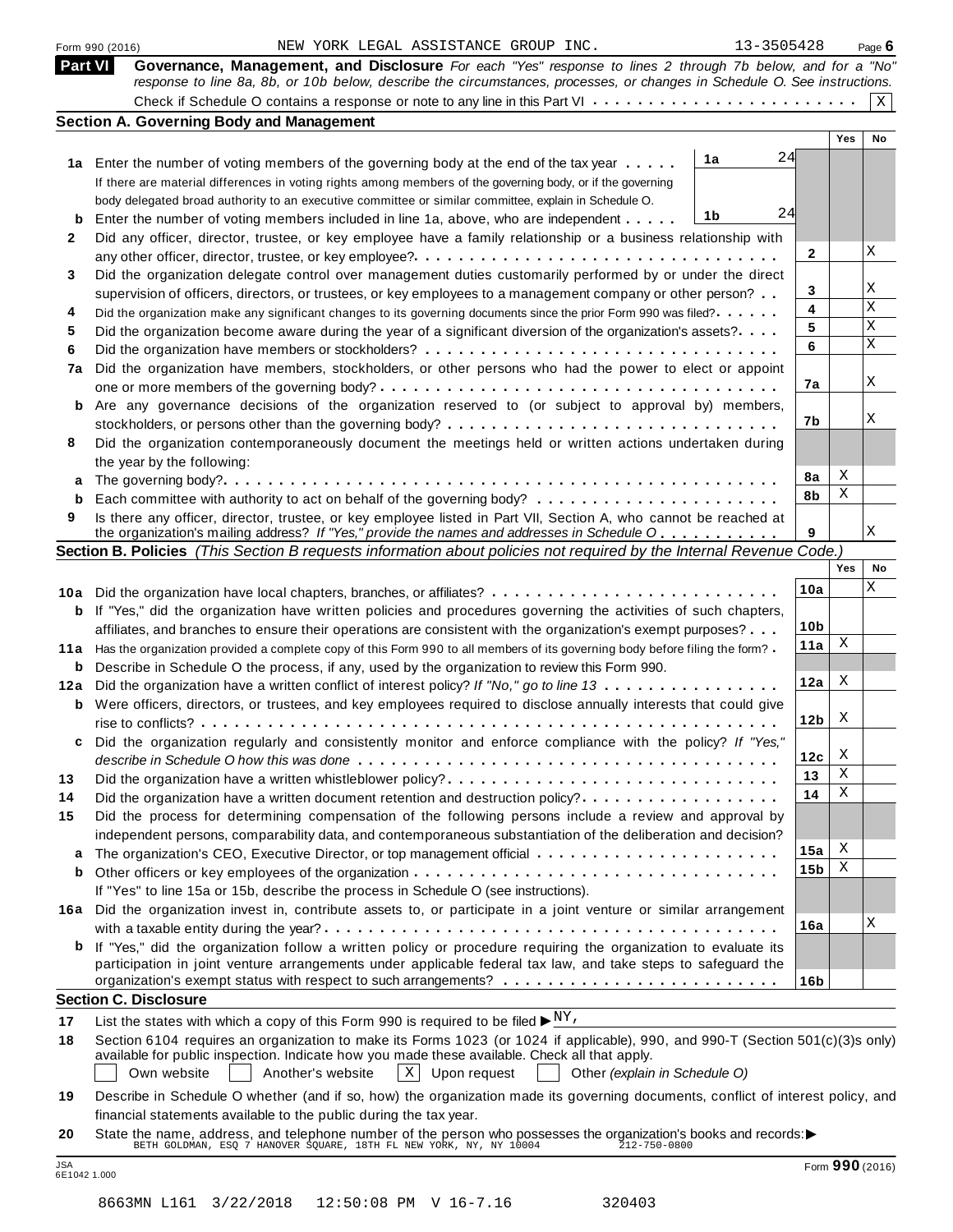| <b>Part VII</b>          | Compensation of Officers, Directors, Trustees, Key Employees, Highest Compensated Employees, and<br><b>Independent Contractors</b> |
|--------------------------|------------------------------------------------------------------------------------------------------------------------------------|
|                          |                                                                                                                                    |
| Section A.               | Officers, Directors, Trustees, Key Employees, and Highest Compensated Employees                                                    |
| organization's tax year. | 1a Complete this table for all persons required to be listed. Report compensation for the calendar year ending with or within the  |

anization's lax year.<br>● List all of the organization's **current** officers, directors, trustees (whether individuals or organizations), regardless of amount of<br>nnensation Enter -0- in columns (D) (E) and (E) if no compensa compensation. Enter -0- in columns (D), (E), and (F) if no compensation was paid.

• List all of the organization's **current** key employees, if any. See instructions for definition of "key employee."<br>● List the experientials five expect highest expressed explores (other than an efficer director of

• List all of the organization's **current** key employees, if any. See instructions for definition of key employee.<br>• List the organization's five **current** highest compensated employees (other than an officer, director, tr who received reportable compensation (Box 5 of Form W-2 and/or Box 7 of Form 1099-MISC) of more than \$100,000 from the

organization and any related organizations.<br>• List all of the organization's **former** officers, key employees, and highest compensated employees who received more than<br>\$1.00.000 of reportable componention from the erganiza \$100,000 of reportable compensation from the organization and any related organizations.

% List all of the organization's **former directors or trustees** that received, in the capacity as a former director or trustee of the organization, more than \$10,000 of reportable compensation from the organization and any related organizations.

List persons in the following order: individual trustees or directors; institutional trustees; officers; key employees; highest compensated employees; and former such persons.

Check this box if neither the organization nor any related organization compensated any current officer, director, or trustee.

|                               |                             |                                   |                       |          | (C)          |                                                                  |        |                      |                              |                              |
|-------------------------------|-----------------------------|-----------------------------------|-----------------------|----------|--------------|------------------------------------------------------------------|--------|----------------------|------------------------------|------------------------------|
| (A)                           | (B)                         |                                   |                       | Position |              |                                                                  |        | (D)                  | (E)                          | (F)                          |
| Name and Title                | Average                     |                                   |                       |          |              | (do not check more than one                                      |        | Reportable           | Reportable                   | Estimated                    |
|                               | hours per<br>week (list any |                                   |                       |          |              | box, unless person is both an<br>officer and a director/trustee) |        | compensation<br>from | compensation from<br>related | amount of<br>other           |
|                               | hours for                   |                                   |                       |          |              |                                                                  |        | the                  | organizations                | compensation                 |
|                               | related                     | Individual trustee<br>or director | Institutional trustee | Officer  | Key employee |                                                                  | Former | organization         | (W-2/1099-MISC)              | from the                     |
|                               | organizations               |                                   |                       |          |              |                                                                  |        | (W-2/1099-MISC)      |                              | organization                 |
|                               | below dotted<br>line)       |                                   |                       |          |              |                                                                  |        |                      |                              | and related<br>organizations |
|                               |                             |                                   |                       |          |              |                                                                  |        |                      |                              |                              |
|                               |                             |                                   |                       |          |              | Highest compensated<br>employee                                  |        |                      |                              |                              |
|                               |                             |                                   |                       |          |              |                                                                  |        |                      |                              |                              |
| (1) ABBY S. MILSTEIN, ESQ.    | 4.00                        |                                   |                       |          |              |                                                                  |        |                      |                              |                              |
| CHAIRMAN                      | 0.                          | Χ                                 |                       | X        |              |                                                                  |        | $\mathsf{O}$ .       | $\Omega$ .                   | 0.                           |
| (2) ALAN S. JAFFE, ESQ.       | 2.00                        |                                   |                       |          |              |                                                                  |        |                      |                              |                              |
| VICE CHAIRMAIN                | 0.                          | Χ                                 |                       | Χ        |              |                                                                  |        | 0                    | 0                            | 0.                           |
| (3) DAVID I. SULTANIK, CPA    | 2.00                        |                                   |                       |          |              |                                                                  |        |                      |                              |                              |
| TREASURER                     | 0.                          | Χ                                 |                       | X        |              |                                                                  |        | $\mathbf 0$ .        | $0$ .                        | 0.                           |
| (4) JILL L. ROSENBERG, ESQ.   | 2.00                        |                                   |                       |          |              |                                                                  |        |                      |                              |                              |
| SECRETARY                     | 0.                          | X                                 |                       | X        |              |                                                                  |        | $\mathbf 0$ .        | $\mathsf{O}$ .               | $\mathsf{0}$ .               |
| (5) ELKAN ABRAMOWITZ, ESQ.    | 1.00                        |                                   |                       |          |              |                                                                  |        |                      |                              |                              |
| <b>BOARD MEMBER</b>           | 0.                          | Χ                                 |                       |          |              |                                                                  |        | $\mathsf{O}$ .       | $\mathsf{O}$ .               | $\boldsymbol{0}$ .           |
| (6) RON ABRAMSON, ESQ.        | 1.00                        |                                   |                       |          |              |                                                                  |        |                      |                              |                              |
| <b>BOARD MEMBER</b>           | 0.                          | Χ                                 |                       |          |              |                                                                  |        | $\mathsf{O}$ .       | $\mathsf{O}$ .               | 0.                           |
| (7) IRA AKSELRAD              | 1.00                        |                                   |                       |          |              |                                                                  |        |                      |                              |                              |
| <b>BOARD MEMBER</b>           | 0.                          | Χ                                 |                       |          |              |                                                                  |        | $\mathbf 0$ .        | 0                            | 0.                           |
| (8) JOSEPH S. ALLERHAND, ESQ. | 1.00                        |                                   |                       |          |              |                                                                  |        |                      |                              |                              |
| <b>BOARD MEMBER</b>           | 0.                          | Χ                                 |                       |          |              |                                                                  |        | $\mathsf{O}$         | $\mathbf{0}$                 | 0.                           |
| (9) DANIEL S. ALTER, ESQ.     | 1.00                        |                                   |                       |          |              |                                                                  |        |                      |                              |                              |
| <b>BOARD MEMBER</b>           | 0.                          | Χ                                 |                       |          |              |                                                                  |        | $\mathsf{O}$         | $\mathsf{O}$                 | 0.                           |
| (10) JOSEPH BAUMGARTEN        | 1.00                        |                                   |                       |          |              |                                                                  |        |                      |                              |                              |
| BOARD MEMBER (SINCE 9/2016)   | 0.                          | Χ                                 |                       |          |              |                                                                  |        | $\mathsf{O}$ .       | $\mathsf{O}$                 | 0.                           |
| (11) MATTHEW BIBEN, ESQ.      | 1.00                        |                                   |                       |          |              |                                                                  |        |                      |                              |                              |
| <b>BOARD MEMBER</b>           | $0$ .                       | Χ                                 |                       |          |              |                                                                  |        | 0.                   | $\mathsf{O}$ .               | 0.                           |
| (12) JAMES E. BRANDT, ESQ.    | 1.00                        |                                   |                       |          |              |                                                                  |        |                      |                              |                              |
| <b>BOARD MEMBER</b>           | 0.                          | Χ                                 |                       |          |              |                                                                  |        | $\mathbf 0$ .        | $\mathbf 0$ .                | 0.                           |
| (13) BRIDGET M. HEALY, ESQ.   | 1.00                        |                                   |                       |          |              |                                                                  |        |                      |                              |                              |
| <b>BOARD MEMBER</b>           | 0.                          | Χ                                 |                       |          |              |                                                                  |        | 0                    | 0                            | 0.                           |
| (14) LINDA JESSELSON, ESQ.    | 1.00                        |                                   |                       |          |              |                                                                  |        |                      |                              |                              |
| <b>BOARD MEMBER</b>           | 0.                          | Χ                                 |                       |          |              |                                                                  |        | $0$ .                | 0.                           | 0.                           |

6E1041 1.000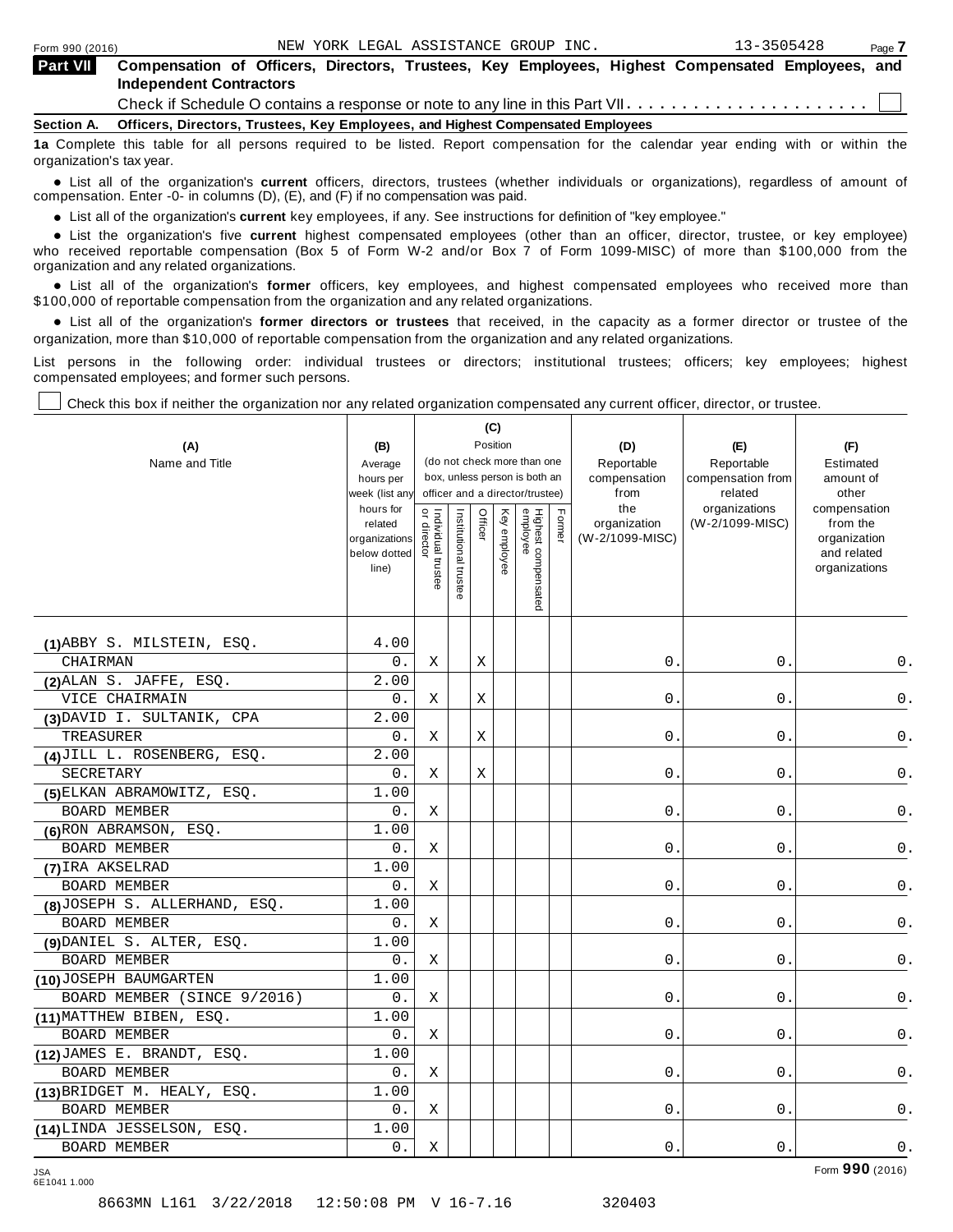|    | (A)<br>Name and title                                                                                                                                                                                                                                                                                                                                        | (B)<br>Average<br>hours per<br>week (list any<br>hours for | (do not check more than one<br>box, unless person is both an<br>officer and a director/trustee) |                      | (E)<br>Reportable<br>compensation from<br>related<br>organizations | (F)<br>Estimated<br>amount of<br>other<br>compensation |                                 |        |                                 |                 |                                                           |
|----|--------------------------------------------------------------------------------------------------------------------------------------------------------------------------------------------------------------------------------------------------------------------------------------------------------------------------------------------------------------|------------------------------------------------------------|-------------------------------------------------------------------------------------------------|----------------------|--------------------------------------------------------------------|--------------------------------------------------------|---------------------------------|--------|---------------------------------|-----------------|-----------------------------------------------------------|
|    |                                                                                                                                                                                                                                                                                                                                                              | related<br>organizations<br>below dotted<br>line)          | Individual trustee<br>or director                                                               | Institutional truste | Officer                                                            | Κey<br>employee                                        | Highest compensated<br>employee | Former | organization<br>(W-2/1099-MISC) | (W-2/1099-MISC) | from the<br>organization<br>and related<br>organizations  |
|    | (15) PAUL LEVY, ESQ.                                                                                                                                                                                                                                                                                                                                         | 1.00                                                       |                                                                                                 |                      |                                                                    |                                                        |                                 |        |                                 |                 |                                                           |
|    | <b>BOARD MEMBER</b><br>(16) LEWIS J. LIMAN, ESQ.                                                                                                                                                                                                                                                                                                             | 0.<br>1.00                                                 | Χ                                                                                               |                      |                                                                    |                                                        |                                 |        | 0.                              | 0               | 0.                                                        |
|    | <b>BOARD MEMBER</b>                                                                                                                                                                                                                                                                                                                                          | 0.                                                         | Χ                                                                                               |                      |                                                                    |                                                        |                                 |        | 0.                              | 0               | 0.                                                        |
|    | (17) THEODORE N. MIRVIS, ESQ.                                                                                                                                                                                                                                                                                                                                | 1.00                                                       |                                                                                                 |                      |                                                                    |                                                        |                                 |        |                                 |                 |                                                           |
|    | <b>BOARD MEMBER</b>                                                                                                                                                                                                                                                                                                                                          | 0.                                                         | Χ                                                                                               |                      |                                                                    |                                                        |                                 |        | 0.                              | 0               | 0.                                                        |
|    | (18) SCOTT D. MUSOFF, ESQ.                                                                                                                                                                                                                                                                                                                                   | 1.00                                                       |                                                                                                 |                      |                                                                    |                                                        |                                 |        |                                 |                 |                                                           |
|    | <b>BOARD MEMBER</b>                                                                                                                                                                                                                                                                                                                                          | 0.                                                         | Χ                                                                                               |                      |                                                                    |                                                        |                                 |        | 0.                              | 0               | 0.                                                        |
|    | (19) PAUL S. PEARLMAN, ESQ.                                                                                                                                                                                                                                                                                                                                  | 1.00                                                       |                                                                                                 |                      |                                                                    |                                                        |                                 |        |                                 |                 |                                                           |
|    | <b>BOARD MEMBER</b><br>(20) JOSEPH POLIZZOTO, ESQ.                                                                                                                                                                                                                                                                                                           | 0.<br>1.00                                                 | Χ                                                                                               |                      |                                                                    |                                                        |                                 |        | 0.                              | 0               | 0.                                                        |
|    | <b>BOARD MEMBER</b>                                                                                                                                                                                                                                                                                                                                          | 0.                                                         | Χ                                                                                               |                      |                                                                    |                                                        |                                 |        | 0.                              | 0               | 0.                                                        |
|    | (21) STEPHEN A. RADIN, ESQ.                                                                                                                                                                                                                                                                                                                                  | 1.00                                                       |                                                                                                 |                      |                                                                    |                                                        |                                 |        |                                 |                 |                                                           |
|    | <b>BOARD MEMBER</b>                                                                                                                                                                                                                                                                                                                                          | 0.                                                         | Χ                                                                                               |                      |                                                                    |                                                        |                                 |        | 0.                              | 0               | 0.                                                        |
|    | (22) MARCIA N. RIKLIS                                                                                                                                                                                                                                                                                                                                        | 1.00                                                       |                                                                                                 |                      |                                                                    |                                                        |                                 |        |                                 |                 |                                                           |
|    | <b>BOARD MEMBER</b>                                                                                                                                                                                                                                                                                                                                          | 0.                                                         | Χ                                                                                               |                      |                                                                    |                                                        |                                 |        | 0.                              | 0               | 0.                                                        |
|    | (23) MICHELE COHN TOCCI                                                                                                                                                                                                                                                                                                                                      | 1.00                                                       |                                                                                                 |                      |                                                                    |                                                        |                                 |        |                                 |                 |                                                           |
|    | <b>BOARD MEMBER</b>                                                                                                                                                                                                                                                                                                                                          | 0.                                                         | Χ                                                                                               |                      |                                                                    |                                                        |                                 |        | 0.                              | 0               | 0.                                                        |
|    | (24) RICHARD ZABEL, ESQ.                                                                                                                                                                                                                                                                                                                                     | 1.00                                                       |                                                                                                 |                      |                                                                    |                                                        |                                 |        |                                 |                 |                                                           |
|    | <b>BOARD MEMBER</b>                                                                                                                                                                                                                                                                                                                                          | 0.                                                         | Χ                                                                                               |                      |                                                                    |                                                        |                                 |        | 0.                              | 0               | 0.                                                        |
|    | (25) BETH GOLDMAN, ESQ.<br>PRESIDENT & ATTORNEY-IN-CHARGE                                                                                                                                                                                                                                                                                                    | 40.00<br>0.                                                |                                                                                                 |                      | Χ                                                                  |                                                        |                                 |        | 223,602.                        | 0               | 6,708.                                                    |
|    |                                                                                                                                                                                                                                                                                                                                                              |                                                            |                                                                                                 |                      |                                                                    |                                                        |                                 |        |                                 |                 |                                                           |
|    |                                                                                                                                                                                                                                                                                                                                                              |                                                            |                                                                                                 |                      |                                                                    |                                                        |                                 |        |                                 |                 |                                                           |
|    | 1b Sub-total                                                                                                                                                                                                                                                                                                                                                 |                                                            |                                                                                                 |                      |                                                                    |                                                        |                                 |        | 0.                              | 0.<br>0.        |                                                           |
|    | c Total from continuation sheets to Part VII, Section A                                                                                                                                                                                                                                                                                                      |                                                            |                                                                                                 |                      |                                                                    |                                                        |                                 | ▶      | 1,516,884.<br>1,516,884.        | 0.              |                                                           |
| 3  | 2 Total number of individuals (including but not limited to those listed above) who received more than \$100,000 of<br>reportable compensation from the organization ▶<br>Did the organization list any former officer, director, or trustee, key employee, or highest compensated<br>employee on line 1a? If "Yes," complete Schedule J for such individual |                                                            | 24                                                                                              |                      |                                                                    |                                                        |                                 |        |                                 |                 | 0.<br>181,087.<br>181,087.<br><b>Yes</b><br>No.<br>Χ<br>3 |
| 5. | 4 For any individual listed on line 1a, is the sum of reportable compensation and other compensation from the<br>organization and related organizations greater than \$150,000? If "Yes," complete Schedule J for such<br>Did any person listed on line 1a receive or accrue compensation from any unrelated organization or individual                      |                                                            |                                                                                                 |                      |                                                                    |                                                        |                                 |        |                                 |                 | Χ<br>4                                                    |
|    | for services rendered to the organization? If "Yes," complete Schedule J for such person<br><b>Section B. Independent Contractors</b>                                                                                                                                                                                                                        |                                                            |                                                                                                 |                      |                                                                    |                                                        |                                 |        |                                 |                 | Χ<br>5                                                    |
| 1. | Complete this table for your five highest compensated independent contractors that received more than \$100,000 of<br>compensation from the organization. Report compensation for the calendar year ending with or within the organization's tax<br>year.                                                                                                    |                                                            |                                                                                                 |                      |                                                                    |                                                        |                                 |        |                                 |                 |                                                           |
|    | (A)<br>Name and business address                                                                                                                                                                                                                                                                                                                             |                                                            |                                                                                                 |                      |                                                                    |                                                        |                                 |        | (B)                             |                 | (C)<br>Compensation                                       |
|    |                                                                                                                                                                                                                                                                                                                                                              |                                                            |                                                                                                 |                      |                                                                    |                                                        |                                 |        | Description of services         |                 |                                                           |
|    | ATTACHMENT 2                                                                                                                                                                                                                                                                                                                                                 |                                                            |                                                                                                 |                      |                                                                    |                                                        |                                 |        |                                 |                 |                                                           |
|    |                                                                                                                                                                                                                                                                                                                                                              |                                                            |                                                                                                 |                      |                                                                    |                                                        |                                 |        |                                 |                 |                                                           |

8663MN L161 3/22/2018 12:50:08 PM V 16-7.16 320403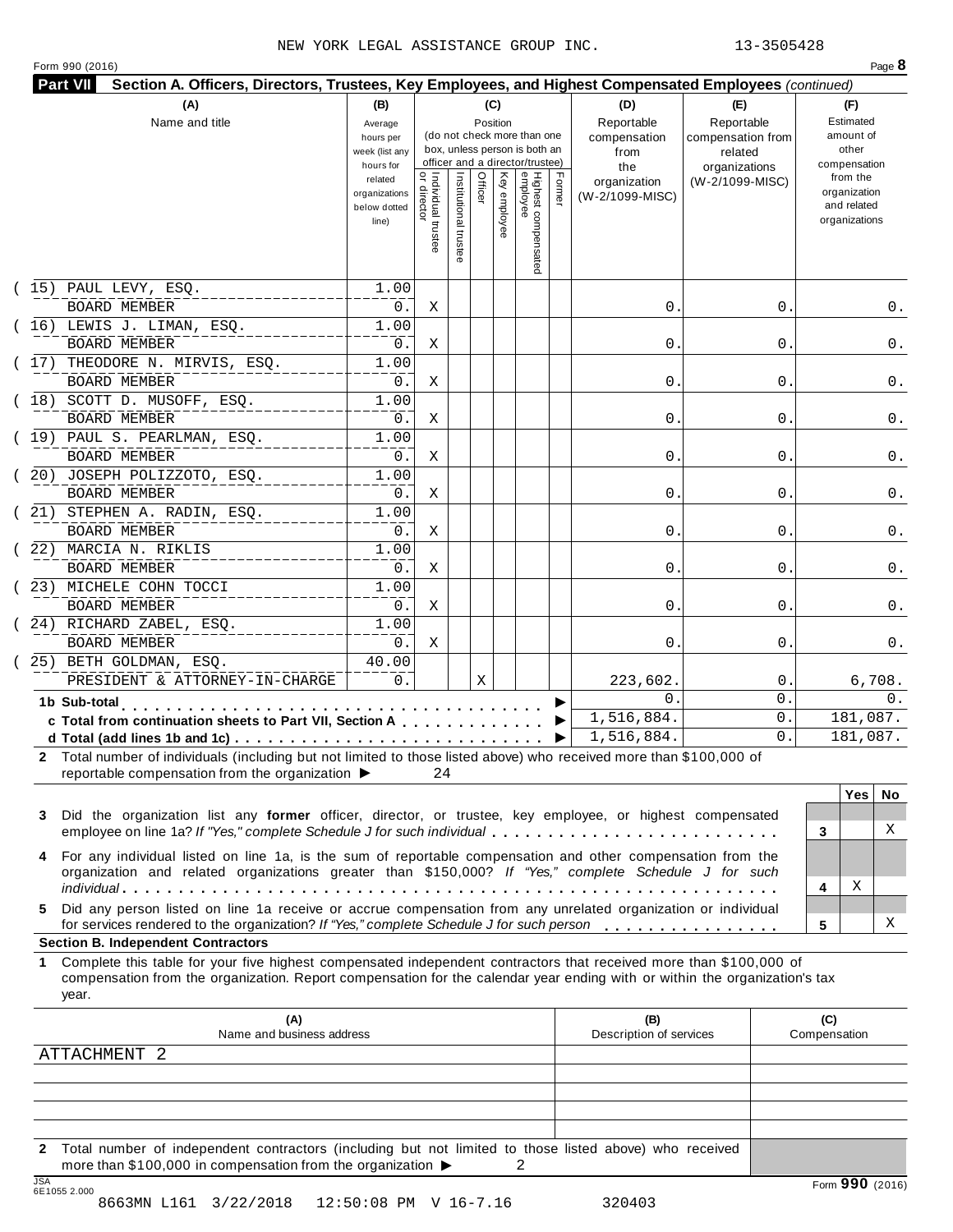| Form 990 (2016) |
|-----------------|
|-----------------|

| (A)                                                                                                                                                                                                                    | (B)                         |                                   |                       | (C)            |                                                              |        | (D)                     | (E)                          |              | (F)                          |     |
|------------------------------------------------------------------------------------------------------------------------------------------------------------------------------------------------------------------------|-----------------------------|-----------------------------------|-----------------------|----------------|--------------------------------------------------------------|--------|-------------------------|------------------------------|--------------|------------------------------|-----|
| Name and title                                                                                                                                                                                                         | Average                     |                                   |                       | Position       |                                                              |        | Reportable              | Reportable                   |              | Estimated                    |     |
|                                                                                                                                                                                                                        | hours per<br>week (list any |                                   |                       |                | (do not check more than one<br>box, unless person is both an |        | compensation<br>from    | compensation from<br>related |              | amount of<br>other           |     |
|                                                                                                                                                                                                                        | hours for                   |                                   |                       |                | officer and a director/trustee)                              |        | the                     | organizations                |              | compensation                 |     |
|                                                                                                                                                                                                                        | related                     |                                   |                       | Officer<br>Κey |                                                              | Former | organization            | (W-2/1099-MISC)              |              | from the                     |     |
|                                                                                                                                                                                                                        | organizations               |                                   |                       |                |                                                              |        | (W-2/1099-MISC)         |                              |              | organization                 |     |
|                                                                                                                                                                                                                        | below dotted<br>line)       |                                   |                       |                |                                                              |        |                         |                              |              | and related<br>organizations |     |
|                                                                                                                                                                                                                        |                             | Individual trustee<br>or director |                       | employee       |                                                              |        |                         |                              |              |                              |     |
|                                                                                                                                                                                                                        |                             |                                   | Institutional trustee |                | Highest compensated<br>employee                              |        |                         |                              |              |                              |     |
|                                                                                                                                                                                                                        |                             |                                   |                       |                |                                                              |        |                         |                              |              |                              |     |
| (26) SARA MEYERS                                                                                                                                                                                                       | 40.00                       |                                   |                       |                |                                                              |        |                         |                              |              |                              |     |
| CHIEF OPERATING OFFICER                                                                                                                                                                                                | 0.                          |                                   |                       | Χ              |                                                              |        | 156,592.                | 0                            |              | 7,492.                       |     |
| (27) ANNA M. GROSS                                                                                                                                                                                                     | 40.00                       |                                   |                       |                |                                                              |        |                         |                              |              |                              |     |
| CHIEF FINANCIAL OFFICER                                                                                                                                                                                                | 0.                          |                                   |                       | Χ              |                                                              |        | 166,024.                | 0 <sub>1</sub>               |              | 20,013.                      |     |
| (28) RANDYE RETKIN                                                                                                                                                                                                     | 40.00                       |                                   |                       |                |                                                              |        |                         |                              |              |                              |     |
| DIRECTOR, LEGAL HEALTH                                                                                                                                                                                                 | 0.                          |                                   |                       | Χ              |                                                              |        | 175,441.                | 0 <sub>1</sub>               |              | 33,192.                      |     |
| (29) IRINA MATIYCHENKO                                                                                                                                                                                                 | 40.00                       |                                   |                       |                |                                                              |        |                         |                              |              |                              |     |
| DIRECTOR, IMMIGRANT PROTECTION                                                                                                                                                                                         | 0.                          |                                   |                       | Χ              |                                                              |        | 152,696.                | 0 <sub>1</sub>               |              | 27,825.                      |     |
| (30) RANDAL JEFFREY                                                                                                                                                                                                    | 40.00                       |                                   |                       |                |                                                              |        |                         |                              |              |                              |     |
| GENERAL COUNSEL                                                                                                                                                                                                        | 0.                          |                                   |                       |                | Χ                                                            |        | 147,303.                | 0 <sub>1</sub>               |              | 30,485.                      |     |
| (31) VALERIE BOGART                                                                                                                                                                                                    | 40.00                       |                                   |                       |                |                                                              |        |                         |                              |              |                              |     |
| DIRECTOR, EVELYN FRANK LEGAL                                                                                                                                                                                           | 0.                          |                                   |                       |                | Χ                                                            |        | 134,970.                | 0                            |              | 17,994.                      |     |
| (32) JANE STEVENS                                                                                                                                                                                                      | 40.00                       |                                   |                       |                |                                                              |        |                         |                              |              |                              |     |
| DIRECTOR, SPECIAL LITIGATION                                                                                                                                                                                           | 0.                          |                                   |                       |                | Χ                                                            |        | 125,874.                | 0                            |              | 17,126.                      |     |
| ( 33) ANN DIBBLE (UNTIL 12/30/2016)                                                                                                                                                                                    | 40.00                       |                                   |                       |                |                                                              |        |                         |                              |              |                              |     |
| DIRECTOR, TENANTS' RIGHTS                                                                                                                                                                                              | 0.                          |                                   |                       |                | Χ                                                            |        | 118,554.                | 0 <sub>1</sub>               |              | 13,817.                      |     |
| ( 34) KIM SUSSER (UNTIL 5/26/2017)                                                                                                                                                                                     | 40.00                       |                                   |                       |                |                                                              |        |                         |                              |              |                              |     |
| DIRECTOR, FAMILY LAW                                                                                                                                                                                                   | 0.                          |                                   |                       |                | Χ                                                            |        | 115,828.                | 0.                           |              | 6,435.                       |     |
|                                                                                                                                                                                                                        |                             |                                   |                       |                |                                                              |        |                         |                              |              |                              |     |
|                                                                                                                                                                                                                        |                             |                                   |                       |                |                                                              |        |                         |                              |              |                              |     |
|                                                                                                                                                                                                                        |                             |                                   |                       |                |                                                              |        |                         |                              |              |                              |     |
|                                                                                                                                                                                                                        |                             |                                   |                       |                |                                                              |        |                         |                              |              |                              |     |
|                                                                                                                                                                                                                        |                             |                                   |                       |                |                                                              |        |                         |                              |              |                              |     |
| c Total from continuation sheets to Part VII, Section A                                                                                                                                                                |                             |                                   |                       |                |                                                              |        |                         |                              |              |                              |     |
|                                                                                                                                                                                                                        |                             |                                   |                       |                |                                                              |        |                         |                              |              |                              |     |
| 2 Total number of individuals (including but not limited to those listed above) who received more than \$100,000 of<br>reportable compensation from the organization ▶                                                 |                             | 24                                |                       |                |                                                              |        |                         |                              |              |                              |     |
|                                                                                                                                                                                                                        |                             |                                   |                       |                |                                                              |        |                         |                              |              | <b>Yes</b>                   | No. |
| Did the organization list any former officer, director, or trustee, key employee, or highest compensated                                                                                                               |                             |                                   |                       |                |                                                              |        |                         |                              |              |                              |     |
| 3<br>employee on line 1a? If "Yes," complete Schedule J for such individual                                                                                                                                            |                             |                                   |                       |                |                                                              |        |                         |                              | 3            |                              | X   |
|                                                                                                                                                                                                                        |                             |                                   |                       |                |                                                              |        |                         |                              |              |                              |     |
| 4 For any individual listed on line 1a, is the sum of reportable compensation and other compensation from the<br>organization and related organizations greater than \$150,000? If "Yes," complete Schedule J for such |                             |                                   |                       |                |                                                              |        |                         |                              |              |                              |     |
|                                                                                                                                                                                                                        |                             |                                   |                       |                |                                                              |        |                         |                              | 4            | Χ                            |     |
| Did any person listed on line 1a receive or accrue compensation from any unrelated organization or individual<br>5.                                                                                                    |                             |                                   |                       |                |                                                              |        |                         |                              |              |                              |     |
| for services rendered to the organization? If "Yes," complete Schedule J for such person                                                                                                                               |                             |                                   |                       |                |                                                              |        |                         |                              | 5            |                              | Χ   |
| <b>Section B. Independent Contractors</b>                                                                                                                                                                              |                             |                                   |                       |                |                                                              |        |                         |                              |              |                              |     |
| 1 Complete this table for your five highest compensated independent contractors that received more than \$100,000 of                                                                                                   |                             |                                   |                       |                |                                                              |        |                         |                              |              |                              |     |
| compensation from the organization. Report compensation for the calendar year ending with or within the organization's tax<br>year.                                                                                    |                             |                                   |                       |                |                                                              |        |                         |                              |              |                              |     |
|                                                                                                                                                                                                                        |                             |                                   |                       |                |                                                              |        | (B)                     |                              | (C)          |                              |     |
|                                                                                                                                                                                                                        |                             |                                   |                       |                |                                                              |        | Description of services |                              | Compensation |                              |     |
| (A)<br>Name and business address                                                                                                                                                                                       |                             |                                   |                       |                |                                                              |        |                         |                              |              |                              |     |
|                                                                                                                                                                                                                        |                             |                                   |                       |                |                                                              |        |                         |                              |              |                              |     |
|                                                                                                                                                                                                                        |                             |                                   |                       |                |                                                              |        |                         |                              |              |                              |     |
|                                                                                                                                                                                                                        |                             |                                   |                       |                |                                                              |        |                         |                              |              |                              |     |
|                                                                                                                                                                                                                        |                             |                                   |                       |                |                                                              |        |                         |                              |              |                              |     |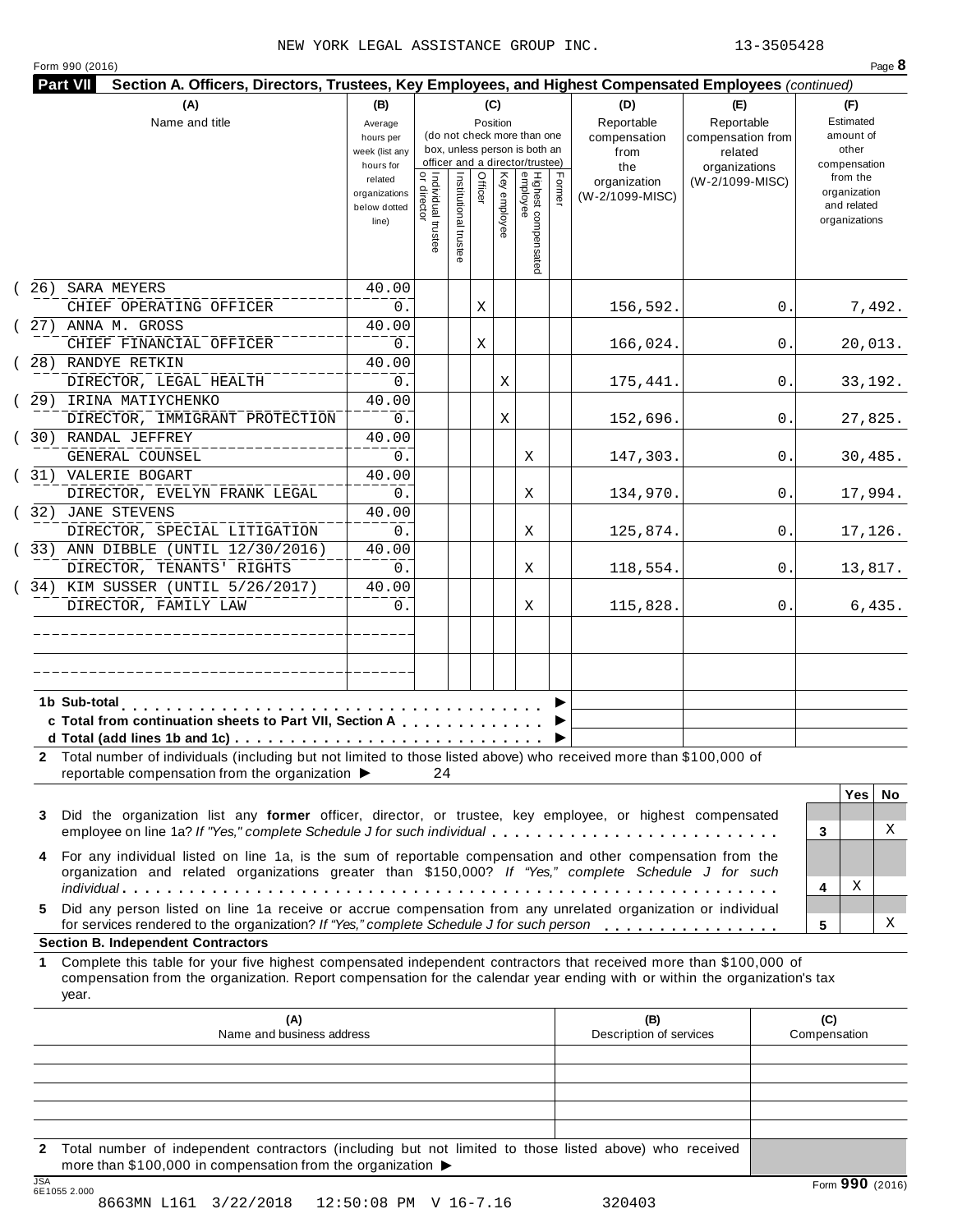| <b>Part VIII</b><br><b>Statement of Revenue</b>                  |              |                                                                                                                                                                                                                                                                                                                      |                       |                        |                          |                                                    |                                         |                                                                            |
|------------------------------------------------------------------|--------------|----------------------------------------------------------------------------------------------------------------------------------------------------------------------------------------------------------------------------------------------------------------------------------------------------------------------|-----------------------|------------------------|--------------------------|----------------------------------------------------|-----------------------------------------|----------------------------------------------------------------------------|
|                                                                  |              |                                                                                                                                                                                                                                                                                                                      |                       |                        | (A)<br>Total revenue     | (B)<br>Related or<br>exempt<br>function<br>revenue | (C)<br>Unrelated<br>business<br>revenue | $\sim$<br>(D)<br>Revenue<br>excluded from tax<br>under sections<br>512-514 |
|                                                                  | 1a<br>b<br>c | Federated campaigns <b>Federated</b><br>Membership dues<br>Fundraising events <b>Fundraising</b> events                                                                                                                                                                                                              | 1а<br>1 b<br>1c       | 1,364,202.<br>927,137. |                          |                                                    |                                         |                                                                            |
| <b>Contributions, Gifts, Grants</b><br>and Other Similar Amounts | d<br>е<br>f  | Related organizations <b>and the set of the set of the set of the set of the set of the set of the set of the set of the set of the set of the set of the set of the set of the set of the set of the set of the set of the set </b><br>Government grants (contributions)<br>All other contributions, gifts, grants, | 1 <sub>d</sub><br>1е  | 14, 442, 674.          |                          |                                                    |                                         |                                                                            |
|                                                                  | g<br>h       | and similar amounts not included above<br>Noncash contributions included in lines 1a-1f: \$<br>Total. Add lines 1a-1f ▶                                                                                                                                                                                              | 1f                    | 9,372,160.             |                          |                                                    |                                         |                                                                            |
|                                                                  |              |                                                                                                                                                                                                                                                                                                                      |                       | <b>Business Code</b>   | 26, 106, 173.            |                                                    |                                         |                                                                            |
| Program Service Revenue                                          | 2a<br>b      | COURT ATTORNEY FEES                                                                                                                                                                                                                                                                                                  |                       | 541100                 | 236,341.                 | 236,341.                                           |                                         |                                                                            |
|                                                                  | c<br>d       |                                                                                                                                                                                                                                                                                                                      |                       |                        |                          |                                                    |                                         |                                                                            |
|                                                                  | е<br>f<br>g  | All other program service revenue<br>Total. Add lines 2a-2f ▶                                                                                                                                                                                                                                                        |                       |                        | 236,341.                 |                                                    |                                         |                                                                            |
|                                                                  | 3            | Investment<br>income                                                                                                                                                                                                                                                                                                 | (including dividends, | interest,              | 6, 192.                  |                                                    |                                         | 6,192.                                                                     |
|                                                                  | 4            | Income from investment of tax-exempt bond proceeds $\blacktriangleright$                                                                                                                                                                                                                                             |                       |                        | 0.                       |                                                    |                                         |                                                                            |
|                                                                  | 5            |                                                                                                                                                                                                                                                                                                                      | (i) Real              | (ii) Personal          | $0$ .                    |                                                    |                                         |                                                                            |
|                                                                  | 6a<br>b      | Gross rents <b>Container and Container</b><br>Less: rental expenses                                                                                                                                                                                                                                                  |                       |                        |                          |                                                    |                                         |                                                                            |
|                                                                  | c<br>d       | Rental income or (loss)<br>Net rental income or (loss).                                                                                                                                                                                                                                                              | <u>.</u> D            |                        | 0.                       |                                                    |                                         |                                                                            |
|                                                                  | 7a           | Gross amount from sales of<br>assets other than inventory                                                                                                                                                                                                                                                            | (i) Securities        | (ii) Other             |                          |                                                    |                                         |                                                                            |
|                                                                  | b            | Less: cost or other basis<br>and sales expenses                                                                                                                                                                                                                                                                      |                       |                        |                          |                                                    |                                         |                                                                            |
|                                                                  | c<br>d       | Gain or (loss)                                                                                                                                                                                                                                                                                                       |                       |                        | 0.                       |                                                    |                                         |                                                                            |
| Other Revenue                                                    | 8а           | Gross income from fundraising<br>events (not including \$ 1827, 137.<br>of contributions reported on line 1c).                                                                                                                                                                                                       |                       |                        |                          |                                                    |                                         |                                                                            |
|                                                                  | b            | See Part IV, line 18 a<br>Less: direct expenses                                                                                                                                                                                                                                                                      | b                     | 80,100.<br>168,745.    |                          |                                                    |                                         |                                                                            |
|                                                                  | с            | Net income or (loss) from fundraising events ________                                                                                                                                                                                                                                                                |                       |                        | $-88,645.$               |                                                    |                                         | $-88,645.$                                                                 |
|                                                                  | 9а           | Gross income from gaming activities.<br>See Part IV, line 19 a<br>Less: direct expenses by the set of the set of the set of the set of the set of the set of the set of the set of the set of the set of the set of the set of the set of the set of the set of the set of the set of the set of                     |                       | $0$ .<br>$0$ .         |                          |                                                    |                                         |                                                                            |
|                                                                  | b<br>c       | Net income or (loss) from gaming activities ________ ▶                                                                                                                                                                                                                                                               |                       |                        | 0.                       |                                                    |                                         |                                                                            |
|                                                                  | 10a          | Gross sales of inventory, less<br>returns and allowances a                                                                                                                                                                                                                                                           |                       | 0.                     |                          |                                                    |                                         |                                                                            |
|                                                                  | b<br>c       | Less: cost of goods sold<br>Net income or (loss) from sales of inventory ▶                                                                                                                                                                                                                                           | $\mathbf{b}$          | 0.                     | $0$ .                    |                                                    |                                         |                                                                            |
|                                                                  |              | Miscellaneous Revenue                                                                                                                                                                                                                                                                                                |                       | <b>Business Code</b>   |                          |                                                    |                                         |                                                                            |
|                                                                  | 11a          | RECOVERY OF FUNDS                                                                                                                                                                                                                                                                                                    |                       | 900099                 | 23,654.                  |                                                    |                                         | 23,654.                                                                    |
|                                                                  | b            | MISCELLANEOUS INCOME                                                                                                                                                                                                                                                                                                 |                       | 900099                 | 11,263.                  |                                                    |                                         | 11,263.                                                                    |
|                                                                  | c            |                                                                                                                                                                                                                                                                                                                      |                       |                        |                          |                                                    |                                         |                                                                            |
|                                                                  | d            | All other revenue entitled and the control of the control of the control of the control of the control of the control of the control of the control of the control of the control of the control of the control of the control                                                                                       |                       |                        |                          |                                                    |                                         |                                                                            |
|                                                                  | е<br>12      |                                                                                                                                                                                                                                                                                                                      |                       |                        | 34,917.<br>26, 294, 978. | 236,341.                                           |                                         | $-47,536.$                                                                 |
| .ISA                                                             |              |                                                                                                                                                                                                                                                                                                                      |                       |                        |                          |                                                    |                                         |                                                                            |

JSA Form **990** (2016) 6E1051 1.000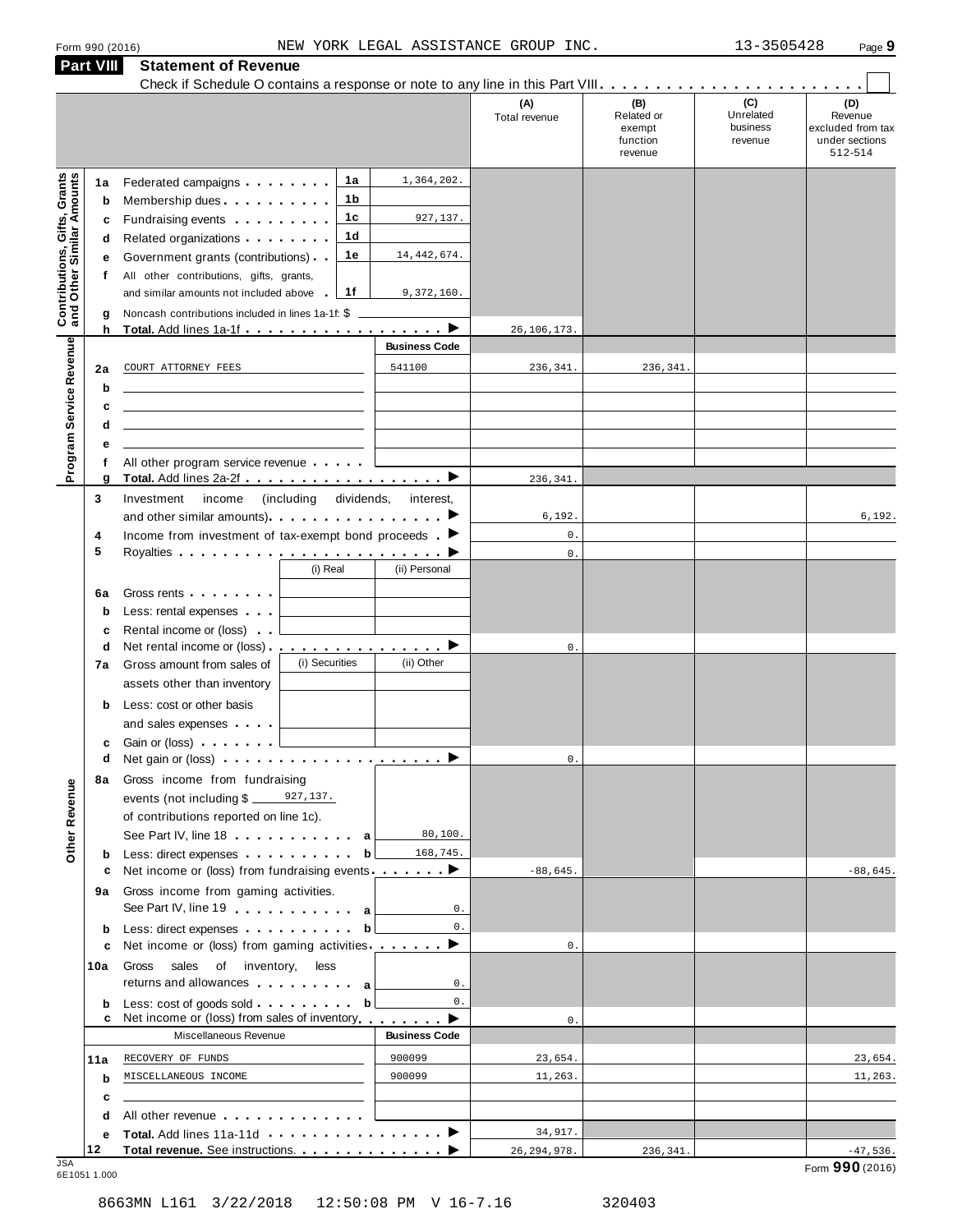**Part IX Statement of Functional Expenses**

#### Section 501(c)(3) and 501(c)(4) organizations must complete all columns. All other organizations must complete column (A). Check if Schedule O contains a response or note to any line in this Part  $\begin{array}{c|c|c|c|c} \hline \textbf{Check} & \textbf{if Schedule O contains a response or note to any line in this Part } \textbf{I} & \textbf{if } & \textbf{if } & \textbf{if } & \textbf{if } & \textbf{if } & \textbf{if } & \textbf{if } & \textbf{if } & \textbf{if } & \textbf{if } & \textbf{if } & \textbf{if } & \textbf{if } & \textbf{if$ *Do no* **(A) (B) (C) (D)** *t include amounts reported on lines 6b, 7b,* **8b, 9b, and 10b of Part VIII.** The contract position of **Part VIII.** The contract Program services Program services expenses Management and general expenses Fundraising expenses **1** Grants and other assistance to domestic organizations and domestic governments. See Part IV, line 21 m m m m **2** Grants and other assistance to domestic individuals. See Part IV, line 22 **3** Grants and other assistance to foreign organizations, foreign governments, and foreign individuals. See Part IV, lines <sup>15</sup> and <sup>16</sup> <sup>m</sup> <sup>m</sup> <sup>m</sup> <sup>m</sup> <sup>m</sup> **<sup>4</sup>** Benefits paid to or for members <sup>m</sup> <sup>m</sup> <sup>m</sup> <sup>m</sup> <sup>m</sup> <sup>m</sup> <sup>m</sup> <sup>m</sup> <sup>m</sup> **5** Compensation of current officers, directors, trustees, and key employees m m m m m m m m m m **6** Compensation not included above, to disqualified persons (as defined under section 4958(f)(1)) and persons described in section 4958(c)(3)(B) <sup>m</sup> <sup>m</sup> <sup>m</sup> <sup>m</sup> <sup>m</sup> <sup>m</sup> **<sup>7</sup>** Other salaries and wages <sup>m</sup> <sup>m</sup> <sup>m</sup> <sup>m</sup> <sup>m</sup> <sup>m</sup> <sup>m</sup> <sup>m</sup> <sup>m</sup> <sup>m</sup> <sup>m</sup> <sup>m</sup> **8** Pension plan accruals and contributions (include section 401(k) and 403(b) employer contributions) **9** Section 401(k) and 403(b) employer contributions<br>9 Other employee benefits 9 Other employee benefits **10** Payroll taxes **10** Fees for services (non-employees): **11** Fees for services (non-employees):<br>**a** Management ..................<br>**b** Legal ......................... Legal m m m m m m m m m m m m m m m m m m m m m c Accounting . . . . . . . . . . . . . Lobbying **cd** m m m m m m m m m m m m m m m m m m m A) amount, list line 11g expenses on Schedule O.)<br>**12** Advertising and promotion **manual 13** Office expenses **13** Office expenses<br>**14** Information technology **manual manual metal of the metal of the metal of the metal of 15** 15 Royalties<sub>.・・・・・・・・・・・・・・・・・・・<br>16 Occupancy <sub>.・・・・・・・・・・・・・・・・・</sub></sub> **16** Occupancy ...................<br>17 Travel..................... **18** Payments of travel or entertainment expenses for any federal, state, or local public officials<br>**19** Conferences, conventions, and meetings **19** Conferences, conventions, and meetings **with meetings**<br>20 Interest **manual meetings 21** 21 Payments to affiliates<br>22 Depreciation, depletion, and amortization <sub>1</sub> , , , **22** Depreciation, depletion, and amortization **manufation**<br>23 Insurance 24 Other expenses. Itemize expenses not covered | **d** Lobbying **e**<br> **e** Professional fundraising services. See Part IV, line 17 **P** Professional fundraising services. See Part IV, line 17<br>**f** Investment management fees **g** Other. (If line 11g amount exceeds 10% of line 25, column m m m m m m m m m m m m m m m m m m (A) amount, list line 11g expenses on Schedule O.) means m m m m m m m m m m m m m m m m Royalties m m m m m m m m m m m m m m m m m m m m for any federal, state, or local public officials Interest<br>Payments to affiliates **m** m m m m m m m m m m m m m m m above (List miscellaneous expenses in line 24e. If line 24e amount exceeds 10% of line 25, column (A) amount, list line 24e expenses on Schedule O.) **a** <u>ADMINISTRATIVE EXPENSES</u> 235,358. 218,552. 15,511. 1,295.<br>**b** REPAIRS AND MAINTENANCE 174,323. 160,199. 11,095. 3,029. **c**<sup>MLHC</sup> VEHICLE COST 22,959. 22,959. 3,182. **e** All other expenses **25 Total functional expenses.** Add lines 1 through 24e **26 Joint costs.** Complete this line only if the organization reported in column (B) joint costs from a combined educational campaign and fundraising solicitation. Check here  $\triangleright$   $\Box$  if following SOP 98-2 (ASC 958-720) following SOP 98-2 (ASC 958-720) <sup>m</sup> <sup>m</sup> <sup>m</sup> <sup>m</sup> <sup>m</sup> <sup>m</sup> <sup>m</sup> JSA Form **<sup>990</sup>** (2016) 6E1052 1.000 224,417. 224,417. 19,104. 19,104.  $\Omega$ 0. 901,166. 328,324. 572,842.  $\Omega$ 15,893,124. 14,548,446. 1,041,465. 303,213. 560,923. 496,841. 53,946. 10,136. 2,287,132. 2,026,940. 219,730. 40,462. 1,340,894. 1,187,706. 128,959. 24,229.  $\Omega$ 238,617. 40,000. 36,037. 3,282. 681. 156,848. 156,848.  $\Omega$  $\overline{0}$ 192,356. 171,511. 18,138. 2,707. 7,068. 7,068. 271,170. 236,037. 31,270. 3,863.  $357,811.$   $322,843.$   $28,878.$  6,090.  $\Omega$ 2,042,131. 1,822,453. 185,563. 34,115.  $33,668$ .  $32,848$ .  $579$ .  $241$ .  $\Omega$ 108,659. 74,753. 32,584. 1,322. 0.  $\overline{0}$ . 282,299. 254,328. 23,161. 4,810. 91,105. 87,493. 2,991. 621. **a** ADMINISTRATIVE EXPENSES 235,358. 218,552. 15,511. 1,295. MLHC VEHICLE COST 22,959. 22,959. 25,484,314. 22,271,791. 2,775,709. 436,814.

0.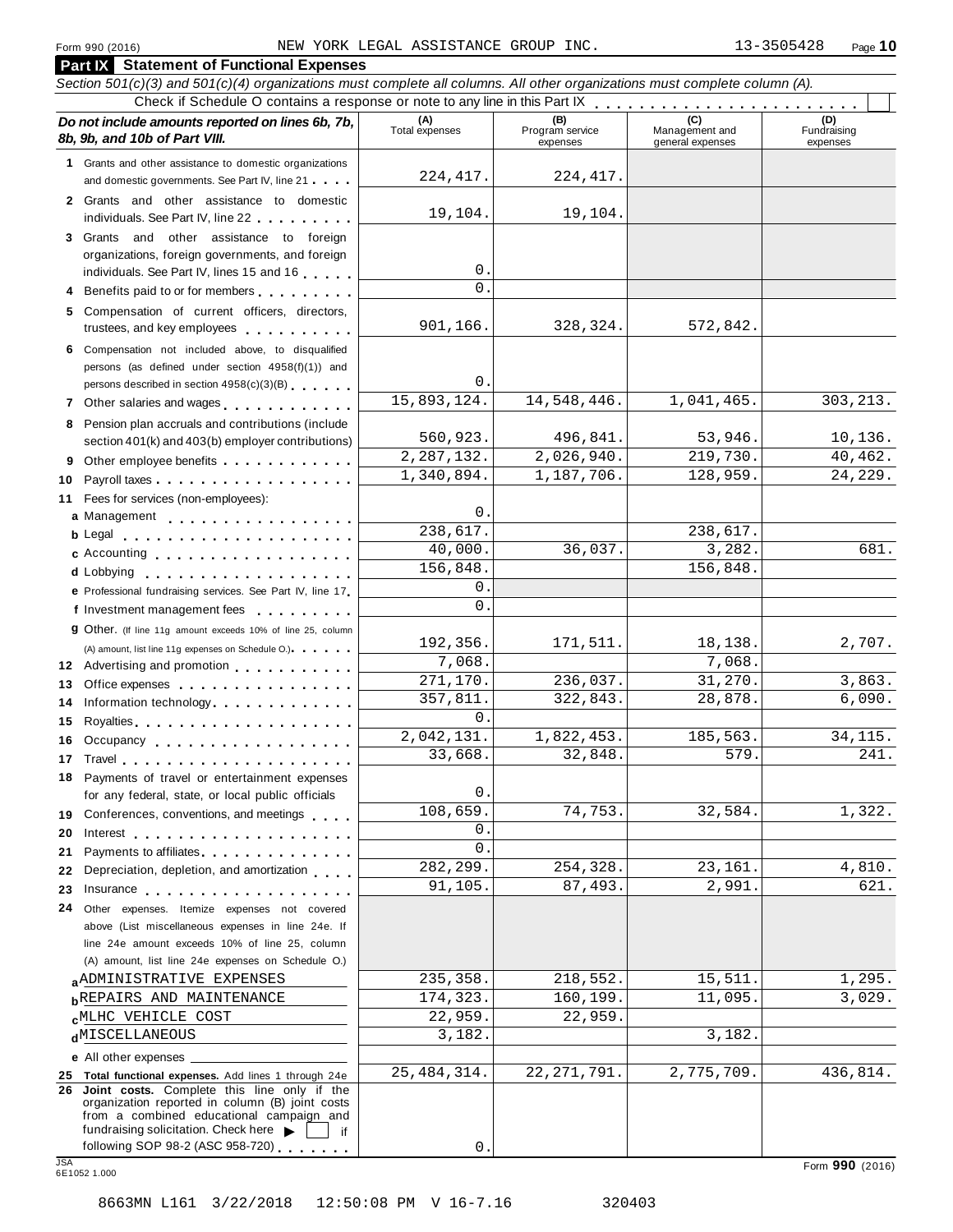Form 990 (2016)

|--|--|--|

|                  | Part X       | <b>Balance Sheet</b>                                                                                                                                                                                                                                                                                 |                          |                                  |                    |
|------------------|--------------|------------------------------------------------------------------------------------------------------------------------------------------------------------------------------------------------------------------------------------------------------------------------------------------------------|--------------------------|----------------------------------|--------------------|
|                  |              |                                                                                                                                                                                                                                                                                                      |                          |                                  |                    |
|                  |              |                                                                                                                                                                                                                                                                                                      | (A)<br>Beginning of year |                                  | (B)<br>End of year |
|                  | 1            |                                                                                                                                                                                                                                                                                                      | 138,045.                 | $\mathbf{1}$                     | 187,221.           |
|                  | $\mathbf{2}$ |                                                                                                                                                                                                                                                                                                      | 8,502,795.               | $\overline{2}$                   | 8,931,633.         |
|                  | 3            |                                                                                                                                                                                                                                                                                                      | 6,805,032.               | 3                                | 7,346,009.         |
|                  | 4            | Accounts receivable, net enterprise and accounts receivable, net enterprise and accounts received and accounts                                                                                                                                                                                       | 0.                       | 4                                | 0.                 |
|                  | 5            | Loans and other receivables from current and former officers, directors,                                                                                                                                                                                                                             |                          |                                  |                    |
|                  |              | trustees, key employees, and highest compensated employees.                                                                                                                                                                                                                                          |                          |                                  |                    |
|                  | 6            | Complete Part II of Schedule L<br>Loans and other receivables from other disqualified persons (as defined under section<br>4958(f)(1)), persons described in section 4958(c)(3)(B), and contributing employers<br>and sponsoring organizations of section 501(c)(9) voluntary employees' beneficiary | 0.<br>0.                 | $5\phantom{1}$<br>$6\phantom{1}$ | 0.<br>0.           |
|                  | 7            | organizations (see instructions). Complete Part II of Schedule Letter and Letter Letter Letter                                                                                                                                                                                                       | 0.                       | $\overline{7}$                   | $0$ .              |
| ssets            | 8            |                                                                                                                                                                                                                                                                                                      | Ο.                       | 8                                | $0$ .              |
|                  | 9            | Inventories for sale or use enterprise and and all the contracts of the contracts of the contracts of the contracts of the contracts of the contracts of the contracts of the contracts of the contracts of the contracts of t                                                                       | 407,764.                 | 9                                | 343,620.           |
|                  |              | 10a Land, buildings, and equipment: cost or                                                                                                                                                                                                                                                          |                          |                                  |                    |
|                  |              | $ 10a $ 1,924,529.<br>other basis. Complete Part VI of Schedule D                                                                                                                                                                                                                                    |                          |                                  |                    |
|                  |              | 1,502,755.<br><b>b</b> Less: accumulated depreciation. $ 10b $                                                                                                                                                                                                                                       | 696, $212.$ 10c          |                                  | 421,774.           |
|                  | 11           |                                                                                                                                                                                                                                                                                                      | 0.                       | 11                               | $0$ .              |
|                  | 12           | Investments - other securities. See Part IV, line 11                                                                                                                                                                                                                                                 | 62,008.                  | 12                               | 62,057.            |
|                  | 13           | Investments - program-related. See Part IV, line 11                                                                                                                                                                                                                                                  | 0.                       | 13                               | 0.                 |
|                  | 14           | Intangible assets experience in the contract of the contract of the contract of the contract of the contract of                                                                                                                                                                                      | 0.                       | 14                               | $0$ .              |
|                  | 15           |                                                                                                                                                                                                                                                                                                      | 64,960.                  | 15                               | 123,800.           |
|                  | 16           | Total assets. Add lines 1 through 15 (must equal line 34)                                                                                                                                                                                                                                            | 16,676,816.              | 16                               | 17, 416, 114.      |
|                  | 17           | Accounts payable and accrued expenses                                                                                                                                                                                                                                                                | $\overline{565,502}$ .   | 17                               | 539,011.           |
|                  | 18           |                                                                                                                                                                                                                                                                                                      | 0.                       | 18                               | 0.                 |
|                  | 19           |                                                                                                                                                                                                                                                                                                      | 244,639.                 | 19                               | 205,731.           |
|                  | 20           |                                                                                                                                                                                                                                                                                                      | 0.                       | 20                               | 0.                 |
|                  | 21           | Escrow or custodial account liability. Complete Part IV of Schedule D.                                                                                                                                                                                                                               | 0.                       | 21                               | 0.                 |
|                  | 22           | Loans and other payables to current and former officers, directors,                                                                                                                                                                                                                                  |                          |                                  |                    |
| Liabilities      |              | trustees, key employees, highest compensated employees, and                                                                                                                                                                                                                                          |                          |                                  |                    |
|                  |              | disqualified persons. Complete Part II of Schedule L.                                                                                                                                                                                                                                                | 0.1                      | 22                               | 0.                 |
|                  | 23           | Secured mortgages and notes payable to unrelated third parties                                                                                                                                                                                                                                       | $0$ .                    | 23                               | 0.                 |
|                  | 24           | Unsecured notes and loans payable to unrelated third parties                                                                                                                                                                                                                                         | 0.                       | 24                               | $0$ .              |
|                  | 25           | Other liabilities (including federal income tax, payables to related third                                                                                                                                                                                                                           |                          |                                  |                    |
|                  |              | parties, and other liabilities not included on lines 17-24). Complete Part X                                                                                                                                                                                                                         |                          |                                  |                    |
|                  |              |                                                                                                                                                                                                                                                                                                      | 64,959.                  | 25                               | 123,800.           |
|                  | 26           |                                                                                                                                                                                                                                                                                                      | 875,100.                 | 26                               | 868,542.           |
|                  |              | $\mathbf X$<br>Organizations that follow SFAS 117 (ASC 958), check here ▶<br>and<br>complete lines 27 through 29, and lines 33 and 34.                                                                                                                                                               |                          |                                  |                    |
|                  | 27           |                                                                                                                                                                                                                                                                                                      | 14,891,624.              | 27                               | 14,885,388.        |
|                  | 28           |                                                                                                                                                                                                                                                                                                      | 910,092.                 | 28                               | 1,662,184.         |
|                  | 29           | Permanently restricted net assets<br>included: increases<br>interacts: increases<br>interacts: increases<br>interacts: increases<br>interacts: increases<br>interacts: increases<br>interacts: interacts: interacts: interacts: interacts: i                                                         | Ο.                       | 29                               | 0.                 |
| or Fund Balances |              | Organizations that do not follow SFAS 117 (ASC 958), check here ▶<br>and<br>complete lines 30 through 34.                                                                                                                                                                                            |                          |                                  |                    |
|                  | 30           |                                                                                                                                                                                                                                                                                                      |                          | 30                               |                    |
| Assets           | 31           | Paid-in or capital surplus, or land, building, or equipment fund                                                                                                                                                                                                                                     |                          | 31                               |                    |
|                  | 32           | Retained earnings, endowment, accumulated income, or other funds                                                                                                                                                                                                                                     |                          | 32                               |                    |
| <b>Net</b>       | 33           |                                                                                                                                                                                                                                                                                                      | 15,801,716.              | 33                               | 16,547,572.        |
|                  | 34           | Total liabilities and net assets/fund balances                                                                                                                                                                                                                                                       | 16,676,816.              | 34                               | 17,416,114.        |
|                  |              |                                                                                                                                                                                                                                                                                                      |                          |                                  | $000 \text{ rad}$  |

Form **990** (2016)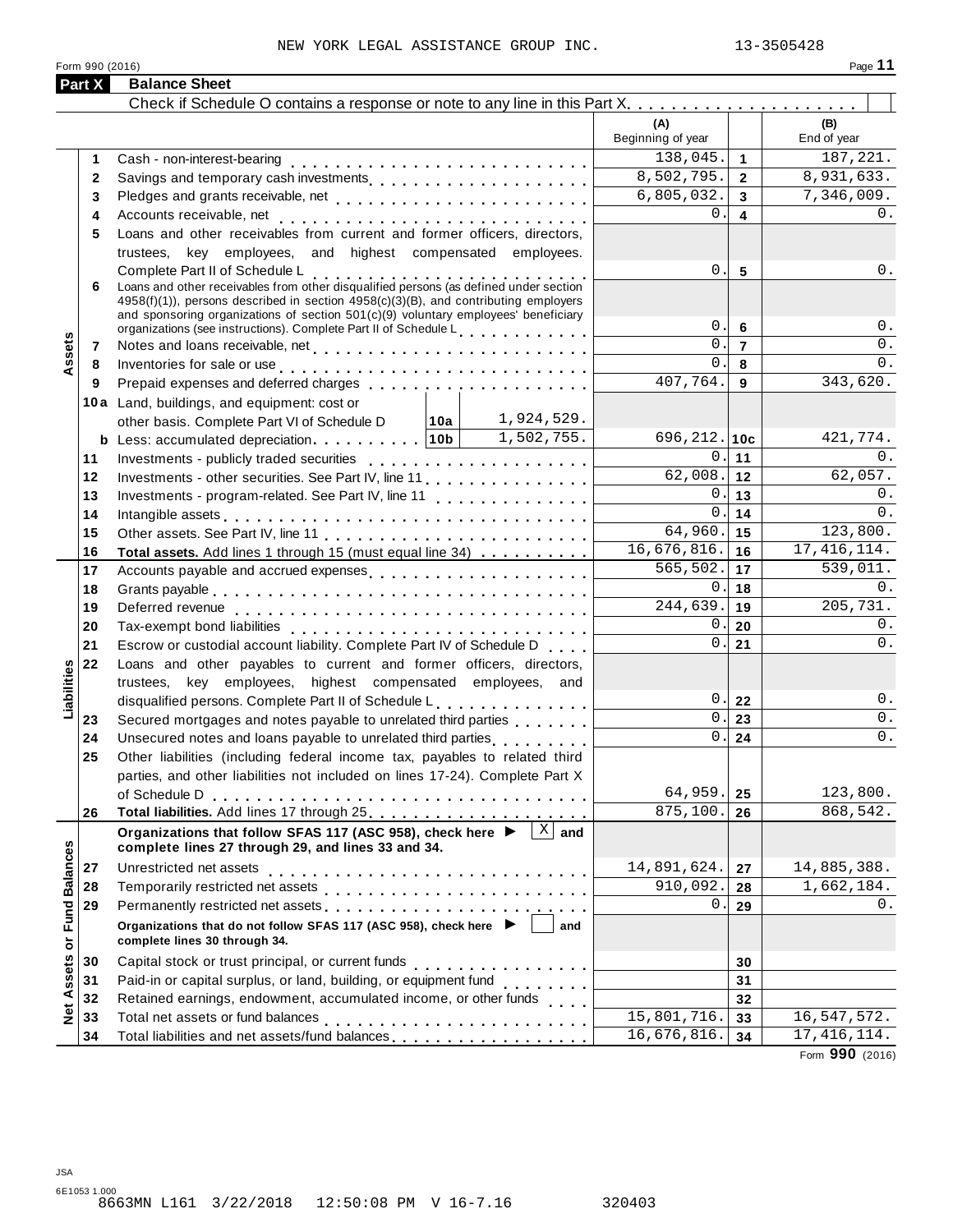NEW YORK LEGAL ASSISTANCE GROUP INC.  $13-3505428$ 

| Part XI<br><b>Reconciliation of Net Assets</b><br>$\mathbf{1}$<br>1<br>$\mathbf{2}$<br>Total expenses (must equal Part IX, column (A), line 25)<br>2<br>$\overline{\mathbf{3}}$<br>Revenue less expenses. Subtract line 2 from line 1<br>3<br>$\overline{\mathbf{4}}$<br>Net assets or fund balances at beginning of year (must equal Part X, line 33, column (A))<br>4<br>5<br>5<br>6<br>6<br>$\overline{7}$<br>7<br>8<br>8<br>Other changes in net assets or fund balances (explain in Schedule O)<br>9<br>9<br>Net assets or fund balances at end of year. Combine lines 3 through 9 (must equal Part X, line<br>10<br>10<br><b>Financial Statements and Reporting</b><br>Part XII<br>$\lceil x \rceil$ Accrual<br>Accounting method used to prepare the Form 990:     Cash<br>Other<br>1<br>If the organization changed its method of accounting from a prior year or checked "Other," explain in<br>Schedule O.<br>2a<br>2a Were the organization's financial statements compiled or reviewed by an independent accountant?<br>If "Yes," check a box below to indicate whether the financial statements for the year were compiled or<br>reviewed on a separate basis, consolidated basis, or both:<br>Separate basis<br><b>Consolidated basis</b><br>Both consolidated and separate basis<br>2 <sub>b</sub><br><b>b</b> Were the organization's financial statements audited by an independent accountant?<br>If "Yes," check a box below to indicate whether the financial statements for the year were audited on a<br>separate basis, consolidated basis, or both:<br>$X$ Separate basis<br><b>Consolidated basis</b><br>Both consolidated and separate basis<br>c If "Yes" to line 2a or 2b, does the organization have a committee that assumes responsibility for oversight<br>2c<br>of the audit, review, or compilation of its financial statements and selection of an independent accountant?<br>If the organization changed either its oversight process or selection process during the tax year, explain in<br>Schedule O.<br>3a As a result of a federal award, was the organization required to undergo an audit or audits as set forth in |                             | Page 12     |  |
|-----------------------------------------------------------------------------------------------------------------------------------------------------------------------------------------------------------------------------------------------------------------------------------------------------------------------------------------------------------------------------------------------------------------------------------------------------------------------------------------------------------------------------------------------------------------------------------------------------------------------------------------------------------------------------------------------------------------------------------------------------------------------------------------------------------------------------------------------------------------------------------------------------------------------------------------------------------------------------------------------------------------------------------------------------------------------------------------------------------------------------------------------------------------------------------------------------------------------------------------------------------------------------------------------------------------------------------------------------------------------------------------------------------------------------------------------------------------------------------------------------------------------------------------------------------------------------------------------------------------------------------------------------------------------------------------------------------------------------------------------------------------------------------------------------------------------------------------------------------------------------------------------------------------------------------------------------------------------------------------------------------------------------------------------------------------------------------------------------------------------------------------------------------------|-----------------------------|-------------|--|
|                                                                                                                                                                                                                                                                                                                                                                                                                                                                                                                                                                                                                                                                                                                                                                                                                                                                                                                                                                                                                                                                                                                                                                                                                                                                                                                                                                                                                                                                                                                                                                                                                                                                                                                                                                                                                                                                                                                                                                                                                                                                                                                                                                 |                             |             |  |
|                                                                                                                                                                                                                                                                                                                                                                                                                                                                                                                                                                                                                                                                                                                                                                                                                                                                                                                                                                                                                                                                                                                                                                                                                                                                                                                                                                                                                                                                                                                                                                                                                                                                                                                                                                                                                                                                                                                                                                                                                                                                                                                                                                 |                             | $\mathbf X$ |  |
|                                                                                                                                                                                                                                                                                                                                                                                                                                                                                                                                                                                                                                                                                                                                                                                                                                                                                                                                                                                                                                                                                                                                                                                                                                                                                                                                                                                                                                                                                                                                                                                                                                                                                                                                                                                                                                                                                                                                                                                                                                                                                                                                                                 | $\overline{26}$ , 294, 978. |             |  |
|                                                                                                                                                                                                                                                                                                                                                                                                                                                                                                                                                                                                                                                                                                                                                                                                                                                                                                                                                                                                                                                                                                                                                                                                                                                                                                                                                                                                                                                                                                                                                                                                                                                                                                                                                                                                                                                                                                                                                                                                                                                                                                                                                                 | 25, 484, 314.               |             |  |
|                                                                                                                                                                                                                                                                                                                                                                                                                                                                                                                                                                                                                                                                                                                                                                                                                                                                                                                                                                                                                                                                                                                                                                                                                                                                                                                                                                                                                                                                                                                                                                                                                                                                                                                                                                                                                                                                                                                                                                                                                                                                                                                                                                 | 810,664.                    |             |  |
|                                                                                                                                                                                                                                                                                                                                                                                                                                                                                                                                                                                                                                                                                                                                                                                                                                                                                                                                                                                                                                                                                                                                                                                                                                                                                                                                                                                                                                                                                                                                                                                                                                                                                                                                                                                                                                                                                                                                                                                                                                                                                                                                                                 | 15,801,716.                 |             |  |
|                                                                                                                                                                                                                                                                                                                                                                                                                                                                                                                                                                                                                                                                                                                                                                                                                                                                                                                                                                                                                                                                                                                                                                                                                                                                                                                                                                                                                                                                                                                                                                                                                                                                                                                                                                                                                                                                                                                                                                                                                                                                                                                                                                 |                             | 0.          |  |
|                                                                                                                                                                                                                                                                                                                                                                                                                                                                                                                                                                                                                                                                                                                                                                                                                                                                                                                                                                                                                                                                                                                                                                                                                                                                                                                                                                                                                                                                                                                                                                                                                                                                                                                                                                                                                                                                                                                                                                                                                                                                                                                                                                 |                             | 0.          |  |
|                                                                                                                                                                                                                                                                                                                                                                                                                                                                                                                                                                                                                                                                                                                                                                                                                                                                                                                                                                                                                                                                                                                                                                                                                                                                                                                                                                                                                                                                                                                                                                                                                                                                                                                                                                                                                                                                                                                                                                                                                                                                                                                                                                 |                             | 0.          |  |
|                                                                                                                                                                                                                                                                                                                                                                                                                                                                                                                                                                                                                                                                                                                                                                                                                                                                                                                                                                                                                                                                                                                                                                                                                                                                                                                                                                                                                                                                                                                                                                                                                                                                                                                                                                                                                                                                                                                                                                                                                                                                                                                                                                 |                             | 0.          |  |
|                                                                                                                                                                                                                                                                                                                                                                                                                                                                                                                                                                                                                                                                                                                                                                                                                                                                                                                                                                                                                                                                                                                                                                                                                                                                                                                                                                                                                                                                                                                                                                                                                                                                                                                                                                                                                                                                                                                                                                                                                                                                                                                                                                 | $-64,808.$                  |             |  |
|                                                                                                                                                                                                                                                                                                                                                                                                                                                                                                                                                                                                                                                                                                                                                                                                                                                                                                                                                                                                                                                                                                                                                                                                                                                                                                                                                                                                                                                                                                                                                                                                                                                                                                                                                                                                                                                                                                                                                                                                                                                                                                                                                                 |                             |             |  |
|                                                                                                                                                                                                                                                                                                                                                                                                                                                                                                                                                                                                                                                                                                                                                                                                                                                                                                                                                                                                                                                                                                                                                                                                                                                                                                                                                                                                                                                                                                                                                                                                                                                                                                                                                                                                                                                                                                                                                                                                                                                                                                                                                                 | 16,547,572.                 |             |  |
|                                                                                                                                                                                                                                                                                                                                                                                                                                                                                                                                                                                                                                                                                                                                                                                                                                                                                                                                                                                                                                                                                                                                                                                                                                                                                                                                                                                                                                                                                                                                                                                                                                                                                                                                                                                                                                                                                                                                                                                                                                                                                                                                                                 |                             |             |  |
|                                                                                                                                                                                                                                                                                                                                                                                                                                                                                                                                                                                                                                                                                                                                                                                                                                                                                                                                                                                                                                                                                                                                                                                                                                                                                                                                                                                                                                                                                                                                                                                                                                                                                                                                                                                                                                                                                                                                                                                                                                                                                                                                                                 |                             |             |  |
|                                                                                                                                                                                                                                                                                                                                                                                                                                                                                                                                                                                                                                                                                                                                                                                                                                                                                                                                                                                                                                                                                                                                                                                                                                                                                                                                                                                                                                                                                                                                                                                                                                                                                                                                                                                                                                                                                                                                                                                                                                                                                                                                                                 | Yes                         | No          |  |
|                                                                                                                                                                                                                                                                                                                                                                                                                                                                                                                                                                                                                                                                                                                                                                                                                                                                                                                                                                                                                                                                                                                                                                                                                                                                                                                                                                                                                                                                                                                                                                                                                                                                                                                                                                                                                                                                                                                                                                                                                                                                                                                                                                 |                             | Χ           |  |
|                                                                                                                                                                                                                                                                                                                                                                                                                                                                                                                                                                                                                                                                                                                                                                                                                                                                                                                                                                                                                                                                                                                                                                                                                                                                                                                                                                                                                                                                                                                                                                                                                                                                                                                                                                                                                                                                                                                                                                                                                                                                                                                                                                 | X                           |             |  |
|                                                                                                                                                                                                                                                                                                                                                                                                                                                                                                                                                                                                                                                                                                                                                                                                                                                                                                                                                                                                                                                                                                                                                                                                                                                                                                                                                                                                                                                                                                                                                                                                                                                                                                                                                                                                                                                                                                                                                                                                                                                                                                                                                                 | X                           |             |  |
| 3a<br><b>b</b> If "Yes," did the organization undergo the required audit or audits? If the organization did not undergo the                                                                                                                                                                                                                                                                                                                                                                                                                                                                                                                                                                                                                                                                                                                                                                                                                                                                                                                                                                                                                                                                                                                                                                                                                                                                                                                                                                                                                                                                                                                                                                                                                                                                                                                                                                                                                                                                                                                                                                                                                                     | X                           |             |  |
| required audit or audits, explain why in Schedule O and describe any steps taken to undergo such audits.<br>3 <sub>b</sub>                                                                                                                                                                                                                                                                                                                                                                                                                                                                                                                                                                                                                                                                                                                                                                                                                                                                                                                                                                                                                                                                                                                                                                                                                                                                                                                                                                                                                                                                                                                                                                                                                                                                                                                                                                                                                                                                                                                                                                                                                                      | Χ<br>nnn.                   |             |  |

Form **990** (2016)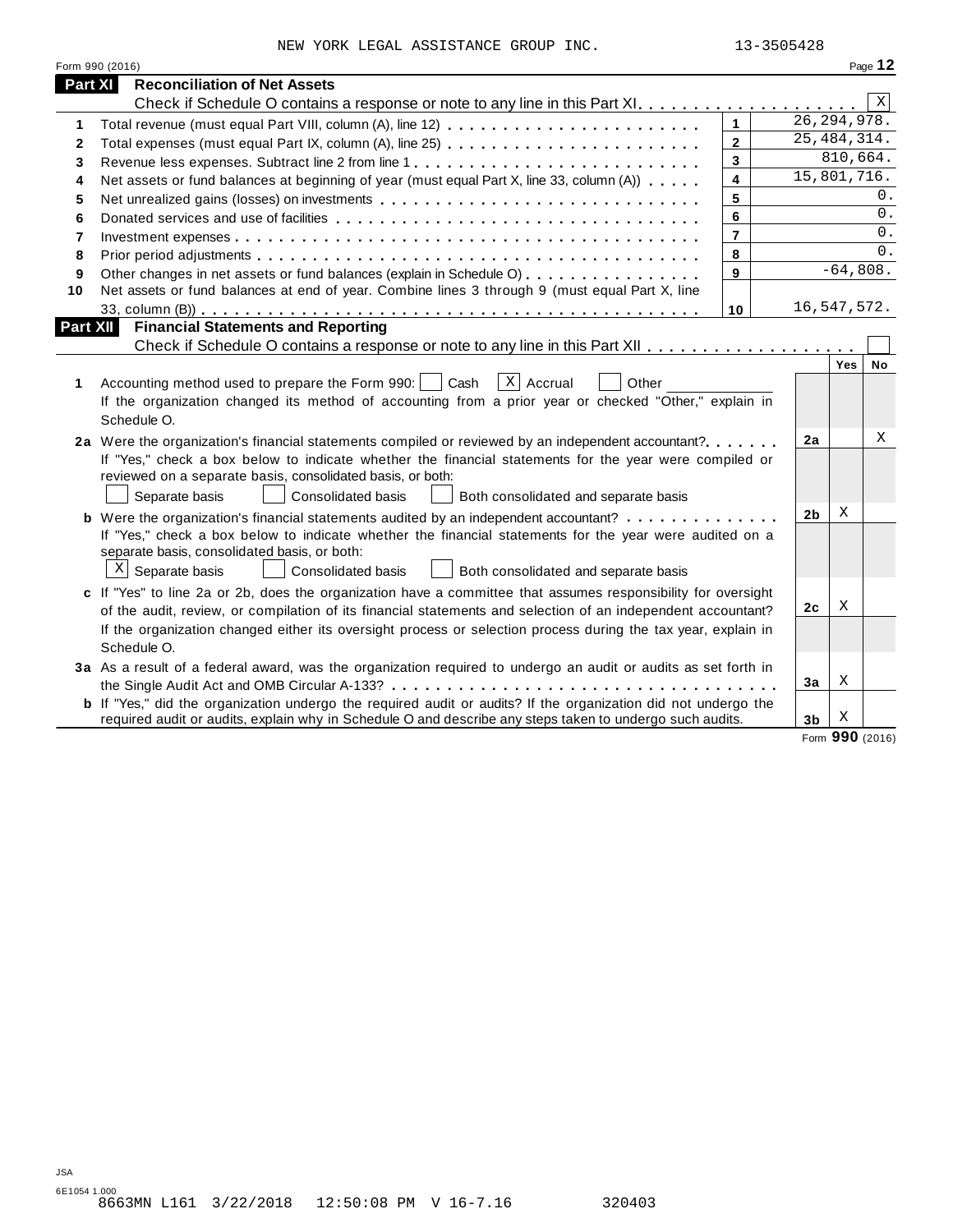# **SCHEDULE A Public Charity Status and Public Support**<br>(Form 990 or 990-EZ) complete if the examination is a section 501(e)(2) examination or a section 4947(e)(1) percepanne

(Form 990 or 990-EZ) complete if the organization is a section 501(c)(3) organization or a section 4947(a)(1) nonexempt charitable trust. 2016 <sup>D</sup> I **Attach to Form <sup>990</sup> or Form 990-EZ.** epartment of the Treasury **Open to Public** Department of the Treasury Metropology Must be transform to Form 990 or Form 990-EZ.<br>Internal Revenue Service Must proformation about Schedule A (Form 990 or 990-EZ) and its instructions is at www.irs.gov/form990.

| OMB No. 1545-0047     |  |  |  |  |  |  |  |
|-----------------------|--|--|--|--|--|--|--|
|                       |  |  |  |  |  |  |  |
| $20$ 16               |  |  |  |  |  |  |  |
| <b>Open to Public</b> |  |  |  |  |  |  |  |
|                       |  |  |  |  |  |  |  |
| <b>Inspection</b>     |  |  |  |  |  |  |  |

|        | Name of the organization                                                                                                                                                                              |          |                                                        |     |                                                      | <b>Employer identification number</b>  |                                      |  |  |
|--------|-------------------------------------------------------------------------------------------------------------------------------------------------------------------------------------------------------|----------|--------------------------------------------------------|-----|------------------------------------------------------|----------------------------------------|--------------------------------------|--|--|
|        | NEW YORK LEGAL ASSISTANCE GROUP INC.<br>13-3505428                                                                                                                                                    |          |                                                        |     |                                                      |                                        |                                      |  |  |
| Part I | Reason for Public Charity Status (All organizations must complete this part.) See instructions.                                                                                                       |          |                                                        |     |                                                      |                                        |                                      |  |  |
|        | The organization is not a private foundation because it is: (For lines 1 through 12, check only one box.)                                                                                             |          |                                                        |     |                                                      |                                        |                                      |  |  |
| 1      | A church, convention of churches, or association of churches described in section 170(b)(1)(A)(i).                                                                                                    |          |                                                        |     |                                                      |                                        |                                      |  |  |
| 2      | A school described in section 170(b)(1)(A)(ii). (Attach Schedule E (Form 990 or 990-EZ).)                                                                                                             |          |                                                        |     |                                                      |                                        |                                      |  |  |
| 3      | A hospital or a cooperative hospital service organization described in section 170(b)(1)(A)(iii).                                                                                                     |          |                                                        |     |                                                      |                                        |                                      |  |  |
| 4      | A medical research organization operated in conjunction with a hospital described in section 170(b)(1)(A)(iii). Enter the                                                                             |          |                                                        |     |                                                      |                                        |                                      |  |  |
|        | hospital's name, city, and state:                                                                                                                                                                     |          |                                                        |     |                                                      |                                        |                                      |  |  |
| 5      | An organization operated for the benefit of a college or university owned or operated by a governmental unit described in                                                                             |          |                                                        |     |                                                      |                                        |                                      |  |  |
|        | section 170(b)(1)(A)(iv). (Complete Part II.)                                                                                                                                                         |          |                                                        |     |                                                      |                                        |                                      |  |  |
| 6      | A federal, state, or local government or governmental unit described in section 170(b)(1)(A)(v).                                                                                                      |          |                                                        |     |                                                      |                                        |                                      |  |  |
| 7      | X<br>An organization that normally receives a substantial part of its support from a governmental unit or from the general public                                                                     |          |                                                        |     |                                                      |                                        |                                      |  |  |
|        | described in section 170(b)(1)(A)(vi). (Complete Part II.)                                                                                                                                            |          |                                                        |     |                                                      |                                        |                                      |  |  |
| 8      | A community trust described in section 170(b)(1)(A)(vi). (Complete Part II.)                                                                                                                          |          |                                                        |     |                                                      |                                        |                                      |  |  |
| 9      | An agricultural research organization described in section 170(b)(1)(A)(ix) operated in conjunction with a land-grant college                                                                         |          |                                                        |     |                                                      |                                        |                                      |  |  |
|        | or university or a non-land-grant college of agriculture (see instructions). Enter the name, city, and state of the college or                                                                        |          |                                                        |     |                                                      |                                        |                                      |  |  |
| 10     | university:<br>An organization that normally receives: (1) more than 331/3% of its support from contributions, membership fees, and gross                                                             |          |                                                        |     |                                                      |                                        |                                      |  |  |
|        | receipts from activities related to its exempt functions - subject to certain exceptions, and (2) no more than 331/3% of its                                                                          |          |                                                        |     |                                                      |                                        |                                      |  |  |
|        | support from gross investment income and unrelated business taxable income (less section 511 tax) from businesses                                                                                     |          |                                                        |     |                                                      |                                        |                                      |  |  |
| 11     | acquired by the organization after June 30, 1975. See section 509(a)(2). (Complete Part III.)<br>An organization organized and operated exclusively to test for public safety. See section 509(a)(4). |          |                                                        |     |                                                      |                                        |                                      |  |  |
| 12     | An organization organized and operated exclusively for the benefit of, to perform the functions of, or to carry out the purposes                                                                      |          |                                                        |     |                                                      |                                        |                                      |  |  |
|        | of one or more publicly supported organizations described in section 509(a)(1) or section 509(a)(2). See section 509(a)(3).                                                                           |          |                                                        |     |                                                      |                                        |                                      |  |  |
|        | Check the box in lines 12a through 12d that describes the type of supporting organization and complete lines 12e, 12f, and 12g.                                                                       |          |                                                        |     |                                                      |                                        |                                      |  |  |
| а      | Type I. A supporting organization operated, supervised, or controlled by its supported organization(s), typically by giving                                                                           |          |                                                        |     |                                                      |                                        |                                      |  |  |
|        | the supported organization(s) the power to regularly appoint or elect a majority of the directors or trustees of the                                                                                  |          |                                                        |     |                                                      |                                        |                                      |  |  |
|        | supporting organization. You must complete Part IV, Sections A and B.                                                                                                                                 |          |                                                        |     |                                                      |                                        |                                      |  |  |
| b      | Type II. A supporting organization supervised or controlled in connection with its supported organization(s), by having                                                                               |          |                                                        |     |                                                      |                                        |                                      |  |  |
|        | control or management of the supporting organization vested in the same persons that control or manage the supported                                                                                  |          |                                                        |     |                                                      |                                        |                                      |  |  |
|        | organization(s). You must complete Part IV, Sections A and C.                                                                                                                                         |          |                                                        |     |                                                      |                                        |                                      |  |  |
| c      | Type III functionally integrated. A supporting organization operated in connection with, and functionally integrated with,                                                                            |          |                                                        |     |                                                      |                                        |                                      |  |  |
|        | its supported organization(s) (see instructions). You must complete Part IV, Sections A, D, and E.                                                                                                    |          |                                                        |     |                                                      |                                        |                                      |  |  |
| d      | Type III non-functionally integrated. A supporting organization operated in connection with its supported organization(s)                                                                             |          |                                                        |     |                                                      |                                        |                                      |  |  |
|        | that is not functionally integrated. The organization generally must satisfy a distribution requirement and an attentiveness                                                                          |          |                                                        |     |                                                      |                                        |                                      |  |  |
|        | requirement (see instructions). You must complete Part IV, Sections A and D, and Part V.                                                                                                              |          |                                                        |     |                                                      |                                        |                                      |  |  |
| е      | Check this box if the organization received a written determination from the IRS that it is a Type I, Type II, Type III                                                                               |          |                                                        |     |                                                      |                                        |                                      |  |  |
|        | functionally integrated, or Type III non-functionally integrated supporting organization.                                                                                                             |          |                                                        |     |                                                      |                                        |                                      |  |  |
|        | Enter the number of supported organizations.                                                                                                                                                          |          |                                                        |     |                                                      |                                        |                                      |  |  |
|        | g Provide the following information about the supported organization(s).                                                                                                                              |          |                                                        |     |                                                      |                                        |                                      |  |  |
|        | (i) Name of supported organization                                                                                                                                                                    | (ii) EIN | (iii) Type of organization<br>(described on lines 1-10 |     | (iv) Is the organization<br>listed in your governing | (v) Amount of monetary<br>support (see | (vi) Amount of<br>other support (see |  |  |
|        |                                                                                                                                                                                                       |          | above (see instructions))                              |     | document?                                            | instructions)                          | instructions)                        |  |  |
|        |                                                                                                                                                                                                       |          |                                                        | Yes | No                                                   |                                        |                                      |  |  |
| (A)    |                                                                                                                                                                                                       |          |                                                        |     |                                                      |                                        |                                      |  |  |
|        |                                                                                                                                                                                                       |          |                                                        |     |                                                      |                                        |                                      |  |  |
| (B)    |                                                                                                                                                                                                       |          |                                                        |     |                                                      |                                        |                                      |  |  |
|        |                                                                                                                                                                                                       |          |                                                        |     |                                                      |                                        |                                      |  |  |
| (C)    |                                                                                                                                                                                                       |          |                                                        |     |                                                      |                                        |                                      |  |  |
|        |                                                                                                                                                                                                       |          |                                                        |     |                                                      |                                        |                                      |  |  |
| (D)    |                                                                                                                                                                                                       |          |                                                        |     |                                                      |                                        |                                      |  |  |
|        |                                                                                                                                                                                                       |          |                                                        |     |                                                      |                                        |                                      |  |  |
| (E)    |                                                                                                                                                                                                       |          |                                                        |     |                                                      |                                        |                                      |  |  |
|        |                                                                                                                                                                                                       |          |                                                        |     |                                                      |                                        |                                      |  |  |
| Total  |                                                                                                                                                                                                       |          |                                                        |     |                                                      |                                        |                                      |  |  |

For Paperwork Reduction Act Notice, see the Instructions for Form 990 or 990-EZ. Schedule A (Form 990 or 990-EZ) 2016 JSA 6E1210 1.000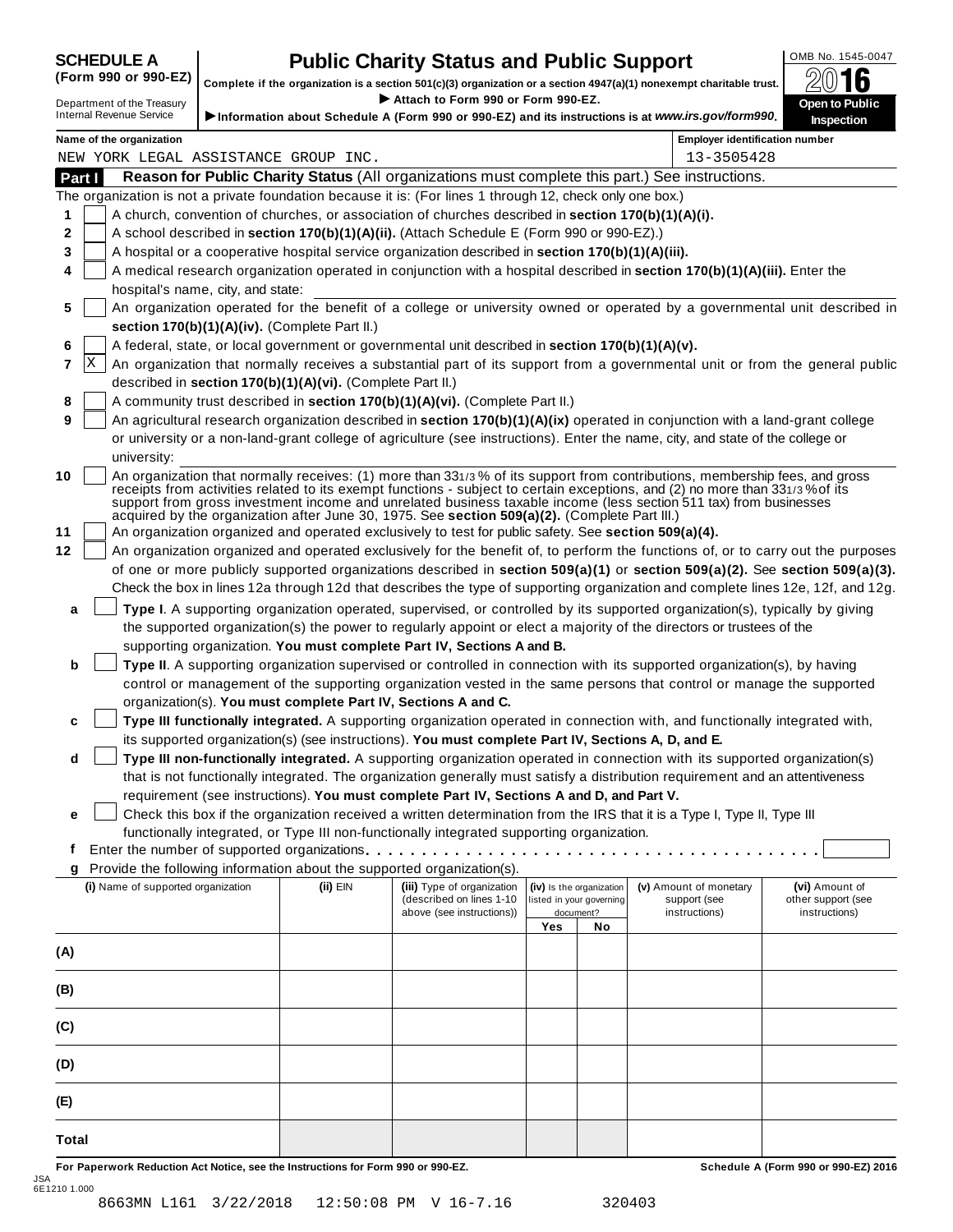**Support Schedule for Organizations Described in Sections 170(b)(1)(A)(iv) and 170(b)(1)(A)(vi)** (Complete only if you checked the box on line 5, 7, or 8 of Part I or if the organization failed to qualify under Part III. If the organization fails to qualify under the tests listed below, please complete Part III.) **Part II**

|              | <b>Section A. Public Support</b>                                                                                                                                                                                                                                                                                                                                              |             |             |             |               |                                     |                      |
|--------------|-------------------------------------------------------------------------------------------------------------------------------------------------------------------------------------------------------------------------------------------------------------------------------------------------------------------------------------------------------------------------------|-------------|-------------|-------------|---------------|-------------------------------------|----------------------|
|              | Calendar year (or fiscal year beginning in) ▶                                                                                                                                                                                                                                                                                                                                 | (a) 2012    | (b) 2013    | (c) 2014    | $(d)$ 2015    | (e) 2016                            | (f) Total            |
| 1.           | Gifts,<br>grants,<br>contributions.<br>and<br>membership fees received. (Do not<br>include any "unusual grants.")                                                                                                                                                                                                                                                             | 14,014,473. | 18,190,884. | 22,866,318. | 23, 392, 652. | 26, 106, 173.                       | 104,570,500.         |
| $\mathbf{2}$ | Tax<br>revenues<br>levied<br>for<br>the<br>organization's benefit and either paid<br>to or expended on its behalf                                                                                                                                                                                                                                                             |             |             |             |               |                                     | 0.                   |
| 3            | The value of services or facilities<br>furnished by a governmental unit to the<br>organization without charge                                                                                                                                                                                                                                                                 |             |             |             |               |                                     | 0.                   |
| 4            | Total. Add lines 1 through 3                                                                                                                                                                                                                                                                                                                                                  | 14,014,473. | 18,190,884. | 22,866,318. | 23, 392, 652. | 26, 106, 173.                       | 104,570,500.         |
| 5            | The portion of total contributions by<br>each<br>person<br>(other<br>than<br>a<br>governmental<br>publicly<br>unit<br>or<br>supported organization) included on<br>line 1 that exceeds 2% of the amount<br>shown on line 11, column (f)                                                                                                                                       |             |             |             |               |                                     |                      |
| 6.           | Public support. Subtract line 5 from line 4.                                                                                                                                                                                                                                                                                                                                  |             |             |             |               |                                     | 0.                   |
|              | <b>Section B. Total Support</b>                                                                                                                                                                                                                                                                                                                                               |             |             |             |               |                                     | 104,570,500.         |
|              | Calendar year (or fiscal year beginning in) ▶                                                                                                                                                                                                                                                                                                                                 | (a) $2012$  | (b) $2013$  | $(c)$ 2014  | $(d)$ 2015    | (e) $2016$                          | (f) Total            |
| $\mathbf{7}$ | Amounts from line 4                                                                                                                                                                                                                                                                                                                                                           | 14,014,473. | 18,190,884. | 22,866,318. | 23, 392, 652. | 26, 106, 173.                       | 104,570,500.         |
| 8            | Gross income from interest, dividends,<br>payments received on securities loans,<br>rents, royalties and income from similar<br>sources sources                                                                                                                                                                                                                               | 159,170.    | 102,700.    | 95,257.     | 6,449.        | 6, 192.                             | 369,768.             |
| 9            | Net income from unrelated business<br>activities, whether or not the business<br>is regularly carried on the control of the control of the control of the control of the control of the control of the control of the control of the control of the control of the control of the control of the control of the                                                               |             |             |             |               |                                     | 0.                   |
| 10           | Other income. Do not include gain or<br>loss from the sale of capital assets<br>(Explain in Part VI.) ATCH 1                                                                                                                                                                                                                                                                  | 9,532.      | 2, 243.     | 6, 144.     | 1,770,917.    | 34,917.                             | 1,823,753.           |
| 11           | Total support. Add lines 7 through 10                                                                                                                                                                                                                                                                                                                                         |             |             |             |               |                                     | 106,764,021.         |
| 12           |                                                                                                                                                                                                                                                                                                                                                                               |             |             |             |               |                                     |                      |
| 13           | First five years. If the Form 990 is for the organization's first, second, third, fourth, or fifth tax year as a section 501(c)(3)<br>organization, check this box and stop here entirely respect to the content of the content of the content of the content of $\blacktriangleright$                                                                                        |             |             |             |               |                                     |                      |
|              | <b>Section C. Computation of Public Support Percentage</b>                                                                                                                                                                                                                                                                                                                    |             |             |             |               |                                     |                      |
| 14           | Public support percentage for 2016 (line 6, column (f) divided by line 11, column (f))                                                                                                                                                                                                                                                                                        |             |             |             |               | 14                                  | 97.95%               |
| 15           |                                                                                                                                                                                                                                                                                                                                                                               |             |             |             |               | 15                                  | $\overline{97.63}$ % |
|              | 16a 331/3% support test - 2016. If the organization did not check the box on line 13, and line 14 is 331/3% or more, check                                                                                                                                                                                                                                                    |             |             |             |               |                                     |                      |
|              |                                                                                                                                                                                                                                                                                                                                                                               |             |             |             |               |                                     | $\mathbf{X}$         |
|              | b 331/3% support test - 2015. If the organization did not check a box on line 13 or 16a, and line 15 is 331/3% or more,                                                                                                                                                                                                                                                       |             |             |             |               |                                     |                      |
|              | check this box and stop here. The organization qualifies as a publicly supported organization $\ldots$ , $\ldots$ , $\ldots$                                                                                                                                                                                                                                                  |             |             |             |               |                                     |                      |
|              | 17a 10%-facts-and-circumstances test - 2016. If the organization did not check a box on line 13, 16a, or 16b, and line 14 is                                                                                                                                                                                                                                                  |             |             |             |               |                                     |                      |
|              | 10% or more, and if the organization meets the "facts-and-circumstances" test, check this box and stop here. Explain in                                                                                                                                                                                                                                                       |             |             |             |               |                                     |                      |
|              | Part VI how the organization meets the "facts-and-circumstances" test. The organization qualifies as a publicly supported                                                                                                                                                                                                                                                     |             |             |             |               |                                     |                      |
|              | b 10%-facts-and-circumstances test - 2015. If the organization did not check a box on line 13, 16a, 16b, or 17a, and line<br>15 is 10% or more, and if the organization meets the "facts-and-circumstances" test, check this box and stop here.<br>Explain in Part VI how the organization meets the "facts-and-circumstances" test. The organization qualifies as a publicly |             |             |             |               |                                     |                      |
| 18           | Private foundation. If the organization did not check a box on line 13, 16a, 16b, 17a, or 17b, check this box and see                                                                                                                                                                                                                                                         |             |             |             |               |                                     |                      |
|              |                                                                                                                                                                                                                                                                                                                                                                               |             |             |             |               | Schodule A (Ferm 000 or 000 EZ) 201 |                      |

**Schedule A (Form 990 or 990-EZ) 2016**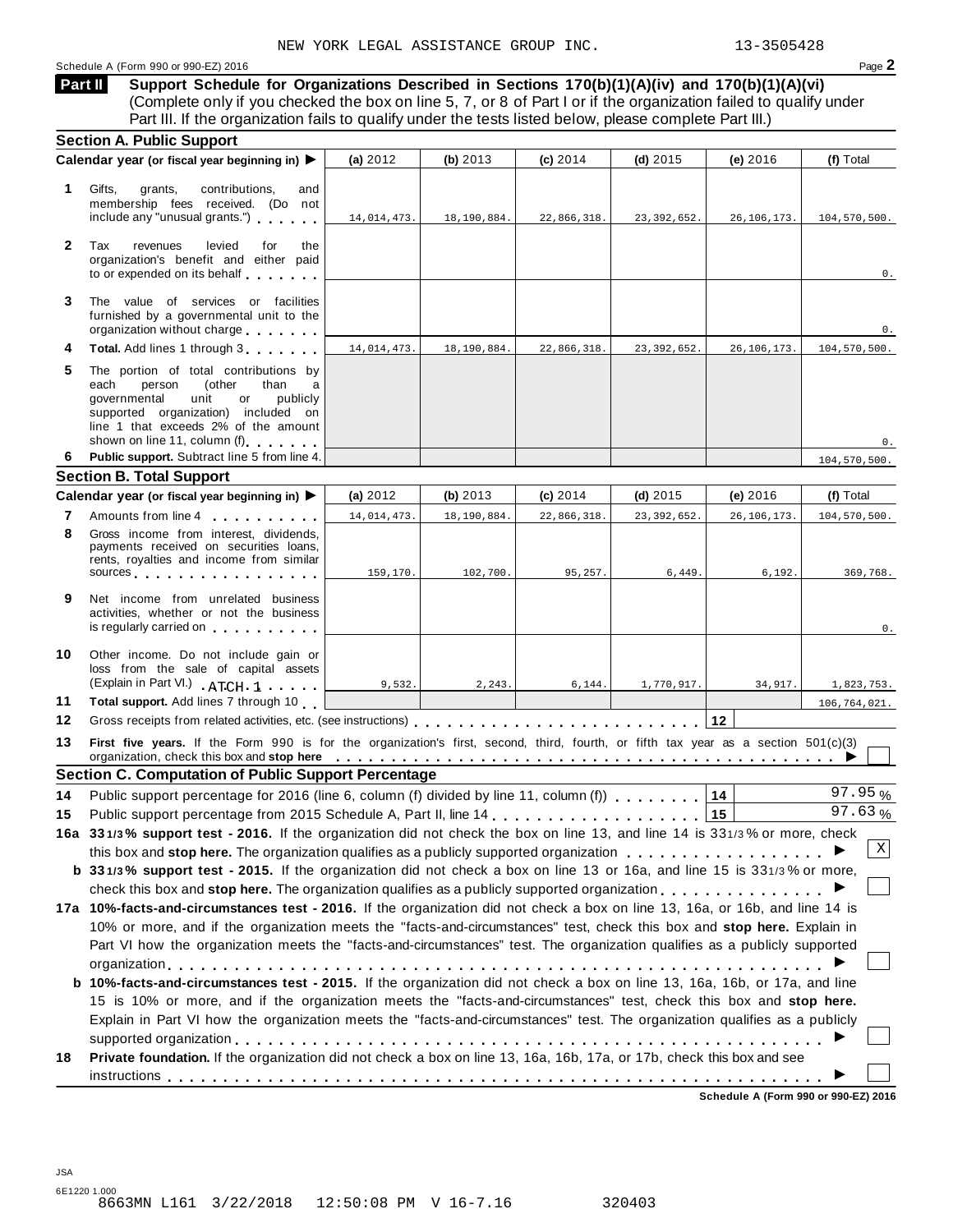#### Schedule A (Form 990 or 990-EZ) 2016  $\overline{\phantom{a}}$

**Support Schedule for Organizations Described in Section 509(a)(2) Part III**

(Complete only if you checked the box on line 10 of Part I or if the organization failed to qualify under Part II. If the organization fails to qualify under the tests listed below, please complete Part II.)

|            | <b>Section A. Public Support</b>                                                                                                                                                                                              |            |            |            |            |                                      |           |
|------------|-------------------------------------------------------------------------------------------------------------------------------------------------------------------------------------------------------------------------------|------------|------------|------------|------------|--------------------------------------|-----------|
|            | Calendar year (or fiscal year beginning in) ▶                                                                                                                                                                                 | (a) $2012$ | (b) 2013   | $(c)$ 2014 | (d) $2015$ | (e) 2016                             | (f) Total |
| 1.         | Gifts, grants, contributions, and membership fees                                                                                                                                                                             |            |            |            |            |                                      |           |
|            | received. (Do not include any "unusual grants.")                                                                                                                                                                              |            |            |            |            |                                      |           |
| 2          | Gross receipts from admissions, merchandise                                                                                                                                                                                   |            |            |            |            |                                      |           |
|            | sold or services performed, or facilities                                                                                                                                                                                     |            |            |            |            |                                      |           |
|            | furnished in any activity that is related to the                                                                                                                                                                              |            |            |            |            |                                      |           |
|            | organization's tax-exempt purpose                                                                                                                                                                                             |            |            |            |            |                                      |           |
| 3          | Gross receipts from activities that are not an                                                                                                                                                                                |            |            |            |            |                                      |           |
|            | unrelated trade or business under section 513                                                                                                                                                                                 |            |            |            |            |                                      |           |
| 4          | Tax<br>revenues<br>levied<br>for<br>the                                                                                                                                                                                       |            |            |            |            |                                      |           |
|            | organization's benefit and either paid                                                                                                                                                                                        |            |            |            |            |                                      |           |
|            | to or expended on its behalf                                                                                                                                                                                                  |            |            |            |            |                                      |           |
| 5          | The value of services or facilities                                                                                                                                                                                           |            |            |            |            |                                      |           |
|            | furnished by a governmental unit to the                                                                                                                                                                                       |            |            |            |            |                                      |           |
|            | organization without charge                                                                                                                                                                                                   |            |            |            |            |                                      |           |
| 6          | <b>Total.</b> Add lines 1 through 5                                                                                                                                                                                           |            |            |            |            |                                      |           |
|            | 7a Amounts included on lines 1, 2, and 3                                                                                                                                                                                      |            |            |            |            |                                      |           |
|            | received from disqualified persons                                                                                                                                                                                            |            |            |            |            |                                      |           |
|            | <b>b</b> Amounts included on lines 2 and 3                                                                                                                                                                                    |            |            |            |            |                                      |           |
|            | from other than disqualified<br>received                                                                                                                                                                                      |            |            |            |            |                                      |           |
|            | persons that exceed the greater of \$5,000                                                                                                                                                                                    |            |            |            |            |                                      |           |
|            | or 1% of the amount on line 13 for the year                                                                                                                                                                                   |            |            |            |            |                                      |           |
|            | c Add lines 7a and 7b.                                                                                                                                                                                                        |            |            |            |            |                                      |           |
| 8          | Public support. (Subtract line 7c from                                                                                                                                                                                        |            |            |            |            |                                      |           |
|            | $line 6.)$<br><b>Section B. Total Support</b>                                                                                                                                                                                 |            |            |            |            |                                      |           |
|            |                                                                                                                                                                                                                               | (a) $2012$ | (b) $2013$ | $(c)$ 2014 | (d) $2015$ | (e) 2016                             | (f) Total |
|            | Calendar year (or fiscal year beginning in) ▶                                                                                                                                                                                 |            |            |            |            |                                      |           |
| 9          | Amounts from line 6<br>10a Gross income from interest, dividends,                                                                                                                                                             |            |            |            |            |                                      |           |
|            | payments received on securities loans,                                                                                                                                                                                        |            |            |            |            |                                      |           |
|            | rents, royalties and income from similar                                                                                                                                                                                      |            |            |            |            |                                      |           |
|            | sources experiences and the set of the set of the set of the set of the set of the set of the set of the set of the set of the set of the set of the set of the set of the set of the set of the set of the set of the set of |            |            |            |            |                                      |           |
|            | <b>b</b> Unrelated business taxable income (less                                                                                                                                                                              |            |            |            |            |                                      |           |
|            | section 511 taxes) from businesses                                                                                                                                                                                            |            |            |            |            |                                      |           |
|            | acquired after June 30, 1975                                                                                                                                                                                                  |            |            |            |            |                                      |           |
|            | c Add lines 10a and 10b                                                                                                                                                                                                       |            |            |            |            |                                      |           |
| 11         | Net income from unrelated business                                                                                                                                                                                            |            |            |            |            |                                      |           |
|            | activities not included in line 10b,<br>whether or not the business is regularly                                                                                                                                              |            |            |            |            |                                      |           |
|            | carried on entering the set of the set of the set of the set of the set of the set of the set of the set of the                                                                                                               |            |            |            |            |                                      |           |
| 12         | Other income. Do not include gain or                                                                                                                                                                                          |            |            |            |            |                                      |           |
|            | loss from the sale of capital assets                                                                                                                                                                                          |            |            |            |            |                                      |           |
|            | (Explain in Part VI.) <b>All and Strategies</b>                                                                                                                                                                               |            |            |            |            |                                      |           |
| 13         | Total support. (Add lines 9, 10c, 11,                                                                                                                                                                                         |            |            |            |            |                                      |           |
|            | and $12.$ )                                                                                                                                                                                                                   |            |            |            |            |                                      |           |
| 14         | First five years. If the Form 990 is for the organization's first, second, third, fourth, or fifth tax year as a section 501(c)(3)                                                                                            |            |            |            |            |                                      |           |
|            |                                                                                                                                                                                                                               |            |            |            |            |                                      |           |
|            | Section C. Computation of Public Support Percentage                                                                                                                                                                           |            |            |            |            |                                      |           |
| 15         | Public support percentage for 2016 (line 8, column (f) divided by line 13, column (f)).                                                                                                                                       |            |            |            |            | 15                                   | ℅         |
| 16         | Public support percentage from 2015 Schedule A, Part III, line 15.                                                                                                                                                            |            |            |            |            | 16                                   | %         |
|            | Section D. Computation of Investment Income Percentage                                                                                                                                                                        |            |            |            |            |                                      |           |
| 17         | Investment income percentage for 2016 (line 10c, column (f) divided by line 13, column (f) $\ldots$ ,,,,,,,,                                                                                                                  |            |            |            |            | 17                                   | %         |
| 18         |                                                                                                                                                                                                                               |            |            |            |            | 18                                   | %         |
|            | 19a 331/3% support tests - 2016. If the organization did not check the box on line 14, and line 15 is more than 331/3%, and line                                                                                              |            |            |            |            |                                      |           |
|            | 17 is not more than 331/3%, check this box and stop here. The organization qualifies as a publicly supported organization                                                                                                     |            |            |            |            |                                      |           |
|            |                                                                                                                                                                                                                               |            |            |            |            |                                      |           |
|            | <b>b</b> 331/3% support tests - 2015. If the organization did not check a box on line 14 or line 19a, and line 16 is more than 331/3%, and                                                                                    |            |            |            |            |                                      |           |
|            | line 18 is not more than 331/3%, check this box and stop here. The organization qualifies as a publicly supported organization                                                                                                |            |            |            |            |                                      |           |
| 20         | Private foundation. If the organization did not check a box on line 14, 19a, or 19b, check this box and see instructions ▶                                                                                                    |            |            |            |            | Schedule A (Form 990 or 990-EZ) 2016 |           |
| <b>JSA</b> |                                                                                                                                                                                                                               |            |            |            |            |                                      |           |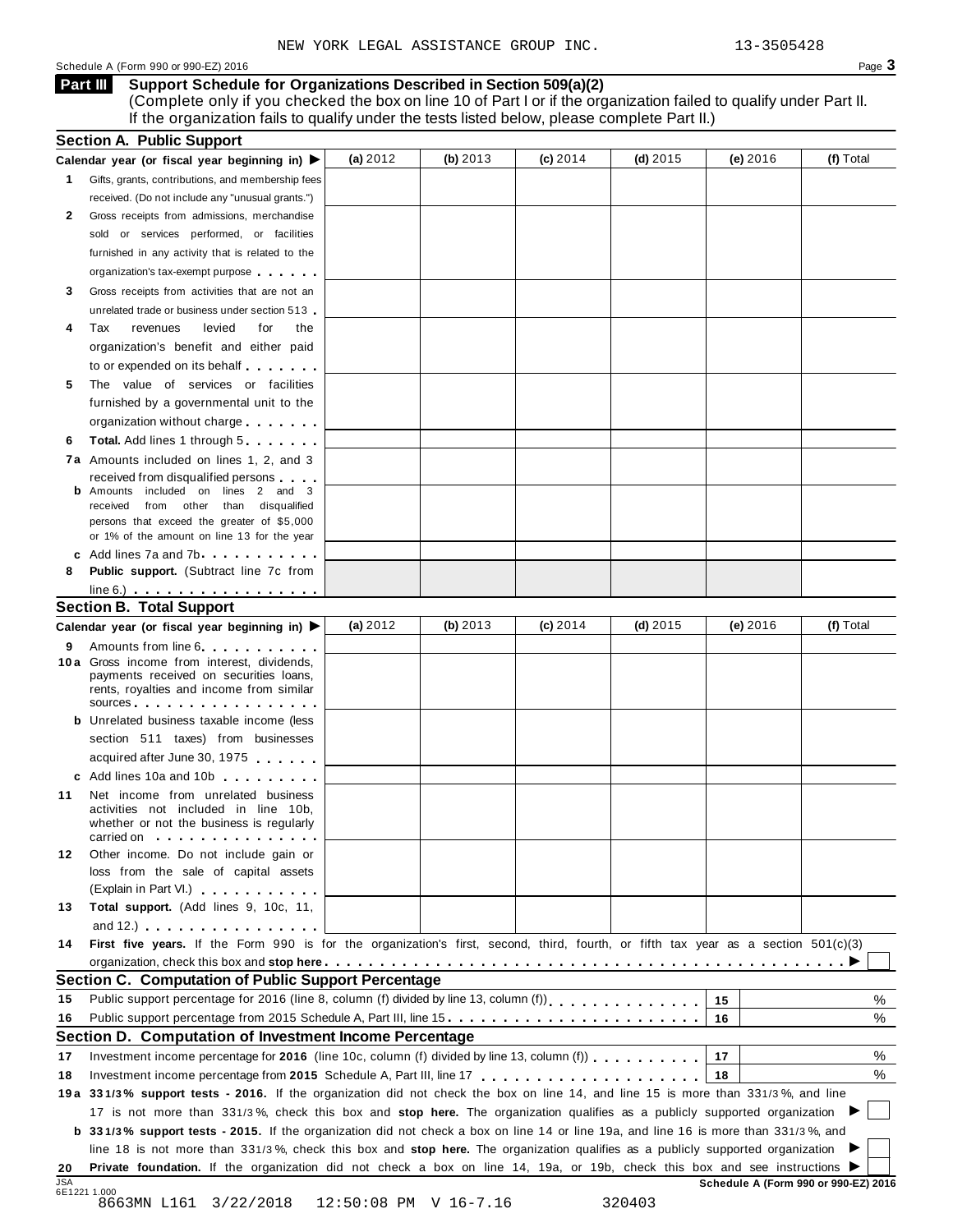## **Part IV Supporting Organizations**

(Complete only if you checked a box in line 12 on Part I. If you checked 12a of Part I, complete Sections A and B. If you checked 12b of Part I, complete Sections A and C. If you checked 12c of Part I, complete Sections A, D, and E. If you checked 12d of Part I, complete Sections A and D, and complete Part V.)

### **Section A. All Supporting Organizations**

- **1** Are all of the organization's supported organizations listed by name in the organization's governing documents? *If* "*No,*" *describe in Part VI how the supported organizations are designated. If designated by class or purpose, describe the designation. If historic and continuing relationship, explain.* **1**
- **2** Did the organization have any supported organization that does not have an IRS determination of status under section 509(a)(1) or (2)? *If*"*Yes,*" *explain in Part VI how the organization determined that the supported organization was described in section 509(a)(1) or (2).*
- **3 a** Did the organization have a supported organization described in section 501(c)(4), (5), or (6)? *If* "*Yes,*" *answer (b) and (c) below.*
- **b** Did the organization confirm that each supported organization qualified under section 501(c)(4), (5), or (6) and | satisfied the public support tests under section 509(a)(2)? *If* "*Yes,*" *describe in Part VI when and how the organization made the determination.*
- **c** Did the organization ensure that all support to such organizations was used exclusively for section 170(c)(2)(B) purposes? *If*"*Yes,*" *explain in Part VI what controls the organization put in place to ensure such use.*
- **4 a** Was any supported organization not organized in the United States ("foreign supported organization")? *If* "*Yes,*" *and if you checked 12a or 12b in Part I, answer (b) and (c) below.*
- **b** Did the organization have ultimate control and discretion in deciding whether to make grants to the foreign | supported organization? *If* "*Yes,*" *describe in Part VI how the organization had such control and discretion despite being controlled or supervised by or in connection with its supported organizations.*
- **c** Did the organization support any foreign supported organization that does not have an IRS determination | under sections 501(c)(3) and 509(a)(1) or (2)? *If* "*Yes,*" *explain in Part VI what controls the organization used to ensure that all support to the foreign supported organization was used exclusively for section 170(c)(2)(B) purposes.*
- **5 a** Did the organization add, substitute, or remove any supported organizations during the tax year? *If* "*Yes,*" answer (b) and (c) below (if applicable). Also, provide detail in Part VI, including (i) the names and EIN *numbers of the supported organizations added, substituted, or removed; (ii) the reasons for each such action;* (iii) the authority under the organization's organizing document authorizing such action; and (iv) how the action *was accomplished (such as by amendment to the organizing document).*
- **b** Type I or Type II only. Was any added or substituted supported organization part of a class already | designated in the organization's organizing document?
- **c Substitutions only.** Was the substitution the result of an event beyond the organization's control?
- **6** Did the organization provide support (whether in the form of grants or the provision of services or facilities) to anyone other than (i) its supported organizations, (ii) individuals that are part of the charitable class benefited by one or more of its supported organizations, or (iii) other supporting organizations that also support or benefit one or more of the filing organization's supported organizations? *If*"*Yes,*" *provide detail in Part VI.*
- **7** Did the organization provide a grant, loan, compensation, or other similar payment to a substantial contributor (defined in section 4958(c)(3)(C)), a family member of a substantial contributor, or a 35% controlled entity with regard to a substantial contributor? *If*"*Yes,*" *complete Part I of Schedule L (Form 990 or 990-EZ).*
- **8** Did the organization make a loan to a disqualified person (as defined in section 4958) not described in line 7? *If* "*Yes,*" *complete Part I of Schedule L (Form 990 or 990-EZ).*
- **a** Was the organization controlled directly or indirectly at any time during the tax year by one or more | **9** disqualified persons as defined in section 4946 (other than foundation managers and organizations described in section 509(a)(1) or (2))? *If*"*Yes,*" *provide detail in Part VI.*
- **b** Did one or more disqualified persons (as defined in line 9a) hold a controlling interest in any entity in which | the supporting organization had an interest? *If*"*Yes,*" *provide detail in Part VI.*
- **c** Did a disqualified person (as defined in line 9a) have an ownership interest in, or derive any personal benefit from, assets in which the supporting organization also had an interest? *If*"*Yes,*" *provide detail in Part VI.*
- **10a** Was the organization subject to the excess business holdings rules of section 4943 because of section | 4943(f) (regarding certain Type II supporting organizations, and all Type III non-functionally integrated supporting organizations)? *If*"*Yes,*" *answer 10b below.*
	- **b** Did the organization have any excess business holdings in the tax year? *(Use Schedule C, Form 4720, to determine whether the organization had excess business holdings.)*

**Yes No**

**2**

**3a**

**3b**

**3c**

**4a**

**4b**

**4c**

**5a**

**5b 5c**

**6**

**7**

**8**

**9a**

**9b**

**9c**

**10a**

**10b** JSA **Schedule A (Form 990 or 990-EZ) 2016**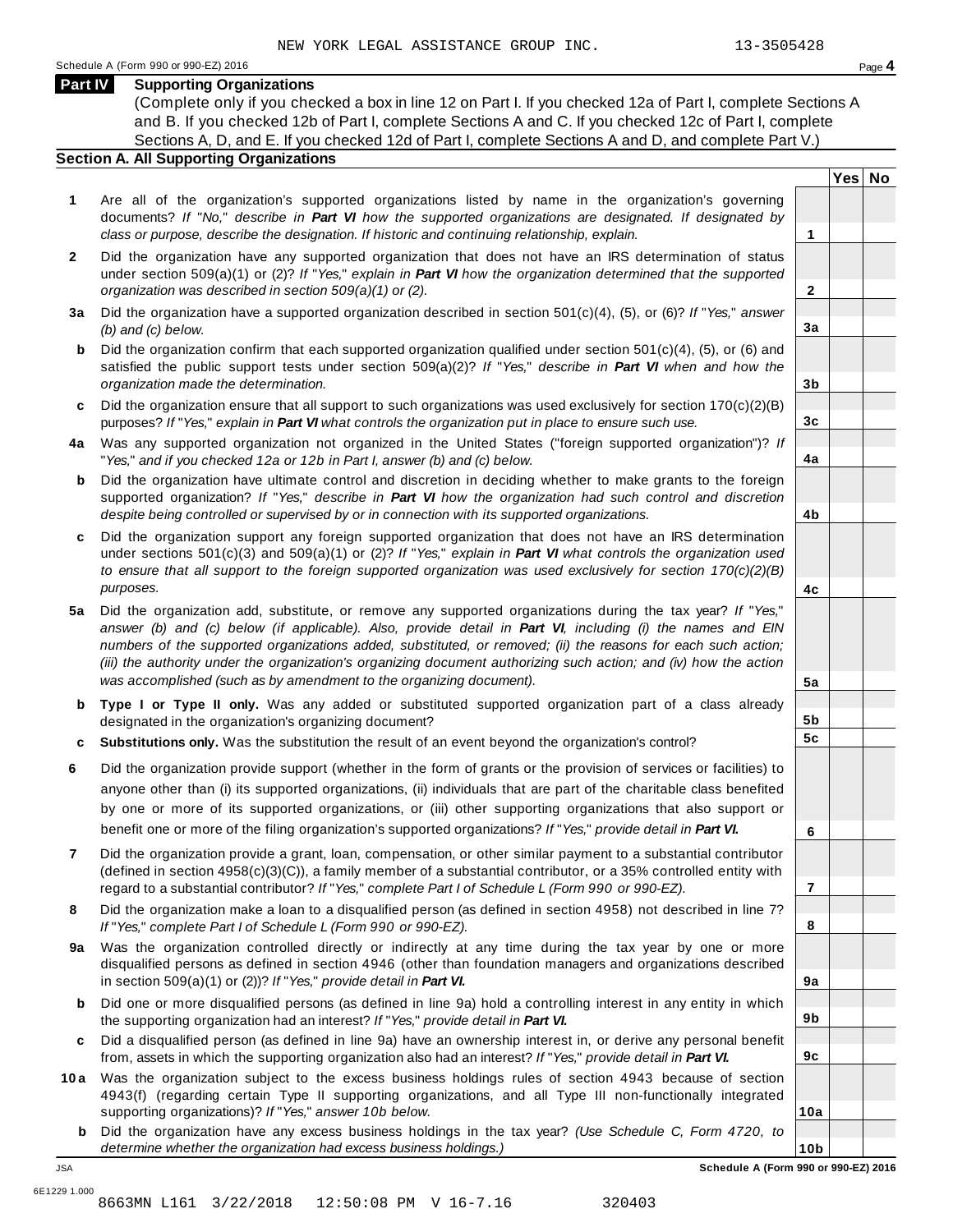|                  | Schedule A (Form 990 or 990-EZ) 2016                                                                                                                                                                                                                                                                                                                                                                                                                                                                                                                                                                                                                                         |                        |        | Page 5 |
|------------------|------------------------------------------------------------------------------------------------------------------------------------------------------------------------------------------------------------------------------------------------------------------------------------------------------------------------------------------------------------------------------------------------------------------------------------------------------------------------------------------------------------------------------------------------------------------------------------------------------------------------------------------------------------------------------|------------------------|--------|--------|
| Part IV          | <b>Supporting Organizations (continued)</b>                                                                                                                                                                                                                                                                                                                                                                                                                                                                                                                                                                                                                                  |                        |        |        |
|                  |                                                                                                                                                                                                                                                                                                                                                                                                                                                                                                                                                                                                                                                                              |                        | Yes No |        |
| 11               | Has the organization accepted a gift or contribution from any of the following persons?                                                                                                                                                                                                                                                                                                                                                                                                                                                                                                                                                                                      |                        |        |        |
|                  | a A person who directly or indirectly controls, either alone or together with persons described in (b) and (c)                                                                                                                                                                                                                                                                                                                                                                                                                                                                                                                                                               |                        |        |        |
|                  | below, the governing body of a supported organization?<br>A family member of a person described in (a) above?                                                                                                                                                                                                                                                                                                                                                                                                                                                                                                                                                                | 11a<br>11 <sub>b</sub> |        |        |
| b                | c A 35% controlled entity of a person described in (a) or (b) above? If "Yes" to a, b, or c, provide detail in Part VI.                                                                                                                                                                                                                                                                                                                                                                                                                                                                                                                                                      | 11c                    |        |        |
|                  | <b>Section B. Type I Supporting Organizations</b>                                                                                                                                                                                                                                                                                                                                                                                                                                                                                                                                                                                                                            |                        |        |        |
|                  |                                                                                                                                                                                                                                                                                                                                                                                                                                                                                                                                                                                                                                                                              |                        | Yes No |        |
| 1                | Did the directors, trustees, or membership of one or more supported organizations have the power to<br>regularly appoint or elect at least a majority of the organization's directors or trustees at all times during the<br>tax year? If "No," describe in Part VI how the supported organization(s) effectively operated, supervised, or<br>controlled the organization's activities. If the organization had more than one supported organization,<br>describe how the powers to appoint and/or remove directors or trustees were allocated among the supported<br>organizations and what conditions or restrictions, if any, applied to such powers during the tax year. | 1                      |        |        |
| $\mathbf{2}$     | Did the organization operate for the benefit of any supported organization other than the supported<br>organization(s) that operated, supervised, or controlled the supporting organization? If "Yes," explain in Part<br>VI how providing such benefit carried out the purposes of the supported organization(s) that operated,<br>supervised, or controlled the supporting organization.                                                                                                                                                                                                                                                                                   | 2                      |        |        |
|                  | <b>Section C. Type II Supporting Organizations</b>                                                                                                                                                                                                                                                                                                                                                                                                                                                                                                                                                                                                                           |                        |        |        |
|                  |                                                                                                                                                                                                                                                                                                                                                                                                                                                                                                                                                                                                                                                                              |                        | Yes No |        |
| 1                | Were a majority of the organization's directors or trustees during the tax year also a majority of the directors<br>or trustees of each of the organization's supported organization(s)? If "No," describe in Part VI how control<br>or management of the supporting organization was vested in the same persons that controlled or managed<br>the supported organization(s).                                                                                                                                                                                                                                                                                                | 1                      |        |        |
|                  | Section D. All Type III Supporting Organizations                                                                                                                                                                                                                                                                                                                                                                                                                                                                                                                                                                                                                             |                        |        |        |
| 1                | Did the organization provide to each of its supported organizations, by the last day of the fifth month of the<br>organization's tax year, (i) a written notice describing the type and amount of support provided during the prior<br>tax year, (ii) a copy of the Form 990 that was most recently filed as of the date of notification, and (iii) copies of<br>the organization's governing documents in effect on the date of notification, to the extent not previously<br>provided?                                                                                                                                                                                     | 1                      | Yes No |        |
| 2                | Were any of the organization's officers, directors, or trustees either (i) appointed or elected by the supported<br>organization(s) or (ii) serving on the governing body of a supported organization? If "No," explain in Part VI how<br>the organization maintained a close and continuous working relationship with the supported organization(s).                                                                                                                                                                                                                                                                                                                        | 2                      |        |        |
| 3                | By reason of the relationship described in (2), did the organization's supported organizations have a<br>significant voice in the organization's investment policies and in directing the use of the organization's<br>income or assets at all times during the tax year? If "Yes," describe in Part VI the role the organization's<br>supported organizations played in this regard.                                                                                                                                                                                                                                                                                        | 3                      |        |        |
|                  | Section E. Type III Functionally Integrated Supporting Organizations                                                                                                                                                                                                                                                                                                                                                                                                                                                                                                                                                                                                         |                        |        |        |
| 1<br>a<br>b<br>c | Check the box next to the method that the organization used to satisfy the Integral Part Test during the year (see instructions).<br>The organization satisfied the Activities Test. Complete line 2 below.<br>The organization is the parent of each of its supported organizations. Complete line 3 below.<br>The organization supported a governmental entity. Describe in Part VI how you supported a government entity (see instructions).                                                                                                                                                                                                                              |                        |        |        |
|                  |                                                                                                                                                                                                                                                                                                                                                                                                                                                                                                                                                                                                                                                                              |                        | Yes No |        |
| 2<br>a           | Activities Test. Answer (a) and (b) below.<br>Did substantially all of the organization's activities during the tax year directly further the exempt purposes of<br>the supported organization(s) to which the organization was responsive? If "Yes," then in Part VI identify<br>those supported organizations and explain how these activities directly furthered their exempt purposes,<br>how the organization was responsive to those supported organizations, and how the organization determined<br>that these activities constituted substantially all of its activities.                                                                                            | 2a                     |        |        |
| b                | Did the activities described in (a) constitute activities that, but for the organization's involvement, one or more<br>of the organization's supported organization(s) would have been engaged in? If "Yes," explain in Part VI the<br>reasons for the organization's position that its supported organization(s) would have engaged in these<br>activities but for the organization's involvement.                                                                                                                                                                                                                                                                          | 2 <sub>b</sub>         |        |        |
| 3                | Parent of Supported Organizations. Answer (a) and (b) below.                                                                                                                                                                                                                                                                                                                                                                                                                                                                                                                                                                                                                 |                        |        |        |
| a                | Did the organization have the power to regularly appoint or elect a majority of the officers, directors, or<br>trustees of each of the supported organizations? Provide details in Part VI.                                                                                                                                                                                                                                                                                                                                                                                                                                                                                  | 3a                     |        |        |
| b                | Did the organization exercise a substantial degree of direction over the policies, programs, and activities of each<br>of its supported organizations? If "Yes," describe in Part VI the role played by the organization in this regard.                                                                                                                                                                                                                                                                                                                                                                                                                                     | 3 <sub>b</sub>         |        |        |
| JSA              | Schedule A (Form 990 or 990-EZ) 2016                                                                                                                                                                                                                                                                                                                                                                                                                                                                                                                                                                                                                                         |                        |        |        |

6E1230 1.000 8663MN L161 3/22/2018 12:50:08 PM V 16-7.16 320403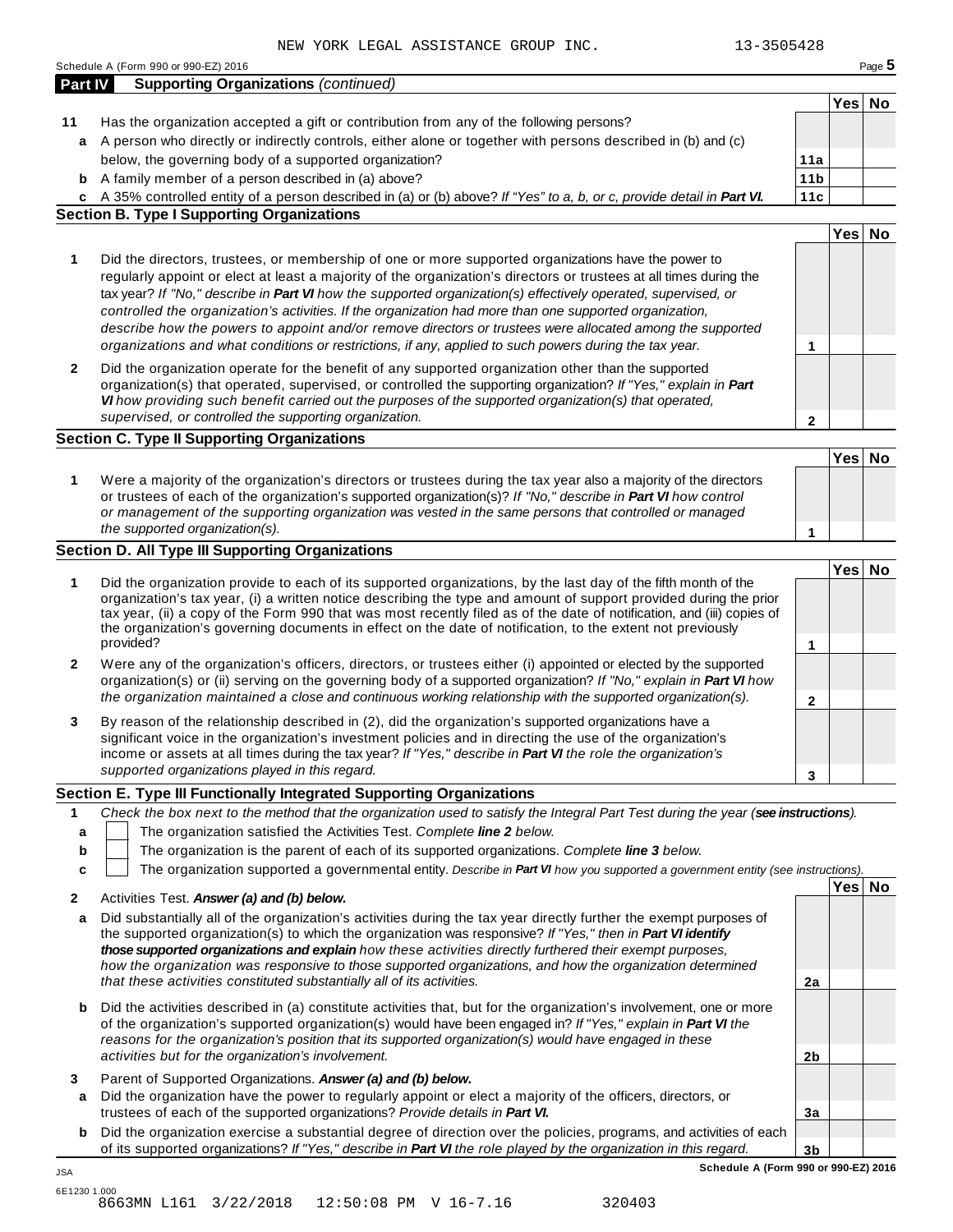| Schedule A (Form 990 or 990-EZ) 2016                                                                                                            |                |                | Page $6$                       |
|-------------------------------------------------------------------------------------------------------------------------------------------------|----------------|----------------|--------------------------------|
| Type III Non-Functionally Integrated 509(a)(3) Supporting Organizations<br>Part V                                                               |                |                |                                |
| $\mathbf 1$<br>Check here if the organization satisfied the Integral Part Test as a qualifying trust on Nov. 20, 1970 (explain in Part VI). See |                |                |                                |
| instructions. All other Type III non-functionally integrated supporting organizations must complete Sections A through E.                       |                |                |                                |
|                                                                                                                                                 |                |                | (B) Current Year               |
| <b>Section A - Adjusted Net Income</b>                                                                                                          |                | (A) Prior Year | (optional)                     |
| 1 Net short-term capital gain                                                                                                                   | 1              |                |                                |
| 2 Recoveries of prior-year distributions                                                                                                        | $\mathbf 2$    |                |                                |
| 3 Other gross income (see instructions)                                                                                                         | 3              |                |                                |
| 4 Add lines 1 through 3.                                                                                                                        | 4              |                |                                |
| 5 Depreciation and depletion                                                                                                                    | 5              |                |                                |
| 6 Portion of operating expenses paid or incurred for production or                                                                              |                |                |                                |
| collection of gross income or for management, conservation, or                                                                                  |                |                |                                |
| maintenance of property held for production of income (see instructions)                                                                        | 6              |                |                                |
| 7 Other expenses (see instructions)                                                                                                             | $\overline{7}$ |                |                                |
| 8 Adjusted Net Income (subtract lines 5, 6, and 7 from line 4).                                                                                 | 8              |                |                                |
| <b>Section B - Minimum Asset Amount</b>                                                                                                         |                | (A) Prior Year | (B) Current Year<br>(optional) |
| 1 Aggregate fair market value of all non-exempt-use assets (see                                                                                 |                |                |                                |
| instructions for short tax year or assets held for part of year):                                                                               |                |                |                                |
| a Average monthly value of securities                                                                                                           | 1a             |                |                                |
| <b>b</b> Average monthly cash balances                                                                                                          | 1 <sub>b</sub> |                |                                |
| c Fair market value of other non-exempt-use assets                                                                                              | 1c             |                |                                |
| d Total (add lines 1a, 1b, and 1c)                                                                                                              | 1 <sub>d</sub> |                |                                |
| e Discount claimed for blockage or other                                                                                                        |                |                |                                |
| factors (explain in detail in Part VI):                                                                                                         |                |                |                                |
| 2 Acquisition indebtedness applicable to non-exempt-use assets                                                                                  | $\mathbf{2}$   |                |                                |
| 3 Subtract line 2 from line 1d.                                                                                                                 | $\overline{3}$ |                |                                |
| 4 Cash deemed held for exempt use. Enter 1-1/2% of line 3 (for greater amount,<br>see instructions).                                            | 4              |                |                                |
| 5 Net value of non-exempt-use assets (subtract line 4 from line 3)                                                                              | 5              |                |                                |
| 6 Multiply line 5 by .035.                                                                                                                      | 6              |                |                                |
| 7 Recoveries of prior-year distributions                                                                                                        | $\overline{7}$ |                |                                |
| 8 Minimum Asset Amount (add line 7 to line 6)                                                                                                   | 8              |                |                                |
| <b>Section C - Distributable Amount</b>                                                                                                         |                |                | <b>Current Year</b>            |
| 1 Adjusted net income for prior year (from Section A, line 8, Column A)                                                                         | $\mathbf{1}$   |                |                                |
| 2 Enter 85% of line 1.                                                                                                                          | $\mathbf{2}$   |                |                                |
| 3 Minimum asset amount for prior year (from Section B, line 8, Column A)                                                                        | 3              |                |                                |
| 4 Enter greater of line 2 or line 3.                                                                                                            | 4              |                |                                |
| 5 Income tax imposed in prior year                                                                                                              | 5              |                |                                |
| 6 Distributable Amount. Subtract line 5 from line 4, unless subject to                                                                          |                |                |                                |
| emergency temporary reduction (see instructions).                                                                                               | 6              |                |                                |

**7** | Check here if the current year is the organization's first as a non-functionally integrated Type III supporting organization (see instructions).

**Schedule A (Form 990 or 990-EZ) 2016**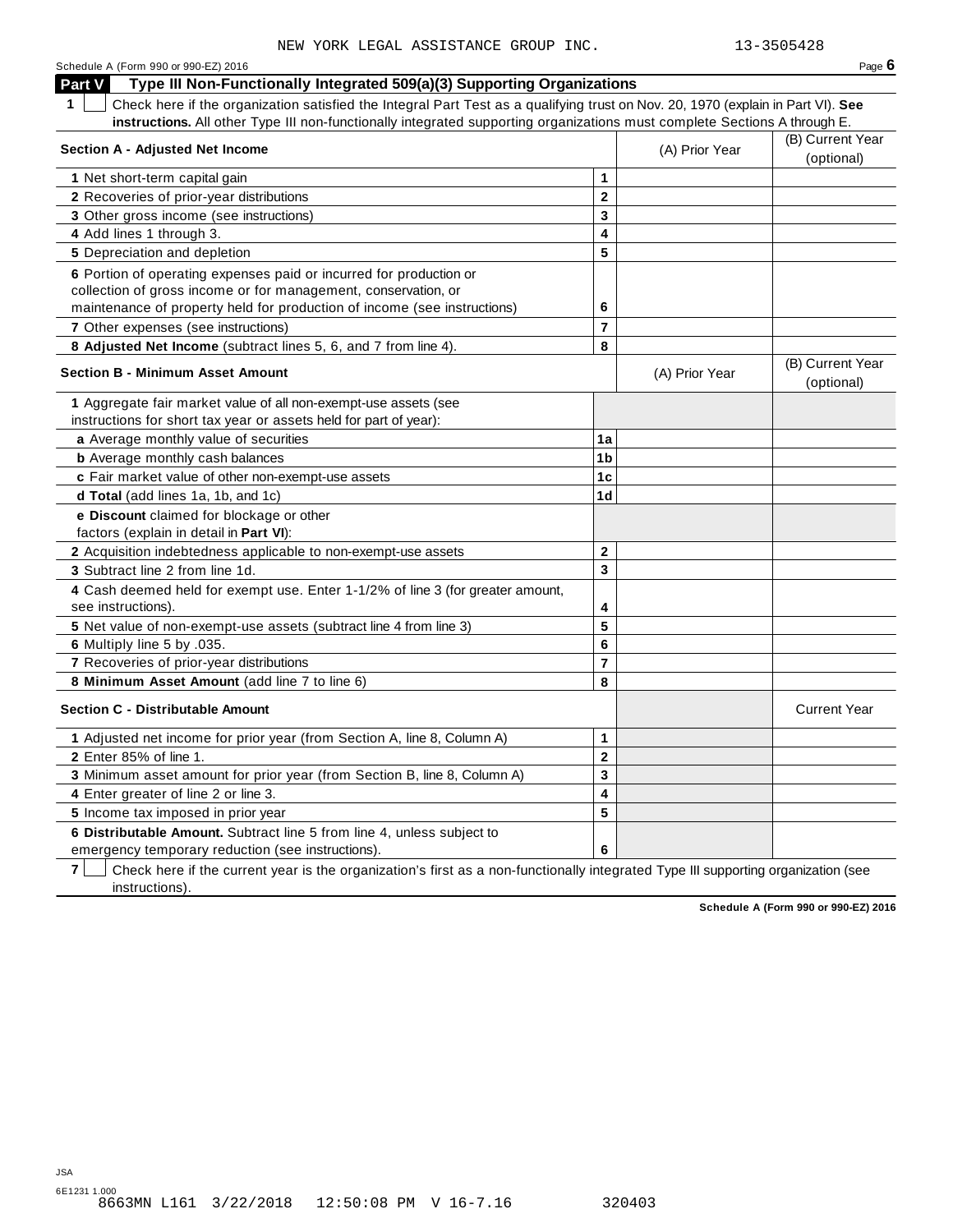|               | Schedule A (Form 990 or 990-EZ) 2016                                                                                    |                                    |                                                | Page 7                                      |
|---------------|-------------------------------------------------------------------------------------------------------------------------|------------------------------------|------------------------------------------------|---------------------------------------------|
| <b>Part V</b> | Type III Non-Functionally Integrated 509(a)(3) Supporting Organizations (continued)<br><b>Section D - Distributions</b> |                                    |                                                | <b>Current Year</b>                         |
| 1.            | Amounts paid to supported organizations to accomplish exempt purposes                                                   |                                    |                                                |                                             |
| $\mathbf{2}$  | Amounts paid to perform activity that directly furthers exempt purposes of supported                                    |                                    |                                                |                                             |
|               | organizations, in excess of income from activity                                                                        |                                    |                                                |                                             |
| 3             | Administrative expenses paid to accomplish exempt purposes of supported organizations                                   |                                    |                                                |                                             |
| 4             | Amounts paid to acquire exempt-use assets                                                                               |                                    |                                                |                                             |
| 5             | Qualified set-aside amounts (prior IRS approval required)                                                               |                                    |                                                |                                             |
| 6             | Other distributions (describe in Part VI). See instructions.                                                            |                                    |                                                |                                             |
| 7             | Total annual distributions. Add lines 1 through 6.                                                                      |                                    |                                                |                                             |
| 8             | Distributions to attentive supported organizations to which the organization is responsive                              |                                    |                                                |                                             |
|               | (provide details in Part VI). See instructions.                                                                         |                                    |                                                |                                             |
| 9             | Distributable amount for 2016 from Section C, line 6                                                                    |                                    |                                                |                                             |
| 10            | Line 8 amount divided by Line 9 amount                                                                                  |                                    |                                                |                                             |
|               | Section E - Distribution Allocations (see instructions)                                                                 | (i)<br><b>Excess Distributions</b> | (iii)<br><b>Underdistributions</b><br>Pre-2016 | (iii)<br>Distributable<br>Amount for 2016   |
| 1             | Distributable amount for 2016 from Section C, line 6                                                                    |                                    |                                                |                                             |
|               | Underdistributions, if any, for years prior to 2016                                                                     |                                    |                                                |                                             |
| 2             | (reasonable cause required-explain in Part VI). See                                                                     |                                    |                                                |                                             |
|               | instructions.                                                                                                           |                                    |                                                |                                             |
| 3             | Excess distributions carryover, if any, to 2016:                                                                        |                                    |                                                |                                             |
| а             |                                                                                                                         |                                    |                                                |                                             |
| b             |                                                                                                                         |                                    |                                                |                                             |
| c             |                                                                                                                         |                                    |                                                |                                             |
| d             | From 2014                                                                                                               |                                    |                                                |                                             |
| e             | From 2015.                                                                                                              |                                    |                                                |                                             |
| f             | Total of lines 3a through e                                                                                             |                                    |                                                |                                             |
| g             | Applied to underdistributions of prior years                                                                            |                                    |                                                |                                             |
| h             | Applied to 2016 distributable amount                                                                                    |                                    |                                                |                                             |
| j.            | Carryover from 2011 not applied (see instructions)                                                                      |                                    |                                                |                                             |
| Ĵ<br>4        | Remainder. Subtract lines 3g, 3h, and 3i from 3f.<br>Distributions for 2016 from                                        |                                    |                                                |                                             |
|               | Section D, line 7:                                                                                                      |                                    |                                                |                                             |
| а             | \$<br>Applied to underdistributions of prior years                                                                      |                                    |                                                |                                             |
| b             | Applied to 2016 distributable amount                                                                                    |                                    |                                                |                                             |
| c             | Remainder. Subtract lines 4a and 4b from 4.                                                                             |                                    |                                                |                                             |
| 5             | Remaining underdistributions for years prior to 2016, if                                                                |                                    |                                                |                                             |
|               | any. Subtract lines 3g and 4a from line 2. For result                                                                   |                                    |                                                |                                             |
|               | greater than zero, explain in Part VI. See instructions.                                                                |                                    |                                                |                                             |
| 6             | Remaining underdistributions for 2016. Subtract lines 3h                                                                |                                    |                                                |                                             |
|               | and 4b from line 1. For result greater than zero, explain in                                                            |                                    |                                                |                                             |
|               | Part VI. See instructions.                                                                                              |                                    |                                                |                                             |
| 7             | Excess distributions carryover to 2017. Add lines 3j                                                                    |                                    |                                                |                                             |
|               | and 4c.                                                                                                                 |                                    |                                                |                                             |
| 8             | Breakdown of line 7:                                                                                                    |                                    |                                                |                                             |
| а             |                                                                                                                         |                                    |                                                |                                             |
| b             | Excess from 2013                                                                                                        |                                    |                                                |                                             |
| c             | Excess from 2014                                                                                                        |                                    |                                                |                                             |
| d             | Excess from 2015                                                                                                        |                                    |                                                |                                             |
| е             | Excess from 2016                                                                                                        |                                    |                                                |                                             |
|               |                                                                                                                         |                                    |                                                | <b>Cohodulo A (Form 000 or 000 EZ) 2016</b> |

**Schedule A (Form 990 or 990-EZ) 2016**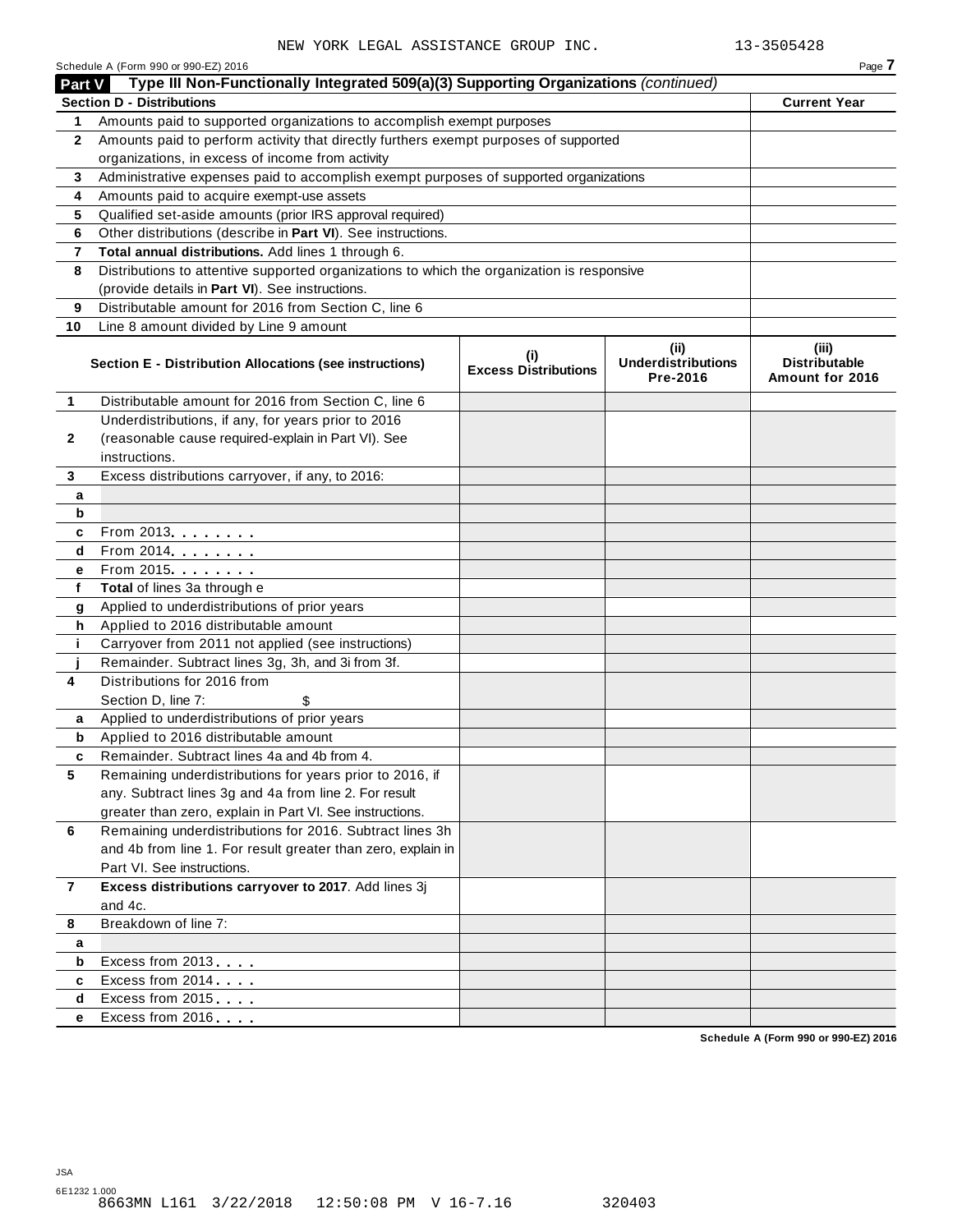<span id="page-20-0"></span>Schedule <sup>A</sup> (Form <sup>990</sup> or 990-EZ) <sup>2016</sup> Page **8**

**Supplemental Information.** Provide the explanations required by Part II, line 10; Part II, line 17a or 17b; Part **Part VI** III, line 12; Part IV, Section A, lines 1, 2, 3b, 3c, 4b, 4c, 5a, 6, 9a, 9b, 9c, 11a, 11b, and 11c; Part IV, Section B, lines 1 and 2; Part IV, Section C, line 1; Part IV, Section D, lines 2 and 3; Part IV, Section E, lines 1c, 2a, 2b, 3a and 3b; Part V, line 1; Part V, Section B, line 1e; Part V, Section D, lines 5, 6, and 8; and Part V, Section E, lines 2, 5, and 6. Also complete this part for any additional information. (See instructions.)

|                                    | ATTACHMENT 1 |        |        |            |         |            |  |  |  |  |
|------------------------------------|--------------|--------|--------|------------|---------|------------|--|--|--|--|
| SCHEDULE A, PART II - OTHER INCOME |              |        |        |            |         |            |  |  |  |  |
|                                    |              |        |        |            |         |            |  |  |  |  |
| DESCRIPTION                        | 2012         | 2013   | 2014   | 2015       | 2016    | TOTAL      |  |  |  |  |
|                                    |              |        |        |            |         |            |  |  |  |  |
| MISCELLANEOUS REVENUE              | 9,532.       | 2,243. | 6,144. | 1,770,917. | 34,917. | 1,823,753. |  |  |  |  |
|                                    |              |        |        |            |         |            |  |  |  |  |
| TOTALS                             | 9,532        | 2,243. | 6,144. | .770.917.  | 34,917. | .823,753.  |  |  |  |  |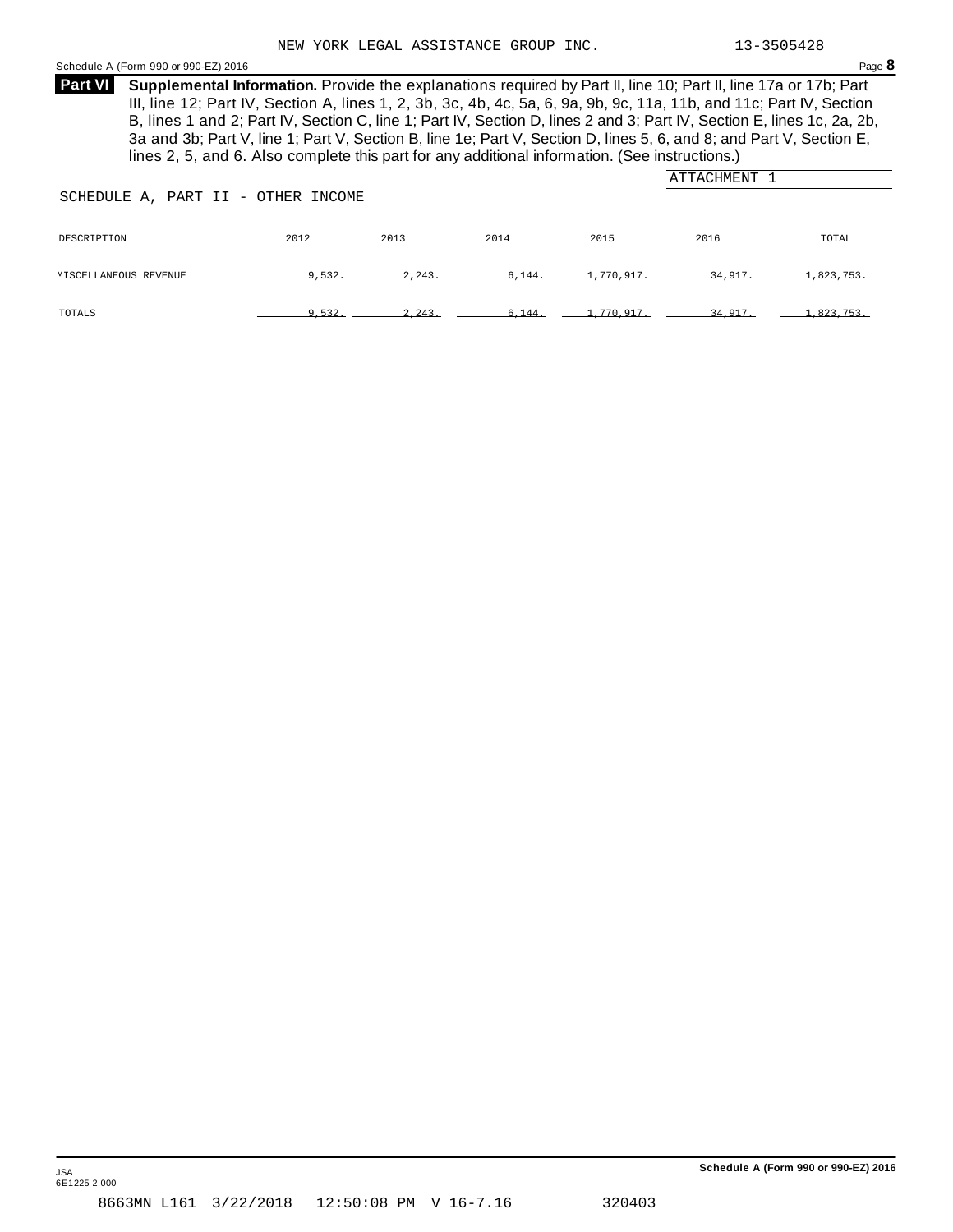**(Form 990, 990-EZ, or 990-PF)** Department of the Treasury<br>Internal Revenue Service

## **Schedule B**  $\leftarrow$  **Contributors**

**2016** 

| or 990-PF)<br>Department of the Treasury | Attach to Form 990. Form 990-EZ, or Form 990-PF.<br>Information about Schedule B (Form 990, 990-EZ, or 990-PF) and its instructions is at www.irs.gov/form990. |  | 2016                                  |
|------------------------------------------|----------------------------------------------------------------------------------------------------------------------------------------------------------------|--|---------------------------------------|
| Internal Revenue Service                 |                                                                                                                                                                |  |                                       |
| Name of the organization                 |                                                                                                                                                                |  | <b>Employer identification number</b> |

NEW YORK LEGAL ASSISTANCE GROUP INC.

13-3505428

| Filers of:         | Section:                                                                  |
|--------------------|---------------------------------------------------------------------------|
| Form 990 or 990-EZ | $\boxed{\text{X}}$ 501(c)(3) (enter number) organization                  |
|                    | 4947(a)(1) nonexempt charitable trust not treated as a private foundation |
|                    | 527 political organization                                                |
| Form 990-PF        | 501(c)(3) exempt private foundation                                       |
|                    | 4947(a)(1) nonexempt charitable trust treated as a private foundation     |
|                    | 501(c)(3) taxable private foundation                                      |
|                    |                                                                           |

Check if your organization is covered by the **General Rule** or a **Special Rule.**

**Note:** Only a section 501(c)(7), (8), or (10) organization can check boxes for both the General Rule and a Special Rule. See instructions.

#### **General Rule**

For an organization filing Form 990, 990-EZ, or 990-PF that received, during the year, contributions totaling \$5,000 or more (in money or property) from any one contributor. Complete Parts I and II. See instructions for determining a contributor's total contributions.

#### **Special Rules**

 $\text{X}$  For an organization described in section 501(c)(3) filing Form 990 or 990-EZ that met the 33 1/3 % support test of the regulations under sections 509(a)(1) and 170(b)(1)(A)(vi), that checked Schedule A (Form 990 or 990-EZ), Part II, line 13, 16a, or 16b, and that received from any one contributor, during the year, total contributions of the greater of **(1)** \$5,000 or **(2)** 2% of the amount on (i) Form 990, Part VIII, line 1h, or (ii) Form 990-EZ, line 1. Complete Parts I and II.

For an organization described in section 501(c)(7), (8), or (10) filing Form 990 or 990-EZ that received from any one contributor, during the year, total contributions of more than \$1,000 *exclusively* for religious, charitable, scientific, literary, or educational purposes, or for the prevention of cruelty to children or animals. Complete Parts I, II, and III.

For an organization described in section 501(c)(7), (8), or (10) filing Form 990 or 990-EZ that received from any one contributor, during the year, contributions *exclusively* for religious, charitable, etc., purposes, but no such contributions totaled more than \$1,000. If this box is checked, enter here the total contributions that were received during the year for an *exclusively* religious, charitable, etc., purpose. Don't complete any of the parts unless the **General Rule** applies to this organization because it received *nonexclusively* religious, charitable, etc., contributions totaling \$5,000 or more during the year m m m m m m m m m m m m m m m m m m m m m m m m m m m m m m m I \$

**Caution:** An organization that isn't covered by the General Rule and/or the Special Rules doesn't file Schedule B (Form 990, 990-EZ, or 990-PF), but it **must** answer "No" on Part IV, line 2, of its Form 990; or check the box on line H of its Form 990-EZ or on its Form 990-PF, Part I, line 2, to certify that it doesn't meet the filing requirements of Schedule B (Form 990, 990-EZ, or 990-PF).

For Paperwork Reduction Act Notice, see the Instructions for Form 990, 990-EZ, or 990-PF. Schedule B (Form 990, 990-EZ, or 990-PF) (2016)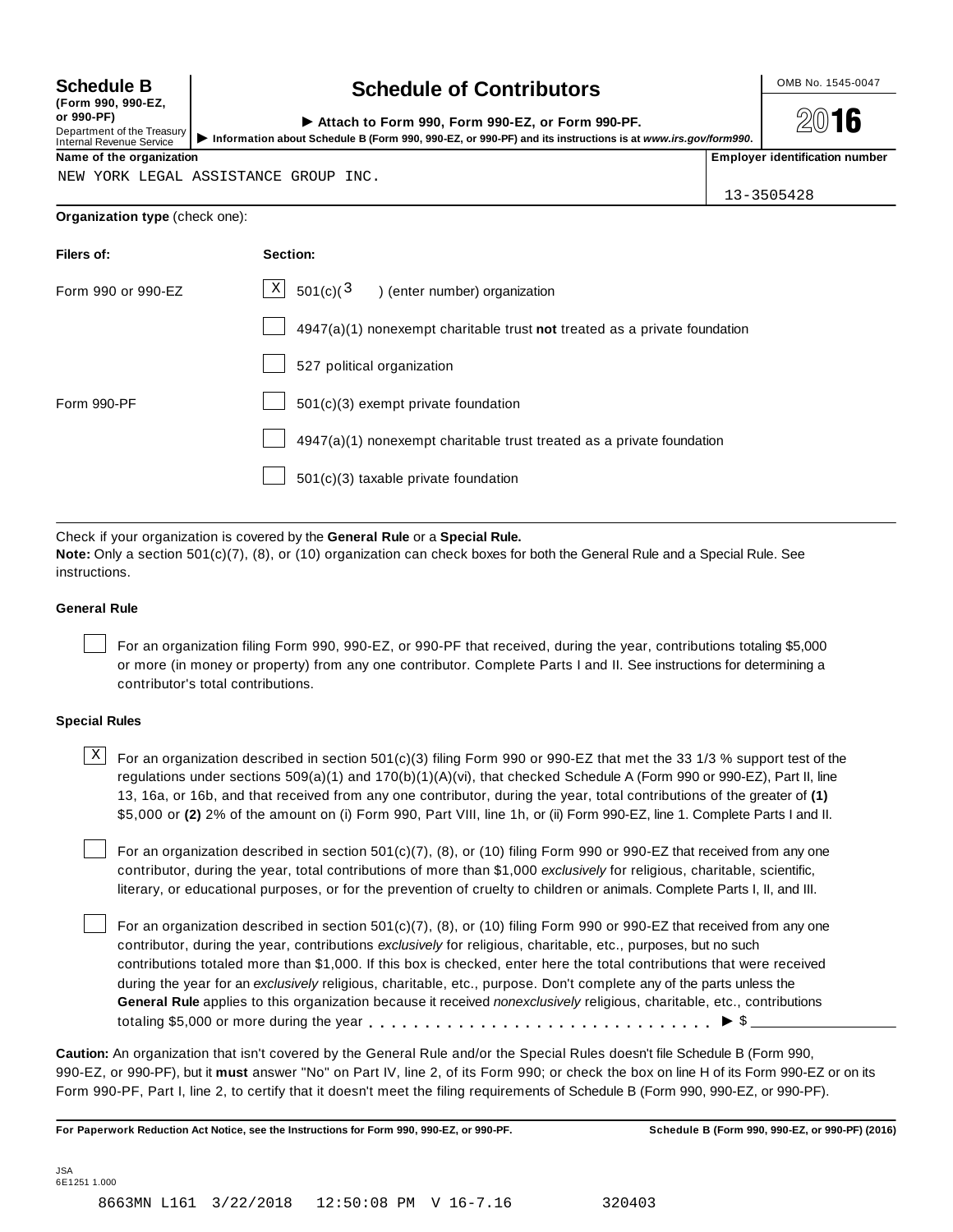**Name of organization Employer identification number** NEW YORK LEGAL ASSISTANCE GROUP INC.

Employer identification number<br>13-3505428

| Part I     | <b>Contributors</b> (See instructions). Use duplicate copies of Part I if additional space is needed. |                                   |                                                                    |
|------------|-------------------------------------------------------------------------------------------------------|-----------------------------------|--------------------------------------------------------------------|
| (a)<br>No. | (b)<br>Name, address, and ZIP + 4                                                                     | (c)<br><b>Total contributions</b> | (d)<br>Type of contribution                                        |
| 1          | NYS OFFICE OF COURT ADMINISTRATION<br>25 BEAVER STREET                                                | 4,554,213.<br>\$                  | Χ<br>Person<br>Payroll<br><b>Noncash</b>                           |
|            | NEW YORK, NY<br>10004                                                                                 |                                   | (Complete Part II for<br>noncash contributions.)                   |
| (a)<br>No. | (b)<br>Name, address, and ZIP + 4                                                                     | (c)<br><b>Total contributions</b> | (d)<br>Type of contribution                                        |
| 2          | NYS HUMAN RESOURCES ADMINISTRATION<br>150 GREENWICH STREET, 36 FLOOR                                  | 3,868,358.                        | Χ<br>Person<br>Payroll                                             |
|            | 10007<br>NEW YORK, NY                                                                                 | \$                                | <b>Noncash</b><br>(Complete Part II for<br>noncash contributions.) |
| (a)<br>No. | (b)<br>Name, address, and ZIP + 4                                                                     | (c)<br><b>Total contributions</b> | (d)<br>Type of contribution                                        |
| 3          | UJA FEDERATION                                                                                        |                                   | Χ<br>Person                                                        |
|            | 130 E 59TH STREET                                                                                     | 1,381,702.<br>\$                  | Payroll<br><b>Noncash</b>                                          |
|            | 10022<br>NEW YORK, NY                                                                                 |                                   | (Complete Part II for<br>noncash contributions.)                   |
| (a)<br>No. | (b)<br>Name, address, and ZIP + 4                                                                     | (c)<br><b>Total contributions</b> | (d)<br>Type of contribution                                        |
| 4          | ROBIN HOOD FOUNDATION                                                                                 |                                   | Χ<br>Person                                                        |
|            | 826 BROADWAY                                                                                          | 1,215,000.<br>\$                  | Payroll<br><b>Noncash</b>                                          |
|            | 10003<br>NEW YORK, NY                                                                                 |                                   | (Complete Part II for<br>noncash contributions.)                   |
| (a)<br>No. | (b)<br>Name, address, and ZIP + 4                                                                     | (c)<br><b>Total contributions</b> | (d)<br>Type of contribution                                        |
| 5          | SINGLE STOP                                                                                           |                                   | Χ<br>Person                                                        |
|            | 1825 PARK AVENUE                                                                                      | 1, 213, 334.<br>\$                | Payroll<br><b>Noncash</b>                                          |
|            | 10035<br>NEW YORK, NY                                                                                 |                                   | (Complete Part II for<br>noncash contributions.)                   |
| (a)<br>No. | (b)<br>Name, address, and ZIP + 4                                                                     | (c)<br><b>Total contributions</b> | (d)<br>Type of contribution                                        |
| 6          | CENTER FOR NYC NEIGHBORHOOD CNYCN                                                                     |                                   | Χ<br>Person                                                        |
|            | 17 BATTERY PLACE SOUTH, SUITE 723                                                                     | 1,130,596.<br>\$                  | Payroll<br>Noncash                                                 |
|            | 10004<br>NEW YORK, NY                                                                                 |                                   | (Complete Part II for<br>noncash contributions.)                   |

8663MN L161 3/22/2018 12:50:08 PM V 16-7.16 320403

 $S$ chedule B (Form 990, 990-EZ, or 990-PF) (2016)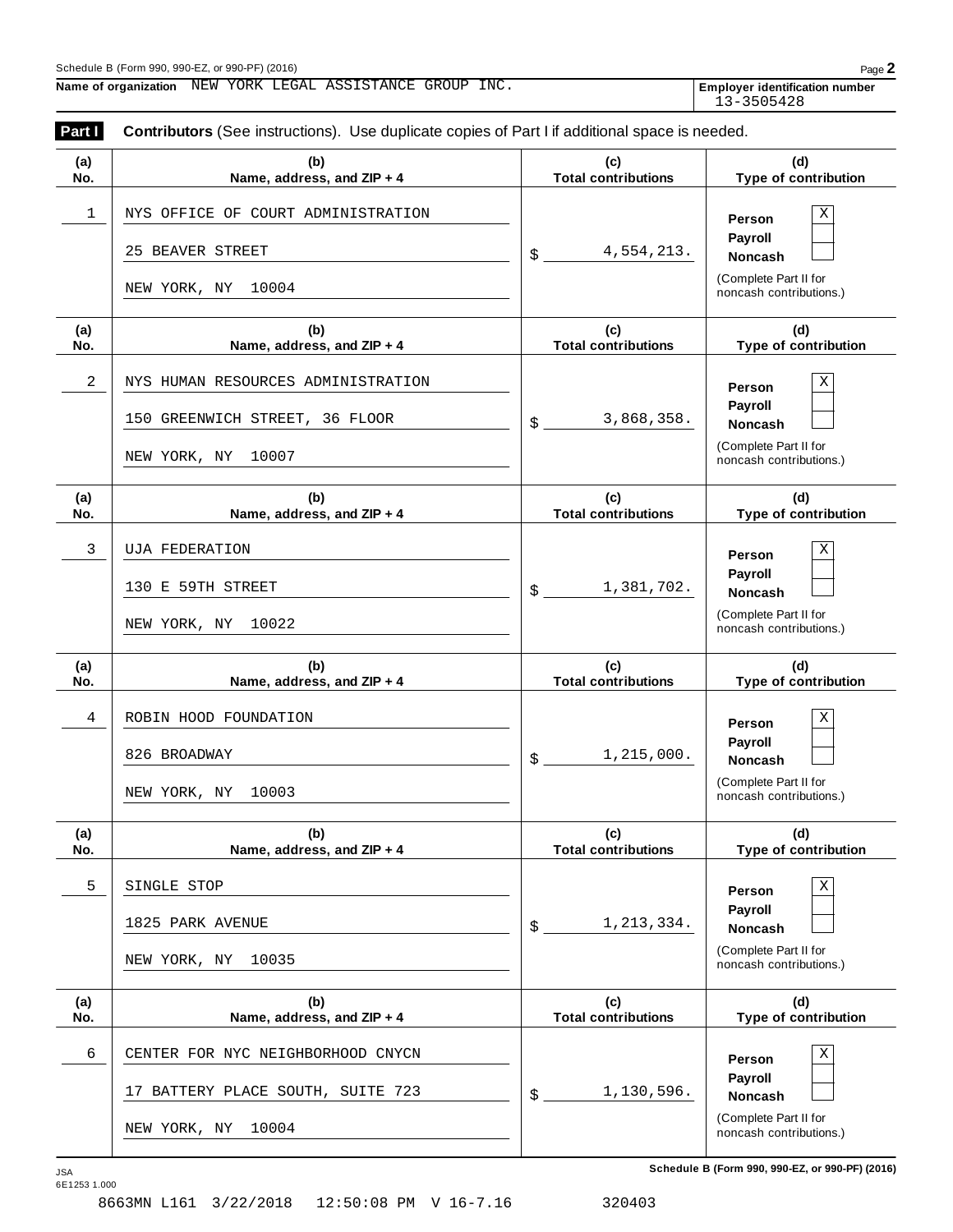**Name of organization Employer identification number** NEW YORK LEGAL ASSISTANCE GROUP INC.

Employer identification number<br>13-3505428

| (b)<br>Name, address, and ZIP + 4        | (c)<br><b>Total contributions</b> | (d)<br>Type of contribution                                                                    |
|------------------------------------------|-----------------------------------|------------------------------------------------------------------------------------------------|
| NYS INTEREST ON LAWYER ACCOUNT FUND      |                                   | Χ<br>Person<br>Payroll                                                                         |
| 11 EAST 44TH STREET, 1406                | 1,070,833.<br>\$                  | Noncash                                                                                        |
| NEW YORK, NY<br>10017                    |                                   | (Complete Part II for<br>noncash contributions.)                                               |
| (b)<br>Name, address, and ZIP + 4        | (c)<br><b>Total contributions</b> | (d)<br>Type of contribution                                                                    |
| NYS OFFICE OF TEMPORARY DISABILITY ASSIS |                                   | Χ<br>Person<br>Payroll                                                                         |
| 317 MALCOLM X BLVD #8                    | 794,491.<br>\$                    | Noncash                                                                                        |
| NEW YORK, NY<br>10027                    |                                   | (Complete Part II for<br>noncash contributions.)                                               |
| (b)<br>Name, address, and ZIP + 4        | (c)<br><b>Total contributions</b> | (d)<br>Type of contribution                                                                    |
| STATE OF NEW YORK DEPARTMENT OF LAW      |                                   | $\mathbf X$<br>Person                                                                          |
| 120 BROADWAY                             | 680,050.<br>\$                    | Payroll<br>Noncash                                                                             |
| 10003<br>NEW YORK, NY                    |                                   | (Complete Part II for<br>noncash contributions.)                                               |
| (b)<br>Name, address, and ZIP + 4        | (c)<br><b>Total contributions</b> | (d)<br>Type of contribution                                                                    |
| THE RESEARCH FOUNDATION OF CUNY          |                                   | $\mathbf X$<br>Person                                                                          |
| 230 W 41ST ST #7                         | 578,423.<br>\$                    | Payroll<br>Noncash                                                                             |
| 10036<br>NEW YORK, NY                    |                                   | (Complete Part II for<br>noncash contributions.)                                               |
| (b)<br>Name, address, and ZIP + 4        | (c)<br><b>Total contributions</b> | (d)<br>Type of contribution                                                                    |
|                                          |                                   |                                                                                                |
|                                          |                                   | Person<br>Payroll                                                                              |
|                                          | \$                                | <b>Noncash</b>                                                                                 |
|                                          |                                   | (Complete Part II for<br>noncash contributions.)                                               |
| (b)<br>Name, address, and ZIP + 4        | (c)<br><b>Total contributions</b> | (d)<br>Type of contribution                                                                    |
|                                          |                                   | Person                                                                                         |
|                                          | \$                                | Payroll<br>Noncash<br>(Complete Part II for                                                    |
|                                          |                                   | Contributors (See instructions). Use duplicate copies of Part I if additional space is needed. |

 $S$ chedule B (Form 990, 990-EZ, or 990-PF) (2016)

JSA<br>6E1253 1.000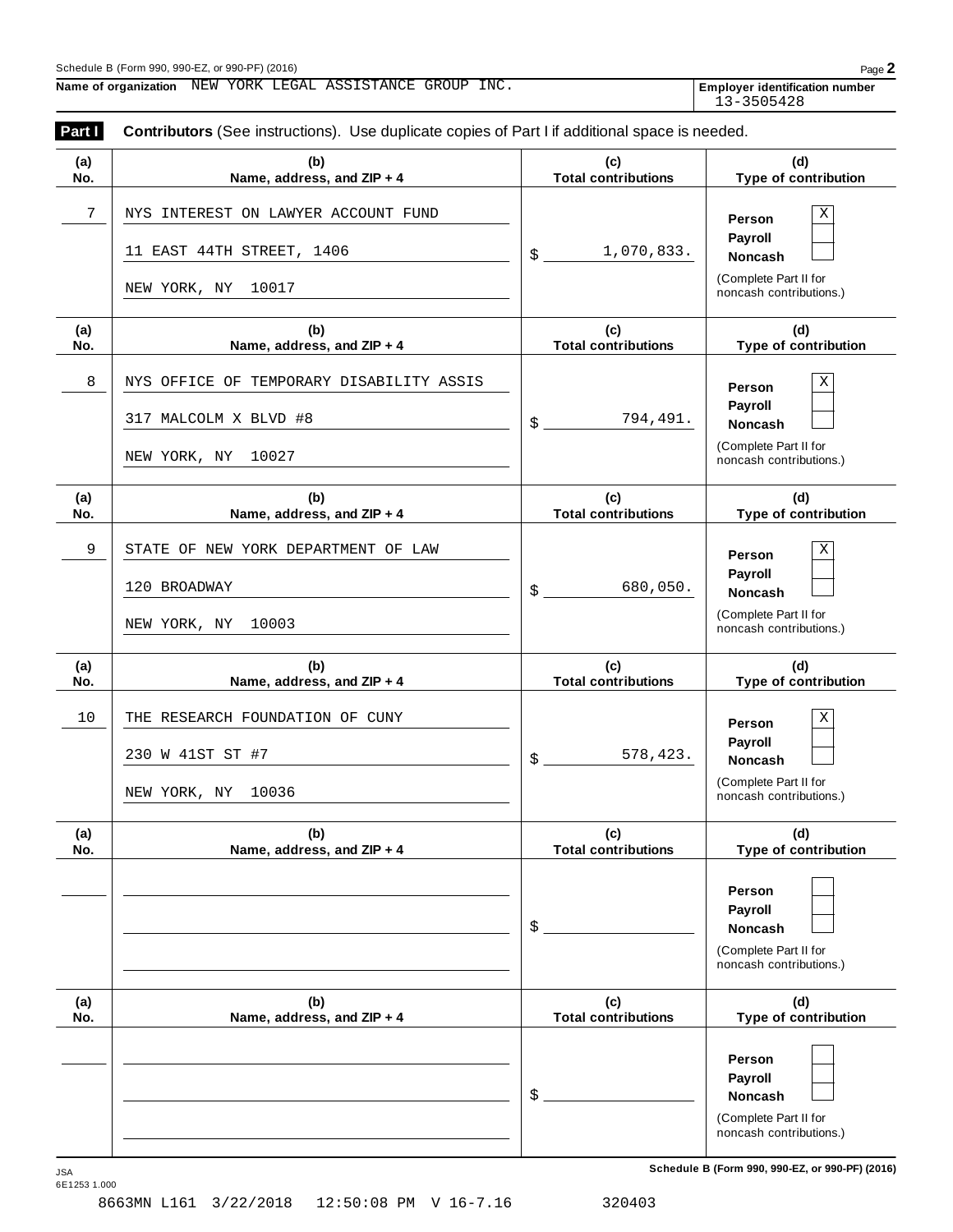Schedule B (Form 990, 990-EZ, or 990-PF) (2016)<br> **Name of organization** NEW YORK LEGAL ASSISTANCE GROUP INC. **Page 3 Page 3 Name of organization** NEW YORK LEGAL ASSISTANCE GROUP INC**. Employer** identification number

13-3505428

| Part II                   | Noncash Property (See instructions). Use duplicate copies of Part II if additional space is needed. |                                                |                      |
|---------------------------|-----------------------------------------------------------------------------------------------------|------------------------------------------------|----------------------|
| (a) No.<br>from<br>Part I | (b)<br>Description of noncash property given                                                        | (c)<br>FMV (or estimate)<br>(See instructions) | (d)<br>Date received |
|                           |                                                                                                     | $\mathcal{S}_{-}$                              |                      |
| (a) No.<br>from<br>Part I | (b)<br>Description of noncash property given                                                        | (c)<br>FMV (or estimate)<br>(See instructions) | (d)<br>Date received |
|                           |                                                                                                     | $\mathcal{S}_{-}$                              |                      |
| (a) No.<br>from<br>Part I | (b)<br>Description of noncash property given                                                        | (c)<br>FMV (or estimate)<br>(See instructions) | (d)<br>Date received |
|                           |                                                                                                     | $\mathcal{S}_{-}$                              |                      |
| (a) No.<br>from<br>Part I | (b)<br>Description of noncash property given                                                        | (c)<br>FMV (or estimate)<br>(See instructions) | (d)<br>Date received |
|                           |                                                                                                     | \$                                             |                      |
| (a) No.<br>from<br>Part I | (b)<br>Description of noncash property given                                                        | (c)<br>FMV (or estimate)<br>(See instructions) | (d)<br>Date received |
|                           |                                                                                                     | $\mathcal{S}_{-}$                              |                      |
| (a) No.<br>from<br>Part I | (b)<br>Description of noncash property given                                                        | (c)<br>FMV (or estimate)<br>(See instructions) | (d)<br>Date received |
|                           |                                                                                                     |                                                |                      |
|                           |                                                                                                     | $\mathcal{S}_{-}$                              |                      |

 $S$ chedule B (Form 990, 990-EZ, or 990-PF) (2016)

6E1254 1.000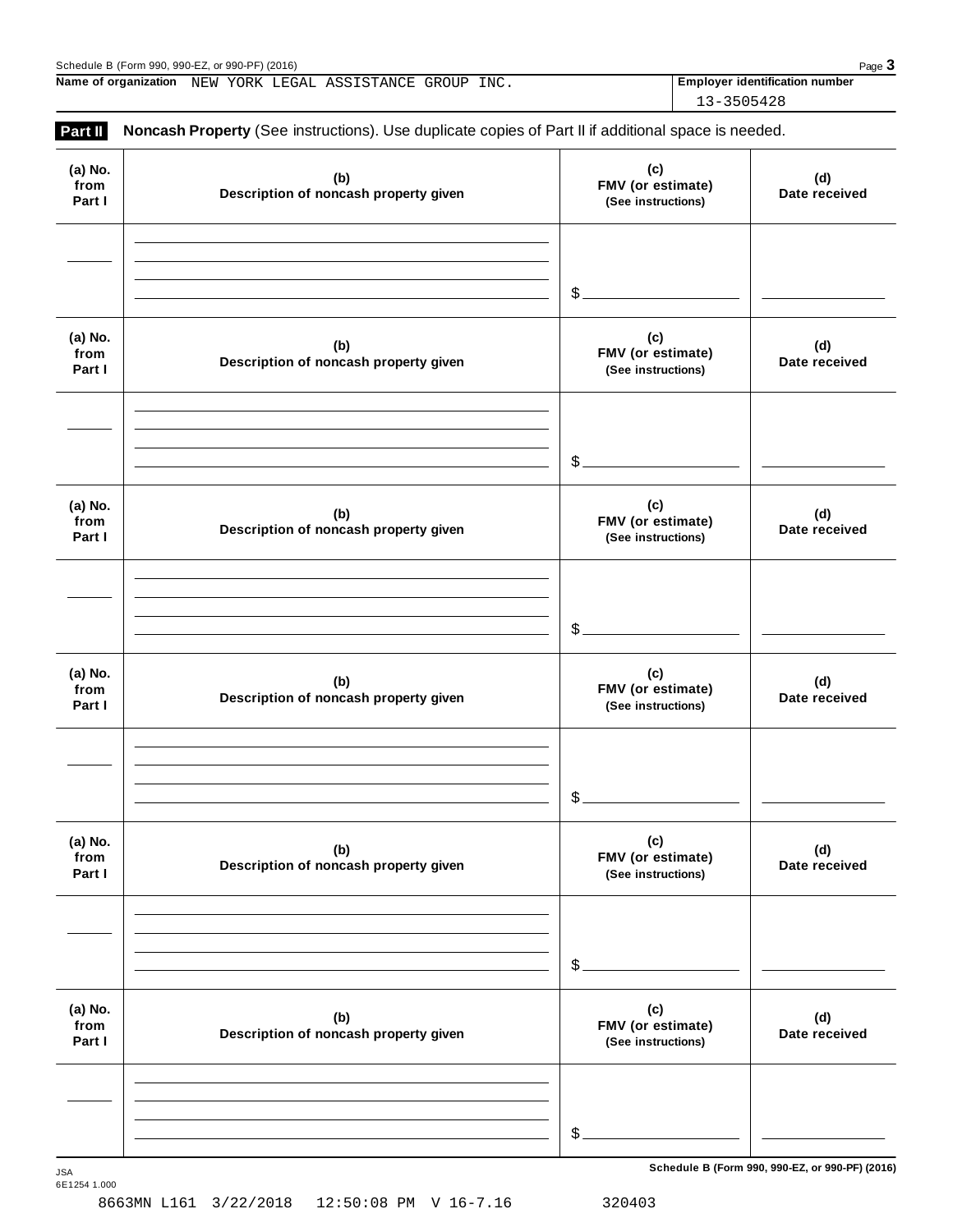|                           | Schedule B (Form 990, 990-EZ, or 990-PF) (2016)<br>Name of organization NEW YORK LEGAL ASSISTANCE GROUP INC.                                                                                                                                                                                                                                                                                                                                                                                                                                               |                      |                 | Page 4<br><b>Employer identification number</b> |
|---------------------------|------------------------------------------------------------------------------------------------------------------------------------------------------------------------------------------------------------------------------------------------------------------------------------------------------------------------------------------------------------------------------------------------------------------------------------------------------------------------------------------------------------------------------------------------------------|----------------------|-----------------|-------------------------------------------------|
|                           |                                                                                                                                                                                                                                                                                                                                                                                                                                                                                                                                                            |                      |                 | 13-3505428                                      |
| Part III                  | Exclusively religious, charitable, etc., contributions to organizations described in section 501(c)(7), (8), or<br>(10) that total more than \$1,000 for the year from any one contributor. Complete columns (a) through (e) and<br>the following line entry. For organizations completing Part III, enter the total of exclusively religious, charitable, etc.,<br>contributions of \$1,000 or less for the year. (Enter this information once. See instructions.) $\triangleright$ \$<br>Use duplicate copies of Part III if additional space is needed. |                      |                 |                                                 |
| (a) No.<br>from<br>Part I | (b) Purpose of gift                                                                                                                                                                                                                                                                                                                                                                                                                                                                                                                                        | (c) Use of gift      |                 | (d) Description of how gift is held             |
|                           |                                                                                                                                                                                                                                                                                                                                                                                                                                                                                                                                                            |                      |                 |                                                 |
|                           |                                                                                                                                                                                                                                                                                                                                                                                                                                                                                                                                                            | (e) Transfer of gift |                 |                                                 |
|                           | Transferee's name, address, and ZIP + 4                                                                                                                                                                                                                                                                                                                                                                                                                                                                                                                    |                      |                 | Relationship of transferor to transferee        |
|                           |                                                                                                                                                                                                                                                                                                                                                                                                                                                                                                                                                            |                      |                 |                                                 |
| (a) No.<br>from<br>Part I | (b) Purpose of gift                                                                                                                                                                                                                                                                                                                                                                                                                                                                                                                                        | (c) Use of gift      |                 | (d) Description of how gift is held             |
|                           |                                                                                                                                                                                                                                                                                                                                                                                                                                                                                                                                                            |                      |                 |                                                 |
|                           |                                                                                                                                                                                                                                                                                                                                                                                                                                                                                                                                                            | (e) Transfer of gift |                 |                                                 |
|                           | Transferee's name, address, and ZIP + 4                                                                                                                                                                                                                                                                                                                                                                                                                                                                                                                    |                      |                 | Relationship of transferor to transferee        |
|                           |                                                                                                                                                                                                                                                                                                                                                                                                                                                                                                                                                            |                      |                 |                                                 |
| (a) No.<br>from<br>Part I |                                                                                                                                                                                                                                                                                                                                                                                                                                                                                                                                                            |                      | (c) Use of gift | (d) Description of how gift is held             |

**(e) Transfer of gift**

**Transferee's name, address, and ZIP + 4 Relationship of transferor to transferee (a) No. from Part I (b) Purpose of gift (c) Use of gift (d) Description of how gift is held (e) Transfer of gift Transferee's name, address, and ZIP + 4 Relationship of transferor to transferee**

 $S$ chedule B (Form 990, 990-EZ, or 990-PF) (2016)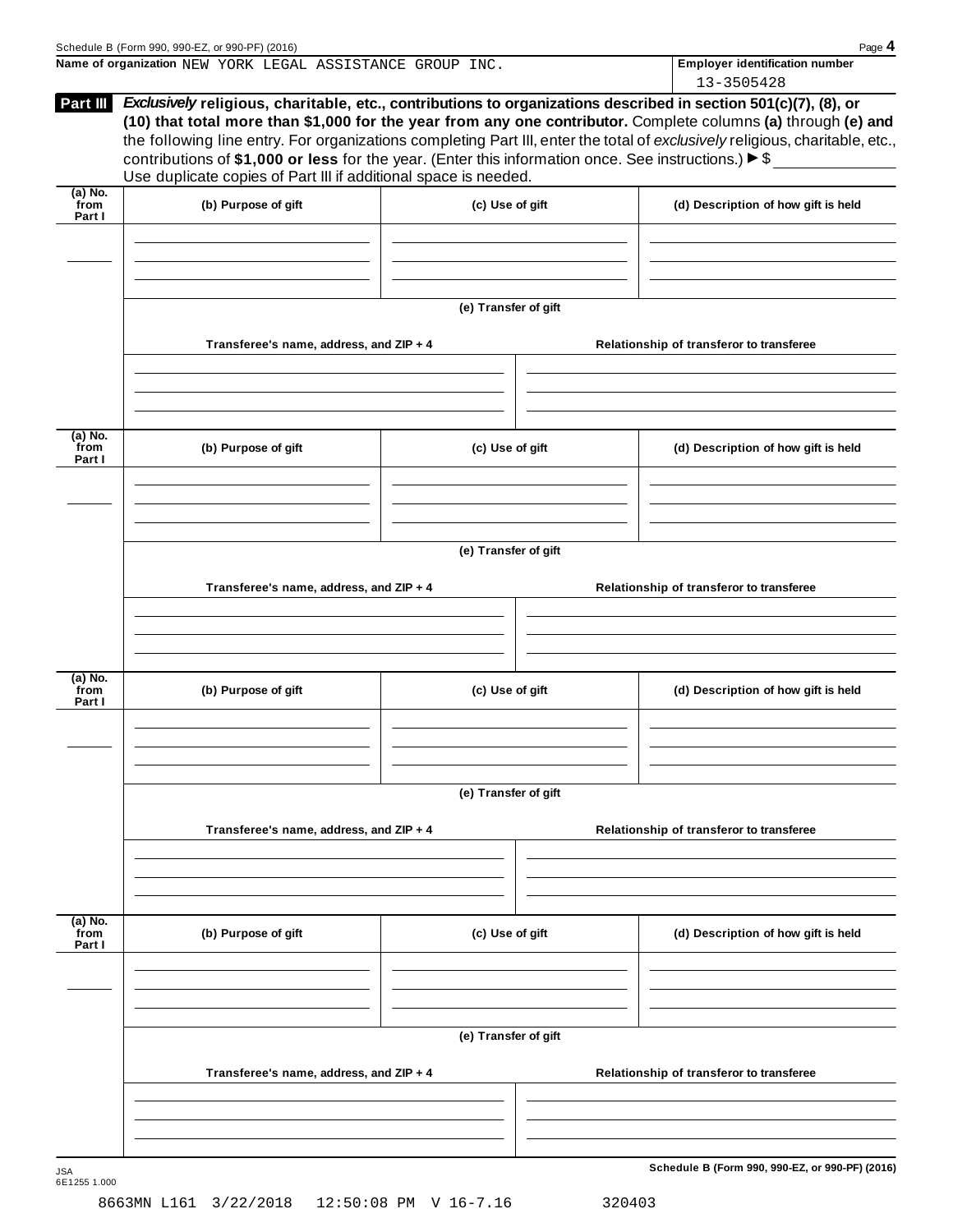| (Form 990 or 990-EZ)<br>For Organizations Exempt From Income Tax Under section 501(c) and section 527<br>$\triangleright$ Complete if the organization is described below.<br>Attach to Form 990 or Form 990-EZ.<br>Department of the Treasury<br>Information about Schedule C (Form 990 or 990-EZ) and its instructions is at www.irs.gov/form990.                                                                                                                                                                                                            |                                                     | 2016                                                                                                                             |
|----------------------------------------------------------------------------------------------------------------------------------------------------------------------------------------------------------------------------------------------------------------------------------------------------------------------------------------------------------------------------------------------------------------------------------------------------------------------------------------------------------------------------------------------------------------|-----------------------------------------------------|----------------------------------------------------------------------------------------------------------------------------------|
|                                                                                                                                                                                                                                                                                                                                                                                                                                                                                                                                                                |                                                     |                                                                                                                                  |
| <b>Internal Revenue Service</b>                                                                                                                                                                                                                                                                                                                                                                                                                                                                                                                                |                                                     | <b>Open to Public</b><br>Inspection                                                                                              |
| If the organization answered "Yes," on Form 990, Part IV, line 3, or Form 990-EZ, Part V, line 46 (Political Campaign Activities), then<br>• Section 501(c)(3) organizations: Complete Parts I-A and B. Do not complete Part I-C.                                                                                                                                                                                                                                                                                                                              |                                                     |                                                                                                                                  |
| • Section 501(c) (other than section 501(c)(3)) organizations: Complete Parts I-A and C below. Do not complete Part I-B.                                                                                                                                                                                                                                                                                                                                                                                                                                       |                                                     |                                                                                                                                  |
| • Section 527 organizations: Complete Part I-A only.                                                                                                                                                                                                                                                                                                                                                                                                                                                                                                           |                                                     |                                                                                                                                  |
| If the organization answered "Yes," on Form 990, Part IV, line 4, or Form 990-EZ, Part VI, line 47 (Lobbying Activities), then                                                                                                                                                                                                                                                                                                                                                                                                                                 |                                                     |                                                                                                                                  |
| • Section 501(c)(3) organizations that have filed Form 5768 (election under section 501(h)): Complete Part II-A. Do not complete Part II-B.                                                                                                                                                                                                                                                                                                                                                                                                                    |                                                     |                                                                                                                                  |
| • Section 501(c)(3) organizations that have NOT filed Form 5768 (election under section 501(h)): Complete Part II-B. Do not complete Part II-A.<br>If the organization answered "Yes," on Form 990, Part IV, line 5 (Proxy Tax) (see separate instructions) or Form 990-EZ, Part V, line 35c (Proxy                                                                                                                                                                                                                                                            |                                                     |                                                                                                                                  |
| Tax) (see separate instructions), then<br>• Section 501(c)(4), (5), or (6) organizations: Complete Part III.                                                                                                                                                                                                                                                                                                                                                                                                                                                   |                                                     |                                                                                                                                  |
| Name of organization                                                                                                                                                                                                                                                                                                                                                                                                                                                                                                                                           | <b>Employer identification number</b>               |                                                                                                                                  |
| NEW YORK LEGAL ASSISTANCE GROUP INC.                                                                                                                                                                                                                                                                                                                                                                                                                                                                                                                           | 13-3505428                                          |                                                                                                                                  |
| Complete if the organization is exempt under section 501(c) or is a section 527 organization.<br>Part I-A                                                                                                                                                                                                                                                                                                                                                                                                                                                      |                                                     |                                                                                                                                  |
| Provide a description of the organization's direct and indirect political campaign activities in Part IV. (see instructions for definition<br>1                                                                                                                                                                                                                                                                                                                                                                                                                |                                                     |                                                                                                                                  |
| of "political campaign activities")                                                                                                                                                                                                                                                                                                                                                                                                                                                                                                                            |                                                     |                                                                                                                                  |
| 2                                                                                                                                                                                                                                                                                                                                                                                                                                                                                                                                                              |                                                     |                                                                                                                                  |
| Volunteer hours for political campaign activities (see instructions)<br>and the set of the set of the set of the set of the set of the set of the set of the set of the set of the set of the set of the set of the set of the s<br>3                                                                                                                                                                                                                                                                                                                          |                                                     |                                                                                                                                  |
| Complete if the organization is exempt under section 501(c)(3).<br>Part I-B                                                                                                                                                                                                                                                                                                                                                                                                                                                                                    |                                                     |                                                                                                                                  |
| Enter the amount of any excise tax incurred by the organization under section 4955. $\triangleright$ \$<br>1                                                                                                                                                                                                                                                                                                                                                                                                                                                   |                                                     |                                                                                                                                  |
| Enter the amount of any excise tax incurred by organization managers under section 4955 $\triangleright$ \$<br>2                                                                                                                                                                                                                                                                                                                                                                                                                                               |                                                     |                                                                                                                                  |
| 3                                                                                                                                                                                                                                                                                                                                                                                                                                                                                                                                                              |                                                     | <b>Yes</b><br><b>No</b>                                                                                                          |
|                                                                                                                                                                                                                                                                                                                                                                                                                                                                                                                                                                |                                                     | Yes<br>No                                                                                                                        |
| <b>b</b> If "Yes," describe in Part IV.                                                                                                                                                                                                                                                                                                                                                                                                                                                                                                                        |                                                     |                                                                                                                                  |
| Complete if the organization is exempt under section 501(c), except section 501(c)(3).<br>Part I-C                                                                                                                                                                                                                                                                                                                                                                                                                                                             |                                                     |                                                                                                                                  |
| Enter the amount directly expended by the filing organization for section 527 exempt function<br>1                                                                                                                                                                                                                                                                                                                                                                                                                                                             |                                                     | $\triangleright$ \$                                                                                                              |
| Enter the amount of the filing organization's funds contributed to other organizations for section<br>2                                                                                                                                                                                                                                                                                                                                                                                                                                                        |                                                     |                                                                                                                                  |
| Total exempt function expenditures. Add lines 1 and 2. Enter here and on Form 1120-POL,<br>3                                                                                                                                                                                                                                                                                                                                                                                                                                                                   |                                                     |                                                                                                                                  |
| 4<br>Enter the names, addresses and employer identification number (EIN) of all section 527 political organizations to which the filing<br>5<br>organization made payments. For each organization listed, enter the amount paid from the filing organization's funds. Also enter<br>the amount of political contributions received that were promptly and directly delivered to a separate political organization, such<br>as a separate segregated fund or a political action committee (PAC). If additional space is needed, provide information in Part IV. |                                                     | Yes<br><b>No</b>                                                                                                                 |
| (b) Address<br>(c) EIN<br>(a) Name                                                                                                                                                                                                                                                                                                                                                                                                                                                                                                                             | (d) Amount paid from                                | (e) Amount of political                                                                                                          |
|                                                                                                                                                                                                                                                                                                                                                                                                                                                                                                                                                                | filing organization's<br>funds. If none, enter -0-. | contributions received and<br>promptly and directly<br>delivered to a separate<br>political organization. If<br>none, enter -0-. |
| (1)                                                                                                                                                                                                                                                                                                                                                                                                                                                                                                                                                            |                                                     |                                                                                                                                  |
| (2)                                                                                                                                                                                                                                                                                                                                                                                                                                                                                                                                                            |                                                     |                                                                                                                                  |
| (3)                                                                                                                                                                                                                                                                                                                                                                                                                                                                                                                                                            |                                                     |                                                                                                                                  |
| (4)                                                                                                                                                                                                                                                                                                                                                                                                                                                                                                                                                            |                                                     |                                                                                                                                  |
| (5)                                                                                                                                                                                                                                                                                                                                                                                                                                                                                                                                                            |                                                     |                                                                                                                                  |
| (6)<br>rk Poduction, Act Notice, can the Instructions for Form 000 or 000 F7                                                                                                                                                                                                                                                                                                                                                                                                                                                                                   |                                                     |                                                                                                                                  |

For Paperwork Reduction Act Notice, see the Instructions for Form 990 or 990-EZ. Schedule C (Form 990 or 990-EZ) 2016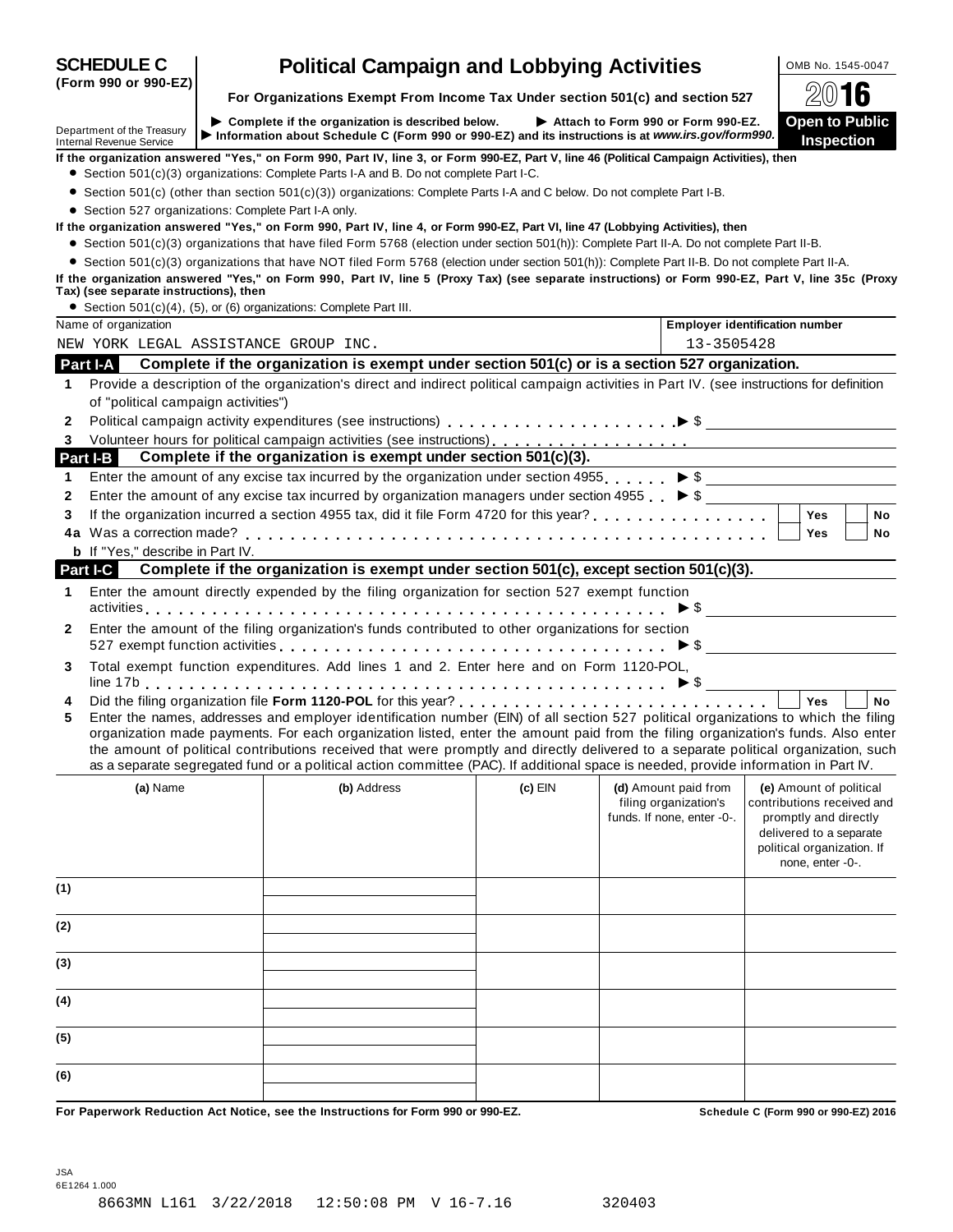| Ochedule O (I Onli 990 OF 990-LZ) ZUTU<br>Part II-A<br>section 501(h)).            | Complete if the organization is exempt under section 501(c)(3) and filed Form 5768 (election under                                                                                         |                                     | ı ay∈ ≞                        |
|------------------------------------------------------------------------------------|--------------------------------------------------------------------------------------------------------------------------------------------------------------------------------------------|-------------------------------------|--------------------------------|
| A Check $\blacktriangleright$                                                      | if the filing organization belongs to an affiliated group (and list in Part IV each affiliated group member's<br>name, address, EIN, expenses, and share of excess lobbying expenditures). |                                     |                                |
| <b>B</b> Check $\blacktriangleright$                                               | if the filing organization checked box A and "limited control" provisions apply.                                                                                                           |                                     |                                |
|                                                                                    | <b>Limits on Lobbying Expenditures</b><br>(The term "expenditures" means amounts paid or incurred.)                                                                                        | (a) Filing<br>organization's totals | (b) Affiliated<br>group totals |
|                                                                                    | 1a Total lobbying expenditures to influence public opinion (grass roots lobbying)                                                                                                          |                                     |                                |
|                                                                                    | <b>b</b> Total lobbying expenditures to influence a legislative body (direct lobbying)                                                                                                     | 156,848.                            |                                |
|                                                                                    |                                                                                                                                                                                            | 156,848.                            |                                |
|                                                                                    |                                                                                                                                                                                            | 25, 327, 466.                       |                                |
|                                                                                    |                                                                                                                                                                                            | 25, 484, 314.                       |                                |
|                                                                                    | Lobbying nontaxable amount. Enter the amount from the following table in both                                                                                                              |                                     |                                |
| columns.                                                                           |                                                                                                                                                                                            | 1,000,000.                          |                                |
| If the amount on line 1e, column (a) or (b) is: The lobbying nontaxable amount is: |                                                                                                                                                                                            |                                     |                                |
| Not over \$500,000                                                                 | 20% of the amount on line 1e.                                                                                                                                                              |                                     |                                |
| Over \$500,000 but not over \$1,000,000                                            | \$100,000 plus 15% of the excess over \$500,000.                                                                                                                                           |                                     |                                |
| Over \$1,000,000 but not over \$1,500,000                                          | \$175,000 plus 10% of the excess over \$1,000,000.                                                                                                                                         |                                     |                                |
| Over \$1,500,000 but not over \$17,000,000                                         | \$225,000 plus 5% of the excess over \$1,500,000.                                                                                                                                          |                                     |                                |
| Over \$17,000,000                                                                  | \$1.000.000.                                                                                                                                                                               |                                     |                                |
|                                                                                    | 250,000.                                                                                                                                                                                   |                                     |                                |
|                                                                                    | h Subtract line 1g from line 1a. If zero or less, enter -0-                                                                                                                                | 0.                                  | 0.                             |
|                                                                                    |                                                                                                                                                                                            | 0.                                  | 0.                             |
|                                                                                    | If there is an amount other than zero on either line 1h or line 1i, did the organization file Form 4720                                                                                    |                                     |                                |
|                                                                                    |                                                                                                                                                                                            |                                     | Yes<br>No                      |

**4-Year Averaging Period Under section 501(h)**

(Some organizations that made a section 501(h) election do not have to complete all of the five columns below.

**See the separate instructions for lines 2a through 2f.)**

| Lobbying Expenditures During 4-Year Averaging Period                                   |            |            |            |            |            |  |  |
|----------------------------------------------------------------------------------------|------------|------------|------------|------------|------------|--|--|
| Calendar year (or fiscal year<br>beginning in)                                         | (a) 2013   | (b) 2014   | $(c)$ 2015 | $(d)$ 2016 | (e) Total  |  |  |
| 2a Lobbying nontaxable amount                                                          | 1,000,000. | 1,000,000. | 1,000,000. | 1,000,000. | 4,000,000. |  |  |
| <b>b</b> Lobbying ceiling amount<br>$(150\% \text{ of line } 2a, \text{ column } (e))$ |            |            |            |            | 6,000,000. |  |  |
| c Total lobbying expenditures                                                          | 153,210.   | 156,212.   | 156,646.   | 156,848.   | 622,916.   |  |  |
| <b>d</b> Grassroots nontaxable amount                                                  | 250,000.   | 250,000.   | 250,000.   | 250,000.   | 1,000,000. |  |  |
| e Grassroots ceiling amount<br>(150% of line 2d, column (e))                           |            |            |            |            | 1,500,000. |  |  |
| Grassroots lobbying expenditures                                                       |            |            |            |            |            |  |  |

**Schedule C (Form 990 or 990-EZ) 2016**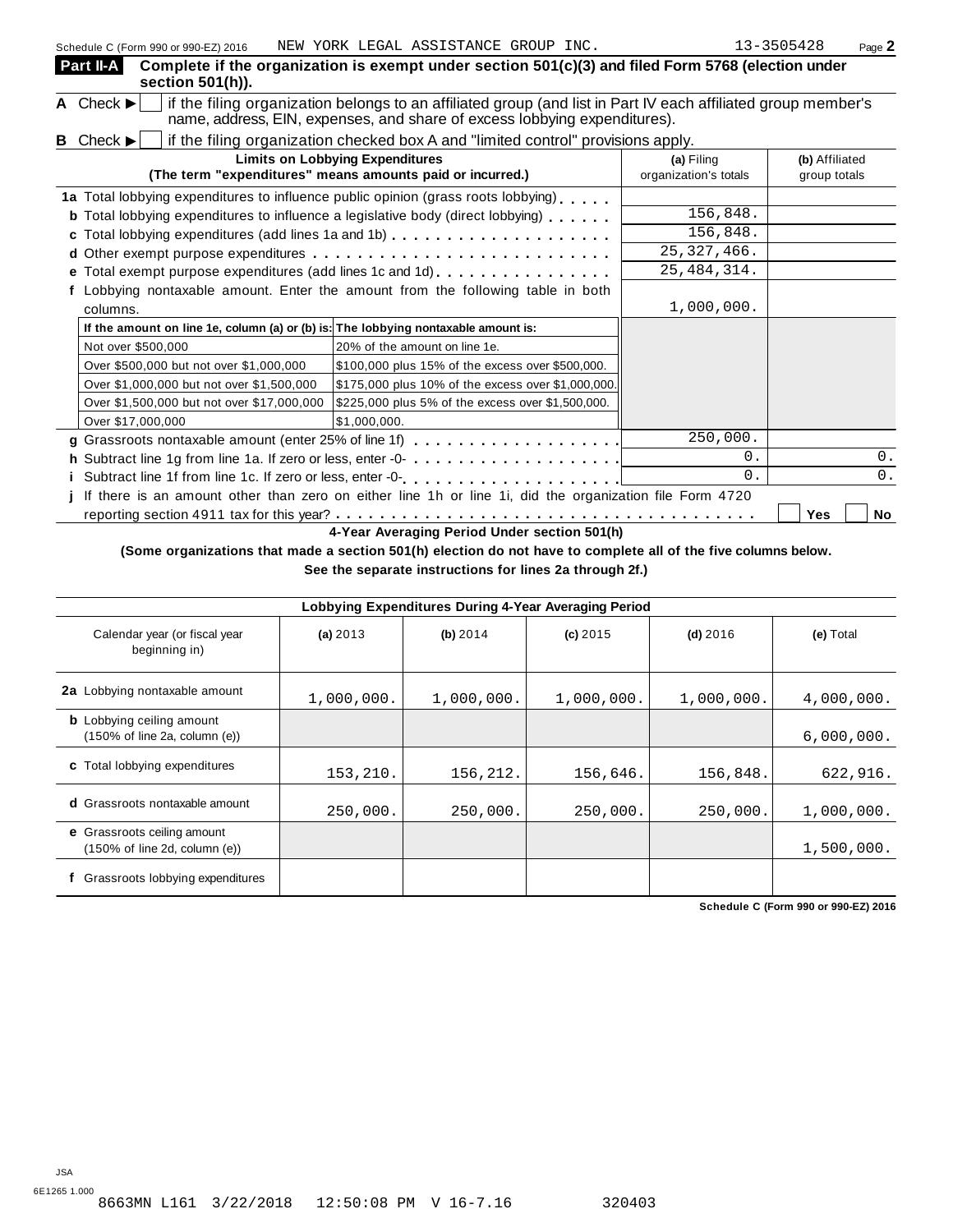| Schedule C (Form 990 or 990-EZ) 2016 | $P$ aqe $\bullet$ |
|--------------------------------------|-------------------|
|                                      |                   |

| <b>Part II-B</b> I | Complete if the organization is exempt under section 501(c)(3) and has NOT filed Form 5768 |  |
|--------------------|--------------------------------------------------------------------------------------------|--|
|                    | (election under section 501(h)).                                                           |  |

|    | For each "Yes," response on lines 1a through 1i below, provide in Part IV a detailed                                                                                                                                                                                                                                           | (a)        |    | (b)    |
|----|--------------------------------------------------------------------------------------------------------------------------------------------------------------------------------------------------------------------------------------------------------------------------------------------------------------------------------|------------|----|--------|
|    | description of the lobbying activity.                                                                                                                                                                                                                                                                                          | <b>Yes</b> | No | Amount |
| 1  | During the year, did the filing organization attempt to influence foreign, national, state or local                                                                                                                                                                                                                            |            |    |        |
|    | legislation, including any attempt to influence public opinion on a legislative matter or                                                                                                                                                                                                                                      |            |    |        |
|    | referendum, through the use of:                                                                                                                                                                                                                                                                                                |            |    |        |
| a  |                                                                                                                                                                                                                                                                                                                                |            |    |        |
| b  | Paid staff or management (include compensation in expenses reported on lines 1c through 1i)?                                                                                                                                                                                                                                   |            |    |        |
|    |                                                                                                                                                                                                                                                                                                                                |            |    |        |
| d  |                                                                                                                                                                                                                                                                                                                                |            |    |        |
| е  |                                                                                                                                                                                                                                                                                                                                |            |    |        |
|    | Grants to other organizations for lobbying purposes?                                                                                                                                                                                                                                                                           |            |    |        |
| a  | Direct contact with legislators, their staffs, government officials, or a legislative body?                                                                                                                                                                                                                                    |            |    |        |
| h. | Rallies, demonstrations, seminars, conventions, speeches, lectures, or any similar means?                                                                                                                                                                                                                                      |            |    |        |
|    | Other activities?                                                                                                                                                                                                                                                                                                              |            |    |        |
|    |                                                                                                                                                                                                                                                                                                                                |            |    |        |
| 2a | Did the activities in line 1 cause the organization to be not described in section $501(c)(3)$ ?                                                                                                                                                                                                                               |            |    |        |
| b  | If "Yes," enter the amount of any tax incurred under section 4912.                                                                                                                                                                                                                                                             |            |    |        |
| c  | If "Yes," enter the amount of any tax incurred by organization managers under section 4912                                                                                                                                                                                                                                     |            |    |        |
|    | If the filing organization incurred a section 4912 tax, did it file Form 4720 for this year?<br>the common contract of the common contract of the common contract of the common contract of the common contract of the common common common common common common common common common common common common common common commo |            |    |        |

| <b>Part III-A</b> Complete if the organization is exempt under section $501(c)(4)$ , section $501(c)(5)$ , or section |  |
|-----------------------------------------------------------------------------------------------------------------------|--|
| $501(c)(6)$ .                                                                                                         |  |

|                                                                                                                               | Yes | No |
|-------------------------------------------------------------------------------------------------------------------------------|-----|----|
| Were substantially all (90% or more) dues received nondeductible by members?<br>                                              |     |    |
| Did the organization make only in-house lobbying expenditures of \$2,000 or less?                                             |     |    |
| Did the organization agree to carry over lobbying and political campaign activity expenditures from the prior year? $\vert$ 3 |     |    |

| <b>Part III-B</b> Complete if the organization is exempt under section $501(c)(4)$ , section $501(c)(5)$ , or section |
|-----------------------------------------------------------------------------------------------------------------------|
| 501(c)(6) and if either (a) BOTH Part III-A, lines 1 and 2, are answered "No," OR (b) Part III-A, line 3, is          |
| answered "Yes."                                                                                                       |

|                | answered res.                                                                                                                          |    |  |
|----------------|----------------------------------------------------------------------------------------------------------------------------------------|----|--|
| 1              | Dues, assessments and similar amounts from members entitled values of the series of the series of the Dues, as                         |    |  |
| $\overline{2}$ | Section 162(e) nondeductible lobbying and political expenditures (do not include amounts of                                            |    |  |
|                | political expenses for which the section 527(f) tax was paid).                                                                         |    |  |
|                |                                                                                                                                        |    |  |
|                |                                                                                                                                        |    |  |
|                |                                                                                                                                        | 2c |  |
| 3              | Aggregate amount reported in section 6033(e)(1)(A) notices of nondeductible section 162(e) dues.                                       | -3 |  |
| $\overline{4}$ | If notices were sent and the amount on line 2c exceeds the amount on line 3, what portion of the                                       |    |  |
|                | excess does the organization agree to carryover to the reasonable estimate of nondeductible lobbying                                   |    |  |
|                | and political expenditure next year? $\dots \dots \dots \dots \dots \dots \dots \dots \dots \dots \dots \dots \dots \dots \dots \dots$ | 4  |  |
| 5              | Taxable amount of lobbying and political expenditures (see instructions) $\ldots \ldots \ldots \ldots \ldots$                          | 5  |  |

## **Part IV Supplemental Information**

Provide the descriptions required for Part I-A, line 1; Part I-B, line 4; Part I-C, line 5; Part II-A (affiliated group list); Part II-A, lines 1 and 2 (see instructions); and Part II-B, line 1. Also, complete this part for any additional information.

JSA **Schedule C (Form 990 or 990-EZ) 2016**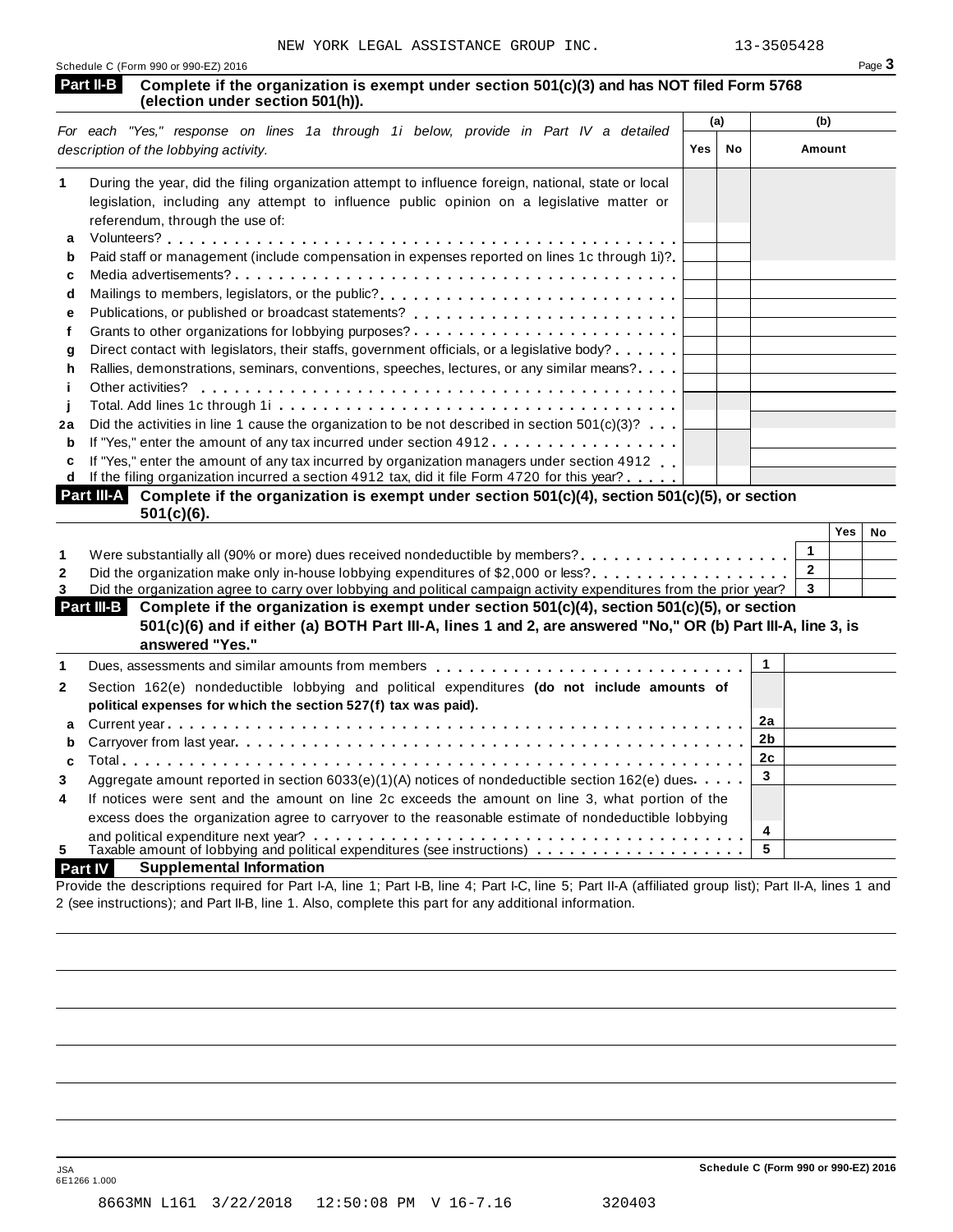**Part IV Supplemental Information** *(continued)*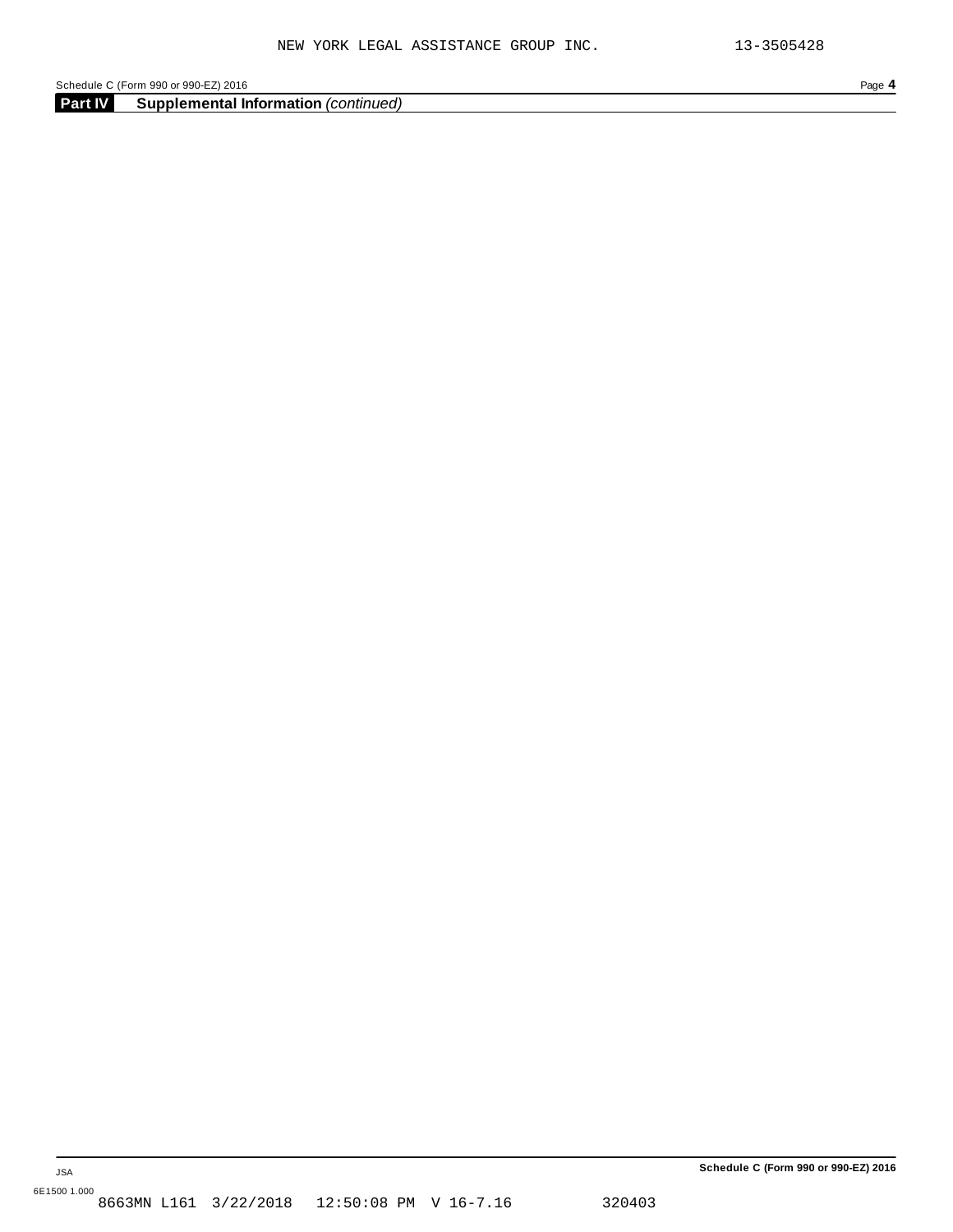|            | <b>SCHEDULE D</b> |
|------------|-------------------|
| (Form 990) |                   |

# Supplemental Financial Statements<br>  $\triangleright$  Complete if the organization answered "Yes" on Form 990,<br>
Part IV, line 6, 7, 8, 9, 10, 11a, 11b, 11c, 11d, 11e, 11f, 12a, or 12b.

Department of the Treasury **I Attach is the Treasury** I **Attach to Form** 990.<br> **Department of the Treasury** Information about Schoolule D. (Form 990) and its instructions is at unusuits gov/form990. Internal Revenue Service I**Information about Schedule <sup>D</sup> (Form 990) and its instructions is at** *www.irs.gov/form990***. Inspection Name of the organization intervalse the control of the control of the control of the control of the organization number Organizations Maintaining Donor Advised Funds or Other Similar Funds or Accounts. Part I** Crganizations Maintaining Donor Advised Funds or Other Similar Funds<br>Complete if the organization answered "Yes" on Form 990, Part IV, line 6. **(a)** Donor advised funds **(b)** Funds and other accounts **1 2 3 4 5 6** Total number at end of year  $\dots\dots\dots\dots$ Aggregate value of contributions to (during year) Aggregate value of contributions to (during year)<br>Aggregate value of grants from (during year) Aggregate value of grants from (during year)<br>Aggregate value at end of year Did the organization inform all donors and donor advisors in writing that the assets held in donor advised funds are the organization's property, subject to the organization's exclusive legal control? m m m m m m m m m m m **Yes No** Did the organization inform all grantees, donors, and donor advisors in writing that grant funds can be used only for charitable purposes and not for the benefit of the donor or donor advisor, or for any other purpose **conferring impermissible private benefit?** metals are metals and more matured more metals of  $\blacksquare$  **Yes**  $\blacksquare$  **No Conservation Easements. Part II** Conservation Easements.<br>Complete if the organization answered "Yes" on Form 990, Part IV, line 7. **1** Purpose(s) of conservation easements held by the organization (check all that apply). Preservation of land for public use (e.g., recreation or education) Protection of natural habitat Preservation of open space Preservation of a historically important land area Preservation of a certified historic structure **2** Complete lines 2a through 2d if the organization held a qualified conservation contribution in the form of a conservation easement on the last day of the tax year. **Held at the End** of the Tax Year **2a 2b 2c 2d** easement on the last day of the tax year.<br>**a** Total number of conservation easements **...........................**. **a** Total number of conservation easements ............................<br>**b** Total acreage restricted by conservation easements ..................... **b** Total acreage restricted by conservation easements<br>**c** Number of conservation easements on a certified historic structure included in (a) . . . . . . **d** Number of conservation easements included in (c) acquired after 8/17/06, and not on a  $\mid$ historic structure listed in the National Register m m m m m m m m m m m m m m m m m m m m m m m m **3 4 5 6 7 8 9** Number of conservation easements modified, transferred, released, extinguished, or terminated by the organization during the tax vear  $\blacktriangleright$ Number of states where property subject to conservation easement is located  $\blacktriangleright$ . Does the organization have a written policy regarding the periodic monitoring, inspection, handling of violations, and enforcement of the conservation easements it holds? musical manager mann m m m m **y** es  $\Box$  No Staff and volunteer hours devoted to monitoring, inspecting, handling of violations, and enforcing conservation easements during the year <br>
> Amount of expenses incurred in monitoring, inspecting, handling of violations, and enforcing conservation easements during the year  $\blacktriangleright$  s Does each conservation easement reported on line 2(d) above satisfy the requirements of section 170(h)(4)(B)(i) and section 170(h)(4)(B)(ii)? m m m m m m m m m m m m m m m m m m m m m m m m m m m m m m m m m m m m m m m m m m m m m **Yes No** In Part XIII, describe how the organization reports conservation easements in its revenue and expense statement, and balance sheet, and include, if applicable, the text of the footnote to the organization's financial statements that describes the organization's accounting for conservation easements. **Organizations Maintaining Collections of Art, Historical Treasures, or Other Similar Assets. Part III Organizations Maintaining Collections of Art, Historical Treasures, or Organization answered "Yes" on Form 990, Part IV, line 8.** 1a If the organization elected, as permitted under SFAS 116 (ASC 958), not to report in its revenue statement and balance sheet<br>works of art, historical treasures, or other similar assets held for public exhibition, educat public service, provide, in Part XIII, the text of the footnote to its financial statements that describes these items. **b** If the organization elected, as permitted under SFAS 116 (ASC 958), to report in its revenue statement and balance sheet works of art, historical treasures, or other similar assets held for public exhibition, education, or research in furtherance of public service, provide the following amounts relating to these items: **(i)** I Revenue included in Form 990, Part VIII, line 1 m m m m m m m m m m m m m m m m m m m m m m m m m m m m m m \$ **(ii)** Assets included in Form 990, Part X m m m m m m m m m m m m m m m m m m m m m m m m m m m m m m m m m m m m I \$ **2** If the organization received or held works of art, historical treasures, or other similar assets for financial gain, provide the following amounts required to be reported under SFAS 116 (ASC 958) relating to these items: following amounts required to be reported under SFAS 116 (ASC 958) relating to these items:<br>**a** Revenue included in Form 990, Part VIII, line 1 **a** a more continuantly be a matter included in Form 000, Dart Y **a** Revenue included in Form 990, Part VIII, line 1  $\ldots$   $\ldots$   $\ldots$   $\ldots$   $\ldots$   $\ldots$   $\ldots$   $\ldots$   $\ldots$   $\ldots$   $\ldots$   $\ldots$   $\ldots$   $\ldots$   $\ldots$   $\ldots$   $\ldots$   $\ldots$   $\ldots$   $\ldots$   $\ldots$   $\ldots$   $\ldots$   $\ldots$   $\ldots$   $\ldots$   $\ldots$   $\ldots$  **For Paperwork Reduction Act Notice, see the Instructions for Form 990. Schedule D (Form 990) 2016** NEW YORK LEGAL ASSISTANCE GROUP INC. 13-3505428

JSA 6E1268 1.000<br>8663MN L161 3/22/2018 12:50:08 PM V 16-7.16 320403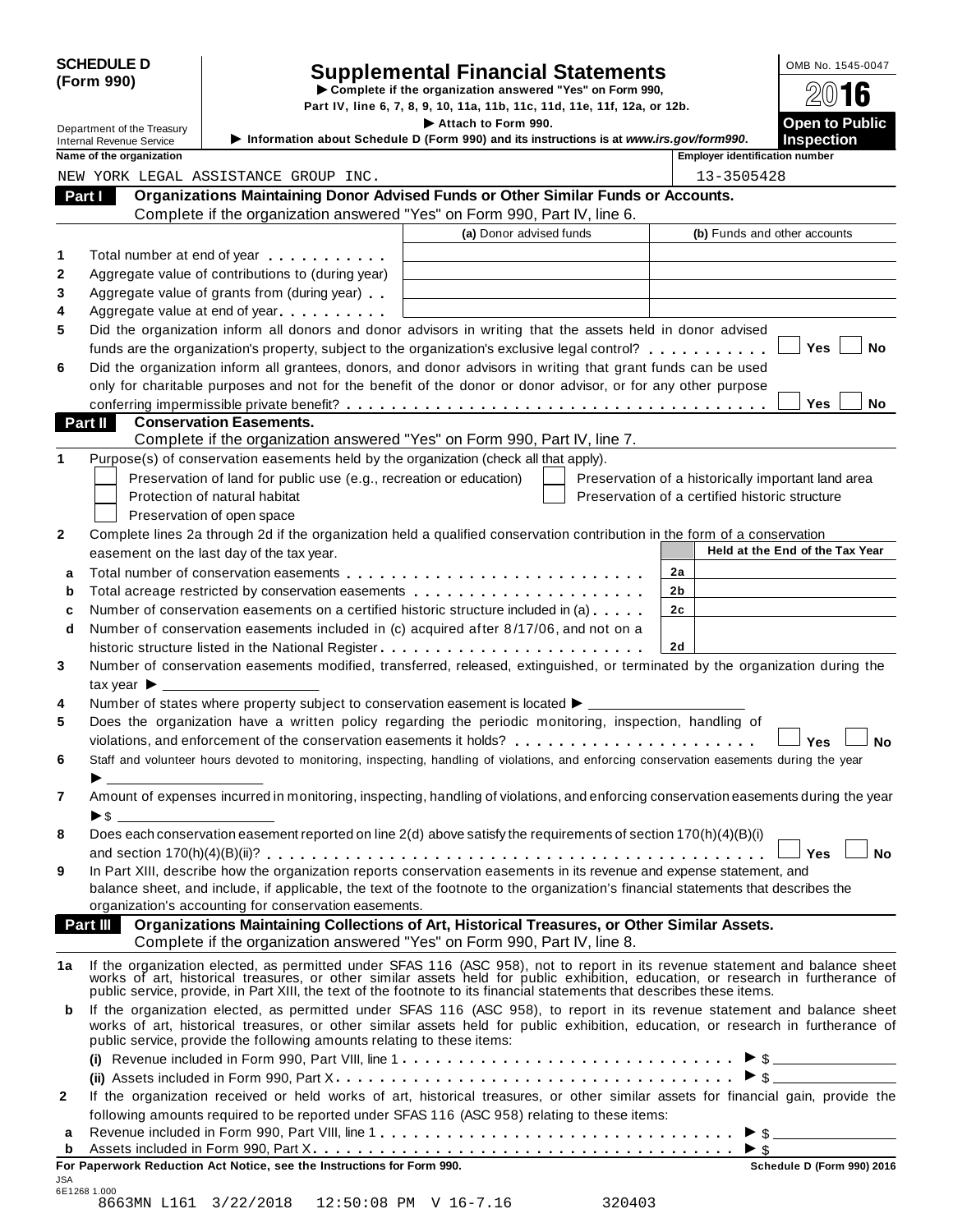NEW YORK LEGAL ASSISTANCE GROUP INC. 13-3505428

| 13–3505428 |  |
|------------|--|
|            |  |

|          | NEW IORR DEGAL ASSISIANCE GROUP INC.<br>Schedule D (Form 990) 2016                                                                                                          |                         |                |  |                           |          |                      | ⊥ גדנ∪ככ−כ |                     | Page 2                     |
|----------|-----------------------------------------------------------------------------------------------------------------------------------------------------------------------------|-------------------------|----------------|--|---------------------------|----------|----------------------|------------|---------------------|----------------------------|
| Part III | Organizations Maintaining Collections of Art, Historical Treasures, or Other Similar Assets (continued)                                                                     |                         |                |  |                           |          |                      |            |                     |                            |
| 3        | Using the organization's acquisition, accession, and other records, check any of the following that are a significant use of its                                            |                         |                |  |                           |          |                      |            |                     |                            |
|          | collection items (check all that apply):                                                                                                                                    |                         |                |  |                           |          |                      |            |                     |                            |
| a        | Public exhibition                                                                                                                                                           |                         | d              |  | Loan or exchange programs |          |                      |            |                     |                            |
| b        | Scholarly research                                                                                                                                                          |                         | е              |  |                           |          |                      |            |                     |                            |
| C        | Preservation for future generations                                                                                                                                         |                         |                |  |                           |          |                      |            |                     |                            |
| 4        | Provide a description of the organization's collections and explain how they further the organization's exempt purpose in Part                                              |                         |                |  |                           |          |                      |            |                     |                            |
|          | XIII.                                                                                                                                                                       |                         |                |  |                           |          |                      |            |                     |                            |
| 5        | During the year, did the organization solicit or receive donations of art, historical treasures, or other similar                                                           |                         |                |  |                           |          |                      |            |                     |                            |
|          | assets to be sold to raise funds rather than to be maintained as part of the organization's collection?                                                                     |                         |                |  |                           |          |                      |            | <b>Yes</b>          | No                         |
|          | Part IV<br><b>Escrow and Custodial Arrangements.</b>                                                                                                                        |                         |                |  |                           |          |                      |            |                     |                            |
|          | Complete if the organization answered "Yes" on Form 990, Part IV, line 9, or reported an amount on Form                                                                     |                         |                |  |                           |          |                      |            |                     |                            |
|          | 990, Part X, line 21.                                                                                                                                                       |                         |                |  |                           |          |                      |            |                     |                            |
|          | 1a Is the organization an agent, trustee, custodian or other intermediary for contributions or other assets not                                                             |                         |                |  |                           |          |                      |            |                     |                            |
|          |                                                                                                                                                                             |                         |                |  |                           |          |                      |            | Yes                 | <b>No</b>                  |
|          | If "Yes," explain the arrangement in Part XIII and complete the following table:                                                                                            |                         |                |  |                           |          |                      | Amount     |                     |                            |
|          |                                                                                                                                                                             |                         |                |  |                           |          |                      |            |                     |                            |
| c<br>d   |                                                                                                                                                                             |                         |                |  |                           | 1с<br>1d |                      |            |                     |                            |
| e        |                                                                                                                                                                             |                         |                |  |                           | 1e       |                      |            |                     |                            |
| f        |                                                                                                                                                                             |                         |                |  |                           | 1f       |                      |            |                     |                            |
| 2a       | Did the organization include an amount on Form 990, Part X, line 21, for escrow or custodial account liability?                                                             |                         |                |  |                           |          |                      |            | Yes                 | <b>No</b>                  |
| b        | If "Yes," explain the arrangement in Part XIII. Check here if the explanation has been provided on Part XIII                                                                |                         |                |  |                           |          |                      |            |                     |                            |
|          | Part V<br><b>Endowment Funds.</b>                                                                                                                                           |                         |                |  |                           |          |                      |            |                     |                            |
|          | Complete if the organization answered "Yes" on Form 990, Part IV, line 10.                                                                                                  |                         |                |  |                           |          |                      |            |                     |                            |
|          |                                                                                                                                                                             | (a) Current year        | (b) Prior year |  | (c) Two years back        |          | (d) Three years back |            | (e) Four years back |                            |
|          | <b>1a</b> Beginning of year balance                                                                                                                                         |                         |                |  |                           |          |                      |            |                     |                            |
| b        | Contributions                                                                                                                                                               |                         |                |  |                           |          |                      |            |                     |                            |
| С        | Net investment earnings, gains,                                                                                                                                             |                         |                |  |                           |          |                      |            |                     |                            |
|          | and losses and in the set of the set of the set of the set of the set of the set of the set of the set of the                                                               |                         |                |  |                           |          |                      |            |                     |                            |
|          | Grants or scholarships <b>Community</b>                                                                                                                                     |                         |                |  |                           |          |                      |            |                     |                            |
| е        | Other expenditures for facilities                                                                                                                                           |                         |                |  |                           |          |                      |            |                     |                            |
|          | and programs                                                                                                                                                                |                         |                |  |                           |          |                      |            |                     |                            |
|          | Administrative expenses [1994]                                                                                                                                              |                         |                |  |                           |          |                      |            |                     |                            |
| g        | End of year balance                                                                                                                                                         |                         |                |  |                           |          |                      |            |                     |                            |
|          | Provide the estimated percentage of the current year end balance (line 1g, column (a)) held as:                                                                             |                         |                |  |                           |          |                      |            |                     |                            |
| a        | Board designated or quasi-endowment ▶                                                                                                                                       |                         | %              |  |                           |          |                      |            |                     |                            |
| b        | Permanent endowment ▶<br>%                                                                                                                                                  |                         |                |  |                           |          |                      |            |                     |                            |
| c        | Temporarily restricted endowment ▶                                                                                                                                          | %                       |                |  |                           |          |                      |            |                     |                            |
|          | The percentages on lines 2a, 2b, and 2c should equal 100%.<br>3a Are there endowment funds not in the possession of the organization that are held and administered for the |                         |                |  |                           |          |                      |            |                     |                            |
|          | organization by:                                                                                                                                                            |                         |                |  |                           |          |                      |            |                     | <b>Yes</b><br>∣ No         |
|          |                                                                                                                                                                             |                         |                |  |                           |          |                      |            | 3a(i)               |                            |
|          |                                                                                                                                                                             |                         |                |  |                           |          |                      |            | 3a(ii)              |                            |
|          | If "Yes" on line 3a(ii), are the related organizations listed as required on Schedule R?                                                                                    |                         |                |  |                           |          |                      |            | 3b                  |                            |
| 4        | Describe in Part XIII the intended uses of the organization's endowment funds.                                                                                              |                         |                |  |                           |          |                      |            |                     |                            |
|          | Land, Buildings, and Equipment.<br><b>Part VI</b>                                                                                                                           |                         |                |  |                           |          |                      |            |                     |                            |
|          | Complete if the organization answered "Yes" on Form 990, Part IV, line 11a. See Form 990, Part X, line 10.<br>Description of property                                       | (a) Cost or other basis |                |  | (b) Cost or other basis   |          | (c) Accumulated      |            | (d) Book value      |                            |
|          |                                                                                                                                                                             | (investment)            |                |  | (other)                   |          | depreciation         |            |                     |                            |
| 1a       |                                                                                                                                                                             |                         |                |  |                           |          |                      |            |                     |                            |
| b        | Buildings                                                                                                                                                                   |                         |                |  |                           |          |                      |            |                     |                            |
| c        | Leasehold improvements <b>Leasehold</b> improvements                                                                                                                        |                         |                |  | 6,070.                    |          | 1,807.               |            |                     | 4,263.                     |
| d        | Equipment experience and a series and a series of the series of the series of the series of the series of the                                                               |                         |                |  | 1,663,434.                |          | 1,282,355.           |            |                     | 381,079.                   |
| е        | Other                                                                                                                                                                       |                         |                |  | 255,025.                  |          | 218,593.             |            |                     | 36,432.                    |
|          | Total. Add lines 1a through 1e. (Column (d) must equal Form 990, Part X, column (B), line 10c.).                                                                            |                         |                |  |                           |          |                      |            |                     | 421,774.                   |
|          |                                                                                                                                                                             |                         |                |  |                           |          |                      |            |                     | Schedule D (Form 990) 2016 |

JSA 6E1269 1.000 8663MN L161 3/22/2018 12:50:08 PM V 16-7.16 320403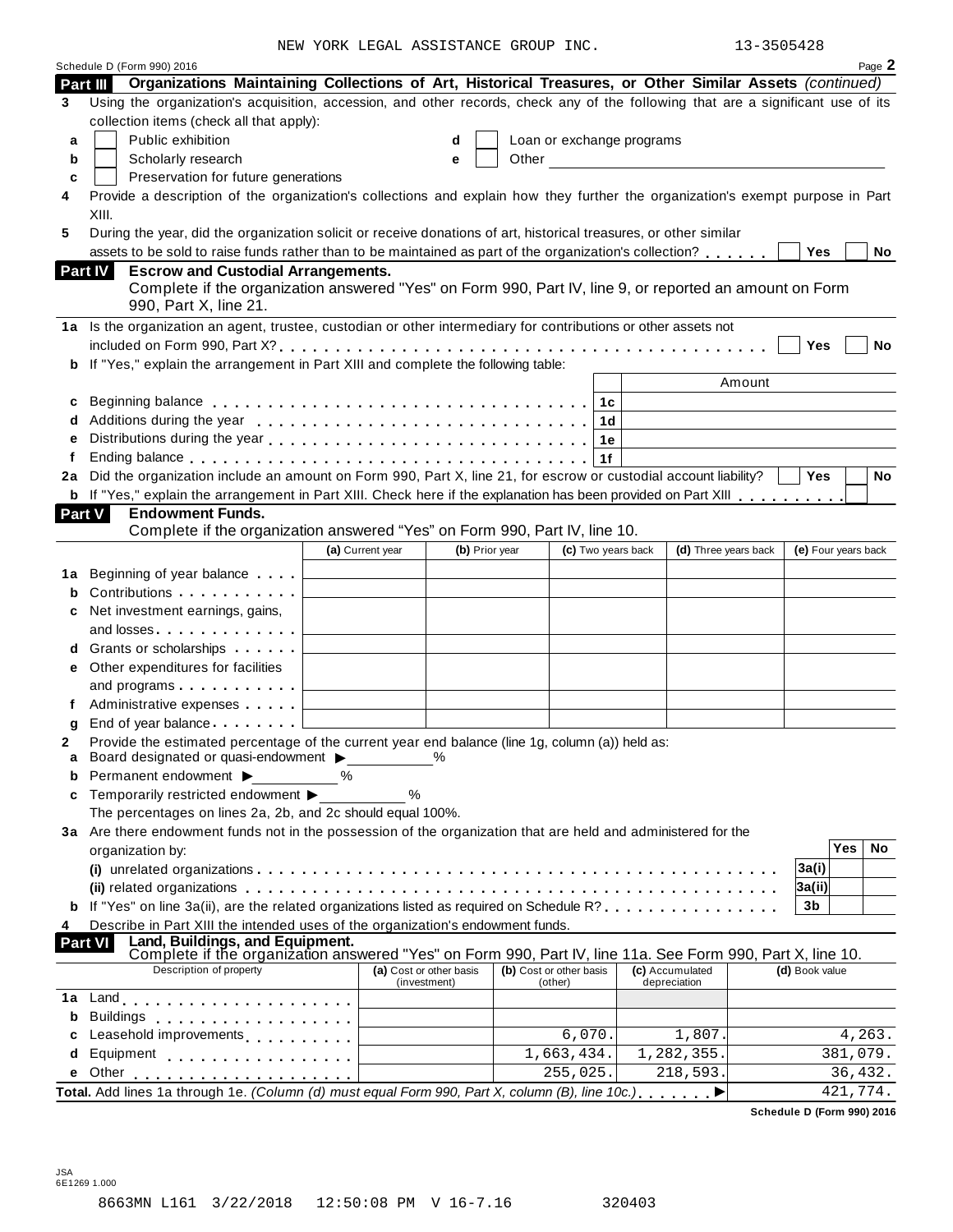| Schedule D (Form 990) 2016 |
|----------------------------|
|----------------------------|

| <b>Part VII</b>                                                                                       |                                                                                          |                 | Page 3                                                                                                                       |
|-------------------------------------------------------------------------------------------------------|------------------------------------------------------------------------------------------|-----------------|------------------------------------------------------------------------------------------------------------------------------|
|                                                                                                       | <b>Investments - Other Securities.</b>                                                   |                 | Complete if the organization answered "Yes" on Form 990, Part IV, line 11b. See Form 990, Part X, line 12.                   |
|                                                                                                       | (a) Description of security or category<br>(including name of security)                  | (b) Book value  | (c) Method of valuation:<br>Cost or end-of-year market value                                                                 |
|                                                                                                       | (1) Financial derivatives                                                                |                 |                                                                                                                              |
|                                                                                                       | (2) Closely-held equity interests [1] [1] Closely-held equity interests                  |                 |                                                                                                                              |
| $(3)$ Other                                                                                           |                                                                                          |                 |                                                                                                                              |
| (A)                                                                                                   |                                                                                          |                 |                                                                                                                              |
| (B)                                                                                                   |                                                                                          |                 |                                                                                                                              |
| (C)                                                                                                   |                                                                                          |                 |                                                                                                                              |
| (D)                                                                                                   |                                                                                          |                 |                                                                                                                              |
| (E)                                                                                                   |                                                                                          |                 |                                                                                                                              |
| (F)                                                                                                   |                                                                                          |                 |                                                                                                                              |
| (G)                                                                                                   |                                                                                          |                 |                                                                                                                              |
| (H)                                                                                                   |                                                                                          |                 |                                                                                                                              |
|                                                                                                       | Total. (Column (b) must equal Form 990, Part X, col. (B) line 12.) $\blacktriangleright$ |                 |                                                                                                                              |
| <b>Part VIII</b>                                                                                      | <b>Investments - Program Related.</b>                                                    |                 | Complete if the organization answered "Yes" on Form 990, Part IV, line 11c. See Form 990, Part X, line 13.                   |
|                                                                                                       | (a) Description of investment                                                            | (b) Book value  | (c) Method of valuation:<br>Cost or end-of-year market value                                                                 |
| (1)                                                                                                   |                                                                                          |                 |                                                                                                                              |
| (2)                                                                                                   |                                                                                          |                 |                                                                                                                              |
| (3)                                                                                                   |                                                                                          |                 |                                                                                                                              |
| (4)                                                                                                   |                                                                                          |                 |                                                                                                                              |
| (5)                                                                                                   |                                                                                          |                 |                                                                                                                              |
| (6)                                                                                                   |                                                                                          |                 |                                                                                                                              |
| (7)                                                                                                   |                                                                                          |                 |                                                                                                                              |
| (8)                                                                                                   |                                                                                          |                 |                                                                                                                              |
| (9)                                                                                                   | Total. (Column (b) must equal Form 990, Part X, col. (B) line 13.) $\blacktriangleright$ |                 |                                                                                                                              |
|                                                                                                       | <b>Other Assets.</b>                                                                     |                 |                                                                                                                              |
|                                                                                                       |                                                                                          |                 |                                                                                                                              |
|                                                                                                       |                                                                                          |                 |                                                                                                                              |
|                                                                                                       |                                                                                          | (a) Description | Complete if the organization answered "Yes" on Form 990, Part IV, line 11d. See Form 990, Part X, line 15.<br>(b) Book value |
|                                                                                                       |                                                                                          |                 |                                                                                                                              |
|                                                                                                       |                                                                                          |                 |                                                                                                                              |
|                                                                                                       |                                                                                          |                 |                                                                                                                              |
|                                                                                                       |                                                                                          |                 |                                                                                                                              |
|                                                                                                       |                                                                                          |                 |                                                                                                                              |
|                                                                                                       |                                                                                          |                 |                                                                                                                              |
|                                                                                                       |                                                                                          |                 |                                                                                                                              |
|                                                                                                       |                                                                                          |                 |                                                                                                                              |
|                                                                                                       |                                                                                          |                 |                                                                                                                              |
|                                                                                                       |                                                                                          |                 |                                                                                                                              |
|                                                                                                       | <b>Other Liabilities.</b>                                                                |                 | Complete if the organization answered "Yes" on Form 990, Part IV, line 11e or 11f. See Form 990, Part X,                     |
|                                                                                                       | line 25.                                                                                 |                 |                                                                                                                              |
|                                                                                                       | (a) Description of liability                                                             | (b) Book value  |                                                                                                                              |
|                                                                                                       | (1) Federal income taxes                                                                 |                 |                                                                                                                              |
|                                                                                                       | (2) FUNDS HELD IN ESCROW                                                                 | 123,800.        |                                                                                                                              |
|                                                                                                       |                                                                                          |                 |                                                                                                                              |
|                                                                                                       |                                                                                          |                 |                                                                                                                              |
| Part IX<br>(1)<br>(2)<br>(3)<br>(4)<br>(5)<br>(6)<br>(7)<br>(8)<br>(9)<br>Part X<br>(3)<br>(4)<br>(5) |                                                                                          |                 |                                                                                                                              |
| (6)                                                                                                   |                                                                                          |                 |                                                                                                                              |
|                                                                                                       |                                                                                          |                 |                                                                                                                              |
| (7)<br>(8)<br>(9)                                                                                     |                                                                                          |                 |                                                                                                                              |

organization's liability for uncertain tax positions under FIN 48 (ASC 740). Check here ifthe text of the footnote has been provided in Part XIII JSA **Schedule D (Form 990) 2016** 6E1270 1.000

X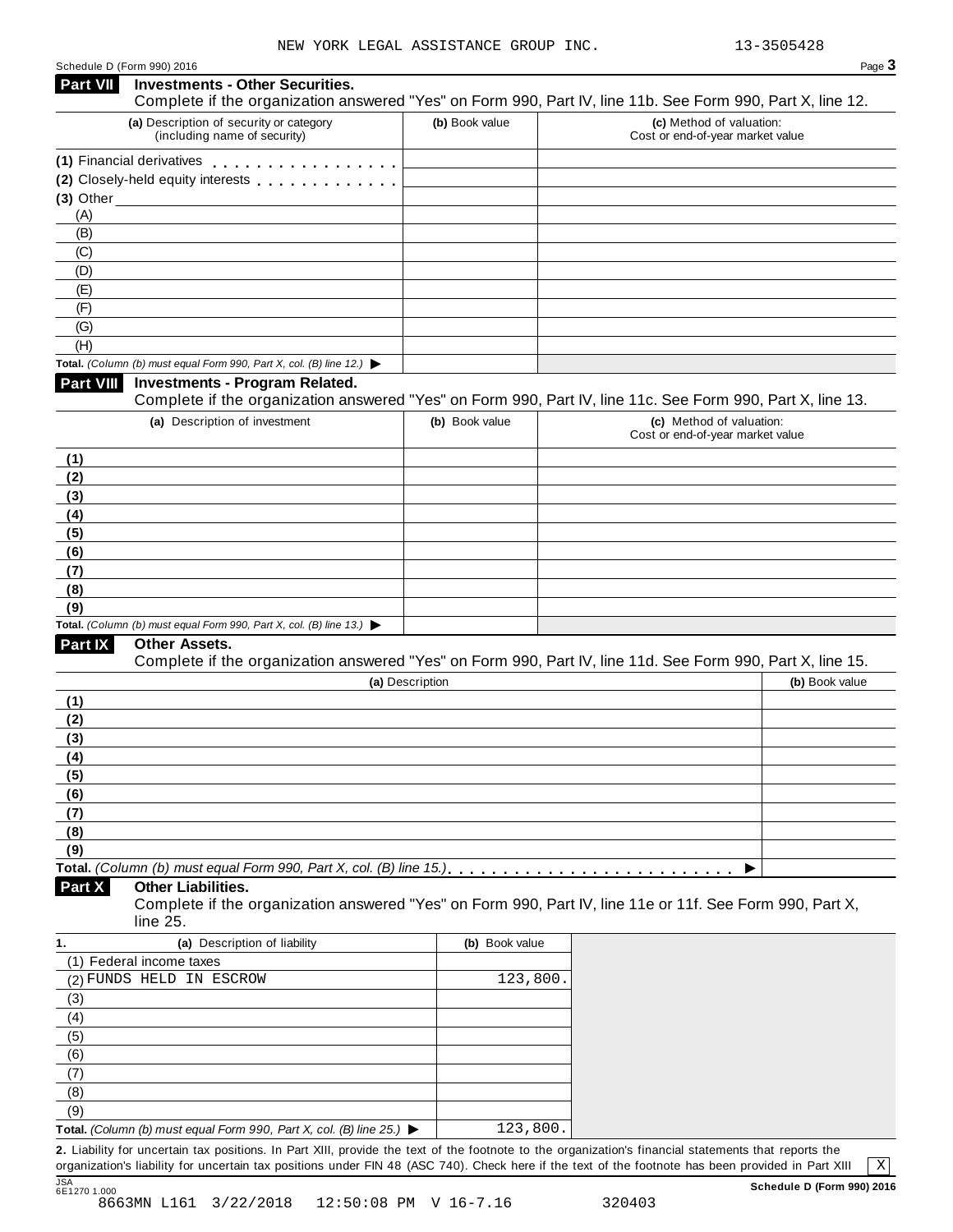| Schedule D (Form 990) 2016                                                                                                                                                           |                 | Page 4        |
|--------------------------------------------------------------------------------------------------------------------------------------------------------------------------------------|-----------------|---------------|
| <b>Part XI</b><br>Reconciliation of Revenue per Audited Financial Statements With Revenue per Return.<br>Complete if the organization answered "Yes" on Form 990, Part IV, line 12a. |                 |               |
| Total revenue, gains, and other support per audited financial statements<br>1                                                                                                        | $\mathbf 1$     | 53, 171, 352. |
| Amounts included on line 1 but not on Form 990, Part VIII, line 12:<br>$\mathbf{2}$                                                                                                  |                 |               |
| 2a<br>a                                                                                                                                                                              |                 |               |
| 26,900,028.<br>2 <sub>b</sub><br>Donated services and use of facilities<br>b                                                                                                         |                 |               |
| 2c<br>Recoveries of prior year grants<br>c                                                                                                                                           |                 |               |
| 2d<br>d                                                                                                                                                                              |                 |               |
| e                                                                                                                                                                                    | 2e              | 26,900,028.   |
| 3                                                                                                                                                                                    | 3               | 26, 271, 324. |
| Amounts included on Form 990, Part VIII, line 12, but not on line 1:<br>4                                                                                                            |                 |               |
| 4a<br>Investment expenses not included on Form 990, Part VIII, line 7b<br>a                                                                                                          |                 |               |
| 23,654.<br>4b<br>b                                                                                                                                                                   |                 |               |
| C                                                                                                                                                                                    | 4c              | 23,654.       |
| Total revenue. Add lines 3 and 4c. (This must equal Form 990, Part I, line 12.)<br>5                                                                                                 | 5               | 26, 294, 978. |
| Reconciliation of Expenses per Audited Financial Statements With Expenses per Return.<br>Part XII                                                                                    |                 |               |
| Complete if the organization answered "Yes" on Form 990, Part IV, line 12a.                                                                                                          |                 |               |
| 1                                                                                                                                                                                    | 1               | 52,449,150.   |
| Amounts included on line 1 but not on Form 990, Part IX, line 25:<br>$\mathbf{2}$                                                                                                    |                 |               |
| 26,900,028.<br>2a<br>a                                                                                                                                                               |                 |               |
| 2 <sub>b</sub><br>b                                                                                                                                                                  |                 |               |
| 2c<br>c                                                                                                                                                                              |                 |               |
| 64,808.<br>d                                                                                                                                                                         |                 |               |
| е                                                                                                                                                                                    | 2e              | 26,964,836.   |
| 3                                                                                                                                                                                    | 3               | 25, 484, 314. |
| Amounts included on Form 990, Part IX, line 25, but not on line 1:<br>4                                                                                                              |                 |               |
| 4a<br>Investment expenses not included on Form 990, Part VIII, line 7b<br>a                                                                                                          |                 |               |
|                                                                                                                                                                                      |                 |               |
| C                                                                                                                                                                                    | 4c              |               |
| Total expenses. Add lines 3 and 4c. (This must equal Form 990, Part I, line 18.)<br>5.                                                                                               | $5\overline{5}$ | 25, 484, 314. |
| Part XIII Supplemental Information.                                                                                                                                                  |                 |               |
| Provide the descriptions required for Part II, lines 3, 5, and 9; Part III, lines 1a and 4; Part IV, lines 1b and 2b; Part V, line 4; Part X, line                                   |                 |               |
| 2; Part XI, lines 2d and 4b; and Part XII, lines 2d and 4b. Also complete this part to provide any additional information.                                                           |                 |               |

JSA **Schedule D (Form 990) 2016**

SEE PAGE 5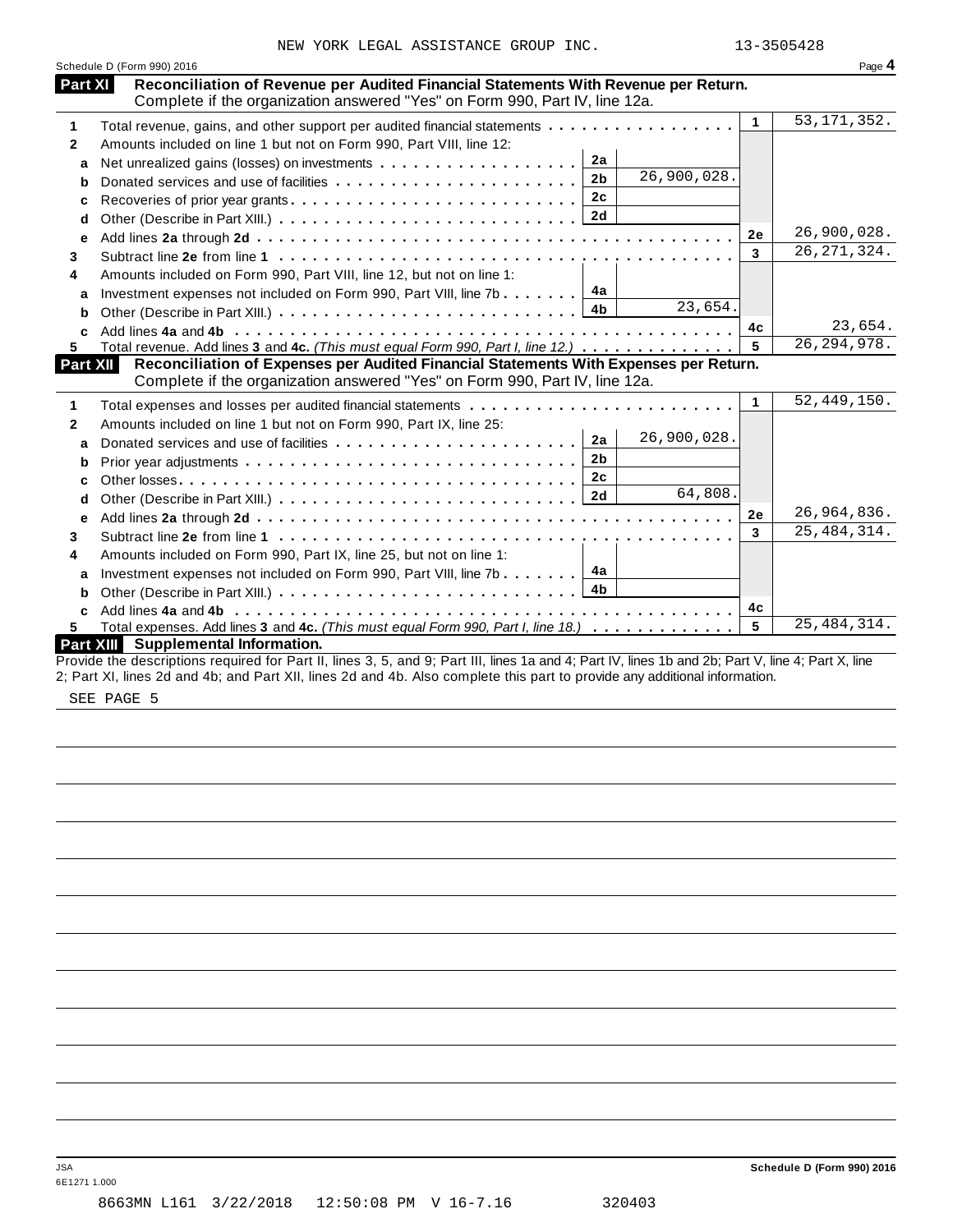Schedule D (Form 990) 2016 NEW YORK LEGAL ASSISTANCE GROUP INC. 13-3505428 Page **5 Part XIII Supplemental Information** *(continued)*

SCHEDULE D, PART X, LINE 2

NYLAG IS SUBJECT TO THE PROVISIONS OF THE FINANCIAL ACCOUNTING STANDARDS BOARD'S (THE "FASB") ACCOUNTING STANDARDS CODIFICATION ("ASC") TOPIC 740, INCOME TAXES, RELATING TO ACCOUNTING AND REPORTING FOR UNCERTAINTY IN INCOME TAXES. BECAUSE OF THE ORGANIZATION'S GENERAL TAX-EXEMPT STATUS, MANAGEMENT BELIEVES ASC TOPIC 740 HAS NOT HAD AND IS NOT EXPECTED TO HAVE, A MATERIAL IMPACT ON THE ORGANIZATION'S FINANCIAL STATEMENTS.

SCHEDULE D, PART XI, LINE 4B

RECOVERY OF FUNDS - \$23,654

SCHEDULE D, PART XII, LINE 2D

CHANGE IN ALLOWANCE FOR UNCOLLECTIBLE AMOUNTS IS INCLUDED IN EXPENSES PER THE AUDITED FINANCIAL STATEMENTS BUT INCLUDED IN OTHER CHANGES IN NET ASSETS PER RETURN.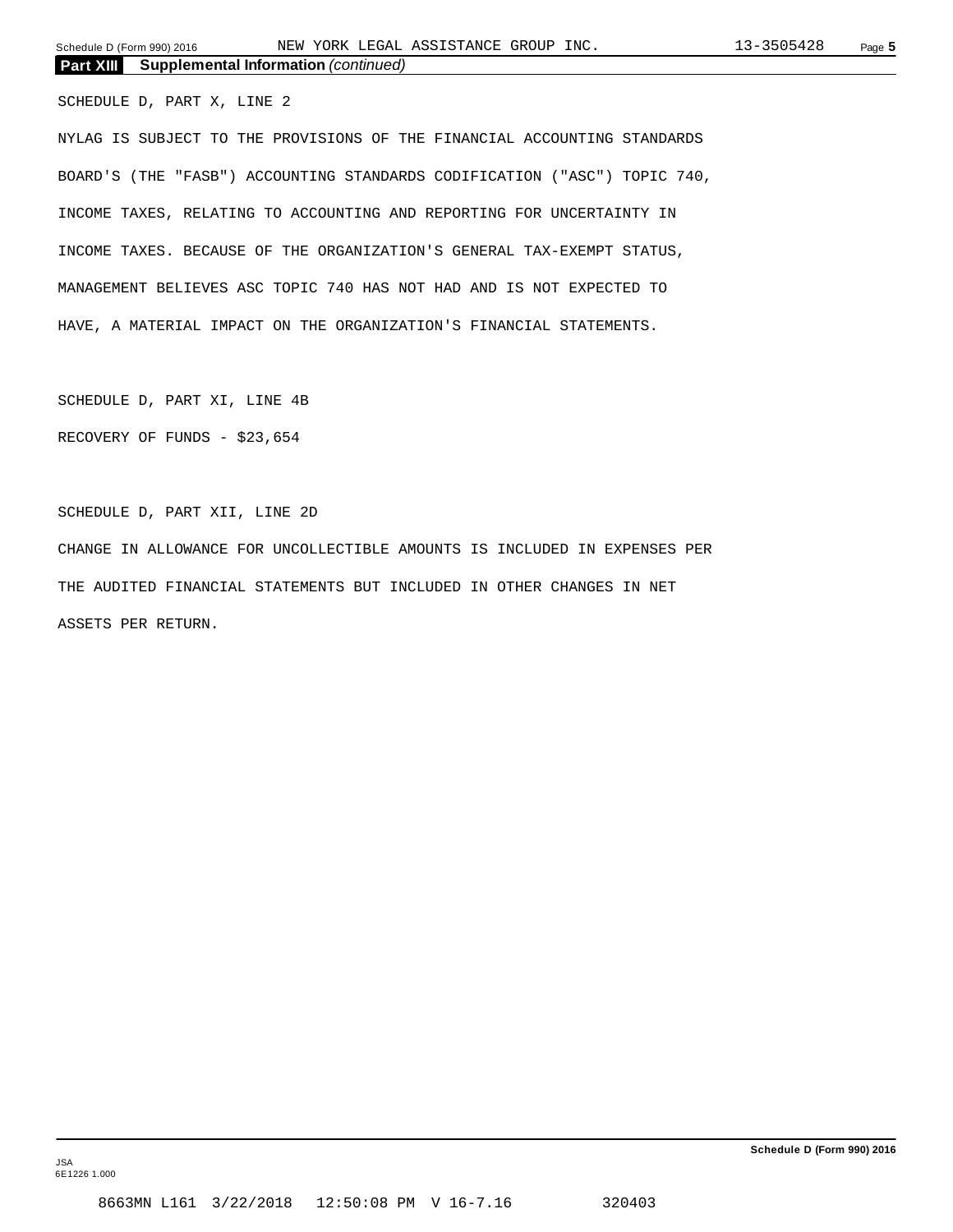|                                                                                                                        |                                                                                                                                                                                                                                                                | <b>Supplemental Information Regarding Fundraising or Gaming Activities</b>                        |     |                                                                      |                                       |                                                                            | OMB No. 1545-0047                                       |
|------------------------------------------------------------------------------------------------------------------------|----------------------------------------------------------------------------------------------------------------------------------------------------------------------------------------------------------------------------------------------------------------|---------------------------------------------------------------------------------------------------|-----|----------------------------------------------------------------------|---------------------------------------|----------------------------------------------------------------------------|---------------------------------------------------------|
| <b>SCHEDULE G</b><br>(Form 990 or 990-EZ)                                                                              | Complete if the organization answered "Yes" on Form 990, Part IV, lines 17, 18, or 19, or if the                                                                                                                                                               |                                                                                                   |     |                                                                      |                                       |                                                                            |                                                         |
| Department of the Treasury                                                                                             |                                                                                                                                                                                                                                                                |                                                                                                   |     | Attach to Form 990 or Form 990-EZ.                                   |                                       |                                                                            | <b>Open to Public</b>                                   |
| <b>Internal Revenue Service</b>                                                                                        |                                                                                                                                                                                                                                                                | Information about Schedule G (Form 990 or 990-EZ) and its instructions is at www.irs.gov/form990. |     |                                                                      |                                       |                                                                            | Inspection                                              |
| Name of the organization                                                                                               |                                                                                                                                                                                                                                                                |                                                                                                   |     |                                                                      |                                       | <b>Employer identification number</b>                                      |                                                         |
| NEW YORK LEGAL ASSISTANCE GROUP INC.                                                                                   |                                                                                                                                                                                                                                                                |                                                                                                   |     |                                                                      |                                       | 13-3505428                                                                 |                                                         |
| Part I                                                                                                                 | Fundraising Activities. Complete if the organization answered "Yes" on Form 990, Part IV, line 17.                                                                                                                                                             |                                                                                                   |     |                                                                      |                                       |                                                                            |                                                         |
|                                                                                                                        | Form 990-EZ filers are not required to complete this part.                                                                                                                                                                                                     |                                                                                                   |     |                                                                      |                                       |                                                                            |                                                         |
| 1                                                                                                                      | Indicate whether the organization raised funds through any of the following activities. Check all that apply.                                                                                                                                                  |                                                                                                   |     |                                                                      |                                       |                                                                            |                                                         |
| Mail solicitations<br>a                                                                                                |                                                                                                                                                                                                                                                                | е                                                                                                 |     |                                                                      | Solicitation of non-government grants |                                                                            |                                                         |
| b                                                                                                                      | Internet and email solicitations                                                                                                                                                                                                                               | f                                                                                                 |     |                                                                      | Solicitation of government grants     |                                                                            |                                                         |
| Phone solicitations<br>c                                                                                               |                                                                                                                                                                                                                                                                | g                                                                                                 |     |                                                                      | Special fundraising events            |                                                                            |                                                         |
| In-person solicitations<br>d                                                                                           |                                                                                                                                                                                                                                                                |                                                                                                   |     |                                                                      |                                       |                                                                            |                                                         |
| 2a Did the organization have a written or oral agreement with any individual (including officers, directors, trustees, |                                                                                                                                                                                                                                                                |                                                                                                   |     |                                                                      |                                       |                                                                            |                                                         |
|                                                                                                                        | or key employees listed in Form 990, Part VII) or entity in connection with professional fundraising services?<br><b>b</b> If "Yes," list the 10 highest paid individuals or entities (fundraisers) pursuant to agreements under which the fundraiser is to be |                                                                                                   |     |                                                                      |                                       |                                                                            | Yes<br>No                                               |
|                                                                                                                        | compensated at least \$5,000 by the organization.                                                                                                                                                                                                              |                                                                                                   |     |                                                                      |                                       |                                                                            |                                                         |
|                                                                                                                        |                                                                                                                                                                                                                                                                |                                                                                                   |     |                                                                      |                                       |                                                                            |                                                         |
| (i) Name and address of individual<br>or entity (fundraiser)                                                           |                                                                                                                                                                                                                                                                | (ii) Activity                                                                                     |     | (iii) Did fundraiser have<br>custody or control of<br>contributions? | (iv) Gross receipts<br>from activity  | (v) Amount paid to<br>(or retained by)<br>fundraiser listed in<br>col. (i) | (vi) Amount paid to<br>(or retained by)<br>organization |
|                                                                                                                        |                                                                                                                                                                                                                                                                |                                                                                                   | Yes | No                                                                   |                                       |                                                                            |                                                         |
| 1                                                                                                                      |                                                                                                                                                                                                                                                                |                                                                                                   |     |                                                                      |                                       |                                                                            |                                                         |
| $\mathbf{2}$                                                                                                           |                                                                                                                                                                                                                                                                |                                                                                                   |     |                                                                      |                                       |                                                                            |                                                         |
| 3                                                                                                                      |                                                                                                                                                                                                                                                                |                                                                                                   |     |                                                                      |                                       |                                                                            |                                                         |
|                                                                                                                        |                                                                                                                                                                                                                                                                |                                                                                                   |     |                                                                      |                                       |                                                                            |                                                         |
|                                                                                                                        |                                                                                                                                                                                                                                                                |                                                                                                   |     |                                                                      |                                       |                                                                            |                                                         |
| 5                                                                                                                      |                                                                                                                                                                                                                                                                |                                                                                                   |     |                                                                      |                                       |                                                                            |                                                         |
| 6                                                                                                                      |                                                                                                                                                                                                                                                                |                                                                                                   |     |                                                                      |                                       |                                                                            |                                                         |
| 7                                                                                                                      |                                                                                                                                                                                                                                                                |                                                                                                   |     |                                                                      |                                       |                                                                            |                                                         |
| 8                                                                                                                      |                                                                                                                                                                                                                                                                |                                                                                                   |     |                                                                      |                                       |                                                                            |                                                         |
|                                                                                                                        |                                                                                                                                                                                                                                                                |                                                                                                   |     |                                                                      |                                       |                                                                            |                                                         |
| 9                                                                                                                      |                                                                                                                                                                                                                                                                |                                                                                                   |     |                                                                      |                                       |                                                                            |                                                         |
| 10                                                                                                                     |                                                                                                                                                                                                                                                                |                                                                                                   |     |                                                                      |                                       |                                                                            |                                                         |
|                                                                                                                        |                                                                                                                                                                                                                                                                |                                                                                                   |     |                                                                      |                                       |                                                                            |                                                         |
| Total                                                                                                                  |                                                                                                                                                                                                                                                                |                                                                                                   |     |                                                                      |                                       |                                                                            |                                                         |
| 3<br>registration or licensing.                                                                                        | List all states in which the organization is registered or licensed to solicit contributions or has been notified it is exempt from                                                                                                                            |                                                                                                   |     |                                                                      |                                       |                                                                            |                                                         |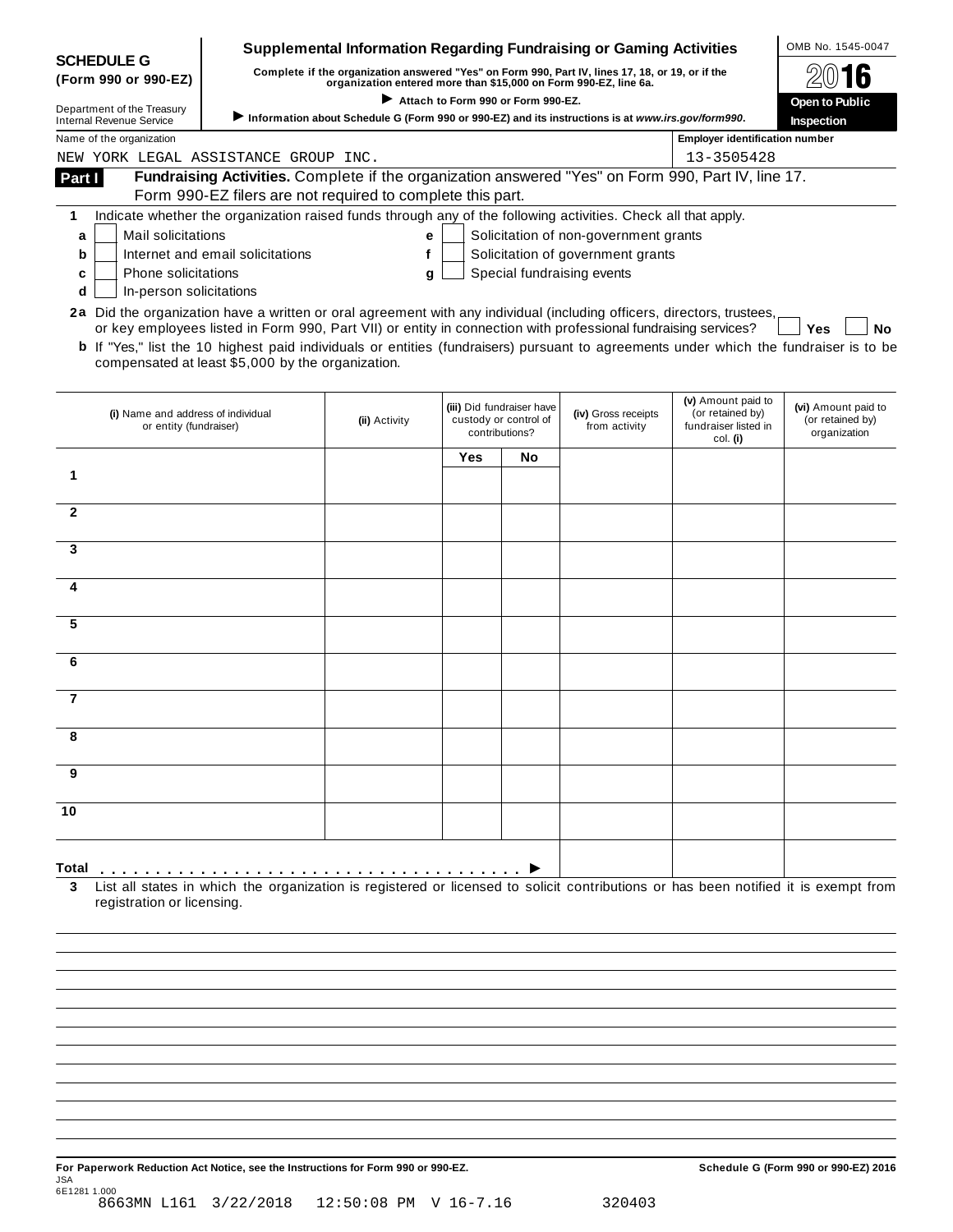#### Schedule <sup>G</sup> (Form <sup>990</sup> or 990-EZ) <sup>2016</sup> Page **2**

Fundraising Events. Complete if the organization answered "Yes" on Form 990, Part IV, line 18, or reported more than \$15,000 of fundraising event contributions and gross income on Form 990-EZ, lines 1 and 6b. List events with gross receipts greater than \$5,000. **Part II**

|                 |                                                                                                                                                                                                                                     | (a) Event $#1$<br>GALA | (b) Event $#2$                                   | (c) Other events | (d) Total events<br>(add col. (a) through            |
|-----------------|-------------------------------------------------------------------------------------------------------------------------------------------------------------------------------------------------------------------------------------|------------------------|--------------------------------------------------|------------------|------------------------------------------------------|
|                 |                                                                                                                                                                                                                                     | (event type)           | (event type)                                     | (total number)   | col. (c)                                             |
| Revenue         |                                                                                                                                                                                                                                     | 1,007,237.             |                                                  |                  | 1,007,237.                                           |
|                 | 2 Less: Contributions [1, 1, 1, 1, 1]<br>3 Gross income (line 1 minus                                                                                                                                                               | 927,137.               |                                                  |                  | 927,137.                                             |
|                 |                                                                                                                                                                                                                                     | 80,100.                |                                                  |                  | 80,100.                                              |
|                 | 4 Cash prizes <b>All Accord Prizes</b>                                                                                                                                                                                              |                        |                                                  |                  |                                                      |
|                 |                                                                                                                                                                                                                                     |                        |                                                  |                  |                                                      |
|                 | 6 Rent/facility costs                                                                                                                                                                                                               | 46,176.                |                                                  |                  | 46,176.                                              |
| Direct Expenses | 7 Food and beverages [1, 1, 1, 1, 1]                                                                                                                                                                                                | 81,750.                |                                                  |                  | 81,750.                                              |
|                 | 8 Entertainment                                                                                                                                                                                                                     | 275.                   |                                                  |                  | 275.                                                 |
|                 | 9 Other direct expenses                                                                                                                                                                                                             | $40,544$ .             |                                                  |                  | 40,544.                                              |
|                 | 10 Direct expense summary. Add lines 4 through 9 in column (d) $\blacksquare$                                                                                                                                                       |                        |                                                  |                  | 168,745.<br>$-88,645.$                               |
| Part III        | Gaming. Complete if the organization answered "Yes" on Form 990, Part IV, line 19, or reported more                                                                                                                                 |                        |                                                  |                  |                                                      |
|                 | than \$15,000 on Form 990-EZ, line 6a.                                                                                                                                                                                              |                        |                                                  |                  |                                                      |
|                 |                                                                                                                                                                                                                                     | (a) Bingo              | (b) Pull tabs/instant<br>bingo/progressive bingo | (c) Other gaming | (d) Total gaming (add<br>col. (a) through col. $(c)$ |
| Revenue         | 1 Gross revenue <b>contracts</b> and a series of the series of the series of the series of the series of the series of the series of the series of the series of the series of the series of the series of the series of the series |                        |                                                  |                  |                                                      |
|                 |                                                                                                                                                                                                                                     |                        |                                                  |                  |                                                      |
| Direct Expenses |                                                                                                                                                                                                                                     |                        |                                                  |                  |                                                      |
|                 | 4 Rent/facility costs                                                                                                                                                                                                               |                        |                                                  |                  |                                                      |
|                 | 5 Other direct expenses                                                                                                                                                                                                             |                        |                                                  |                  |                                                      |
|                 | 6 Volunteer labor <b>6 Volunteer</b> labor                                                                                                                                                                                          | %<br>Yes<br>No         | $\%$<br>Yes<br>No                                | %<br>Yes<br>No   |                                                      |
|                 | 7 Direct expense summary. Add lines 2 through 5 in column (d)                                                                                                                                                                       |                        | <u>. </u>                                        |                  |                                                      |
|                 | 8 Net gaming income summary. Subtract line 7 from line 1, column (d)                                                                                                                                                                |                        |                                                  |                  |                                                      |
| 9<br>a<br>b     | Enter the state(s) in which the organization conducts gaming activities:<br>Is the organization licensed to conduct gaming activities in each of these states?<br>If "No," explain:                                                 |                        |                                                  |                  | Yes<br>No                                            |
|                 | 10a Were any of the organization's gaming licenses revoked, suspended or terminated during the tax year?<br><b>b</b> If "Yes," explain:                                                                                             |                        |                                                  |                  | <b>Yes</b><br>No                                     |

8663MN L161 3/22/2018 12:50:08 PM V 16-7.16 320403

JSA 6E1282 1.000 **Schedule G (Form 990 or 990-EZ) 2016**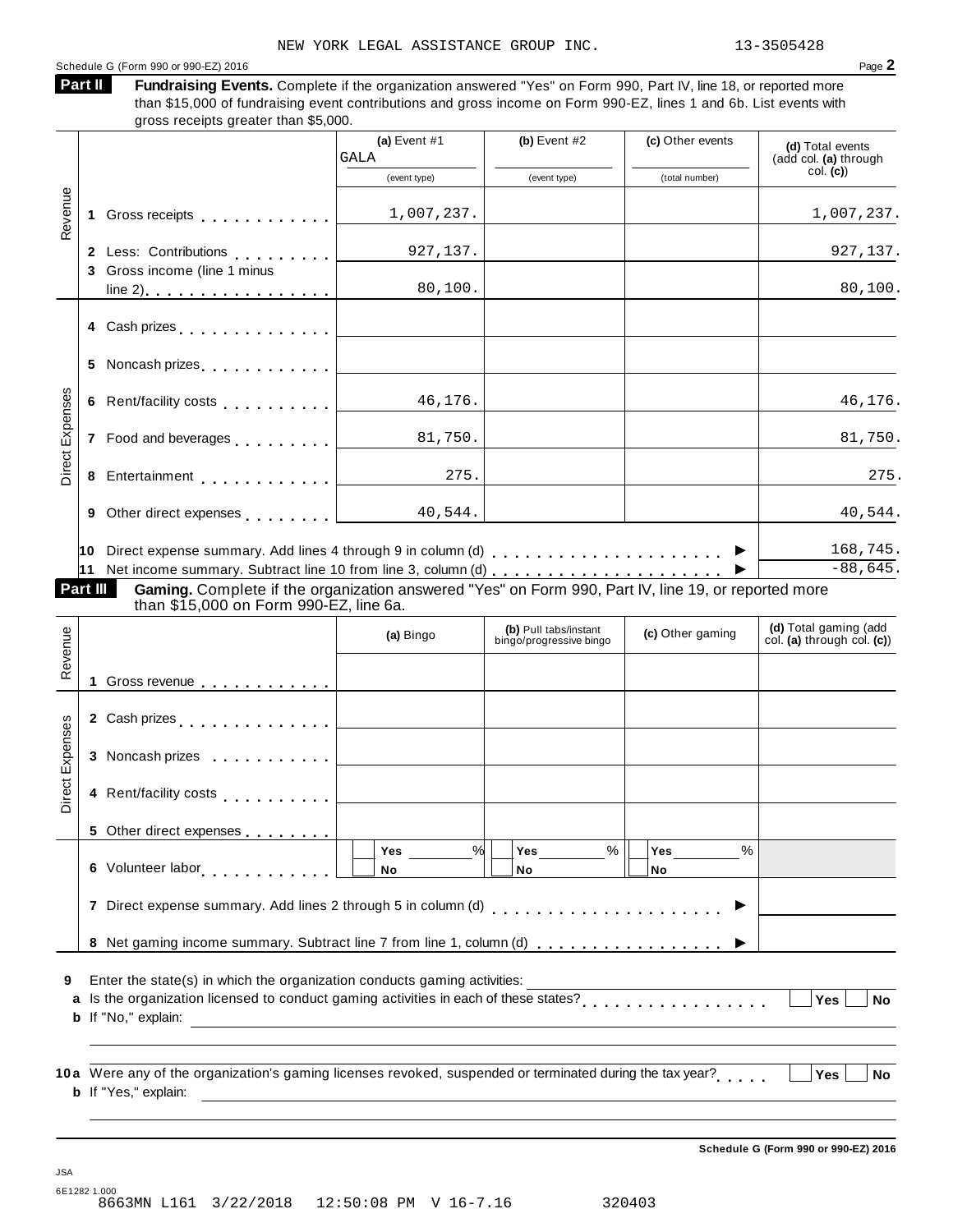|                | Schedule G (Form 990 or 990-EZ) 2016                                                                                                                                                                                                                                                                                                                |     | Page 3               |
|----------------|-----------------------------------------------------------------------------------------------------------------------------------------------------------------------------------------------------------------------------------------------------------------------------------------------------------------------------------------------------|-----|----------------------|
| 11             |                                                                                                                                                                                                                                                                                                                                                     | Yes | No                   |
| $12 \,$        | Is the organization a grantor, beneficiary or trustee of a trust or a member of a partnership or other entity                                                                                                                                                                                                                                       |     |                      |
|                |                                                                                                                                                                                                                                                                                                                                                     | Yes | <b>No</b>            |
| 13             | Indicate the percentage of gaming activity conducted in:                                                                                                                                                                                                                                                                                            |     |                      |
| a              |                                                                                                                                                                                                                                                                                                                                                     |     | %                    |
| b              | An outside facility enterpreteration of the control of the control of the control of the control of the control of the control of the control of the control of the control of the control of the control of the control of th                                                                                                                      |     | $\%$                 |
| 14             | Enter the name and address of the person who prepares the organization's gaming/special events books and<br>records:                                                                                                                                                                                                                                |     |                      |
|                |                                                                                                                                                                                                                                                                                                                                                     |     |                      |
|                |                                                                                                                                                                                                                                                                                                                                                     |     |                      |
|                | 15a Does the organization have a contract with a third party from whom the organization receives gaming                                                                                                                                                                                                                                             |     |                      |
|                |                                                                                                                                                                                                                                                                                                                                                     |     | $Yes \mid \text{No}$ |
|                | <b>b</b> If "Yes," enter the amount of gaming revenue received by the organization $\triangleright$ \$______________ and the                                                                                                                                                                                                                        |     |                      |
|                | amount of gaming revenue retained by the third party $\triangleright$ \$ ________________.                                                                                                                                                                                                                                                          |     |                      |
|                | If "Yes," enter name and address of the third party:                                                                                                                                                                                                                                                                                                |     |                      |
|                |                                                                                                                                                                                                                                                                                                                                                     |     |                      |
|                |                                                                                                                                                                                                                                                                                                                                                     |     |                      |
| 16             | Gaming manager information:                                                                                                                                                                                                                                                                                                                         |     |                      |
|                |                                                                                                                                                                                                                                                                                                                                                     |     |                      |
|                | Gaming manager compensation $\triangleright$ \$ ________________                                                                                                                                                                                                                                                                                    |     |                      |
|                | Description of services provided ▶                                                                                                                                                                                                                                                                                                                  |     |                      |
|                | Director/officer<br>Employee<br>$\vert$   Independent contractor                                                                                                                                                                                                                                                                                    |     |                      |
| 17<br>a<br>b   | Mandatory distributions:<br>Is the organization required under state law to make charitable distributions from the gaming proceeds to<br>Enter the amount of distributions required under state law to be distributed to other exempt organizations<br>or spent in the organization's own exempt activities during the tax year $\triangleright$ \$ | Yes | <b>No</b>            |
| <b>Part IV</b> | Supplemental Information. Provide the explanation required by Part I, line 2b, columns (iii) and (v), and<br>Part III, lines 9, 9b, 10b, 15b, 15c, 16, and 17b, as applicable. Also provide any additional information<br>(see instructions).                                                                                                       |     |                      |

**Schedule G (Form 990 or 990-EZ) 2016**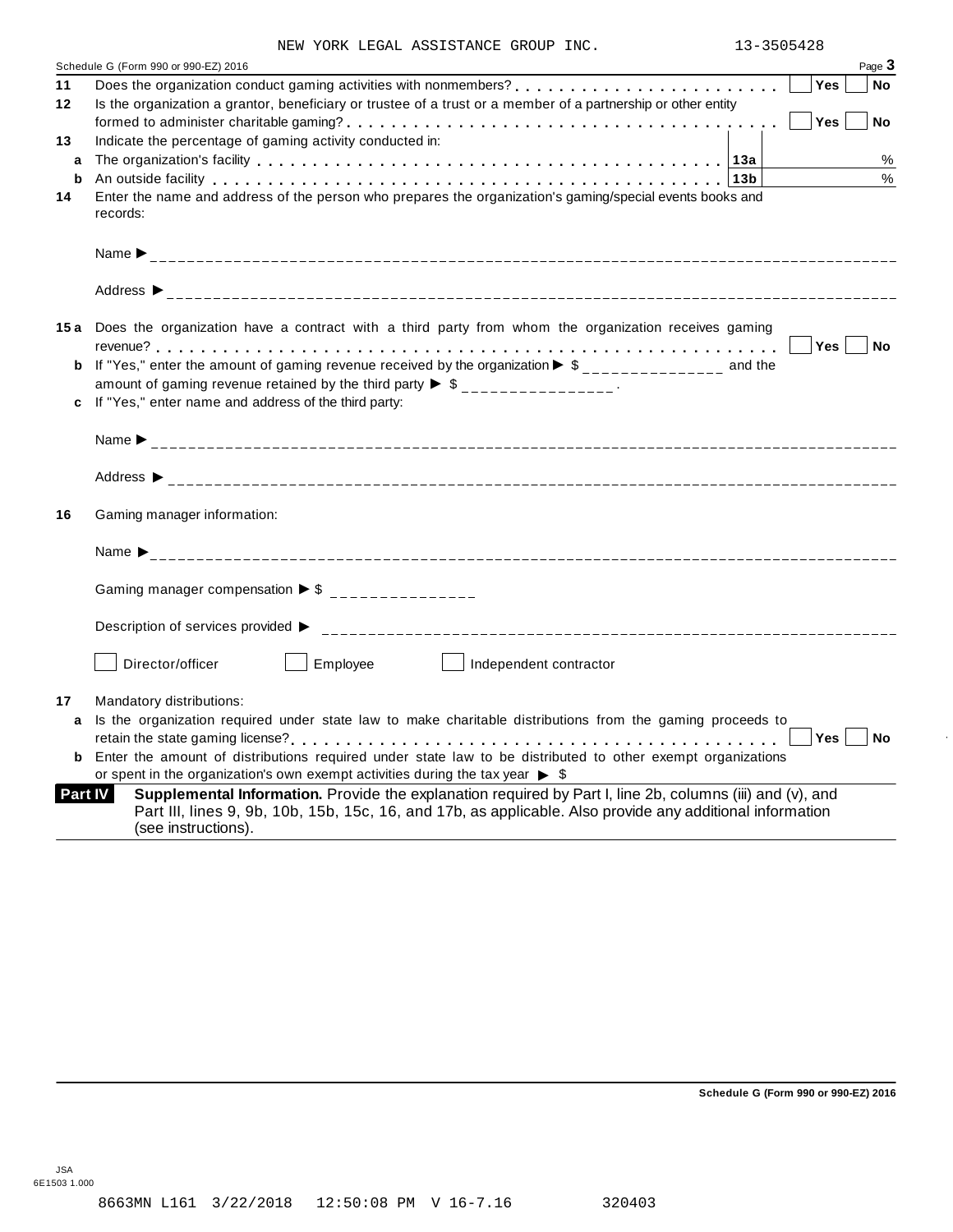| <b>SCHEDULE I</b>                                                                                                                                                                                                                                                 |                          |                                    | <b>Grants and Other Assistance to Organizations,</b>                             |                                       |                                                                                         |                                          | OMB No. 1545-0047                     |  |
|-------------------------------------------------------------------------------------------------------------------------------------------------------------------------------------------------------------------------------------------------------------------|--------------------------|------------------------------------|----------------------------------------------------------------------------------|---------------------------------------|-----------------------------------------------------------------------------------------|------------------------------------------|---------------------------------------|--|
| (Form 990)                                                                                                                                                                                                                                                        |                          |                                    | Governments, and Individuals in the United States                                |                                       |                                                                                         |                                          | 16                                    |  |
|                                                                                                                                                                                                                                                                   |                          |                                    | Complete if the organization answered "Yes" on Form 990, Part IV, line 21 or 22. |                                       |                                                                                         |                                          |                                       |  |
| Department of the Treasury                                                                                                                                                                                                                                        |                          |                                    | Attach to Form 990.                                                              |                                       |                                                                                         |                                          | <b>Open to Public</b>                 |  |
| <b>Internal Revenue Service</b>                                                                                                                                                                                                                                   |                          |                                    |                                                                                  |                                       | Information about Schedule I (Form 990) and its instructions is at www.irs.gov/form990. |                                          | Inspection                            |  |
| Name of the organization                                                                                                                                                                                                                                          |                          |                                    |                                                                                  |                                       |                                                                                         | <b>Employer identification number</b>    |                                       |  |
| NEW YORK LEGAL ASSISTANCE GROUP INC.                                                                                                                                                                                                                              |                          |                                    |                                                                                  |                                       |                                                                                         | 13-3505428                               |                                       |  |
| <b>General Information on Grants and Assistance</b><br>Part I<br>1 Does the organization maintain records to substantiate the amount of the grants or assistance, the grantees' eligibility for the grants or assistance, and                                     |                          |                                    |                                                                                  |                                       |                                                                                         |                                          |                                       |  |
| 2 Describe in Part IV the organization's procedures for monitoring the use of grant funds in the United States.<br>Grants and Other Assistance to Domestic Organizations and Domestic Governments. Complete if the organization answered "Yes" on Form<br>Part II |                          |                                    |                                                                                  |                                       |                                                                                         |                                          | X Yes<br><b>No</b>                    |  |
| 990, Part IV, line 21, for any recipient that received more than \$5,000. Part II can be duplicated if additional space is needed.<br>1 (a) Name and address of organization<br>or government                                                                     | $(b)$ EIN                | (c) IRC section<br>(if applicable) | (d) Amount of cash<br>grant                                                      | (e) Amount of non-<br>cash assistance | (f) Method of valuation<br>(book, FMV, appraisal,<br>other)                             | (g) Description of<br>noncash assistance | (h) Purpose of grant<br>or assistance |  |
| (1) BROOKLYN VOLUNTEER LAWYERS PROJECT                                                                                                                                                                                                                            |                          |                                    |                                                                                  |                                       |                                                                                         |                                          |                                       |  |
| 44 COURT STREET, SUITE 1206                                                                                                                                                                                                                                       | $11-3155182$   501(C)(3) |                                    | 80,902.                                                                          |                                       | <b>FMV</b>                                                                              |                                          | GRANT SUBCONTRACTS                    |  |
| (2) NEW YORK COUNTY LAWYER'S ASSOCIATION                                                                                                                                                                                                                          |                          |                                    |                                                                                  |                                       |                                                                                         |                                          |                                       |  |
| 14 VESEY STREET NEW YORK, NY 10007                                                                                                                                                                                                                                | 13-3778489               | 501(C)(3)                          | 80,902.                                                                          |                                       | FMV                                                                                     |                                          | GRANT SUBCONTRACTS                    |  |
| (3) NEW YORK ASIAN WOMEN'S CENTER                                                                                                                                                                                                                                 |                          |                                    |                                                                                  |                                       |                                                                                         |                                          |                                       |  |
| 32 BROADWAY, 10TH FLOOR NEW YORK, NY 10004                                                                                                                                                                                                                        | 13-3286250               | 501(C)(3)                          | 21,882.                                                                          |                                       | FMV                                                                                     |                                          | GRANT SUBCONTRACTS                    |  |
| (4) CHINESE-AMERICAN PLANNING COUNCIL, INC.                                                                                                                                                                                                                       |                          |                                    |                                                                                  |                                       |                                                                                         |                                          |                                       |  |
| 150 ELIZABETH STREET NEW YORK, NY 10012                                                                                                                                                                                                                           | 13-6202692               | 501(C)(3)                          | 13,511.                                                                          |                                       | FMV                                                                                     |                                          | GRANT SUBCONTRACTS                    |  |
| (5) JEWISH COMMUNITY COUNCIL OF ROCKAWAY PENINS                                                                                                                                                                                                                   |                          |                                    |                                                                                  |                                       |                                                                                         |                                          |                                       |  |
| 1525 CENTRAL AVE #1 FAR ROCKAWAY, NY 11691                                                                                                                                                                                                                        | $11-2424813$ 501(C)(3)   |                                    | 11,000.                                                                          |                                       | <b>FMV</b>                                                                              |                                          | GRANT SUBCONTRACTS                    |  |
| (6) VIOLENCE INTERVENTION PROGRAM, INC                                                                                                                                                                                                                            |                          |                                    |                                                                                  |                                       |                                                                                         |                                          |                                       |  |
| PO BOX 1161, TRIBOROUGH STATION                                                                                                                                                                                                                                   | 13-3540337               | 501(C)(3)                          | 10,140.                                                                          |                                       | FMV                                                                                     |                                          | GRANT SUBCONTRACTS                    |  |
| (7)                                                                                                                                                                                                                                                               |                          |                                    |                                                                                  |                                       |                                                                                         |                                          |                                       |  |
| (8)                                                                                                                                                                                                                                                               |                          |                                    |                                                                                  |                                       |                                                                                         |                                          |                                       |  |
| (9)                                                                                                                                                                                                                                                               |                          |                                    |                                                                                  |                                       |                                                                                         |                                          |                                       |  |
| (10)                                                                                                                                                                                                                                                              |                          |                                    |                                                                                  |                                       |                                                                                         |                                          |                                       |  |
| (11)                                                                                                                                                                                                                                                              |                          |                                    |                                                                                  |                                       |                                                                                         |                                          |                                       |  |
|                                                                                                                                                                                                                                                                   |                          |                                    |                                                                                  |                                       |                                                                                         |                                          |                                       |  |

 $\overline{\phantom{a}}$ I **3** Enter total number of other organizations listed in the line 1 table m m m m m m m m m m m m m m m m m m m m m m m m m m m m m m m m m m m m m m m m m m m m m **2** Enter total number of section 501(c)(3) and government organizations listed in the line 1 table **manufact in the line 1** 

**For Paperwork Reduction Act Notice, see the Instructions for Form 990. Schedule I (Form 990) (2016)**

6.

**(12)**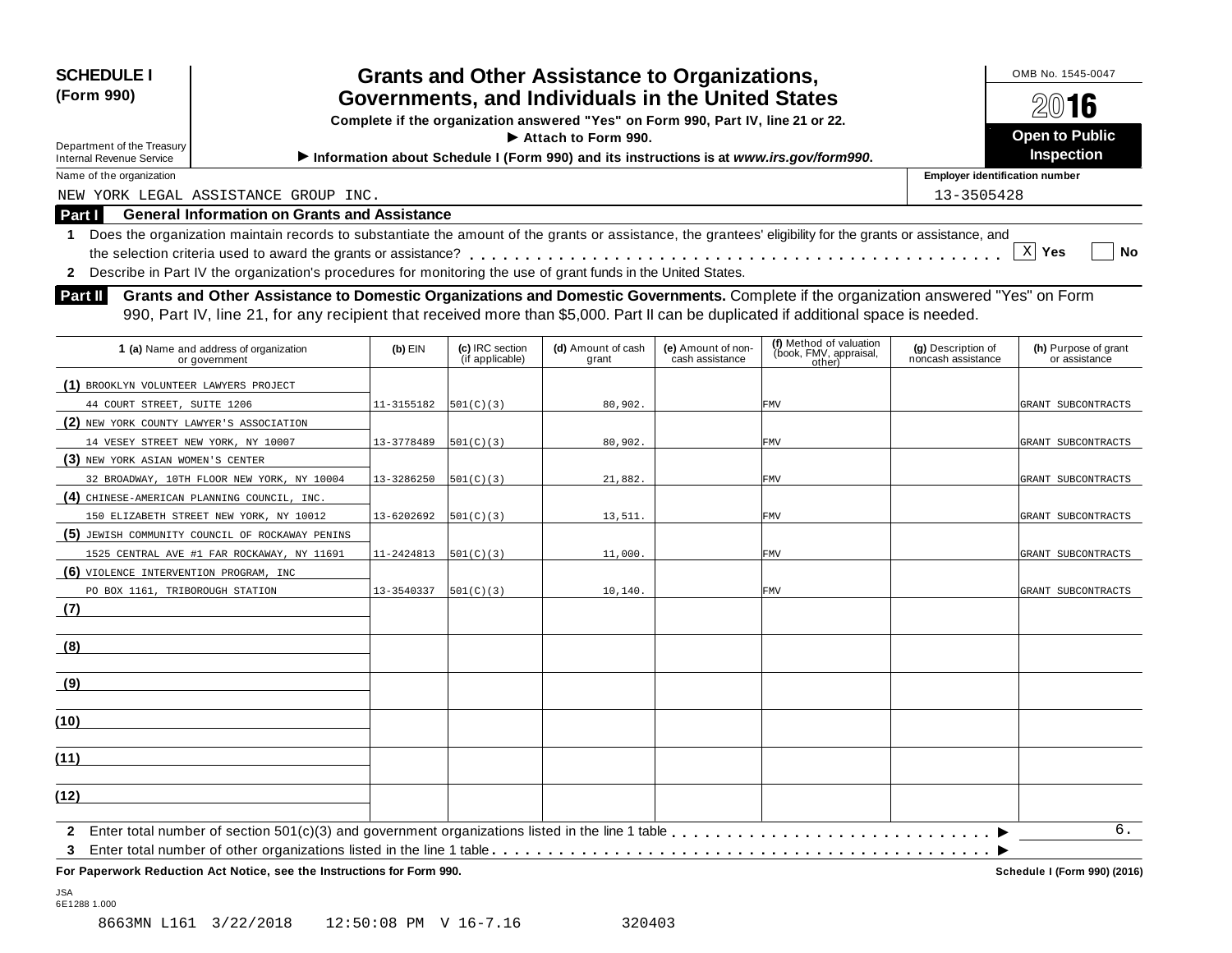#### Schedule I (Form 990) (2016) Page **2**

#### Grants and Other Assistance to Domestic Individuals. Complete if the organization answered "Yes" on Form 990, Part IV, line 22. **Part III** Grants and Other Assistance to Domestic Individuals<br>Part III can be duplicated if additional space is needed.

| (a) Type of grant or assistance                                                                                                                                | (b) Number of<br>recipients | (c) Amount of<br>cash grant | (d) Amount of<br>non-cash assistance | (e) Method of valuation (book,<br>FMV, appraisal, other) | (f) Description of non-cash assistance |
|----------------------------------------------------------------------------------------------------------------------------------------------------------------|-----------------------------|-----------------------------|--------------------------------------|----------------------------------------------------------|----------------------------------------|
| INDIVIDUAL ASSISTANCE                                                                                                                                          | 180.                        |                             |                                      | <b>FMV</b>                                               |                                        |
|                                                                                                                                                                |                             | 19,104.                     |                                      |                                                          |                                        |
|                                                                                                                                                                |                             |                             |                                      |                                                          |                                        |
| 3                                                                                                                                                              |                             |                             |                                      |                                                          |                                        |
|                                                                                                                                                                |                             |                             |                                      |                                                          |                                        |
| -5                                                                                                                                                             |                             |                             |                                      |                                                          |                                        |
| 6                                                                                                                                                              |                             |                             |                                      |                                                          |                                        |
|                                                                                                                                                                |                             |                             |                                      |                                                          |                                        |
| Supplemental Information. Provide the information required in Part I, line 2, Part III, column (b); and any other additional<br><b>Part IV</b><br>information. |                             |                             |                                      |                                                          |                                        |

SCHEDULE I, PART I, LINE 2:

NEW YORK LEGAL ASSISTANCE GROUP (NYLAG) MONITORS THE USE OF GRANTS FOR

ORGANIZATIONS AND INDIVIDUALS BY REVIEWING THE DETAILED APPLICATIONS FOR

CASH ASSISTANCE AND MAKING SURE THEY COMPLY WITH THE REQUIREMENTS OF THE

FUNDING.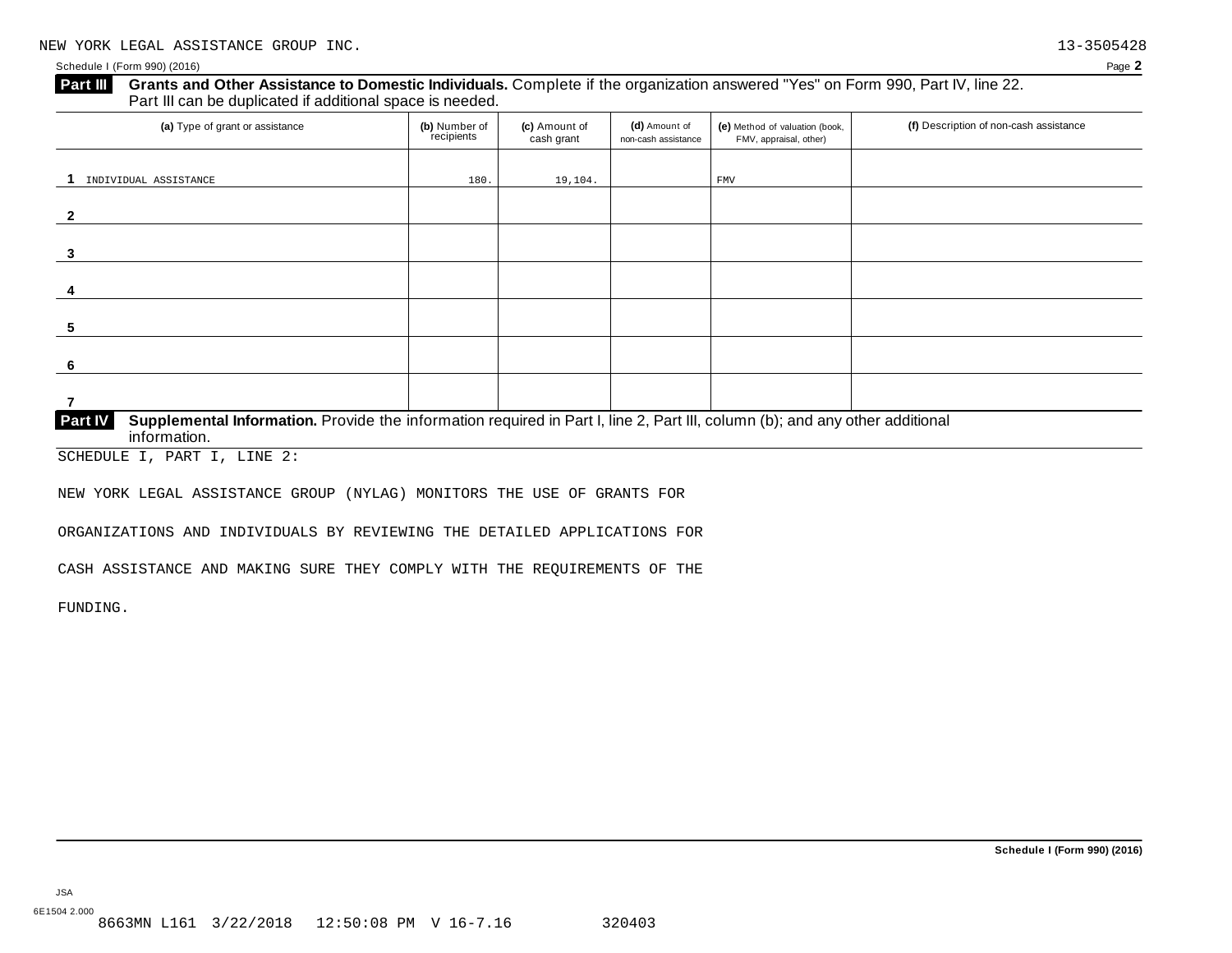|              | <b>SCHEDULE J</b>                                    |                                                  | <b>Compensation Information</b>                                                                                                                                                     |            | OMB No. 1545-0047     |            |             |
|--------------|------------------------------------------------------|--------------------------------------------------|-------------------------------------------------------------------------------------------------------------------------------------------------------------------------------------|------------|-----------------------|------------|-------------|
|              | (Form 990)                                           |                                                  | For certain Officers, Directors, Trustees, Key Employees, and Highest                                                                                                               |            |                       | 6          |             |
|              |                                                      |                                                  | <b>Compensated Employees</b><br>Complete if the organization answered "Yes" on Form 990, Part IV, line 23.                                                                          |            |                       |            |             |
|              | Department of the Treasury                           |                                                  | Attach to Form 990.<br>Information about Schedule J (Form 990) and its instructions is at www.irs.gov/form990.                                                                      |            | <b>Open to Public</b> |            |             |
|              | Internal Revenue Service<br>Name of the organization | <b>Employer identification number</b>            | Inspection                                                                                                                                                                          |            |                       |            |             |
|              |                                                      | NEW YORK LEGAL ASSISTANCE GROUP INC.             |                                                                                                                                                                                     | 13-3505428 |                       |            |             |
| Part I       |                                                      | <b>Questions Regarding Compensation</b>          |                                                                                                                                                                                     |            |                       |            |             |
|              |                                                      |                                                  |                                                                                                                                                                                     |            |                       | <b>Yes</b> | No          |
|              |                                                      |                                                  | 1a Check the appropriate box(es) if the organization provided any of the following to or for a person listed on Form                                                                |            |                       |            |             |
|              |                                                      |                                                  | 990, Part VII, Section A, line 1a. Complete Part III to provide any relevant information regarding these items.                                                                     |            |                       |            |             |
|              |                                                      | First-class or charter travel                    | Housing allowance or residence for personal use                                                                                                                                     |            |                       |            |             |
|              |                                                      | Travel for companions                            | Payments for business use of personal residence                                                                                                                                     |            |                       |            |             |
|              |                                                      | Tax indemnification and gross-up payments        | Health or social club dues or initiation fees                                                                                                                                       |            |                       |            |             |
|              |                                                      | Discretionary spending account                   | Personal services (such as, maid, chauffeur, chef)                                                                                                                                  |            |                       |            |             |
| b            |                                                      |                                                  | If any of the boxes on line 1a are checked, did the organization follow a written policy regarding payment                                                                          |            |                       |            |             |
|              |                                                      |                                                  | or reimbursement or provision of all of the expenses described above? If "No," complete Part III to                                                                                 |            | 1b                    |            |             |
| $\mathbf{2}$ |                                                      |                                                  | Did the organization require substantiation prior to reimbursing or allowing expenses incurred by all                                                                               |            |                       |            |             |
|              |                                                      |                                                  | directors, trustees, and officers, including the CEO/Executive Director, regarding the items checked on line                                                                        |            |                       |            |             |
|              |                                                      |                                                  |                                                                                                                                                                                     |            | 2                     |            |             |
| 3            |                                                      |                                                  | Indicate which, if any, of the following the filing organization used to establish the compensation of the                                                                          |            |                       |            |             |
|              |                                                      |                                                  | organization's CEO/Executive Director. Check all that apply. Do not check any boxes for methods used by a                                                                           |            |                       |            |             |
|              |                                                      |                                                  | related organization to establish compensation of the CEO/Executive Director, but explain in Part III.                                                                              |            |                       |            |             |
|              | Χ                                                    | Compensation committee                           | $\mathbf{X}$<br>Written employment contract                                                                                                                                         |            |                       |            |             |
|              |                                                      | Independent compensation consultant              | $\overline{X}$<br>Compensation survey or study                                                                                                                                      |            |                       |            |             |
|              |                                                      | Form 990 of other organizations                  | $\overline{\mathbf{x}}$<br>Approval by the board or compensation committee                                                                                                          |            |                       |            |             |
| 4            |                                                      |                                                  | During the year, did any person listed on Form 990, Part VII, Section A, line 1a, with respect to the filing                                                                        |            |                       |            |             |
|              |                                                      | organization or a related organization:          |                                                                                                                                                                                     |            |                       |            | Χ           |
|              |                                                      |                                                  | Receive a severance payment or change-of-control payment?                                                                                                                           |            | 4a                    |            | $\mathbf X$ |
| b            |                                                      |                                                  | Participate in, or receive payment from, a supplemental nonqualified retirement plan?<br>Participate in, or receive payment from, an equity-based compensation arrangement?         |            | 4b<br>4c              |            | $\mathbf X$ |
| c            |                                                      |                                                  | If "Yes" to any of lines 4a-c, list the persons and provide the applicable amounts for each item in Part III.                                                                       |            |                       |            |             |
|              |                                                      |                                                  |                                                                                                                                                                                     |            |                       |            |             |
|              |                                                      |                                                  | Only section $501(c)(3)$ , $501(c)(4)$ , and $501(c)(29)$ organizations must complete lines 5-9.                                                                                    |            |                       |            |             |
| 5            |                                                      |                                                  | For persons listed on Form 990, Part VII, Section A, line 1a, did the organization pay or accrue any                                                                                |            |                       |            |             |
|              |                                                      | compensation contingent on the revenues of:      |                                                                                                                                                                                     |            |                       |            |             |
|              |                                                      |                                                  |                                                                                                                                                                                     |            | 5a                    |            | Χ           |
| b            |                                                      |                                                  |                                                                                                                                                                                     |            | 5b                    |            | X           |
|              |                                                      | If "Yes" on line 5a or 5b, describe in Part III. |                                                                                                                                                                                     |            |                       |            |             |
| 6            |                                                      |                                                  | For persons listed on Form 990, Part VII, Section A, line 1a, did the organization pay or accrue any                                                                                |            |                       |            |             |
|              |                                                      | compensation contingent on the net earnings of:  |                                                                                                                                                                                     |            |                       |            |             |
| a            |                                                      |                                                  |                                                                                                                                                                                     |            | 6a                    |            | Χ<br>X      |
| b            |                                                      |                                                  |                                                                                                                                                                                     |            | 6b                    |            |             |
|              |                                                      | If "Yes" on line 6a or 6b, describe in Part III. |                                                                                                                                                                                     |            |                       |            |             |
| 7            |                                                      |                                                  | For persons listed on Form 990, Part VII, Section A, line 1a, did the organization provide any nonfixed<br>payments not described on lines 5 and 6? If "Yes," describe in Part III. |            | $\overline{7}$        |            | Χ           |
| 8            |                                                      |                                                  | Were any amounts reported on Form 990, Part VII, paid or accrued pursuant to a contract that was subject                                                                            |            |                       |            |             |
|              |                                                      |                                                  | to the initial contract exception described in Regulations section 53.4958-4(a)(3)? If "Yes," describe                                                                              |            |                       |            |             |
|              |                                                      |                                                  |                                                                                                                                                                                     |            | 8                     |            | Χ           |
| 9            |                                                      |                                                  | If "Yes" on line 8, did the organization also follow the rebuttable presumption procedure described in                                                                              |            |                       |            |             |
|              |                                                      |                                                  |                                                                                                                                                                                     |            | 9                     |            |             |
|              |                                                      |                                                  |                                                                                                                                                                                     |            |                       |            |             |

**For Paperwork Reduction Act Notice, see the Instructions for Form 990. Schedule J (Form 990) 2016**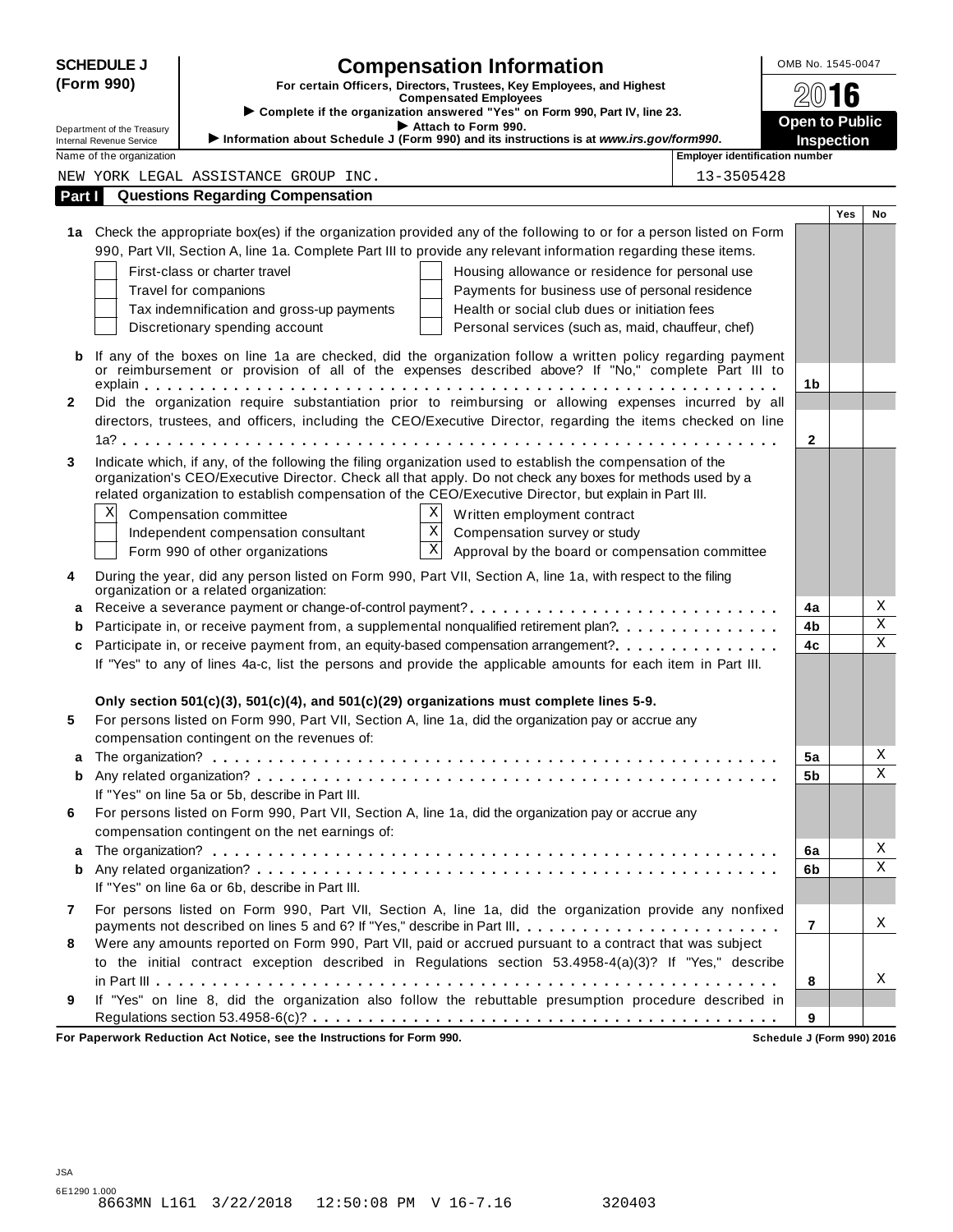### **Part II Officers, Directors, Trustees, Key Employees, and Highest Compensated Employees.** Use duplicate copies ifadditional space is needed.

For each individual whose compensation must be reported on Schedule J, report compensation from the organization on row (i) and from related organizations, described in the instructions, on row (ii). Do not list any individuals that aren't listed on Form 990, Part VII.

Note: The sum of columns (B)(i)-(iii) for each listed individual must equal the total amount of Form 990, Part VII, Section A, line 1a, applicable column (D) and (E) amounts for that individual.

| (A) Name and Title                          |                              |                          | (B) Breakdown of W-2 and/or 1099-MISC compensation |                                           | (C) Retirement and             | (D) Nontaxable | (E) Total of columns | (F) Compensation                                           |  |
|---------------------------------------------|------------------------------|--------------------------|----------------------------------------------------|-------------------------------------------|--------------------------------|----------------|----------------------|------------------------------------------------------------|--|
|                                             |                              | (i) Base<br>compensation | (ii) Bonus & incentive<br>compensation             | (iii) Other<br>reportable<br>compensation | other deferred<br>compensation | benefits       | $(B)(i)-(D)$         | in column (B) reported<br>as deferred on prior<br>Form 990 |  |
| BETH GOLDMAN, ESQ.                          | (i)                          | 223,602.                 | $\mathbf{0}$                                       | 0.                                        | 5,625                          | 1,083.         | 230,310.             | $0$ .                                                      |  |
| PRESIDENT & ATTORNEY-IN-CHARGE              | (i)                          | $\mathbf 0$              | 0.                                                 | $\mathsf{O}$                              | 0                              | 0.             | $\Omega$             | $\overline{0}$ .                                           |  |
| SARA MEYERS                                 | (i)                          | 156,592                  | $\mathsf{0}$ .                                     | $\mathsf{O}$ .                            | $\mathbf{0}$                   | 7,492.         | 164,084.             | $\mathfrak o$ .                                            |  |
| 2CHIEF OPERATING OFFICER                    | (i)                          | 0                        | $\mathsf{0}$ .                                     | $\mathbf{0}$                              | $\mathbf{0}$                   | 0.             | $\mathbf{0}$ .       | $\overline{0}$ .                                           |  |
| ANNA M. GROSS                               | (i)                          | 166,024                  | $\mathsf{O}$                                       | 0.                                        | 4,335                          | 15,678.        | 186,037.             | $\overline{0}$ .                                           |  |
| 3CHIEF FINANCIAL OFFICER                    | (i)                          | $\mathbf 0$              | $\mathsf{O}$                                       | 0.                                        | $\mathbf{0}$                   | 0.             | $\mathsf{O}$ .       | $\overline{0}$ .                                           |  |
| RANDYE RETKIN                               | (i)                          | 175,441                  | $\mathbf{0}$                                       | $\overline{0}$ .                          | 8,808.                         | 24,384.        | 208,633.             | $\overline{0}$ .                                           |  |
| DIRECTOR, LEGAL HEALTH                      | (i)                          | $\mathsf{O}$             | $0\,$ .                                            | 0.                                        | $\mathbf{0}$ .                 | 0.             | $\mathbf{0}$ .       | $\overline{0}$ .                                           |  |
| IRINA MATIYCHENKO                           | (i)                          | 152,696                  | $0\,$ .                                            | 0.                                        | 7,448                          | 20, 377.       | 180,521              | $\overline{0}$ .                                           |  |
| S <sup>DIRECTOR, IMMIGRANT PROTECTION</sup> | (i)                          | 0                        | $\mathsf{0}$ .                                     | $\mathsf{O}$                              | 0                              | 0.             | $\mathsf{O}$ .       | $\overline{0}$ .                                           |  |
| RANDAL JEFFREY                              | (i)                          | 147,303                  | $\mathsf{0}$ .                                     | $\mathbf{0}$                              | 7,581                          | 22,904.        | 177,788.             | $\overline{0}$ .                                           |  |
| GENERAL COUNSEL                             | (i)                          | 0                        | $\mathsf{0}$ .                                     | $\mathbf{0}$                              | $\mathbf{0}$                   | 0.             | $\mathsf{O}$ .       | $\overline{0}$ .                                           |  |
| VALERIE BOGART                              | (i)                          | 134,970                  | $0\,$ .                                            | 0.                                        | 6,924.                         | 9,579.         | 151,473.             | $\overline{0}$ .                                           |  |
| PIRECTOR, EVELYN FRANK LEGAL                | (ii)                         | 0                        | $\mathsf{0}$ .                                     | 0.                                        | $\mathbf{0}$                   | 0.             | $\mathbf 0$          | $\overline{0}$ .                                           |  |
| 8                                           | (i)<br>(i)                   |                          |                                                    |                                           |                                |                |                      |                                                            |  |
|                                             | (i)                          |                          |                                                    |                                           |                                |                |                      |                                                            |  |
| 9                                           | (i)                          |                          |                                                    |                                           |                                |                |                      |                                                            |  |
|                                             | (i)                          |                          |                                                    |                                           |                                |                |                      |                                                            |  |
| 10                                          | (i)                          |                          |                                                    |                                           |                                |                |                      |                                                            |  |
|                                             | (i)                          |                          |                                                    |                                           |                                |                |                      |                                                            |  |
| 11                                          | (ii)                         |                          |                                                    |                                           |                                |                |                      |                                                            |  |
|                                             | $\qquad \qquad \textbf{(i)}$ |                          |                                                    |                                           |                                |                |                      |                                                            |  |
| 12                                          | (ii)                         |                          |                                                    |                                           |                                |                |                      |                                                            |  |
|                                             | (i)                          |                          |                                                    |                                           |                                |                |                      |                                                            |  |
| 13                                          | (i)                          |                          |                                                    |                                           |                                |                |                      |                                                            |  |
|                                             | (i)                          |                          |                                                    |                                           |                                |                |                      |                                                            |  |
| 14                                          | (ii)                         |                          |                                                    |                                           |                                |                |                      |                                                            |  |
|                                             | (i)                          |                          |                                                    |                                           |                                |                |                      |                                                            |  |
| 15                                          | (ii)                         |                          |                                                    |                                           |                                |                |                      |                                                            |  |
|                                             | (i)                          |                          |                                                    |                                           |                                |                |                      |                                                            |  |
| 16                                          | (i)                          |                          |                                                    |                                           |                                |                |                      |                                                            |  |

**Schedule J (Form 990) 2016**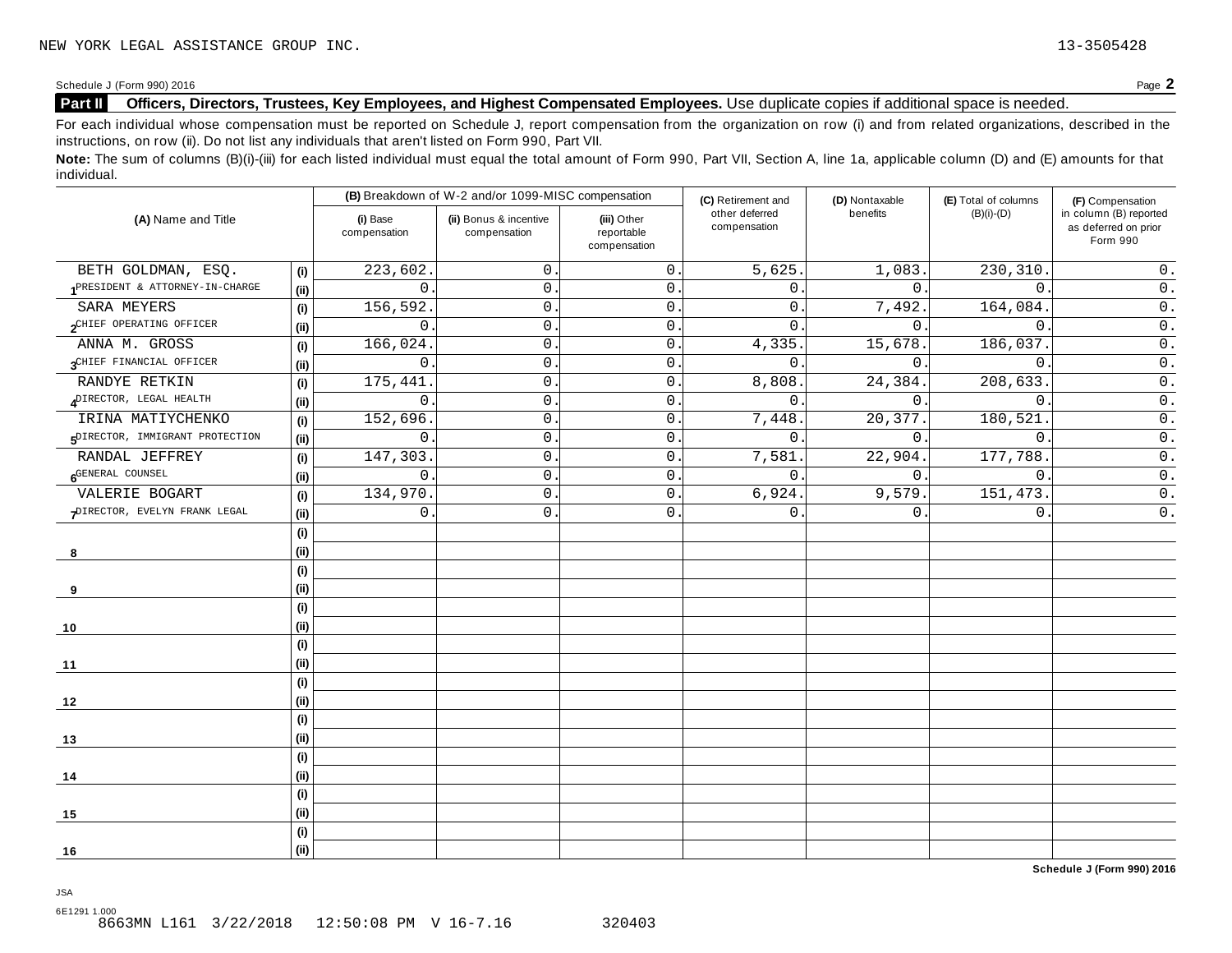Schedule J (Form 990) 2016 Page **3**

#### **Part III Supplemental Information**

Provide the information, explanation, or descriptions required for Part I, lines 1a, 1b, 3, 4a, 4b, 4c, 5a, 5b, 6a, 6b, 7, and 8, and for Part II. Also complete this part for any additional information.

SCHEDULE J, PART I, LINE 3 - DETERMINATION OF COMPENSATION:

THE FULL BOARD APPROVES THE COMPENSATION OF THE PRESIDENT BASED UPON THE

RECOMMENDATION OF THE EXECUTIVE COMPENSATION COMMITTEE OF THE BOARD. THE

EXECUTIVE COMPENSATION COMMITTEE ANALYZES AND REVIEWS INDUSTRY DATA TO

DETERMINE ITS COMPENSATION RECOMMENDATION. THE EXECUTIVE COMPENSATION

COMMITTEE REVIEWS AND APPROVES THE COMPENSATION FOR THE CHIEF OPERATIONS

OFFICER AND CHIEF FINANCIAL OFFICER BASED ON A COMBINATION OF INDUSTRY

DATA AND RECOMMENDATIONS BY THE PRESIDENT. THE LAST REVIEW TOOK PLACE IN

FISCAL-YEAR 2017.

JSA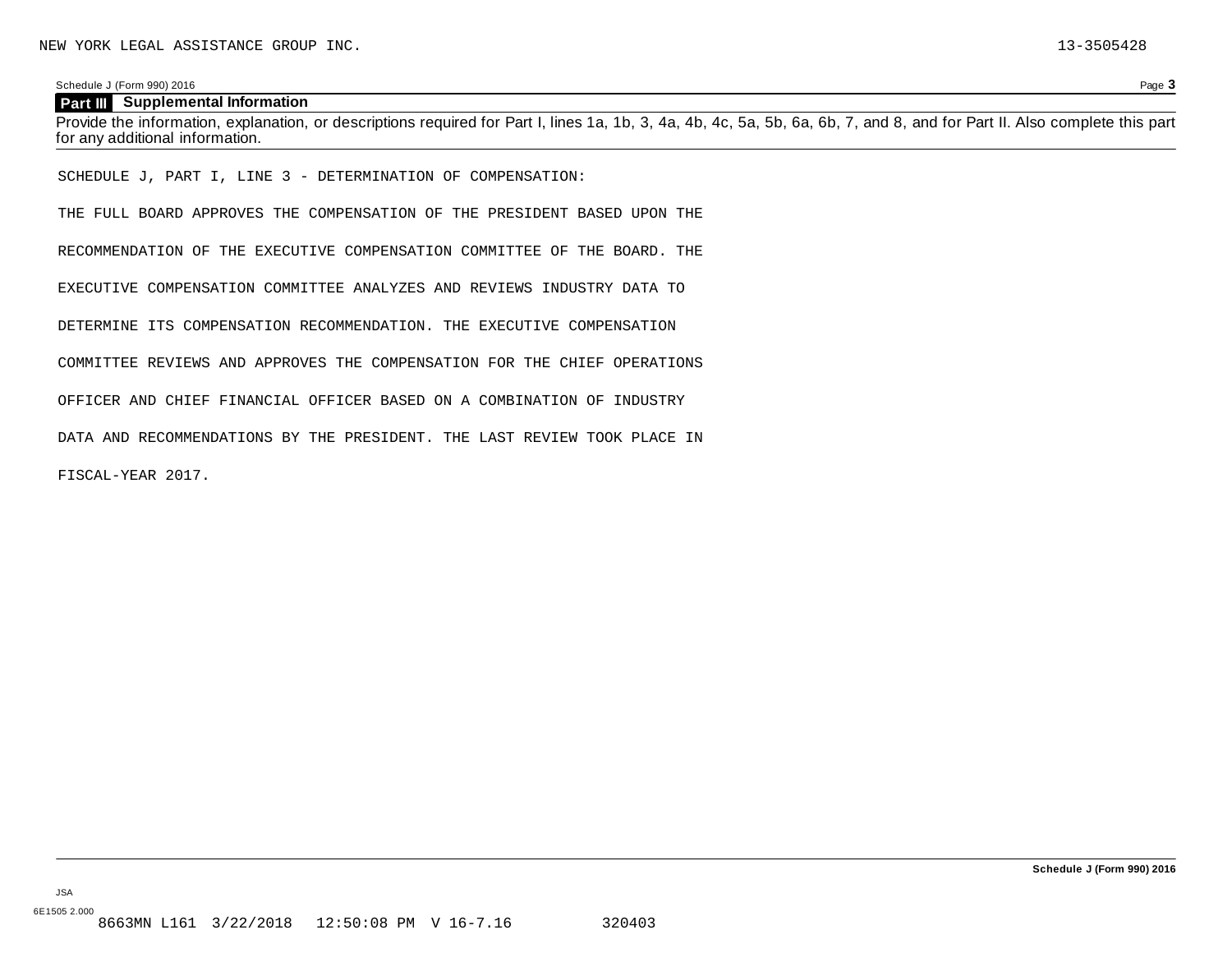|                                                                                                                                                                                                                                                                                                                                                                                           |                                                                                                                    |                                       |                                                                  |                                             |                                                              |                                | <b>Transactions With Interested Persons</b>                                                                           |                                       |                              |                              | OMB No. 1545-0047         |                           |    |
|-------------------------------------------------------------------------------------------------------------------------------------------------------------------------------------------------------------------------------------------------------------------------------------------------------------------------------------------------------------------------------------------|--------------------------------------------------------------------------------------------------------------------|---------------------------------------|------------------------------------------------------------------|---------------------------------------------|--------------------------------------------------------------|--------------------------------|-----------------------------------------------------------------------------------------------------------------------|---------------------------------------|------------------------------|------------------------------|---------------------------|---------------------------|----|
| (Form 990 or 990-EZ) ► Complete if the organization answered "Yes" on Form 990, Part IV, line 25a, 25b, 26, 27, 28a,<br>28b, or 28c, or Form 990-EZ, Part V, line 38a or 40b.<br>Attach to Form 990 or Form 990-EZ.<br>Department of the Treasury<br>Information about Schedule L (Form 990 or 990-EZ) and its instructions is at www.irs.gov/form990.<br><b>Internal Revenue Service</b> |                                                                                                                    |                                       |                                                                  |                                             |                                                              |                                |                                                                                                                       |                                       |                              | Open To Public<br>Inspection |                           |                           |    |
|                                                                                                                                                                                                                                                                                                                                                                                           | Name of the organization                                                                                           |                                       |                                                                  |                                             |                                                              |                                |                                                                                                                       | <b>Employer identification number</b> |                              |                              |                           |                           |    |
|                                                                                                                                                                                                                                                                                                                                                                                           | NEW YORK LEGAL ASSISTANCE GROUP INC.                                                                               |                                       |                                                                  |                                             |                                                              |                                |                                                                                                                       |                                       | 13-3505428                   |                              |                           |                           |    |
| Part I                                                                                                                                                                                                                                                                                                                                                                                    |                                                                                                                    |                                       |                                                                  |                                             |                                                              |                                | Excess Benefit Transactions (section $501(c)(3)$ , section $501(c)(4)$ , and $501(c)(29)$ organizations only).        |                                       |                              |                              |                           |                           |    |
|                                                                                                                                                                                                                                                                                                                                                                                           |                                                                                                                    |                                       |                                                                  |                                             |                                                              |                                | Complete if the organization answered "Yes" on Form 990, Part IV, line 25a or 25b, or Form 990-EZ, Part V, line 40b.  |                                       |                              |                              |                           |                           |    |
| 1                                                                                                                                                                                                                                                                                                                                                                                         | (a) Name of disqualified person                                                                                    |                                       | (b) Relationship between disqualified person and<br>organization |                                             |                                                              | (c) Description of transaction |                                                                                                                       |                                       |                              | (d) Corrected?<br>Yes No     |                           |                           |    |
| (1)                                                                                                                                                                                                                                                                                                                                                                                       |                                                                                                                    |                                       |                                                                  |                                             |                                                              |                                |                                                                                                                       |                                       |                              |                              |                           |                           |    |
| (2)                                                                                                                                                                                                                                                                                                                                                                                       |                                                                                                                    |                                       |                                                                  |                                             |                                                              |                                |                                                                                                                       |                                       |                              |                              |                           |                           |    |
| (3)                                                                                                                                                                                                                                                                                                                                                                                       |                                                                                                                    |                                       |                                                                  |                                             |                                                              |                                |                                                                                                                       |                                       |                              |                              |                           |                           |    |
| (4)                                                                                                                                                                                                                                                                                                                                                                                       |                                                                                                                    |                                       |                                                                  |                                             |                                                              |                                |                                                                                                                       |                                       |                              |                              |                           |                           |    |
| (5)<br>(6)                                                                                                                                                                                                                                                                                                                                                                                |                                                                                                                    |                                       |                                                                  |                                             |                                                              |                                |                                                                                                                       |                                       |                              |                              |                           |                           |    |
| $\mathbf{2}$<br>3                                                                                                                                                                                                                                                                                                                                                                         | Enter the amount of tax incurred by the organization managers or disqualified persons during the year              |                                       |                                                                  |                                             |                                                              |                                |                                                                                                                       |                                       |                              |                              |                           |                           |    |
| Part II                                                                                                                                                                                                                                                                                                                                                                                   | Loans to and/or From Interested Persons.<br>organization reported an amount on Form 990, Part X, line 5, 6, or 22. |                                       |                                                                  |                                             |                                                              |                                | Complete if the organization answered "Yes" on Form 990-EZ, Part V, line 38a or Form 990, Part IV, line 26; or if the |                                       |                              |                              |                           |                           |    |
|                                                                                                                                                                                                                                                                                                                                                                                           | (a) Name of interested person                                                                                      | (b) Relationship<br>with organization | (c) Purpose of<br>loan                                           | (d) Loan to or<br>from the<br>organization? | (e) Original<br>principal amount                             |                                | (f) Balance due                                                                                                       |                                       | (g) In default? (h) Approved | committee?                   | by board or               | (i) Written<br>agreement? |    |
|                                                                                                                                                                                                                                                                                                                                                                                           |                                                                                                                    |                                       |                                                                  | From<br>To                                  |                                                              |                                |                                                                                                                       | Yes                                   | No                           | Yes                          | No                        | Yes                       | No |
|                                                                                                                                                                                                                                                                                                                                                                                           |                                                                                                                    |                                       |                                                                  |                                             |                                                              |                                |                                                                                                                       |                                       |                              |                              |                           |                           |    |
|                                                                                                                                                                                                                                                                                                                                                                                           |                                                                                                                    |                                       |                                                                  |                                             |                                                              |                                |                                                                                                                       |                                       |                              |                              |                           |                           |    |
|                                                                                                                                                                                                                                                                                                                                                                                           |                                                                                                                    |                                       |                                                                  |                                             |                                                              |                                |                                                                                                                       |                                       |                              |                              |                           |                           |    |
|                                                                                                                                                                                                                                                                                                                                                                                           |                                                                                                                    |                                       |                                                                  |                                             |                                                              |                                |                                                                                                                       |                                       |                              |                              |                           |                           |    |
|                                                                                                                                                                                                                                                                                                                                                                                           |                                                                                                                    |                                       |                                                                  |                                             |                                                              |                                |                                                                                                                       |                                       |                              |                              |                           |                           |    |
|                                                                                                                                                                                                                                                                                                                                                                                           |                                                                                                                    |                                       |                                                                  |                                             |                                                              |                                |                                                                                                                       |                                       |                              |                              |                           |                           |    |
|                                                                                                                                                                                                                                                                                                                                                                                           |                                                                                                                    |                                       |                                                                  |                                             |                                                              |                                |                                                                                                                       |                                       |                              |                              |                           |                           |    |
|                                                                                                                                                                                                                                                                                                                                                                                           |                                                                                                                    |                                       |                                                                  |                                             |                                                              |                                |                                                                                                                       |                                       |                              |                              |                           |                           |    |
|                                                                                                                                                                                                                                                                                                                                                                                           |                                                                                                                    |                                       |                                                                  |                                             |                                                              |                                |                                                                                                                       |                                       |                              |                              |                           |                           |    |
|                                                                                                                                                                                                                                                                                                                                                                                           |                                                                                                                    |                                       |                                                                  |                                             |                                                              |                                |                                                                                                                       |                                       |                              |                              |                           |                           |    |
|                                                                                                                                                                                                                                                                                                                                                                                           |                                                                                                                    |                                       |                                                                  |                                             |                                                              |                                |                                                                                                                       |                                       |                              |                              |                           |                           |    |
|                                                                                                                                                                                                                                                                                                                                                                                           | <b>Grants or Assistance Benefiting Interested Persons.</b>                                                         |                                       |                                                                  |                                             |                                                              |                                | \$                                                                                                                    |                                       |                              |                              |                           |                           |    |
|                                                                                                                                                                                                                                                                                                                                                                                           | Complete if the organization answered "Yes" on Form 990, Part IV, line 27.<br>(a) Name of interested person        |                                       | person and the organization                                      |                                             | (b) Relationship between interested (c) Amount of assistance |                                | (d) Type of assistance                                                                                                |                                       |                              |                              | (e) Purpose of assistance |                           |    |
|                                                                                                                                                                                                                                                                                                                                                                                           |                                                                                                                    |                                       |                                                                  |                                             |                                                              |                                |                                                                                                                       |                                       |                              |                              |                           |                           |    |
|                                                                                                                                                                                                                                                                                                                                                                                           |                                                                                                                    |                                       |                                                                  |                                             |                                                              |                                |                                                                                                                       |                                       |                              |                              |                           |                           |    |
|                                                                                                                                                                                                                                                                                                                                                                                           |                                                                                                                    |                                       |                                                                  |                                             |                                                              |                                |                                                                                                                       |                                       |                              |                              |                           |                           |    |
|                                                                                                                                                                                                                                                                                                                                                                                           |                                                                                                                    |                                       |                                                                  |                                             |                                                              |                                |                                                                                                                       |                                       |                              |                              |                           |                           |    |
|                                                                                                                                                                                                                                                                                                                                                                                           |                                                                                                                    |                                       |                                                                  |                                             |                                                              |                                |                                                                                                                       |                                       |                              |                              |                           |                           |    |
| (1)<br>(2)<br>(3)<br>(4)<br>(5)<br>(6)<br>(7)<br>(8)<br>(9)<br>(10)<br>Total<br>Part III<br>(1)<br>(2)<br>(3)<br>(4)<br>(5)<br>(6)                                                                                                                                                                                                                                                        |                                                                                                                    |                                       |                                                                  |                                             |                                                              |                                |                                                                                                                       |                                       |                              |                              |                           |                           |    |
| (7)                                                                                                                                                                                                                                                                                                                                                                                       |                                                                                                                    |                                       |                                                                  |                                             |                                                              |                                |                                                                                                                       |                                       |                              |                              |                           |                           |    |
|                                                                                                                                                                                                                                                                                                                                                                                           |                                                                                                                    |                                       |                                                                  |                                             |                                                              |                                |                                                                                                                       |                                       |                              |                              |                           |                           |    |
| (8)<br>(9)                                                                                                                                                                                                                                                                                                                                                                                |                                                                                                                    |                                       |                                                                  |                                             |                                                              |                                |                                                                                                                       |                                       |                              |                              |                           |                           |    |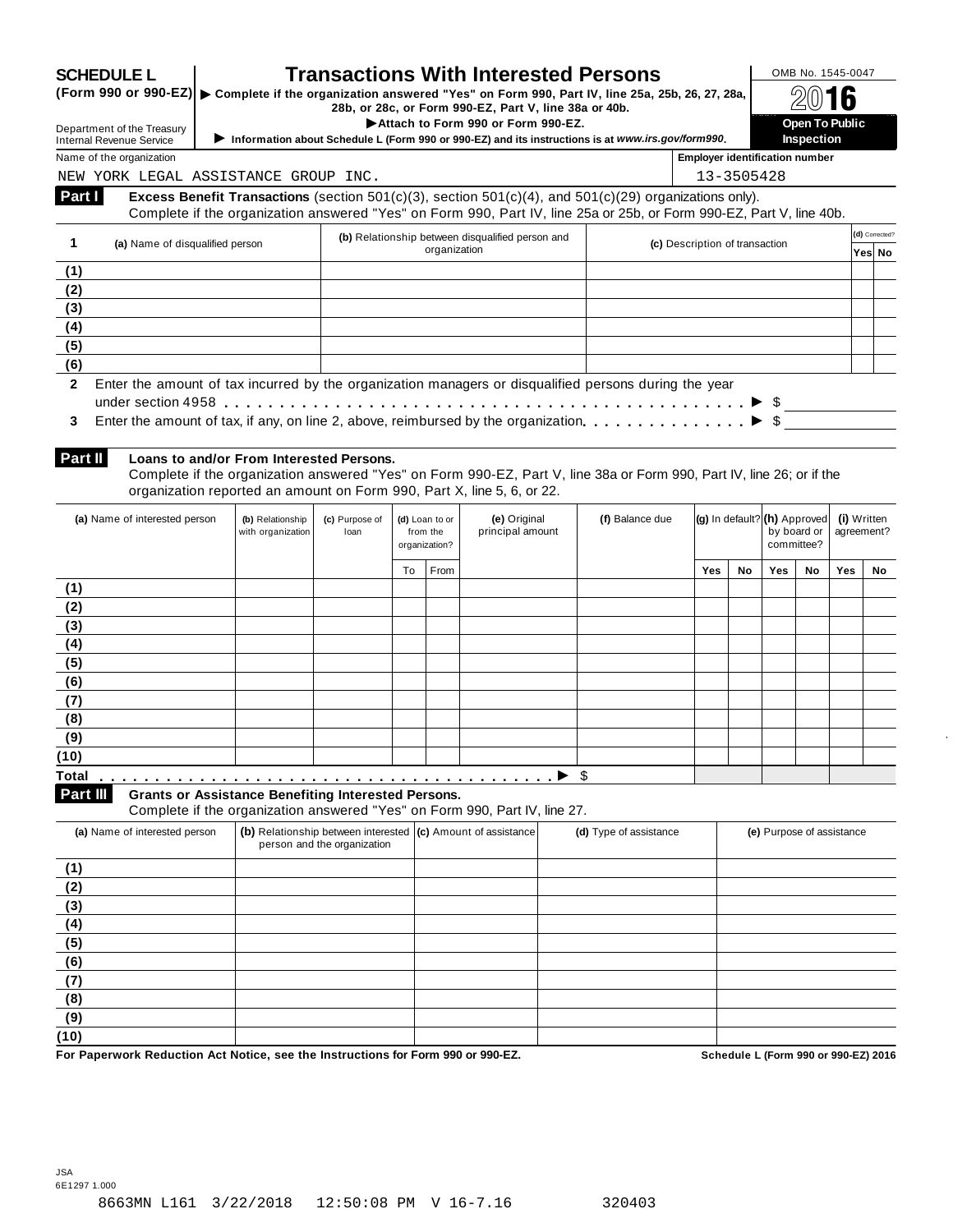### Schedule L (Form 990 or 990-EZ) 2016 Page 2

**Business Transactions Involving Interested Persons.** Complete if the organization answered "Yes" on Form 990, Part IV, line 28a, 28b, or 28c.

| (a) Name of interested person             | (b) Relationship between<br>interested person and the<br>organization | (c) Amount of<br>transaction | (d) Description of transaction | (e) Sharing of<br>revenues? | organization's |
|-------------------------------------------|-----------------------------------------------------------------------|------------------------------|--------------------------------|-----------------------------|----------------|
|                                           |                                                                       |                              |                                | Yes                         | No             |
| (1)<br>ABBY S. MILSTEIN                   | BOARD MEMBER                                                          | 2,002,415.                   | BUILDING LANDLORD              |                             | X              |
| (2)                                       |                                                                       |                              |                                |                             |                |
| (3)                                       |                                                                       |                              |                                |                             |                |
| (4)                                       |                                                                       |                              |                                |                             |                |
| (5)                                       |                                                                       |                              |                                |                             |                |
| (6)                                       |                                                                       |                              |                                |                             |                |
| (7)                                       |                                                                       |                              |                                |                             |                |
| (8)                                       |                                                                       |                              |                                |                             |                |
| (9)                                       |                                                                       |                              |                                |                             |                |
| (10)                                      |                                                                       |                              |                                |                             |                |
| Part V<br><b>Supplemental Information</b> |                                                                       |                              |                                |                             |                |

#### Provide additional information for responses to questions on Schedule L (see instructions).

SCHEDULE L, PART IV, BUSINESS TRANSACTIONS INVOLVING INTERESTED PERSONS:

(A) NAME OF PERSON: ABBY S. MILSTEIN

(B) DESCRIPTION OF TRANSACTION: BUILDING LANDLORD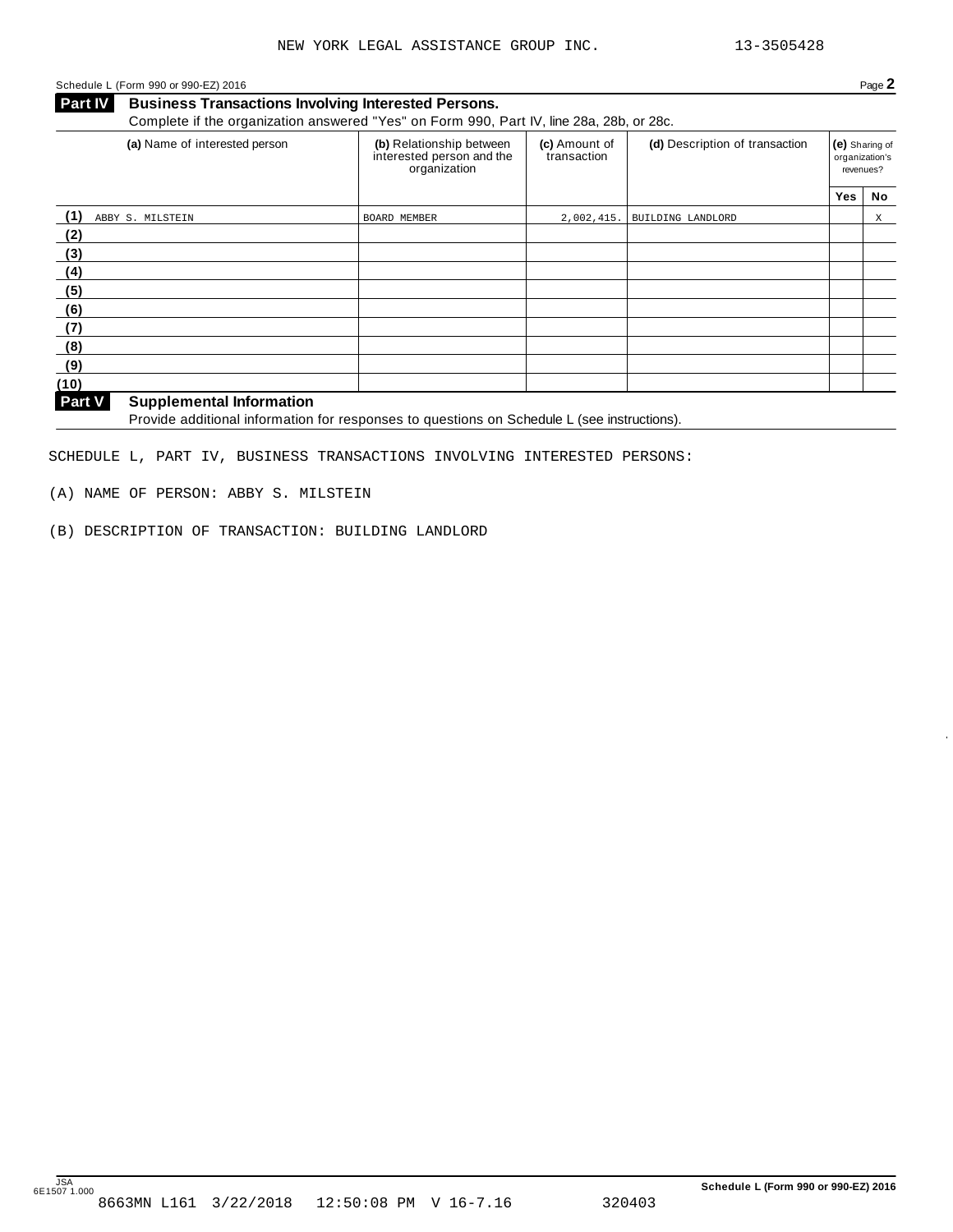## **SCHEDULE O** Supplemental Information to Form 990 or 990-EZ DOMB No. 1545-0047

**(Form 990 or 990-EZ) Complete to provide information for responses to specific questions on** Form 990 or 990-EZ or to provide any additional information. I**Attach to Form <sup>990</sup> or 990-EZ. Open to Public**



| Department of the Treasury<br>Internal Revenue Service | Information about Schedule O (Form 990 or 990-EZ) and its instructions is at www.irs.gov/form990. | <b>Open to Pup</b><br><b>Inspection</b> |                                       |  |
|--------------------------------------------------------|---------------------------------------------------------------------------------------------------|-----------------------------------------|---------------------------------------|--|
| Name of the organization                               |                                                                                                   |                                         | <b>Employer identification number</b> |  |
| NEW YORK LEGAL ASSISTANCE GROUP INC.                   |                                                                                                   |                                         | 13-3505428                            |  |

FORM 990, PART I, LINE I: CONTINUATION OF MISSION STATEMENT WE ADDRESS EMERGING AND URGENT LEGAL NEEDS WITH COMPREHENSIVE, FREE CIVIL LEGAL SERVICES, IMPACT LITIGATION, POLICY ADVOCACY, AND COMMUNITY EDUCATION.

FORM 990, PART VI, SECTION B, LINE 11: THE 990 IS REVIEWED BY THE BOARD PRIOR TO FILING. IF THE BOARD OF DIRECTORS HAS ANY QUESTIONS, THEY ARE ADDRESSED.

FORM 990, SECTION VI, SECTION B, LINE 12C: NYLAG HAS A CONFLICT OF INTEREST POLICY WHICH APPLIES TO THE ORGANIZATION'S DIRECTORS, OFFICERS, KEY EMPLOYEES, SUBSTANTIAL CONTRIBUTORS, AND RELATIVES OF ALL SUCH PARTIES. EACH YEAR, BOARD MEMBERS AND KEY EMPLOYEES FILL OUT A QUESTIONNAIRE DISCLOSING THAT THEY DID NOT ENGAGE IN AND ANY CONFLICT OF INTEREST TRANSACTIONS, OR DISCLOSING ANY CONFLICT OF INTEREST TRANSACTIONS THEY MAY HAVE ENGAGED IN. THE PRESIDENT OF THE BOARD REVIEWED THE QUESTIONNAIRES, AND FOUND NO CONFLICT OF INTEREST TRANSACTIONS THAT REQUIRED DISCLOSURE.

# FORM 990, PART VI, SECTION B, LINE 15: THE FULL BOARD APPROVES THE COMPENSATION OF THE PRESIDENT BASED UPON THE RECOMMENDATION OF THE EXECUTIVE COMPENSATION COMMITTEE OF THE BOARD. THE EXECUTIVE COMPENSATION COMMITTEE ANALYZES AND REVIEWS INDUSTRY DATA TO DETERMINE ITS COMPENSATION RECOMMENDATION. THE EXECUTIVE COMPENSATION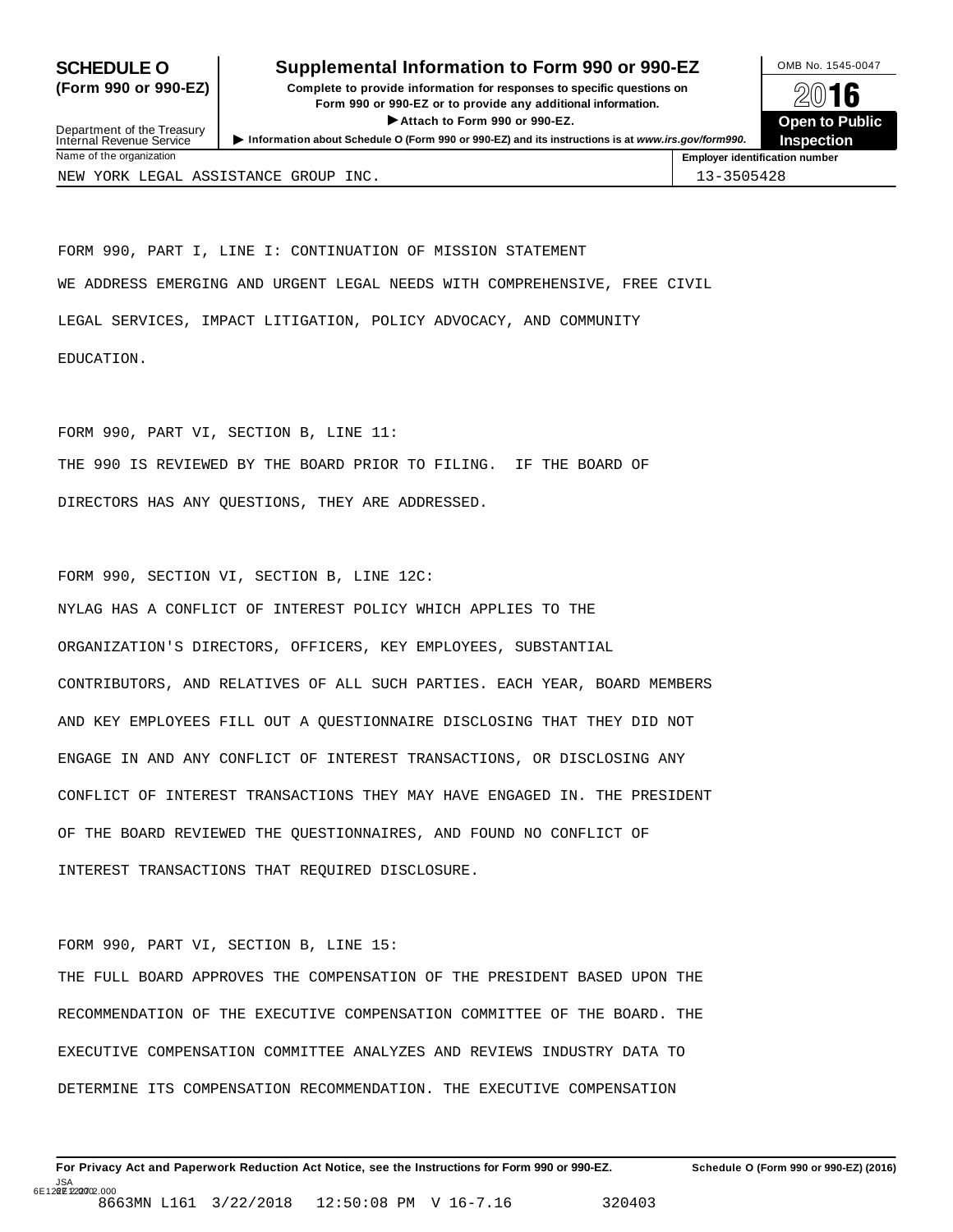| ELECTRONIC MANAGEMENT SYSTEM |  |                                             |  | COMPUTER SERVICES | 214,944.                          |
|------------------------------|--|---------------------------------------------|--|-------------------|-----------------------------------|
|                              |  |                                             |  |                   |                                   |
| <b>JSA</b><br>6E1228 1.000   |  |                                             |  |                   | Schedule O (Form 990 or 990-EZ) 2 |
|                              |  | 8663MN L161 3/22/2018 12:50:08 PM V 16-7.16 |  | 320403            |                                   |

<span id="page-46-0"></span>COMMITTEE REVIEWS AND APPROVES THE COMPENSATION FOR THE CHIEF OPERATIONS OFFICER AND CHIEF FINANCIAL OFFICER BASED ON A COMBINATION OF INDUSTRY DATA AND RECOMMENDATIONS BY THE PRESIDENT. THE LAST REVIEW TOOK PLACE IN FISCAL-YEAR 2017.

FORM 990, PART VI, SECTION C, LINE 19: NYLAG MAKES ITS GOVERNING DOCUMENTS, THE FINANCIAL STATEMENTS AND CONFLICT OF INTEREST POLICY AVAILABLE TO THE PUBLIC UPON REQUEST.

FORM 990, PART XI, LINE 9

OTHER CHANGES IN NET ASSETS CONSISTS OF CHANGE IN ALLOWANCE FOR

UNCOLLECTIBLE AMOUNTS OF OF \$64,808

#### FORM 990, PART III, LINE 1 - ORGANIZATION'S MISSION

THE NEW YORK LEGAL ASSISTANCE GROUP USES THE POWER OF THE LAW TO HELP NEW YORKERS IN NEED COMBAT SOCIAL AND ECONOMIC INJUSTICE. WE ADDRESS EMERGING AND URGENT LEGAL NEEDS WITH COMPREHENSIVE, FREE CIVIL LEGAL SERVICES, IMPACT LITIGATION, POLICY ADVOCACY, AND COMMUNITY EDUCATION.

990, PART VII- COMPENSATION OF THE FIVE HIGHEST PAID IND. CONTRACTORS

NAME AND ADDRESS DESCRIPTION OF SERVICES COMPENSATION PETRILLO KLEIN & BOXER LLP **LEGAL SERVICES** 152,364.

655 THIRD AVENUE 22ND FLOOR NEW YORK, NY 10017

ATTACHMENT 1

ATTACHMENT 2

**Schedule O (Form 990 or 990-EZ) 2016**